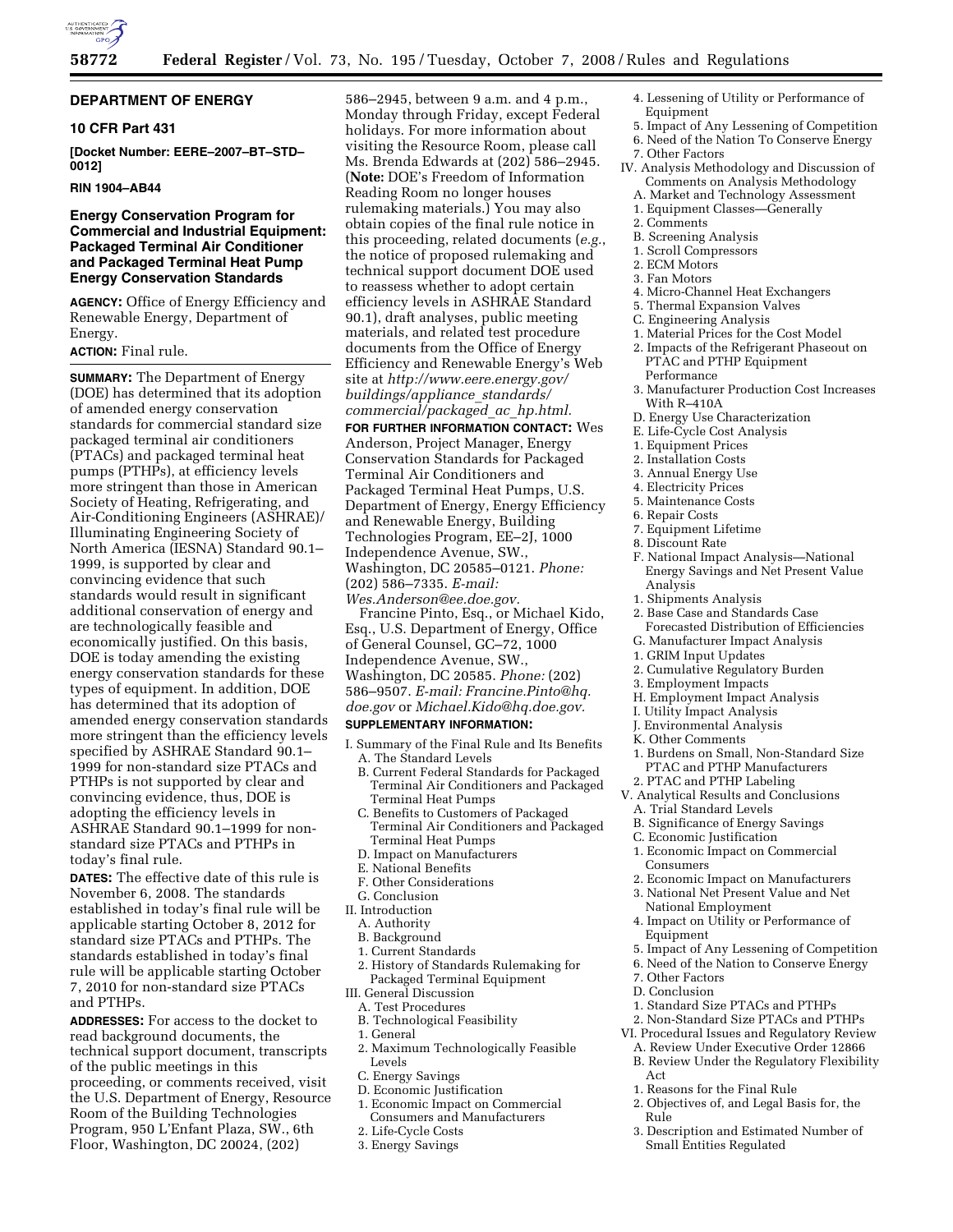- 4. Description and Estimate of Compliance Requirements
- 5. Significant Issues Raised by Public Comments
- 6. Steps DOE Has Taken To Minimize the Economic Impact on Small, Non-Standard Size PTAC and PTHP Manufacturers
- C. Review Under the Paperwork Reduction Act
- D. Review Under the National Environmental Policy Act
- E. Review Under Executive Order 13132
- F. Review Under Executive Order 12988
- G. Review Under the Unfunded Mandates
- Reform Act of 1995 H. Review Under the Treasury and General
- Government Appropriations Act of 1999 I. Review Under Executive Order 12630
- J. Review Under the Treasury and General Government Appropriations Act of 2001
- K. Review Under Executive Order 13211
- L. Review Under the Information Quality
- Bulletin for Peer Review
- M. Congressional Notification

# VII. Approval of the Office of the Secretary

# **I. Summary of the Final Rule and Its Benefits**

# *A. The Standard Levels*

The Energy Policy and Conservation Act, as amended (EPCA), (42 U.S.C.

6291, *et seq.*), establishes mandatory energy conservation standards for certain commercial equipment covered by the American Society of Heating, Refrigerating, and Air-Conditioning Engineers (ASHRAE) and the Illuminating Engineering Society of North America (IESNA) Standard 90.1, including packaged terminal air conditioners (PTACs) and packaged terminal heat pumps (PTHPs) (collectively referred to as ''packaged terminal equipment''). EPCA states that the Department of Energy (DOE) may prescribe amended standards for this equipment that exceed the stringency of efficiency levels contained in amendments to ASHRAE Standard 90.1, only if DOE determines by rule that any such standard ''would result in significant additional conservation of energy and is technologically feasible and economically justified.'' (42 U.S.C. 6313(a)(6)(A)(ii)(II)) This determination must be ''supported by clear and convincing evidence.'' *Id*. If DOE is unable to find that clear and convincing evidence exists that a more stringent efficiency level than the efficiency level contained in ASHRAE Standard 90.1

would result in a significant additional energy savings and is technologically feasible and economically justified, then EPCA states DOE must establish an amended uniform national standard for the product at the minimum level specified in the amended ASHRAE/IES Standard 90.1. (42 U.S.C.  $6313(a)(6)(A)(ii)(I)$  The standards in today's final rule, which apply to all packaged terminal equipment, satisfy these requirements and will achieve the maximum improvements in energy efficiency that are technologically feasible and economically justified. (*See*  42 U.S.C. 6316(a); 42 U.S.C. 6295(o)(2)(A).)

Table I.1 shows the amended energy conservation standards that DOE is adopting today. These amended energy conservation standards will apply to standard size PTACs and PTHPs manufactured for sale in the United States, or imported to the United States, on or after October 8, 2012 and nonstandard size PTACs and PTHPs manufactured for sale in the United States, or imported to the United States, on or after October 7, 2010.

# TABLE I.1—AMENDED ENERGY CONSERVATION STANDARDS FOR PTACS AND PTHPS

|             | Equipment class |                                                              |                                                                                                    |  |
|-------------|-----------------|--------------------------------------------------------------|----------------------------------------------------------------------------------------------------|--|
| Equipment   | Category        | Cooling capacity<br>(British thermal units per hour [Btu/h]) | Energy conservation standards*                                                                     |  |
| <b>PTAC</b> |                 |                                                              | $EER = 11.7$<br>EER = $13.8 - (0.300 \times Cap \dagger \dagger)$<br>$EER = 9.3$                   |  |
|             |                 |                                                              | $EER = 9.4$<br>$EER = 10.9 - (0.213 \times Cap^{+1})$<br>$EER = 7.7$                               |  |
|             |                 |                                                              | $EER = 11.9$<br>$COP = 3.3$<br>$COP = 3.7 - (0.052 \times Cap^{++})$<br>$EER = 9.5$<br>$COP = 2.9$ |  |
|             |                 |                                                              | $EER = 9.3$<br>$COP = 2.7$<br>$COP = 2.9 - (0.026 \times Cap^{+1})$<br>$EER = 7.6$<br>$COP = 2.5$  |  |

\* For equipment rated according to the DOE test procedure (Air-Conditioning and Refrigeration Institute [ARI] Standard 310/380–2004), all energy efficiency ratio (EER) values must be rated at 95 °F outdoor dry-bulb temperature for air-cooled equipment and evaporatively cooled equipment and at 85 °F entering water temperature for water-cooled equipment. All coefficient of performance (COP) values must be rated at 47 °F outdoor dry-bulb temperature for air-cooled equipment.

\*\* Standard size refers to PTAC or PTHP equipment with wall sleeve dimensions having an external wall opening greater than or equal to 16

inches high or greater than or equal to 42 inches wide, and a cross-sectional area greater than or equal to 670 square inches.<br>Non-standard size refers to PTAC or PTHP equipment with existing wall sleeve dimensions having

inches high or less than 42 inches wide, and a cross-sectional area less than 670 square inches. †† Cap means cooling capacity in thousand Btu/h (kBtu/h) at 95 °F outdoor dry-bulb temperature.

DOE only presents the benefits and burdens of adopting a standard level higher than the efficiency levels

specified in ASHRAE Standard 90.1– 1999. The benefits and burdens of adopting the efficiency levels in

ASHRAE Standard 90.1–1999 for nonstandard size PTACs and PTHPs are not calculated in this rulemaking because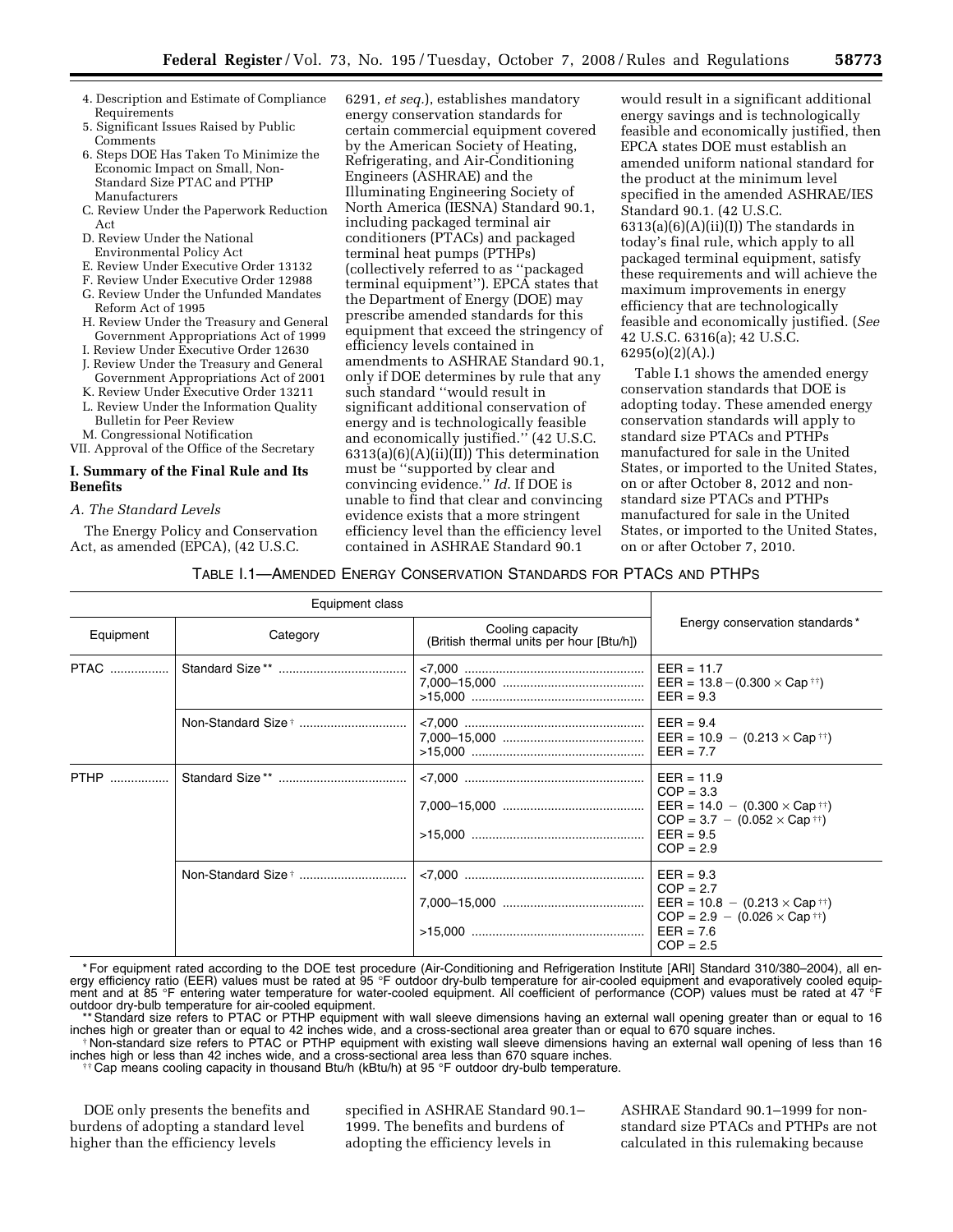DOE considers this the baseline efficiency levels even though they represent an increase in energy efficiency when compared to the current Federal energy conservation standards.

*B. Current Federal Standards for Packaged Terminal Air Conditioners and Packaged Terminal Heat Pumps* 

Table I.2 presents the minimum

energy conservation standards for PTACs and PTHPs.

efficiency levels in the current Federal TABLE I.2—EXISTING FEDERAL ENERGY CONSERVATION STANDARDS FOR PTACS AND PTHPS

| Equipment class                          | Existing Federal energy conservation<br>standards* |                                                                                    |
|------------------------------------------|----------------------------------------------------|------------------------------------------------------------------------------------|
| Cooling capacity<br>(Btu/h)<br>Equipment |                                                    |                                                                                    |
|                                          |                                                    | $EER = 8.88$                                                                       |
|                                          |                                                    | EER = $10.0 - (0.16 \times Cap^{*})$<br>$EER = 7.6$<br>$EER = 8.88$<br>$COP = 2.7$ |
|                                          |                                                    | $EER = 10.0 - (0.16 \times Cap^{**})$<br>$COP = 1.3 + (0.16 \times EER)$           |
|                                          |                                                    | $EER = 7.6$<br>$COP = 2.5$                                                         |

\* For equipment rated according to the ARI standards, all EER values must be rated at 95 °F outdoor dry-bulb temperature for air-cooled products and evaporatively cooled products and at 85 °F entering water temperature for water-cooled products. All COP values must be rated at 47 °F outdoor dry-bulb temperature for air-cooled products, and at 70 °F entering water temperature for water-source heat pumps. \*\* Cap means cooling capacity in kBtu/h at 95 °F outdoor dry-bulb temperature.

*C. Benefits to Customers of Packaged Terminal Air Conditioners and Packaged Terminal Heat Pumps* 

conservation standards adopted in today's final rule.

Table I.3 presents the impacts on commercial customers of the energy

TABLE I.3—IMPACTS OF NEW STANDARDS FOR A SAMPLE OF COMMERCIAL CUSTOMERS \*

| Equipment class                                             | Amended energy<br>conservation standard | Total<br>installed<br>cost | Total in-<br>stalled cost<br>increase | Life-cycle<br>cost savings | Payback<br>period<br>(years) |
|-------------------------------------------------------------|-----------------------------------------|----------------------------|---------------------------------------|----------------------------|------------------------------|
| Standard Size PTAC, 9,000 Btu/h Cooling Capacity            | 11.1 EER                                | 1.229                      | \$22                                  | (\$3)                      | 13.7                         |
| Standard Size PTAC, 12,000 Btu/h Cooling Capacity           | 10.2 EER                                | 1,469                      | 16                                    | (2)                        | 13.1                         |
| Standard Size PTHP, 9,000 Btu/h Cooling Capacity            | 11.3 EER                                | 1,362                      | 40                                    | 28                         | 4.4                          |
|                                                             | 3.2 COP                                 |                            |                                       |                            |                              |
| Standard Size PTHP, 12,000 Btu/h Cooling Capacity           | 10.4 EER                                | 1.603                      | 38                                    | 24                         | 4.6                          |
|                                                             | 3.0 COP                                 |                            |                                       |                            |                              |
| Non-Standard Size PTAC, 11,000 Btu/h Cooling Ca-<br>pacity. | 8.6 EER                                 | 1,570                      | ** N/A                                | ** N/A                     | ** N/A                       |
| Non-Standard Size PTHP, 11,000 Btu/h Cooling Ca-<br>pacity. | 8.5 EER                                 | 1.692                      | $**$ N/A                              | $**$ N/A                   | ** N/A                       |
|                                                             | 2.6 COP                                 |                            |                                       |                            |                              |

\* The values in Table I.3 represent average values and all monetary values are expressed in 2007\$.

\*\* DOE did not calculate the implications on commercial customers of non-standard equipment because DOE is adopting the efficiency levels in ASHRAE Standard 90.1–1999 (i.e., the baseline efficiency levels).

The economic impacts on commercial consumers (i.e., the average life-cycle cost (LCC) savings) are positive. For example, the typical, standard size PTAC with a cooling capacity of 9,000 Btu/h that meets the existing Federal energy conservation standards has an installed price of \$1,207 and an annual energy cost of \$109 (cooling only). A typical, standard size PTHP of the same cooling capacity that meets the existing Federal energy conservation standards has an installed price of \$1,362 and an annual energy cost of \$209. To meet the new standard, DOE estimates that the installed price of a typical, standard size

PTAC with a cooling capacity of 9,000 Btu/h will be \$1,229, an increase of \$22. This price increase will be offset by an annual energy savings of about \$3. Similarly, for a typical, standard size PTHP of the same cooling capacity to meet the new standard, the increase in installed price would be \$40, offset by an annual energy savings of \$11. Whereas the typical, non-standard size PTAC that meets the ASHRAE Standard 90.1–1999 efficiency levels has an installed price of \$1,570 and an annual energy cost of \$180.

## *D. Impact on Manufacturers*

Using a real corporate discount rate of five-percent, DOE estimates the net present value (NPV) of the standard size packaged terminal equipment industry to be \$427 million in 2007\$ and the NPV of the non-standard size packaged terminal equipment industry to be \$30 million in 2007\$. DOE expects the impact of today's standards on the industry net present value (INPV) of manufacturers of standard size packaged terminal equipment to be between a two-percent loss and a 14 percent loss  $(-\$8$  million to  $-\$61$  million). Based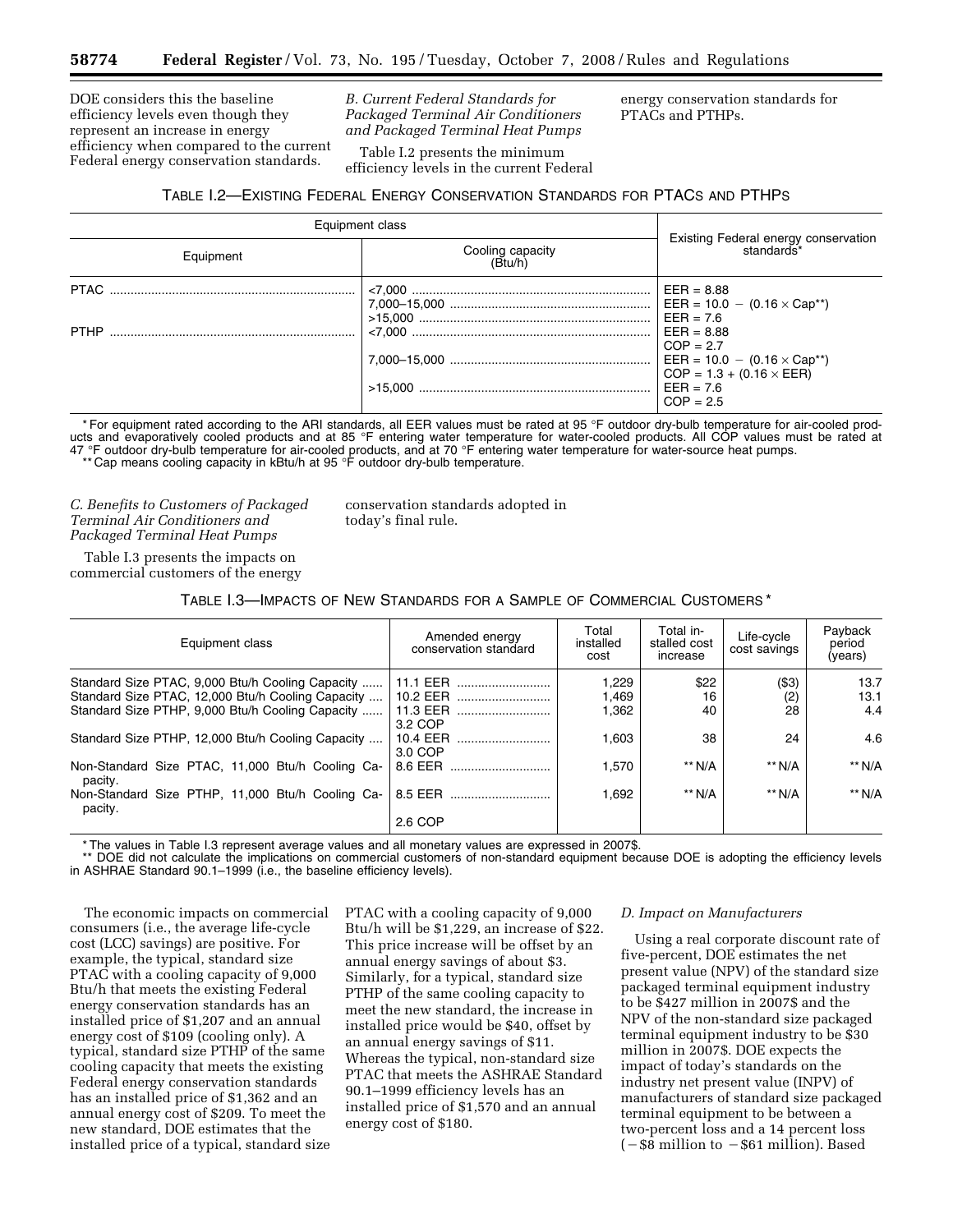on DOE's interviews with the manufacturers of PTACs and PTHPs, DOE expects minimal plant closings or loss of employment as a result of the standards for both the standard size and non-standard size industries.

## *E. National Benefits*

DOE estimates the amended energy conservation standards will save approximately 0.032 quads (quadrillion (1015) Btu) of energy over 30 years (2012–2042). This is equivalent to all the electricity used annually by approximately 500 motels.1

By 2042, DOE expects the energy savings from the standards to eliminate the need for approximately one new 82 megawatt (MW) power plant. These energy savings will result in cumulative greenhouse gas emission reductions of approximately 1.06 million tons (Mt) of  $c$ arbon dioxide (CO<sub>2</sub>), or an amount equal to that produced by approximately 6,700 cars every year. Additionally, the standards will help alleviate air pollution by resulting in between approximately 90 and 2,130 tons (0.09 and 2.13 kilotons (kt)) of nitrogen oxides  $(NO<sub>X</sub>)$  cumulative emission reductions from 2012 through 2042. Finally, the standards will also alleviate air pollution by resulting in between approximately 0 and 0.037 tons of mercury (Hg) cumulative emission reductions from 2012 through 2042.

The national NPV of the standard for standard size PTACs and PTHPs is \$10 million using a seven-percent discount rate and \$54 million using a threepercent discount rate, cumulative from 2012 to 2062 in 2007\$. This is the estimated total value of future savings minus the estimated increased equipment costs, discounted to 2008.

The benefits and costs of today's final rule can also be expressed in terms of annualized 2007\$ values over the forecast period 2012 through 2042. Using a seven-percent discount rate for the annualized cost analysis, the cost of the amended energy conservation standards established in today's final rule for standard size PTACs and PTHPs is \$4.7 million per year in increased equipment and installation costs while the annualized benefits are \$5.7 million per year in reduced equipment operating costs. Using a three-percent discount rate, the cost of the amended energy conservation standards established in today's final rule for standard size PTACs and PTHPs is \$4.1 million per year, whereas the benefits of today's amended energy conservation standards are \$6.5 million per year.

#### *F. Other Considerations*

DOE noted in the April 2008 Notice of Proposed Rulemaking (NOPR) that PTAC and PTHP equipment manufacturers also face a mandated refrigerant phaseout on January 1, 2010. 73 FR 18858, 18860 (April 7, 2008). R– 22, the only refrigerant currently used by PTACs and PTHPs, is a hydrochlorofluorocarbon (HCFC) refrigerant subject to the phaseout requirement. Phaseout of this refrigerant could have a significant impact on the manufacturing, performance, and cost of PTAC and PTHP equipment. DOE discussed and estimated the impacts of the refrigerant phaseout on PTAC and PTHP equipment and on the manufacturers of this equipment in the NOPR, see generally, 73 FR 18872–74, and today's final rule.

#### *G. Conclusion*

DOE concludes that the benefits (energy savings, commercial customer LCC savings, positive national NPV, and emissions reductions) to the Nation of the amended standards for standard size equipment outweigh their costs (loss of manufacturer INPV and commercial customer LCC increases for some users of PTACs and PTHPs). DOE believes that these amended standards are technologically feasible, economically justified, and will save additional significant amounts of energy as compared to the savings that would result from adoption of the efficiency levels for standard size PTACs and PTHPs in ASHRAE Standard 90.1–1999. DOE also believes that the standards for non-standard size equipment (*i.e.*, the efficiency levels in ASHRAE Standard 90.1–1999) are technologically feasible, economically justified, and will save significant amounts of energy compared to the current Federal energy conservation standards. Finally, DOE concludes that today's standards for PTACs and PTHPs are designed to achieve the maximum improvements in energy efficiency that are technologically feasible and economically justified. Currently, PTACs and PTHPs that meet the new standard levels are commercially available utilizing R–22 refrigerant. DOE believes that PTACs and PTHPs utilizing R–410A equipment at the new standard levels will be commercially available by the effective dates of the new standard levels.

#### **II. Introduction**

#### *A. Authority*

Title III of EPCA sets forth a variety of provisions designed to improve energy efficiency. Part A of Title III (42 U.S.C. 6291–6309) provides for the Energy Conservation Program for Consumer Products Other than Automobiles. Part A–1 of Title III (42 U.S.C. 6311–6317) establishes a similar program for ''Certain Industrial Equipment,'' including PTACs and PTHPs, the subjects of this rulemaking.2 DOE publishes today's final rule pursuant to Part A–1 of Title III, which provides for test procedures, labeling, and energy conservation standards for PTACs and PTHPs and certain other equipment, and authorizes DOE to require information and reports from manufacturers. The test procedure for PTACs and PTHPs appears in title 10 Code of Federal Regulations (CFR) section 431.96.

EPCA established Federal energy conservation standards that generally correspond to the levels in ASHRAE Standard 90.1, effective October 24, 1992, for most types of covered equipment listed in section 342(a) of EPCA, including PTACs and PTHPs. (42 U.S.C. 6313(a)) For each type of equipment, EPCA directs that if ASHRAE Standard 90.1 is amended, DOE must adopt an amended standard at the new level in ASHRAE Standard 90.1, unless clear and convincing evidence supports a determination that adoption of a more stringent level as a national standard would produce significant additional energy savings and be technologically feasible and economically justified. (42 U.S.C. 6313(a)(6)(A)(ii)(II))

EPCA also provides that in deciding whether a more stringent standard is economically justified for equipment such as PTACs and PTHPs, DOE must, after receiving comments on the proposed standard, determine whether the benefits of such a standard exceed its burdens by considering the following seven factors to the greatest extent practicable:

1. The economic impact of the standard on manufacturers and consumers of the products subject to the standard;

2. The savings in operating costs throughout the estimated average life of products in the type (or class) compared to any increase in the price, initial charges, or maintenance expenses for the covered products that are likely to

<sup>1</sup>Energy Informaton Agency. 2003 CBECS public use sample, where specific building activity = ''motel or inn'' (PBAPLUS8=39). Anual electricity use averages about 177,700 kWh per yer.

<sup>2</sup>This part was originally titled Part C. However, it was redesignated Part A–1 after Part B of Title III of EPCA was repealed by Public Law 109–58.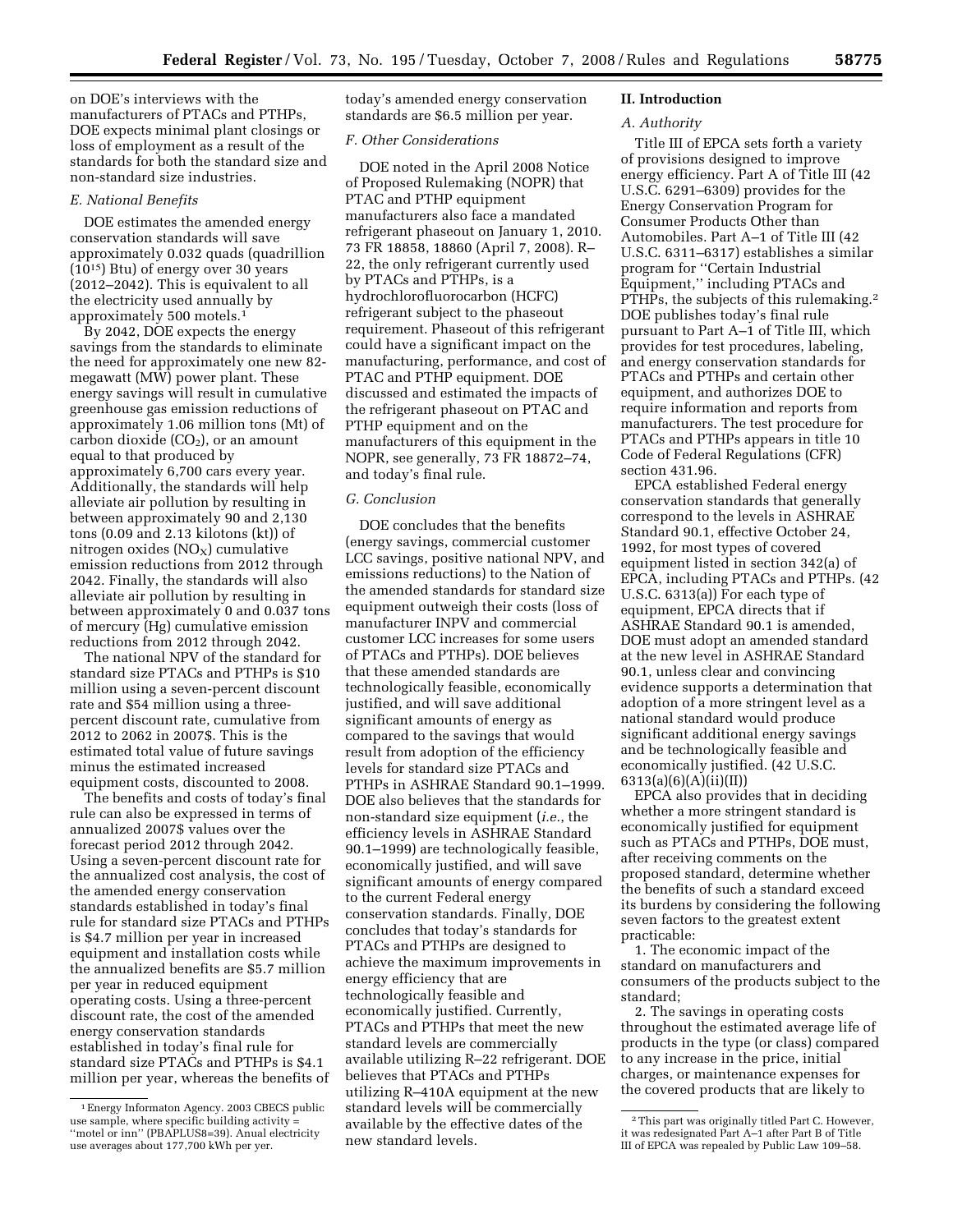result from the imposition of the standard;

3. The total projected amount of energy savings likely to result directly from the imposition of the standard;

4. Any lessening of the utility or the performance of the products likely to result from the imposition of the standard;

5. The impact of any lessening of competition, as determined in writing by the Attorney General, that is likely to result from the imposition of the standard;

6. The need for national energy conservation; and

7. Other factors the Secretary of Energy (Secretary) considers relevant. (42 U.S.C. 6316(a); 42 U.S.C. 6295(o)(2)(B)(i)–(ii))

EPCA also contains an ''antibacksliding'' provision, which prohibits DOE from prescribing any amended energy conservation standard that either increases the maximum allowable energy use or decreases the minimum required energy efficiency of covered equipment. (42 U.S.C. 6316(a); 42 U.S.C. 6295(o)(1)) It is a fundamental principle in EPCA's statutory scheme that DOE cannot amend standards downward; that is, *DOE may not* weaken standards that have been previously promulgated. *Natural Resources Defense Council* v. *Abraham*, 355 F.3d 179 (2d Cir. 2004).

In addition, EPCA, as amended (42 U.S.C. 6295(o)(2)(B)(iii)), establishes a rebuttable presumption that a standard is economically justified if the Secretary finds that ''the additional cost to the consumer of purchasing a product complying with an energy conservation standard level will be less than three times the value of the energy (and as applicable, water) savings during the first year that the consumer will receive as a result of the standard,'' as calculated under the test procedure in place for that standard. This approach provides an alternative path in

establishing economic justification under the EPCA factors. (42 U.S.C. 6295(o)(2)(B)(iii)) DOE considered this test, but believes that the criterion it applies (i.e., a limited payback period) is not sufficient for determining economic justification. Instead, DOE has considered a full range of impacts, including those to the consumer, manufacturer, Nation, and environment.

Additionally, the Secretary may not prescribe an amended standard if interested persons have established by a preponderance of the evidence that the standard is ''likely to result in the unavailability in the United States of any product type (or class)'' with performance characteristics, features, sizes, capacities, and volumes that are substantially the same as those generally available in the United States at the time of the Secretary's finding. (42 U.S.C. 6316(a); 42 U.S.C. 6295(o)(4))

Section  $325(q)(1)$  of EPCA directs that DOE must specify a different standard level than that which applies generally to such type or class of equipment for any group of products ''which have the same function or intended use, if \* \* \* products within such group—(A) consume a different kind of energy from that consumed by other covered products within such type (or class); or (B) have a capacity or other performance-related feature which other products within such type (or class) do not have and such feature justifies a higher or lower standard'' than applies or will apply to the other products within that type or class. (42 U.S.C.  $6295(q)(1)(A)$  and  $(B)$ ) In determining whether a performance-related feature justifies such a different standard for a group of products, DOE must consider 'such factors as the utility to the consumer of such a feature'' and other factors DOE deems appropriate. (42 U.S.C. 6295(q)(1)) Any rule prescribing such a standard must include an explanation of the basis on which DOE

established such higher or lower level.  $(42 \text{ U.S.C. } 6295(q)(2))$ 

Federal energy efficiency requirements for commercial equipment generally supersede State laws or regulations concerning energy conservation testing, labeling, and standards. (42 U.S.C. 6297(a)–(c); 42 U.S.C. 6316(a) and (b)) However, DOE can grant waivers of preemption for particular State laws or regulations, in accordance with the procedures and other provisions of section 327(d) of the Act, as amended. (42 U.S.C. 6297(d); 42 U.S.C. 6316(b)(2)(D))

## *B. Background*

#### 1. Current Standards

As described in greater detail in the NOPR, 73 FR 18861–62, the current energy conservation standards in EPCA for PTACs and PTHPs apply to all equipment manufactured on or after January 1, 1994. (42 U.S.C. 6313(a)(3); 10 CFR 431.97) Table I.2 details these standards.

2. History of Standards Rulemaking for Packaged Terminal Equipment

On October 29, 1999, ASHRAE adopted ASHRAE Standard 90.1–1999, which revised the efficiency levels for various categories of commercial equipment covered by EPCA, including PTACs and PTHPs. In amending the ASHRAE Standard 90.1–1989 levels for packaged terminal equipment, ASHRAE used the equipment classes contained in EPCA, which are distinguished by equipment type (*i.e.*, air conditioner (PTAC) or heat pump (PTHP)) and cooling capacity. However, ASHRAE further divided these classes by wall sleeve dimensions, because they affect the energy efficiency of PTACs and PTHPs. Table II.1 shows the efficiency levels in ASHRAE Standard 90.1–1999 for this equipment.

# TABLE II.1—ASHRAE STANDARD 90.1–1999 ENERGY EFFICIENCY LEVELS FOR PTACS AND PTHPS

| Equipment class |                                         |  |                                                                      |  |
|-----------------|-----------------------------------------|--|----------------------------------------------------------------------|--|
| Equipment       | Cooling capacity<br>Category<br>(Btu/h) |  | ASHRAE standard 90.1-1999 efficiency<br>levels <sup>*</sup>          |  |
|                 |                                         |  | $EER = 11.0$<br>$EER = 9.3$                                          |  |
|                 |                                         |  | $EER = 9.4$<br>$EER = 7.7$                                           |  |
| <b>PTHP</b>     |                                         |  | $EER = 10.8$<br>$COP = 3.0$<br>$COP = 3.2 - (0.026 \times Cap^{++})$ |  |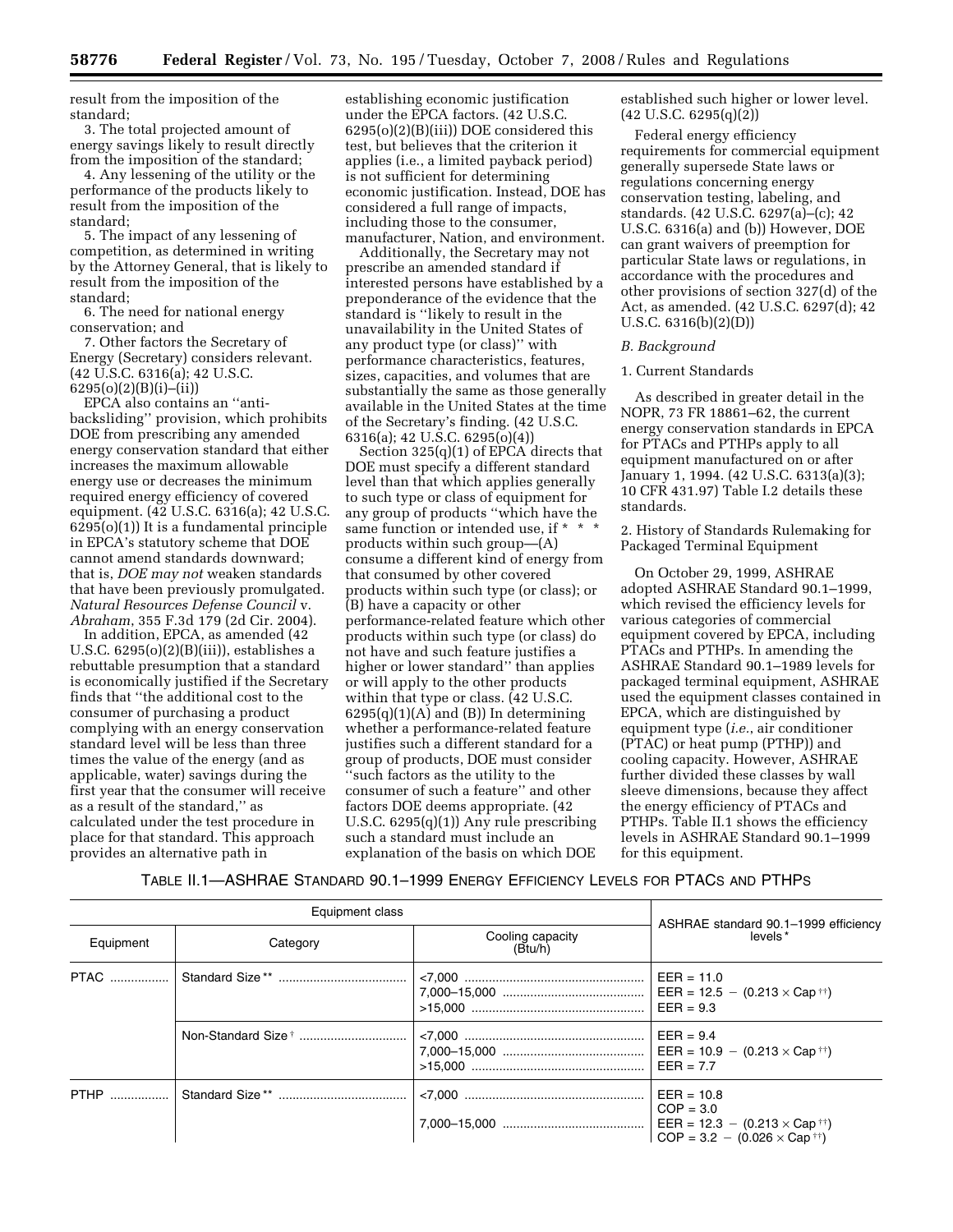# TABLE II.1—ASHRAE STANDARD 90.1–1999 ENERGY EFFICIENCY LEVELS FOR PTACS AND PTHPS—Continued

| Equipment class |                                         |  |                                                                                                                                                                       |
|-----------------|-----------------------------------------|--|-----------------------------------------------------------------------------------------------------------------------------------------------------------------------|
| Equipment       | Cooling capacity<br>(Btu/h)<br>Category |  | ASHRAE standard 90.1-1999 efficiency<br>levels*                                                                                                                       |
|                 |                                         |  | $EER = 9.1$<br>$COP = 2.8$                                                                                                                                            |
|                 |                                         |  | $EER = 9.3$<br>$COP = 2.7$<br>$\text{EER} = 10.8 - (0.213 \times \text{Cap}^{\dagger\dagger})$<br>$COP = 2.9 - (0.026 \times Cap^{++})$<br>$EER = 7.6$<br>$COP = 2.5$ |

\* For equipment rated according to ARI standards, all EER values must be rated at 95 °F outdoor dry-bulb temperature for air-cooled products and evaporatively cooled products and at 85 °F entering water temperature for water-cooled products. All COP values must be rated at 47 °F outdoor dry-bulb temperature for air-cooled products.

\*\* Standard size refers to PTAC or PTHP equipment with wall sleeve dimensions greater than or equal to 16 inches high, or greater than or equal to 42 inches wide.

Non-standard size refers to PTAC or PTHP equipment with wall sleeve dimensions less than 16 inches high and less than 42 inches wide. ASHRAE Standard 90.1–1999 also includes a factory labeling requirement for non-standard size PTAC and PTHP equipment as follows: ''MAN-UFACTURED FOR REPLACEMENT APPLICATIONS ONLY; NOT TO BE INSTALLED IN NEW CONSTRUCTION PROJECTS.'' †† Cap means cooling capacity in kBtu/h at 95 °F outdoor dry-bulb temperature.

After publication of ASHRAE Standard 90.1–1999, DOE analyzed many of its equipment categories to evaluate possible consideration of more stringent efficiency levels than those specified in the Standard. DOE summarized this analysis in a report, *Screening Analysis for EPACT-Covered Commercial HVAC [Heating, Ventilating and Air-Conditioning] and Water-Heating Equipment* (commonly referred to as the *2000 Screening Analysis*).3 On January 12, 2001, DOE published a final rule adopting the efficiency levels in ASHRAE Standard 90.1–1999 for many types of commercial HVAC and water heating equipment, excluding packaged terminal equipment and certain other types of equipment. 66 FR 3336. Regarding PTACs and PTHPs, the preamble to the final rule stated that the *2000 Screening Analysis* indicated at least a reasonable possibility of finding ''clear and convincing evidence'' that more stringent standards ''would be technologically feasible and

economically justified and would result in significant additional conservation of energy.'' 66 FR 3349–50. Under EPCA, these are the criteria for DOE's adoption of standards more stringent than the efficiency levels in ASHRAE Standard 90.1. (42 U.S.C. 6313(a)(6)(A)(ii)(II)).

More recently, DOE announced the availability of a technical support document (TSD) it developed to reassess whether to adopt as national standards certain efficiency levels that were in amendments to ASHRAE Standard 90.1, including the levels in the 1999 amendments for PTACs and PTHPs. 71 FR 12634 (March 13, 2006) (Notice of Availability). According to DOE, although the revised analysis in the TSD reduced the potential energy savings that might result from standards more stringent than the efficiency levels specified in ASHRAE Standard 90.1– 1999 for PTACs and PTHPs, DOE was inclined to pursue standards that are more stringent because there was a possibility that clear and convincing

evidence exists that such standards are warranted. *Id.* at 12638–39. DOE stated that it would explore more stringent efficiency levels than those in ASHRAE Standard 90.1–1999 for PTACs and PTHPs through a separate rulemaking. *Id.* at 12639.

DOE proposed energy conservation standards for PTACs and PTHPs in a NOPR published on April 7, 2008. 73 FR 18858. In conjunction with the NOPR, DOE also published on its Web site the complete TSD for the proposed rule, which incorporated the final analyses that DOE conducted and technical support documentation of each analysis. The NOPR TSD included the LCC spreadsheets, the national impact analysis spreadsheets, and the manufacturer impact analysis (MIA) spreadsheet—all of which are available on DOE's PTAC and PTHP webpage. The proposed standards were as follows:

TABLE II.2—NOPR PROPOSED ENERGY CONSERVATION STANDARDS FOR PTACS AND PTHPS

| Equipment class |                   |                             |                                         |
|-----------------|-------------------|-----------------------------|-----------------------------------------|
| Equipment       | Category          | Cooling capacity<br>(Btu/h) | Proposed energy conservation standards* |
|                 |                   |                             |                                         |
|                 | Non-Standard Size |                             | $EER = 10.2$<br>$EER = 8.5$             |

<sup>3</sup>U.S. Department of Energy, Office of Energy Efficiency and Renewable Energy. ''Energy Conservation Program for Consumer Products:

*buildings/highperformance/pdfs/screening*\_ *analysis*\_*main.pdf.* 

Screening Analysis for EPACT-Covered Commercial HVAC and Water-Heating Equipment Screening Analysis.'' April 2000. *http://www.eere.energy.gov/*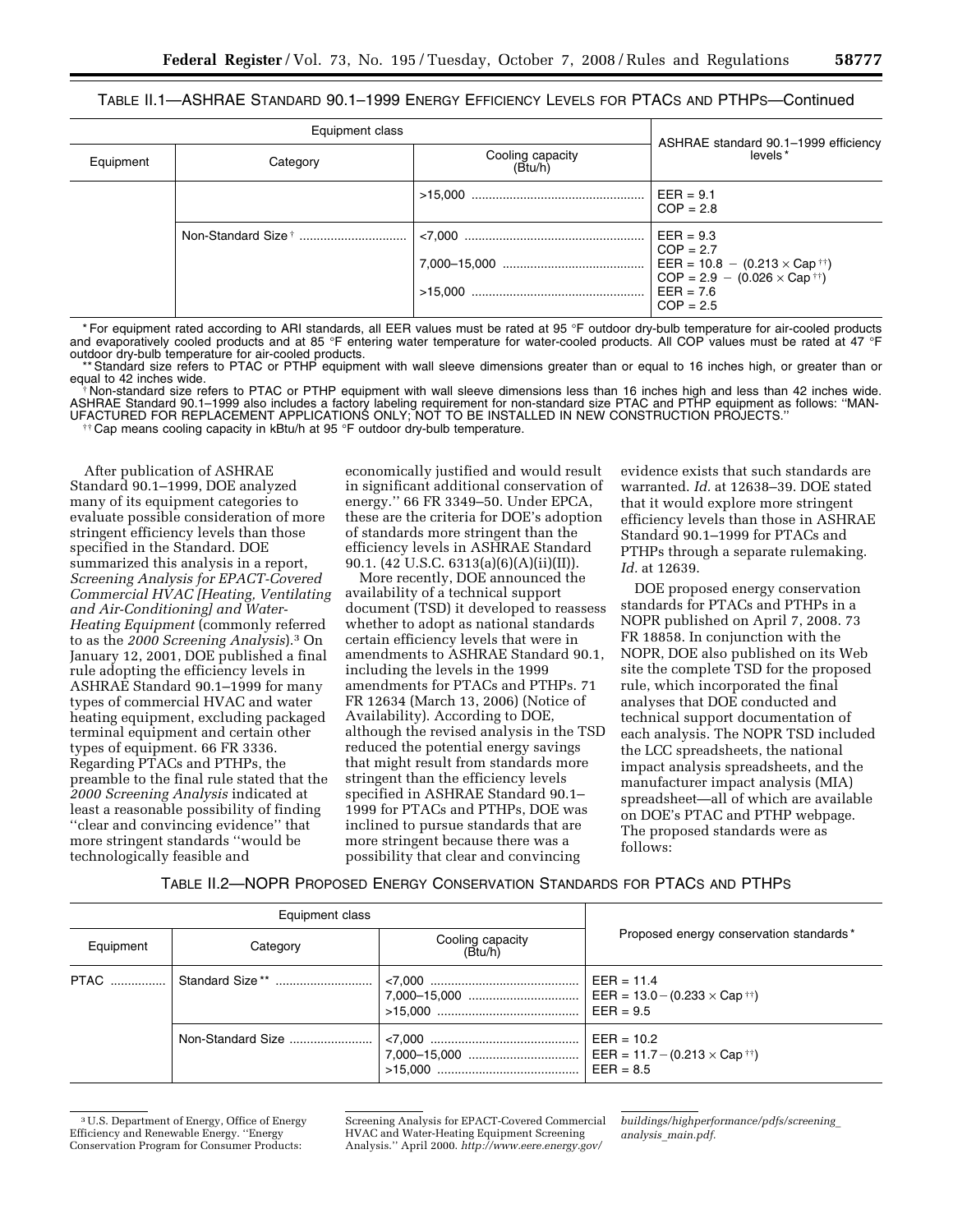| TABLE II.2—NOPR PROPOSED ENERGY CONSERVATION STANDARDS FOR PTACS AND PTHPS—Continued |  |
|--------------------------------------------------------------------------------------|--|
|--------------------------------------------------------------------------------------|--|

| Equipment class |                             |                             |                                                                                                                                                                                                                    |
|-----------------|-----------------------------|-----------------------------|--------------------------------------------------------------------------------------------------------------------------------------------------------------------------------------------------------------------|
| Equipment       | Category                    | Cooling capacity<br>(Btu/h) | Proposed energy conservation standards*                                                                                                                                                                            |
| <b>PTHP</b>     | Standard Size <sup>**</sup> |                             | $EER = 11.8$<br>$COP = 3.3$<br>EER = $13.4 - (0.233 \times Cap \text{ } \text{ }^{\text{}}\text{ }^{\text{}}\text{+)}$<br>$COP = 3.7 - (0.053 \times Cap \text{ }^{\dagger\dagger})$<br>$EER = 9.9$<br>$COP = 2.9$ |
|                 | Non-Standard Size           |                             | $EER = 10.8$<br>$COP = 3.0$<br>EER = $12.3 - (0.213 \times Cap \text{ th})$<br>$COP = 3.1 - (0.026 \times Cap \dagger \dagger)$<br>$EER = 9.1$<br>$COP = 2.8$                                                      |

\* For equipment rated according to the DOE test procedure (ARI Standard 310/380–2004), all EER values must be rated at 95 °F outdoor drybulb temperature for air-cooled equipment and evaporatively cooled equipment and at 85 °F entering water temperature for water-cooled equipment. All COP values must be rated at 47 °F outdoor dry-bulb temperature for air-cooled equipment, and at 70 °F entering water temperature for water-source heat pumps.

\*\* Standard size refers to PTAC or PTHP equipment with wall sleeve dimensions greater than or equal to 16 inches high, or greater than or equal to 42 inches wide.

the standard size refers to PTAC or PTHP equipment with wall sleeve dimensions less than 16 inches high and less than 42 inches wide.<br>#Non-standard size refers to PTAC or PTHP equipment with wall sleeve dimensions less tha

The NOPR also included additional background information on the history of this rulemaking. 73 FR 18862–63. DOE held a public meeting in Washington, DC, on May 1, 2008, to accept oral comments on and solicit information relevant to the proposed rule.

#### **III. General Discussion**

## *A. Test Procedures*

Section 343(a) of EPCA, as amended, authorizes the Secretary to amend the test procedures for PTACs and PTHPs to the latest version generally accepted by industry or the rating procedures developed or recognized by the ARI, or ASHRAE as referenced in ASHRAE Standard 90.1, unless the Secretary determines by clear and convincing evidence that the latest version of the industry test procedure does not meet specific requirements. (*See* 42 U.S.C. 6314(a)(4) As the NOPR explains, DOE has determined that its existing test procedure for PTACs and PTHPs does not need modification. 73 FR 18863. Accordingly, DOE has not adopted a revised test procedure for this equipment.

## *B. Technological Feasibility*

#### 1. General

To adopt standards for PTACs and PTHPs that are more stringent than the efficiency levels in ASHRAE Standard 90.1 as amended, DOE must determine, supported by clear and convincing evidence, that such standards are technologically feasible. (42 U.S.C.  $6313(a)(6)(A)(ii)(II))$  DOE considers a

design option to be technologically feasible if it is in use by the respective industry or if research has progressed to the development of a working prototype. DOE defines technological feasibility as follows: ''Technologies incorporated in commercially available products or in working prototypes will be considered technologically feasible.'' 10 CFR part 430, subpart C, appendix A, section  $4(a)(4)(i)$ .

This final rule considers the same design options as those evaluated in the NOPR. (See the final rule TSD accompanying this notice, Chapter 4.) Based on equipment literature, the teardown analysis, manufacturer interviews, and the equipment performance degradations provided by AHRI during the NOPR phase of the rulemaking, DOE considered the following design options in the final rule analysis: (1) Higher efficiency compressors; (2) increasing the heat exchanger area; and (3) recircuiting the heat exchanger coils. Since these three design options are commercially available, have been used in PTAC and PTHP equipment, and are the most common ways by which manufacturers improve the energy efficiency of their PTACs and PTHPs, DOE has determined that clear and convincing evidence supports the conclusion that all of the efficiency levels evaluated in this notice are technologically feasible. DOE further discusses the technical feasibility of PTAC and PTHP equipment utilizing R– 410A in section IV.C. of today's notice.

2. Maximum Technologically Feasible Levels

In order to evaluate whether energy conservation standards for PTACs and PTHPs are economically justified, DOE determines the maximum improvement in energy efficiency or maximum reduction in energy use that is technologically feasible. (42 U.S.C. 6316(a); 42 U.S.C. 6295(p)(2)) DOE determined the maximum technologically feasible level (''maxtech'') efficiency levels in its engineering analysis for the NOPR. 73 FR 18863–64. (See NOPR TSD Chapter 5.) In the NOPR, DOE based its identification of the max-tech efficiency levels on standard size and nonstandard size PTAC and PTHP equipment utilizing R–22 that is currently available on the market. For the final rule, DOE revised the max-tech efficiency levels for standard size and non-standard size PTACs and PTHPs based on submitted comments, which are discussed in section IV.C of today's notice. The max-tech efficiency levels considered for today's final rule are based on the efficiency levels identified in the NOPR and factor performance degradations stemming from the switch to R–410A refrigerant.4 Table III.1 lists the max-tech efficiency levels that DOE identified for this rulemaking for the

<sup>4</sup> DOE expects the overall system efficiency of R–410A PTAC and PTHP equipment will be lower than if that equipment used R–22, which DOE estimated using an overall system performance degradation. This estimate is based on data submitted by manufacturers and AHRI pointing to a decline in performance when using R–410A refrigerant in place of R–22 refrigerant.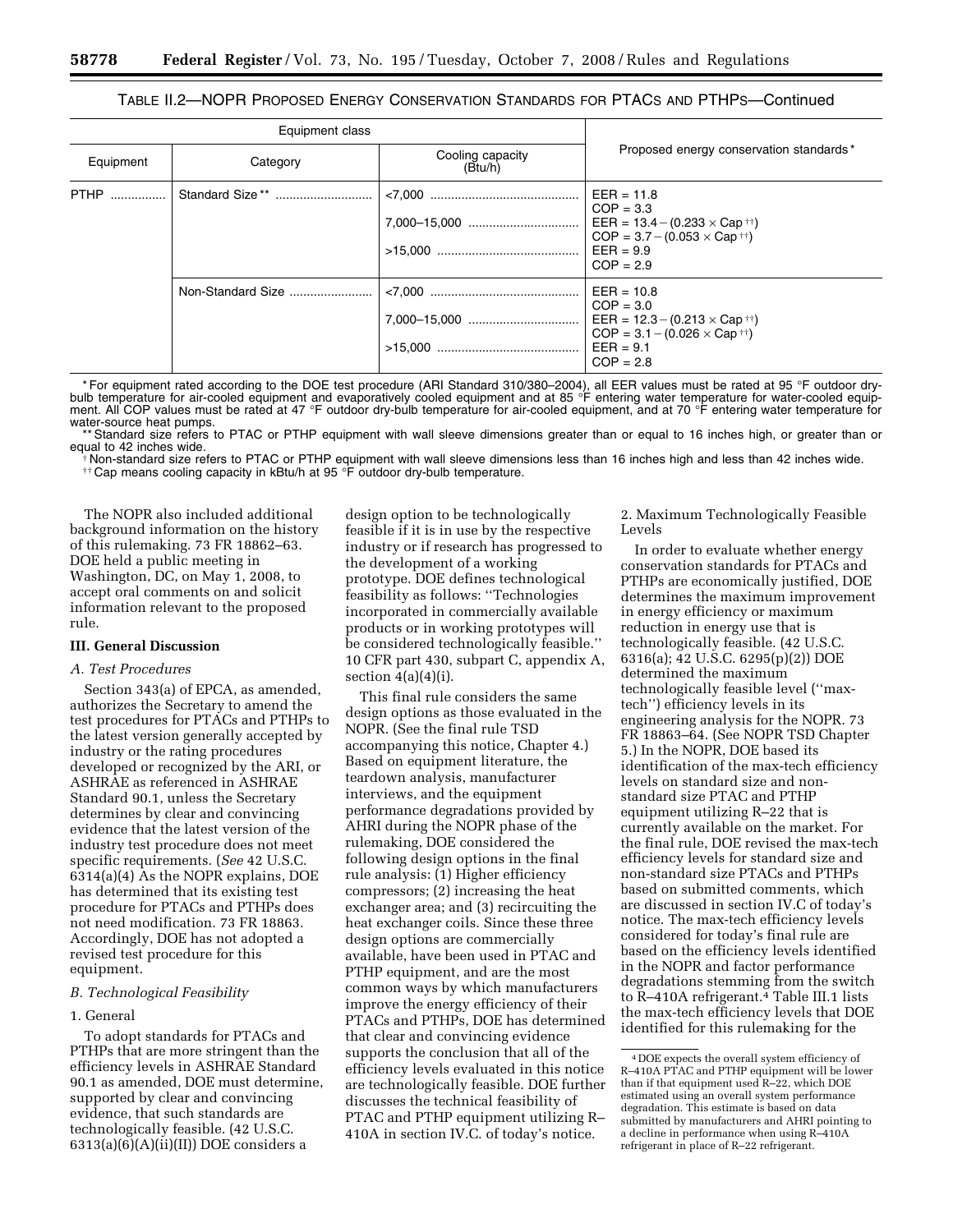estimated system performance of equipment utilizing R–410A. DOE discusses these levels further in section IV.C.

# TABLE III.1—R–410A MAX-TECH EFFICIENCY LEVELS (7,000–15,000 BTU/H EQUIPMENT CLASSES) \*

| Equipment type | Equipment class | Cooling capacity<br>(Btu/h) | R-410A "Max-Tech" efficiency level**       |
|----------------|-----------------|-----------------------------|--------------------------------------------|
|                |                 |                             | 11.5 EER<br>10.8 EER                       |
|                |                 |                             | 10.0 EER                                   |
|                |                 |                             | 11.5 EER<br>3.3 COP<br>10.8 EER<br>3.1 COP |
|                |                 |                             | 10.0 EER<br>2.9 COP                        |

\* As discussed in the NOPR, DOE is presenting the results for two cooling capacities of standard size PTACs and PTHPs, 9,000 and 12,000 Btu/h, which fall within the equipment classes of PTACs and PTHPs with cooling capacities of 7,000–15,000 Btu/h. 73 FR 18870–18871. \*\* For equipment rated according to the DOE test procedure, all EER values would be rated at 95 °F outdoor dry-bulb temperature for air-

cooled products and evaporatively cooled products and at 85 °F entering water temperature for water-cooled products. All COP values must be rated at 47 °F outdoor dry-bulb temperature for air-cooled products and at 70 °F entering water temperature for water-source heat pumps.<br>Standard size refers to PTAC or PTHP equipment with wall sleeve dimensions having an

inches high or greater than or equal to 42 inches wide, and having a cross-sectional area greater than or equal to 670 square inches.<br>The strain of the strain or equal to 42 inches wide, and having a cross-sectional area g inches high or less than 42 inches wide, and having a cross-sectional area less than 670 square inches.

#### *C. Energy Savings*

DOE forecasted energy savings in its national energy savings (NES) analysis using an NES spreadsheet tool, which the NOPR discussed in greater detail. See generally, 73 FR 18864, 18876, 18880–83, 18899.

Among the criteria that govern DOE's adoption of more stringent standards for PTACs and PTHPs than the amended levels in ASHRAE Standard 90.1, clear and convincing evidence must support a determination that the standards would result in ''significant'' energy savings. (42 U.S.C. 6313(a)(6)(A)(ii)(II)) Although EPCA does not define ''significant,'' the U.S. Court of Appeals for the District of Columbia indicated that Congress intended ''significant'' energy savings to mean savings that were not ''genuinely trivial'' in Section 325 of the Act. *Natural Resources Defense Council* v. *Herrington*, 768 F.2d 1355, 1373 (D.C. Cir. 1985). DOE's estimates of the energy savings for each of the TSLs considered for today's rule provide clear and convincing evidence that the additional energy savings each would achieve by exceeding the corresponding efficiency levels in ASHRAE Standard 90.1–1999 are nontrivial. Therefore, DOE considers these savings to be ''significant'' as required by 42 U.S.C. 6313(a)(6)(A)(ii)(II).

#### *D. Economic Justification*

As noted earlier, EPCA provides seven factors to be evaluated in determining whether an energy

conservation standard for PTACs and PTHPs is economically justified. (42 U.S.C. 6316(a); 42 U.S.C.  $6295(o)(2)(B)(i)–(ii))$  The following paragraphs discuss how DOE has addressed each of those seven factors in this rulemaking.

1. Economic Impact on Commercial Consumers and Manufacturers

DOE considered the economic impact of the standards on commercial consumers and manufacturers. For customers, DOE measures the economic impact as the change in installed cost and life-cycle operating costs, *i.e.*, the LCC. (See section V.C.1 and Chapter 8 of the TSD.) DOE investigates the impacts of amended energy conservation standards of PTACs and PTHPs on manufacturers through the manufacturer impact analysis (MIA). (See section V.C.2 and Chapter 13 of the TSD.) This factor is discussed in detail in the NOPR. See generally 73 FR 18860–61, 18864–66, 18869, 18883–87, 18893–99, 18906–07, 18910–12.

#### 2. Life-Cycle Costs

DOE considered life-cycle costs of PTACs and PTHPs. This factor is discussed in detail in the NOPR. See generally 73 FR 18860–61, 18865, 18876–80, 18883, 18888, 18891–93. DOE calculated the sum of the purchase price and the operating expense discounted over the lifetime of the equipment—to estimate the range in LCC benefits that commercial customers would expect to achieve due to the standards.

#### 3. Energy Savings

Although significant additional conservation of energy is a separate statutory requirement for imposing a more stringent energy conservation standard than the level in the most current ASHRAE Standard 90.1, EPCA also requires that DOE consider the total projected energy savings that will likely result directly from the standard in determining whether a standard is economically justified. (42 U.S.C. 6316(a); 42 U.S.C. 6295(o)(2)(B)(i)(III)) DOE used the NES spreadsheet results in its consideration of total projected savings. 73 FR 18860–61, 18864, 18876, 18880–83, 18899. DOE presents the energy savings at each TSL for standard size and non-standard size PTACs and PTHPs in section V.B of today's notice.

4. Lessening of Utility or Performance of Equipment

In selecting today's standard levels, DOE sought to avoid new standards for PTACs and PTHPs that would lessen the utility or performance of that equipment. (42 U.S.C. 6316(a); 42 U.S.C.  $6295(0)(2)(B)(i)(IV)$  73 FR 18865, 18866–68, 18900. The design options considered in the engineering analysis of this rulemaking, which include higher efficiency compressors, increasing the heat exchanger area, and recircuiting the heat exchanger coils, do not involve changes in equipment design or unusual installation requirements that could reduce the utility or performance of PTACs and PTHPs. In the NOPR, DOE considered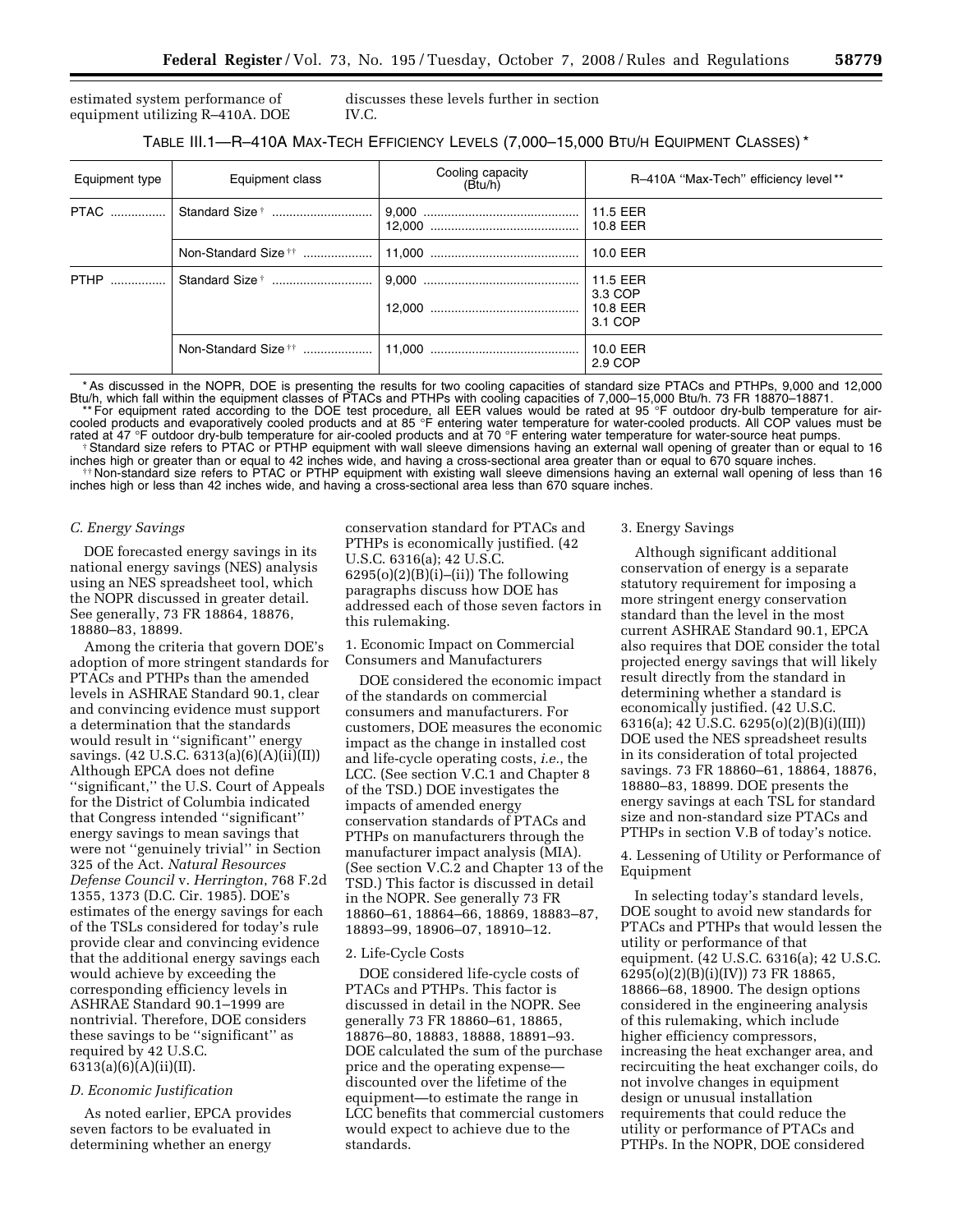industry concerns that one-third of the non-standard size market subject to the more stringent standards under ASHRAE Standard 90.1–1999 definition would not be able to meet the efficiency levels specified by ASHRAE Standard 90.1–1999 for standard size equipment due to the physical size constraints of the wall sleeve if this equipment class delineation was adopted. In today's final rule, DOE is adopting the equipment class delineations specified in Addendum t to ASHRAE Standard 90.1–2007. This action should mitigate manufacturers' concerns regarding the misclassification of non-standard equipment classes. DOE further discusses the equipment classes it is adopting today and the comments received from interested parties regarding equipment classes in section IV.A of today's rulemaking.

## 5. Impact of Any Lessening of Competition

DOE considers any lessening of competition likely to result from standards. As discussed in the NOPR (73 FR 18865, 18900), DOE requested that the Attorney General transmit to the Secretary a written determination of the impact of any lessening of competition likely to result from the proposed standards, together with an analysis of the nature and extent of such impact. (42 U.S.C. 6316(a); 42 U.S.C.  $6295(o)(2)(B)(i)(V)$  and  $(B)(ii)$ 

To assist the Attorney General in making such a determination, DOE provided DOJ with copies of the proposed rule and the TSD for review. (DOJ, No. 21 at p.  $1-2$ )<sup>5</sup> The Attorney General's response is discussed in section IV.K.1, and is reprinted at the end of today's rulemaking.

# 6. Need of the Nation To Conserve Energy

In considering standards for PTACs and PTHPs, the Secretary must consider the need of the Nation to conserve energy. (42 U.S.C. 6316(a); 42 U.S.C.  $6295(o)(2)(B)(i)(VI))$  The Secretary recognizes that energy conservation benefits the Nation in several important ways. The non-monetary benefits of the standards will likely be reflected in improvements to the security and reliability of the Nation's energy system.

Today's standards also will likely result in environmental benefits. As discussed in the proposed rule, DOE has considered these factors in adopting today's standards. See generally, 73 FR at 18860, 18865, 18888, 18900–02, 18912.

# 7. Other Factors

In determining whether a standard is economically justified, EPCA directs the Secretary of Energy to consider any other factors that the Secretary deems to be relevant. (42 U.S.C. 6316(a); 42 U.S.C.  $6295(o)(2)(B)(i)(VII)$  In adopting today's standard, DOE considered (1) the impacts of setting different amended standards for PTACs and PTHPs, (2) the potential that amended standards could cause equipment switching (*i.e.*, purchase of PTACs instead of PTHPs) and the effects of any such switching, (3) the uncertainties associated with the impending phaseout in 2010 of R–22 refrigerant, and (4) the impact of amended standards on the manufacture of and market for non-standard size packaged terminal equipment (*e.g.*, impacts on small businesses). See generally, 73 FR at 18860, 18865–66, 18872–74, 18882, 18884–87, 18893–98, 18902, 18911–12.

# **IV. Analysis Methodology and Discussion of Comments on Analysis Methodology**

DOE used several analytical tools that it developed previously and adapted for use in this rulemaking. The first tool is a spreadsheet that calculates LCC and payback period (PBP). The second tool calculates national energy savings and national NPV. DOE also used the Government Regulatory Impact Model (GRIM), among other methods, in its MIA. Finally, DOE developed an approach using the National Energy Modeling System (NEMS) to estimate impacts of PTAC and PTHP energy efficiency standards on electric utilities and the environment. The NOPR discusses each analytical tool in detail. 73 FR at 18866–89.

As a basis for this final rule, DOE has continued to use the spreadsheets and approaches described above and in the NOPR. DOE used the same general methodology as applied in the NOPR, but revised some of the assumptions and inputs for the final rule in response to comments from interested parties. The following paragraphs discuss these revisions.

#### *A. Market and Technology Assessment*

When beginning an energy conservation standards rulemaking, DOE develops information that provides an overall picture of the market for the

equipment concerned, including the purpose of the equipment, the industry structure, and market characteristics. This activity includes both quantitative and qualitative assessments based primarily on publicly available information. DOE presented various subjects in the market and technology assessment for this rulemaking. (See the NOPR and Chapter 3 of the NOPR TSD.) These include equipment classes, manufacturers, quantities and types of equipment sold and offered for sale, retail market trends, and regulatory and nonregulatory programs. 73 FR 18866– 69 and Chapter 3 of the NOPR TSD. In response to publication of the NOPR, DOE received comments from interested parties about the establishment of equipment classes for the rulemaking.

# 1. Equipment Classes—Generally

When evaluating and establishing energy conservation standards, DOE generally divides covered equipment into equipment classes by the type of energy used, capacity, or other performance-related features that affect efficiency. Different energy conservation standards may apply to different equipment classes. (42 U.S.C. 6316(a); 42 U.S.C. 6295(q))

PTACs and PTHPs can be divided into various equipment classes categorized by physical characteristics that affect equipment efficiency. Key characteristics that affect the energy efficiency of the PTAC or PTHP are whether the equipment has reverse cycle heating (*i.e.*, air conditioner or heat pump), the cooling capacity, and the physical dimensions of the unit.

In the NOPR, DOE presented two alternative methods for defining PTAC and PTHP equipment classes. 73 FR 18866–18868. DOE explained the two alternative methods of defining the PTAC and PTHP equipment classes consistent with the delineations provided in ASHRAE Standard 90.1– 1999 or Addendum t to ASHRAE Standard 90.1–2007 in the NOPR. *Id.* at 18867.

ASHRAE Standard 90.1–1999 refers to wall sleeve dimensions in two categories: ''New Construction'' and ''Replacement.'' Although ASHRAE Standard 90.1–1999 does not describe ''New Construction,'' Table 6.21D, footnote b of ASHRAE Standard 90.1– 1999 states that ''replacement'' efficiencies apply only to units that are: (1) ''Factory labeled as follows: Manufactured for Replacement Applications Only; Not to be Installed in New Construction Projects''; and (2) manufactured ''with existing wall sleeves less than 16 inches high and less than 42 inches wide.'' Based on this

<sup>5</sup> ''DOJ, No. 21 at pp 1–2'' refers to (1) a statement that was submitted by the Department of Justice and is recorded in the Resource Room of the Building Technologies Program in the docket under ''Energy Conservation Program for Commercial and Industrial Equipment: Packaged Terminal Air Conditioner and Packaged Terminal Heat Pump Energy Conservation Standards,'' Docket Number EERE–2007–BT–STD–0012, as comment number 21; and (2) a passage that appears on pages 1 and 2 of that statement.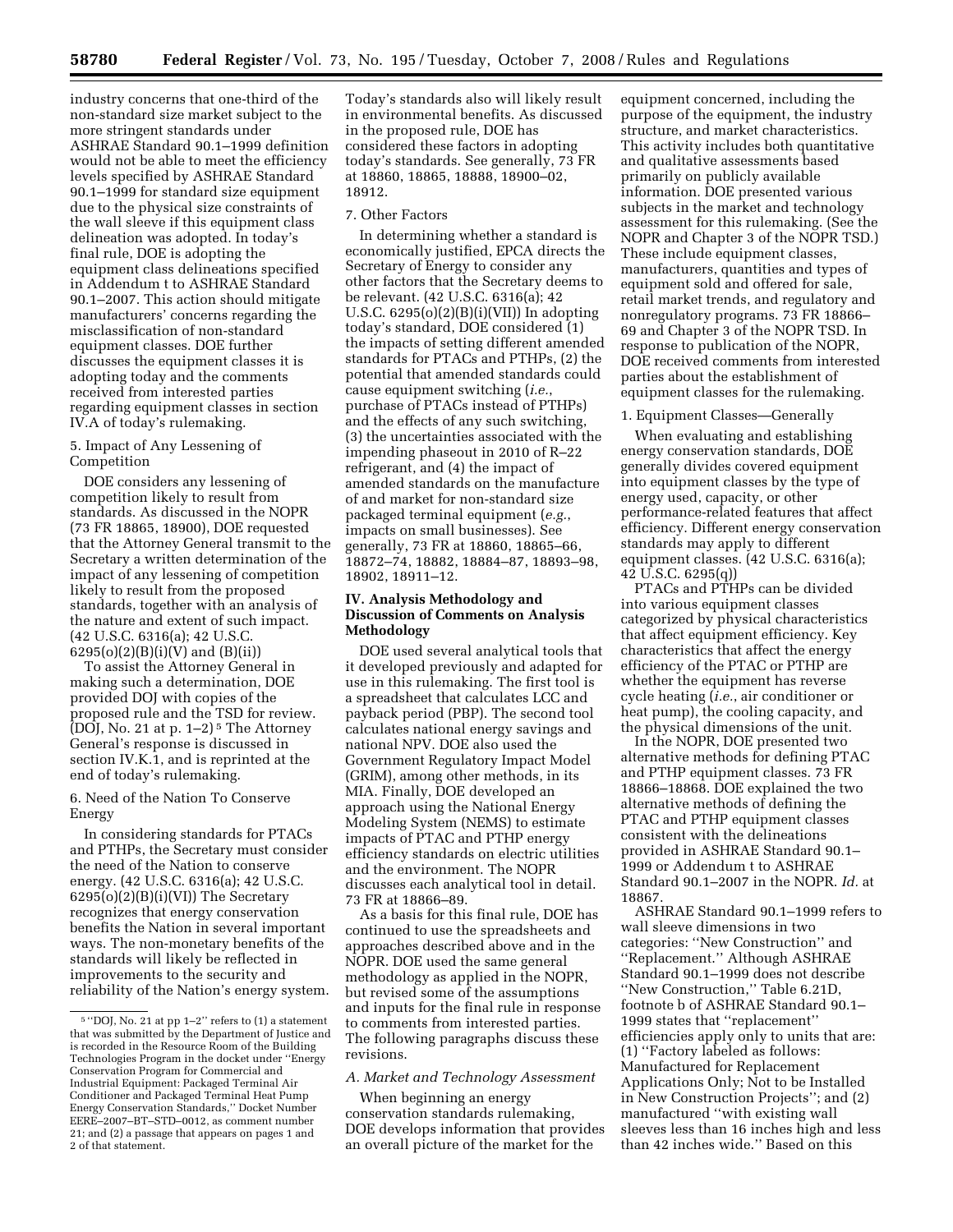provision, DOE understands that the ''New Construction'' category under ASHRAE Standard 90.1–1999 is residual, and covers all other PTAC and PTHPs. Hence, this category consists of equipment with wall sleeve dimensions greater than or equal to 16 inches high and greater than or equal to 42 inches wide, or lacking the requisite label.

Addendum t to ASHRAE Standard 90.1–2007 includes a new definition for non-standard size PTACs and PTHPs in place of the ''replacement'' delineation in ASHRAE Standard 90.1–1999. The new definition reads as follows: ''equipment with existing sleeves having an external wall opening of less than 16 in. high or less than 42 in. wide, and having a cross-sectional area less than 670 in 2.''

### 2. Comments

In the NOPR, DOE stated that ASHRAE must adopt AHRI's 6 continuous maintenance proposal before DOE can officially use this definition as the basis for DOE's standard because AHRI's proposed definitions would effectively reclassify some equipment under ASHRAE 90.1– 1999's delineations as non-standard size equipment. (42 U.S.C. 6313(a)(6)(A)(ii)) When the NOPR was published, AHRI's continuous maintenance proposal on PTACs and PTHPs had been approved by ASHRAE as Addendum t to ASHRAE Standard 90.1–2007. At the time of the NOPR, that Addendum was the subject of public review by ASHRAE. DOE stated in the NOPR that if ASHRAE were to adopt the Addendum before September 2008, which is the deadline by which DOE must issue a final rule for this rulemaking, DOE proposed to incorporate the modified definition specified by that version of the ASHRAE standard in its final rule. In the NOPR, DOE sought comment from interested parties on its proposal to adopt Addendum t to ASHRAE Standard 90.1–2007. 73 FR 18867.

AHRI commented that all standard and non-standard manufacturers who are AHRI members support adoption of Addendum t. AHRI had not received comments challenging the content in Addendum t during ASHRAE's formal comment period, and ASHRAE was planning to adopt the Addendum during the ASHRAE annual meeting in June 2008. AHRI added that

manufacturers believe that the definitions in Addendum t are needed to deter against the reclassification of large numbers of non-standard size PTACs and PTHPs as standard equipment, which will not be able to meet the proposed standards. (Public Meeting Transcript, No. 12 at p. 31–32, AHRI, No. 23 at pp. 6–7) 7

ECR, McQuay, Carrier, and Ice Air also commented that DOE should use the delineations within Addendum t to classify non-standard equipment. (Public Meeting Transcript (ECR and McQuay), No. 12 at p. 31; ECR, No. 15 at p. 4; Carrier, No. 16 at p. 1; Ice Air, No. 25 at p. 5) ECR also noted that if DOE used the delineations in ASHRAE Standard 90.1–1999 to define the equipment classes for PTACs and PTHPs, approximately 50 percent of their equipment would be eliminated from the market as a result of being reclassified into the standard size category. (ECR, No. 15 at p. 4)

ECR commented that non-standard equipment is burdened by space constraints that are more stringent than the constraints for standard size PTACs and PTHPs. ECR added that the delineations within ASHRAE Standard 90.1–1999, coupled with the proposed standards (TSL 4), would force manufacturers to include more heat exchanger surface area within the limited volumes of physical chassis of the equipment, to use compressors incorporating inverter technology, and to use variable speed motors, which would result in equipment switching. (ECR, No. 15 at p. 2)

AHRI, ECR, McQuay, Ice Air, and Cold Point also commented that nonstandard size PTACs and PTHPs meet a specific demand that exists in the market, particularly for older buildings. These commenters stated that if DOE adopted the delineations in ASHRAE Standard 90.1–1999, which could further eliminate non-standard size PTACs and PTHPs from the market, this would decrease competition and limit customer choices. (Public Meeting Transcript, No. 12 at pp. 20 (ECR), 22 (AHRI), 38 (McQuay); AHRI, No. 23 at p. 7; ECR, No. 15 at p. 4; Ice Air, No. 25 at p. 4; Cold Point, No. 18 at p. 2)

DOE also received comments about the potential for creating a loophole by adopting Addendum t in the final rule. In this regard, these commenters

supported DOE's adoption of an alternative definition for non-standard size PTACs and PTHPs.

Specifically, General Electric (GE) and the American Council for an Energy Efficient Economy (ACEEE) recommended that DOE modify the nonstandard definitions and equipment classes to have the wall sleeve dimension requirements set significantly below the proposed dimensions, consistent with the nonstandard size equipment currently on the market. (Public Meeting Transcript, No. 12 at pp. 16 (GE), 33–34 (GE), 36– 37 (ACEEE), 208 (ACEEE); GE, No. 8 at p. 2; GE, No. 20 at pp. 2–3) GE asked DOE to make the difference in the wall sleeve dimensions of standard size and non-standard size PTACs and PTHPs large enough to prevent non-standard PTACs/PTHPs from being installed in standard size PTAC and PTHP openings. GE used the example of a PTAC (15.75  $\times$  41.75 inches) that GE believes could easily fit inside a standard size PTAC wall sleeve, yet this unit would be classified as non-standard size equipment subject to less stringent energy conservation standards. (Public Meeting Transcript, No. 12 at pp. 16, 33–34; GE, No. 8 at p. 2)

GE stated that the wording in Addendum t might encourage the design of new PTAC and PTHP equipment that may circumvent the intent of DOE's regulations. (Public Meeting Transcript, No. 12 at pp. 16, 33–34; GE, No. 8 at p. 2) As an alternative, GE suggested DOE use the wall sleeve dimensions of the largest non-standard size PTAC and PTHP equipment currently on the market to define non-standard size PTACs and PTHPs. (Public Meeting Transcript, No. 12 at p. 33)

ECR, McQuay, and AHRI responded to concerns about the potential for a loophole for less efficient standard size equipment to enter the market if DOE adopts the delineations in Addendum t. (ECR, No. 15 at pp. 1, 4; Public Meeting Transcript, No. 12 at pp. 20 (ECR), 22 (AHRI), 31–32 (AHRI), 38 (McQuay)) AHRI stated that the same potential loophole exists in the delineations within ASHRAE Standard 90.1–1999 for standard size and non-standard size PTACs and PTHPs. AHRI commented that if manufacturers want to introduce less efficient standard size equipment with wall sleeve dimensions just shy of the standard size limitations, manufacturers would have introduced this type of equipment already because this loophole has been in existence since 1999. However, AHRI pointed out that none of the manufacturers in the PTAC and PTHP industry have taken

<sup>6</sup>The Air-Conditioning and Refrigeration Institute (ARI) and the Gas Appliance Manufacturers Association (GAMA) announced on December 17, 2007, that their members voted to approve the merger of the two trade associations to represent the interests of cooling, heating, and commercial refrigeration equipment manufacturers. The merged association became AHRI on Jan. 1, 2008.

<sup>7</sup>A notation in the form ''ECR, Public Meeting Transcript, No. 12 at pp. 30, 37, 182'' identifies (1) an oral comment that DOE received during the May 30, 2008, NOPR public meeting by ECR, which was recorded in the public meeting transcript in the docket for this rulemaking as comment number 12; and (2) a passage that appears on page 30 of that transcript.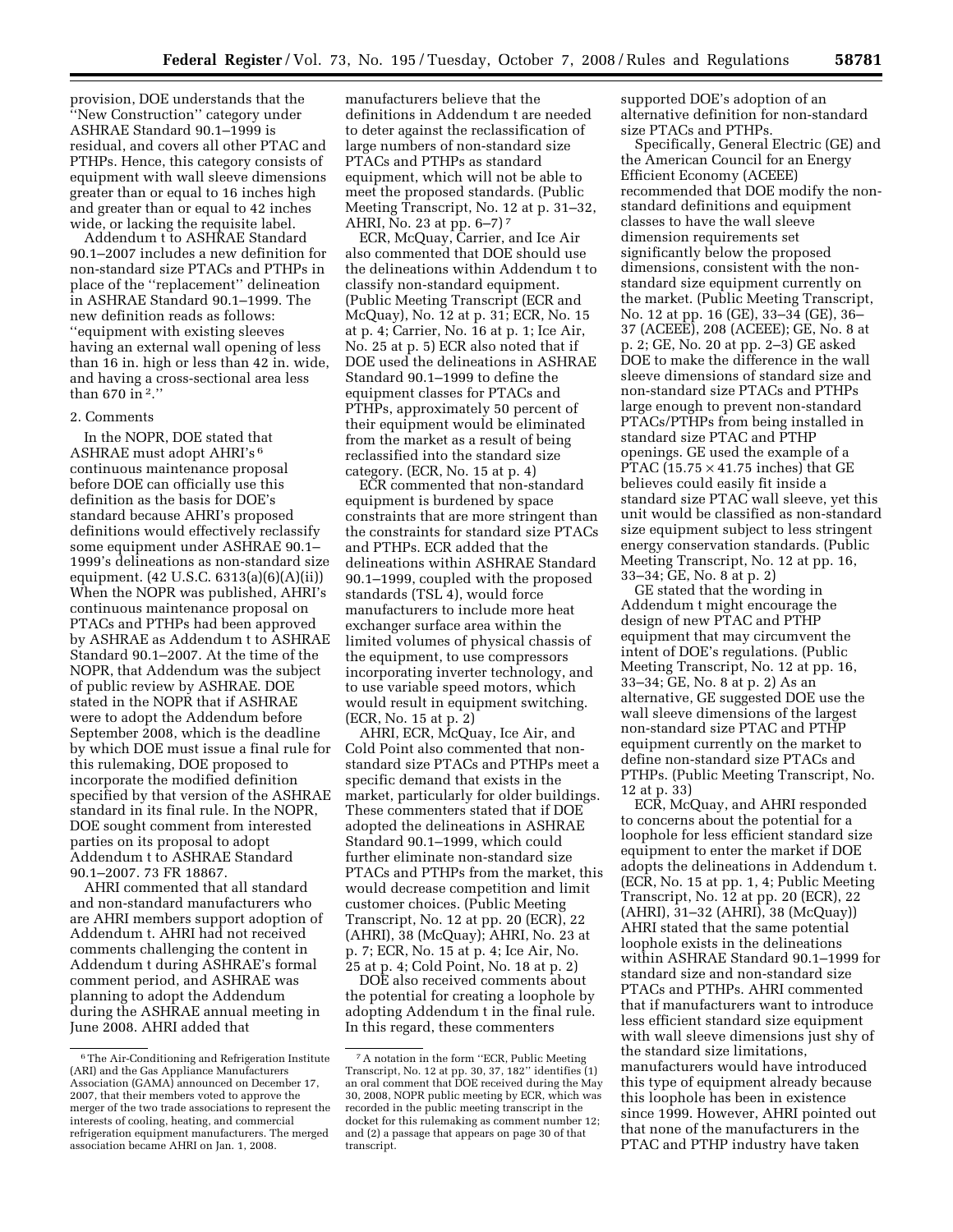advantage of this potential loophole. AHRI also noted that Addendum t requires non-standard size equipment to be labeled to prevent misapplications of less efficient non-standard equipment entering into newly constructed projects. (AHRI, No. 23 at pp. 6–7)

ECR also commented that it does not believe that non-standard size equipment will be used in newly constructed buildings. ECR stated that commercial customers would not purchase non-standard equipment because it is rated at lower efficiencies; rather, customers make purchases based on the characteristics and needs of the installation (*i.e.*, wall sleeve dimensions). Placing non-standard size equipment in newly constructed buildings does not make economic sense. (ECR, No. 15 at pp. 1, 4; Public Meeting Transcript, No. 12 at p. 20) McQuay pointed out that non-standard equipment is needed to meet a specific demand that exists in the market, particularly for older buildings, and that phasing out the market would decrease competition and limit customer choices. (Public Meeting Transcript, No. 12 at p. 38) If DOE were to adopt the delineations within ASHRAE Standard 90.1–1999, ECR believes building owners and commercial customers would keep their older, much less efficient units in place longer because replacements could become unavailable. (ECR, No. 15 at p. 1)

On June 22, 2008, ASHRAE Standard 90.1's committee voted to officially approve the publication of Addendum t to ASHRAE Standard 90.1–2007 for PTACs and PTHPs.8 This action finalizes Addendum t, which means that DOE can officially use this delineation as the basis for amended energy conservation standards. (42 U.S.C. 6313(a)(6)(A)(ii))

DOE divides equipment classes by the type of energy used or by capacity or other performance-related features that affect efficiency. Different energy conservation standards may apply to different equipment classes. (42 U.S.C. 6295(q)) When installed, PTACs and PTHPs are fitted into a wall sleeve. There is a wide variety of wall sleeve sizes found in different buildings. Wall sleeve sizes are market driven (*i.e.*, the applications or facilities where the PTACs or PTHPs are installed is what

determines the ''market standard'' wall sleeve dimension) and this factor requires manufacturers to offer various PTACs and PTHPs that can fit into various wall sleeve dimensions. For new units, the industry has standardized the wall sleeve dimension for PTACs and PTHPs in buildings over the past 20 years to be 16 inches high by 42 inches wide. Therefore, units that have a wall sleeve dimension of 16 inches high by 42 inches wide are considered ''standard size'' equipment and all other units are considered ''nonstandard size'' equipment. In contrast, the industry does not have a common wall sleeve dimension that is typical for all older existing facilities. These facilities, such as high-rise buildings found in large cities, typically use nonstandard size equipment. In these installations, altering the existing wall sleeve opening to accommodate the more efficient, standard size equipment could include extensive structural changes to the building, which could be very costly, and is, therefore, rarely done.

DOE believes that wall sleeve sizes are performance-related features that affect PTAC and PTHP efficiency. Manufacturers typically use various heat exchanger sizes in different wall sleeve size equipment, and the size of the heat exchanger directly affects the energy efficiency of the equipment. By examining the market data, DOE found that non-standard size PTACs and PTHPs typically are less efficient than standard size PTACs and PTHPs. Consequently, DOE is adopting the delineations in Addendum t to ASHRAE Standard 90.1–2007 to differentiate between standard size and non-standard size equipment.

DOE believes the delineations within Addendum t will help to mitigate the impacts on manufacturers of nonstandard size equipment, and will not cause any equipment unavailability issues for commercial customers. DOE was concerned that, absent nonstandard equipment, commercial customers could be forced to invest in costly building modifications to convert non-standard sleeve openings to standard size dimensions. Alternatively, customers may choose to use less efficient through-the-wall air conditioners or maintain their older, less efficient equipment longer in the absence of non-standard PTACs and PTHPs.

Although DOE acknowledges GE's and ACEEE's concern about the

potential loophole in the definition, DOE believes that the effects of this loophole will be reduced due to the labeling requirements specified in Addendum t. DOE is not adopting the labeling requirement set forth in Addendum t, but believes that nonstandard manufacturers will still be required to use this labeling through some of their State building code regulations, which require the use of such labels on PTAC and PTHP equipment. DOE believes ASHRAE's labeling requirement will deter less efficient equipment from entering into newly constructed buildings.

Additionally, DOE agrees with AHRI's assertion that if manufacturers wanted to introduce less standard size equipment with wall sleeve dimensions just shy of the standard size limitations they could have done this in today's market. DOE believes the market forces surrounding the standardized sleeve size have deterred standard size manufacturers from producing this type of equipment because of the unique non-standard size industry and the cost implications of producing customized equipment. Further, DOE believes these market forces will continue to deter standard size manufacturers from taking advantage of this potential loophole after the adoption of the delineations in Addendum t to ASHRAE Standard 90.1–2007.

In today's final rule, DOE incorporates the following definitions of standard size and non-standard size PTACs and PTHPs as presented in Addendum t to ASHRAE Standard 90.1-2007:

• *Standard size* refers to a PTAC or a PTHP with wall sleeve dimensions having an external wall opening of greater than or equal to 16 inches high or greater than or equal to 42 inches wide, and having a cross-sectional area greater than or equal to 670 square inches.

• *Non-standard size* refers to a PTAC or a PTHP with existing wall sleeve dimensions having an external wall opening of less than 16 inches high or less than 42 inches wide, and having a cross-sectional area less than 670 square inches.

DOE added these two definitions of standard size and non-standard size to be codified at 10 CFR 431.2. Consistent with the definitions, DOE has defined the equipment classes for today's final rule for PTACs and PTHPs (as shown in Table IV.1).

<sup>8</sup>To obtain a copy of Addendum t to ASHRAE Standard 90.1–2007, contact the ASHRAE publications department at: *orders@ashrae.org* or  $1-$ (800) 527 $-$ 4723.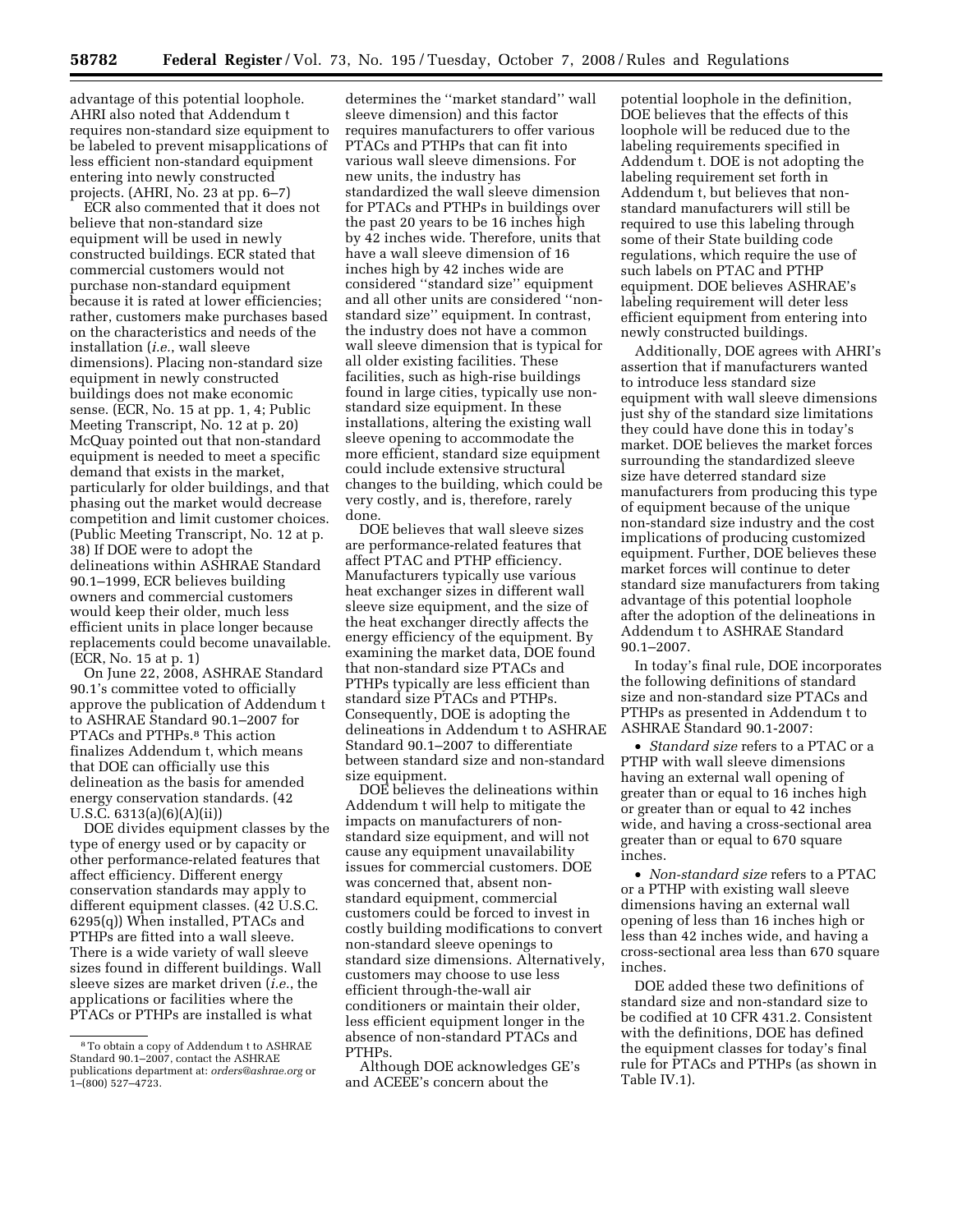TABLE IV.1—EQUIPMENT CLASSES FOR PTACS AND PTHPS IF ASHRAE ADOPTS ADDENDUM TO ASHRAE STANDARD 90.1–2007

| Equipment class |          |                                    |  |
|-----------------|----------|------------------------------------|--|
| Equipment       | Category | Cooling capacity<br>(Btu/h)        |  |
|                 |          | < 7,000<br>7,000-15,000<br>>15.000 |  |
|                 |          | < 7,000<br>7,000-15,000<br>>15.000 |  |
|                 |          | < 7,000<br>7,000-15,000<br>>15.000 |  |
|                 |          | < 7,000<br>7,000-15,000<br>>15,000 |  |

\* Standard size refers to PTAC or PTHP equipment with wall sleevedimensions having an external wall opening of greater than or equal to 16 inches high or greater than or equal to 42 inches wide, and having a cross-sectional area greater than or equal to 670 square inches. \* Non-standard size refers to PTAC or PTHP equipment with existing wall sleeve dimensions having an external wall opening of less than 16 inches high or less than 42 inches wide, and having a cross-sectional area less than 670 square inches.

#### *B. Screening Analysis*

The purpose of the screening analysis is to evaluate the technologies that improve equipment efficiency, to determine which technologies to consider further, and which to screen out. In developing the screening analysis for the NOPR, DOE consulted with a range of parties, including industry, technical experts, and others to develop a list of technologies for consideration. DOE then applied the four screening criteria to determine which technologies are unsuitable for further consideration in the rulemaking (10 CFR part 430, subpart C, appendix A4.(a)(4) and 5.(b)). DOE presented its results of the screening analysis in the NOPR and in Chapter 4 of the NOPR TSD. In response to the NOPR, DOE received one comment about the technology options that it considered in the screening analysis.

ACEEE commented that DOE should not have screened out some of the technology options. Instead, DOE should have further considered these options in the engineering analysis. (Public Meeting Transcript, No. 12 at pp. 49–52, 64–65) ACEEE stated that DOE neglected to examine other types of compressors (such as scroll compressors), electronically commutated motor (ECM) fans, clutched fan motors, micro-channel heat exchangers, and thermostatic expansion valves (TXVs). According to ACEEE, the compressor choices for PTACs should not be different from those used for residential refrigerators because the loads are similar. ACEEE added that micro-channel heat exchangers

allegedly cost less to implement, require less refrigerant and space, and have been used in air conditioning applications within automobiles. (Public Meeting Transcript, No. 12 at pp. 50–51)

#### 1. Scroll Compressors

As presented in Chapter 4 of the NOPR TSD, scroll compressors are an alternative to rotary compressors in airconditioning applications. Scroll compressors are more efficient than rotary compressors at higher cooling capacities than are typically found in packaged terminal equipment. Whereas rotary compressors use a rotating motion to compress refrigerant gases, scroll compressors use two nutating spirals—one fixed and the other rotating. Although scroll compressors can be more efficient than rotary compressors, they typically are more expensive, heavier, and larger than rotary compressors of the same cooling capacities.

After reviewing publicly available equipment literature and specifications for scroll compressors currently available on the market, DOE determined that manufacturers typically produce scroll compressors with cooling capacities of approximately 20,000 Btu/h or higher, and that the majority of equipment using scroll compressors is typically rated at capacities higher than 40,000 Btu/h. Manufacturers also produce scroll compressors with housings larger than those used for compressors found in PTACs and PTHPs. DOE found that scroll compressors are typically built to be 16

inches or higher in height and that capacity ratings do not impact scroll compressor heights significantly. For example, DOE found that the height of a scroll compressor only decreases by approximately 1.5 inches when capacity decreases from 80,000 to 20,000 Btu/h. However, significant improvements in efficiency, when compared to rotary compressors, are generally achieved with higher capacity models. DOE's market review also found that scroll compressors weigh more than PTAC and PTHP compressors. Scroll compressors typically weigh 50 pounds or more, compared with the 25 to 30 pounds for a PTAC/PTHP rotary compressor found in PTACs and PTHPs.

Ultimately, DOE screened out scroll compressors as a viable design option. As stated in the NOPR and subsequently confirmed by DOE using updated data, manufacturers do not produce scroll compressors for PTAC and PTHP applications, making it unlikely that this technology option could be readily applied to these products. DOE also screened out scroll compressors because their manufacturers have yet to produce a full line of scroll compressors that meet the size limitations, capacity requirements, and voltage requirements of packaged terminal equipment. The size limitation is particularly problematic when given the installation limitations of the sleeve sizes for PTACs and PTHPs.

#### 2. ECM Motors

As presented in Chapter 4 of the NOPR TSD, there are multiple types of electric fan motors that manufacturers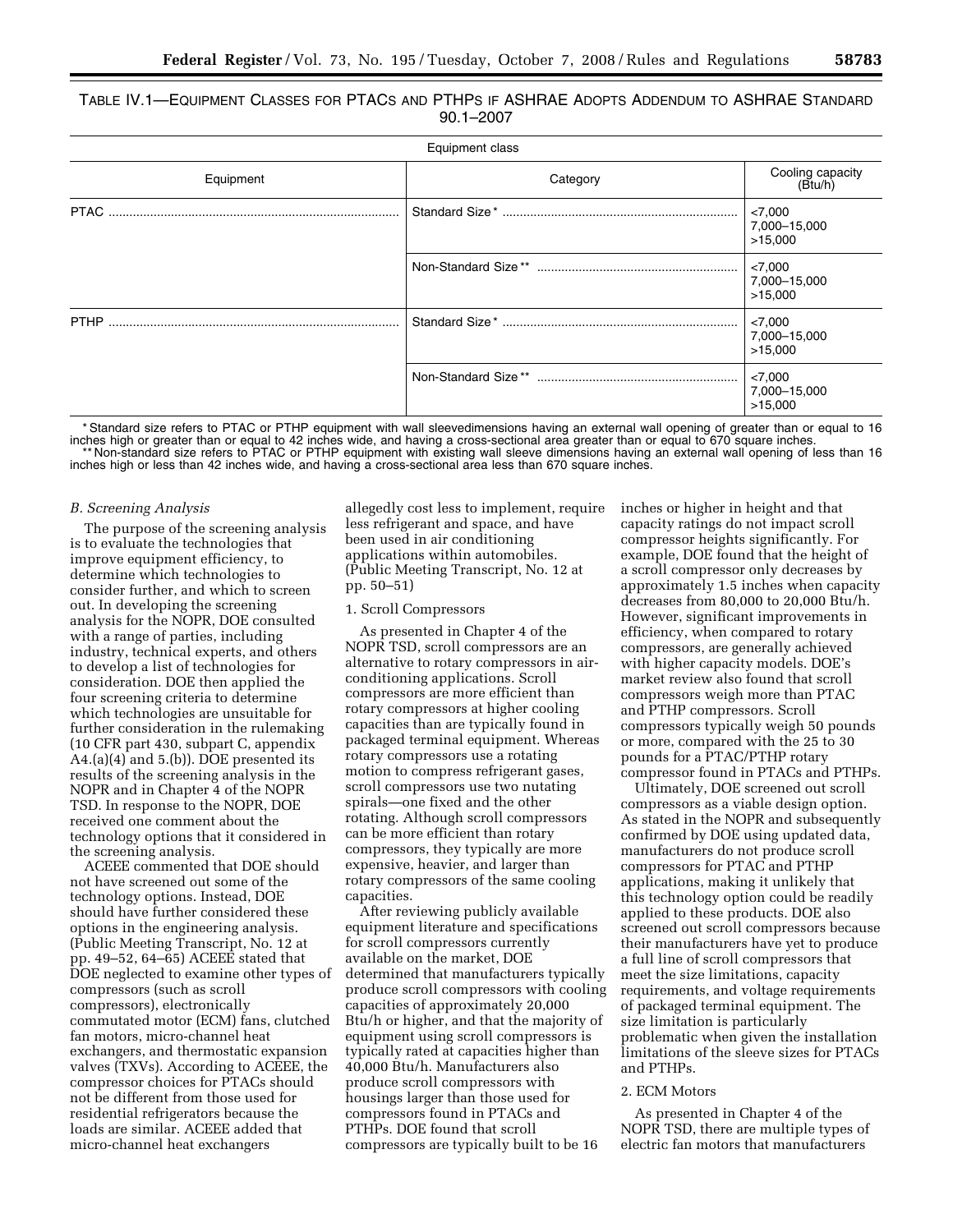can choose from to blow air over the condenser and evaporator coils. Since the PTAC and PTHP industries have a relatively small number of annual shipments, manufacturers typically have to choose their motors from existing motor lines, rather than having motors customized for their specific needs. The type of motor and its power rating are typically indicative of its efficiency. For example, shaded pole motors are generally the lowest efficiency motors that are available, particularly at very low power levels. By contrast, the electronically commutated motors (ECM) or brushless permanent magnet motors (BPMs) are typically the most efficient motors for the low power levels.

DOE determined that the PTAC and PTHP industries have not adopted ECMs or similar high efficiency motors due to size and weight constraints. The size limitation is particularly problematic when given the installation limitations of the sleeve sizes for PTACs and PTHPs, particularly for nonstandard PTACs. Ultimately, DOE screened out high efficiency motors as a viable design option. As stated in the NOPR and subsequently confirmed by DOE using updated data and through discussions with industry experts, DOE found high efficiency motors are not available in the full ranges of sizes needed for the PTAC and PTHP industries making it unlikely that this technology option could be readily applied to these products. DOE believes that, given these circumstances, it would not be practical to manufacture, install, and service this technology on the scale necessary to serve the relevant market at the time of the effective date of an amended standard.

#### 3. Fan Motors

ACEEE commented on clutched fan motors, but DOE did not consider this technology. Although the automotive industry uses clutched fans to engage and disengage a vehicle's cooling fan from the belt driven by the engine, using a clutched fan would not provide appreciable benefits within the energy efficiency context. In theory, these devices would work with PTACs and PTHPs to reduce the load on a single fan motor used to drive both the evaporator and the condenser fan blades when the refrigerating system is not operating by disengaging the condenser fan. In this way, power input could be reduced during times when only the indoor blower is running to recirculate air, or when electric resistance heating is being provided. However, the measure of energy use for PTACs in cooling mode is based on full cooling operation, in

which both the indoor blower and the condenser fan must operate. Hence, including a clutched condenser fan would not provide measurable energy efficiency benefits.

#### 4. Micro-Channel Heat Exchangers

As presented in Chapter 4 of the NOPR TSD, micro-channel heat exchangers have a rectangular aluminum cross-section containing several small channels through which refrigerant passes. Aluminum fins with a corrugated shape are brazed at a 90 degree angle between the rectangular tubes. Micro-channel heat exchanger designs provide more heat transfer per volume of heat exchanger core and can provide more heat transfer per unit of face area. In addition, these designs have lower airside pressure drop than similarly performing conventional coils, which reduces the fan power requirement. The small size and lower airside pressure drop that results from micro-channel heat exchangers provide opportunities to reduce the size and weight of the heat exchanger. This explains the frequent use of microchannel heat exchangers in automobile air-conditioning systems, where their small size and high performance allow car designers to minimize air resistance by lowering the leading edge of the car.

As stated in the NOPR TSD, DOE screened out micro-channel heat exchangers from the engineering analysis. 73 FR 18869–70. Through review of publicly available literature, product specifications, and discussions with manufacturers, DOE determined that micro-channel heat exchangers have inherent problems with performance and condensate removal when installed in PTAC equipment. In particular, manufacturers observed that the smaller airflow passages between plate fins are subject to clogging in installations where debris is present, which can affect both the heat exchanger and fan motor performance. Additionally, for PTACs and PTHPs operating in cooling mode, condensate buildup on the evaporator of the installation may result in icing, which is harder to remove from small horizontal micro-channel heat exchanger passages than from the vertical fins found in the currently used tube and fin heat exchangers.

For the reasons stated above, manufacturers have chosen not to install micro-channel heat exchangers in PTAC and PTHP designs. DOE determined that this technology has not yet penetrated the PTAC and PTHP industry and that design challenges still exist. At this time, DOE believes microchannel heat exchangers are technologically

infeasible in PTAC and PTHP applications. DOE understands that manufacturers are conducting research into the use of micro-channel heat exchangers in their PTACs and PTHP design at this time. However, DOE does not have definite knowledge of whether their research efforts will be successful, of when mirco-channel heat exchangers could appear in either prototypes or equipment designs, and what the cost implications would be and the contribution to system performance would be. Because this technology is in the research stage for the PTAC industry, it is also not possible to assess whether it will have any adverse impacts on equipment utility to customers or equipment availability, or on customer health or safety.

# 5. Thermal Expansion Valves

Regarding ACEEE's comments about TXVs, DOE did not consider this technology for PTACs or PTHPs. TXVs are expansion devices that meter the flow of refrigerant from the condenser to the evaporator at a rate equivalent to the amount of refrigerant being boiled off in the evaporator. For example, when the evaporator is exposed to high temperatures, the TXV will open to allow faster flow of refrigerant to match the higher boiling rate caused by higher temperatures. Alternatively, for lower temperatures, the TXV will reduce the flow rate to match the lower boiling rate caused by cooler temperatures. Typically, TXVs are installed in central air conditioning applications where equipment is rated with the seasonal energy efficiency ratio (SEER) metric and testing occurs at various operating conditions and temperatures. In contrast, PTACs and PTHPs are measured using the EER metric, with testing occurring at a constant temperature of 95 degrees F. Therefore, the energy efficiency benefits of a TXV will not affect the EER rating of a PTAC because the orifice of the TXV and the flow of refrigerant would remain constant during testing. Therefore, DOE does not consider TXVs to be a technology for improving the EER of PTACs and PTHPs.

### *C. Engineering Analysis*

The purpose of the engineering analysis is to establish the relationship between the cost and efficiency of PTACs and PTHPs and to show the manufacturing costs required to achieve that increased efficiency level. As detailed in the NOPR, DOE's engineering analysis for PTACs and PTHPs estimated the baseline manufacturer cost, as well as the incremental cost for equipment at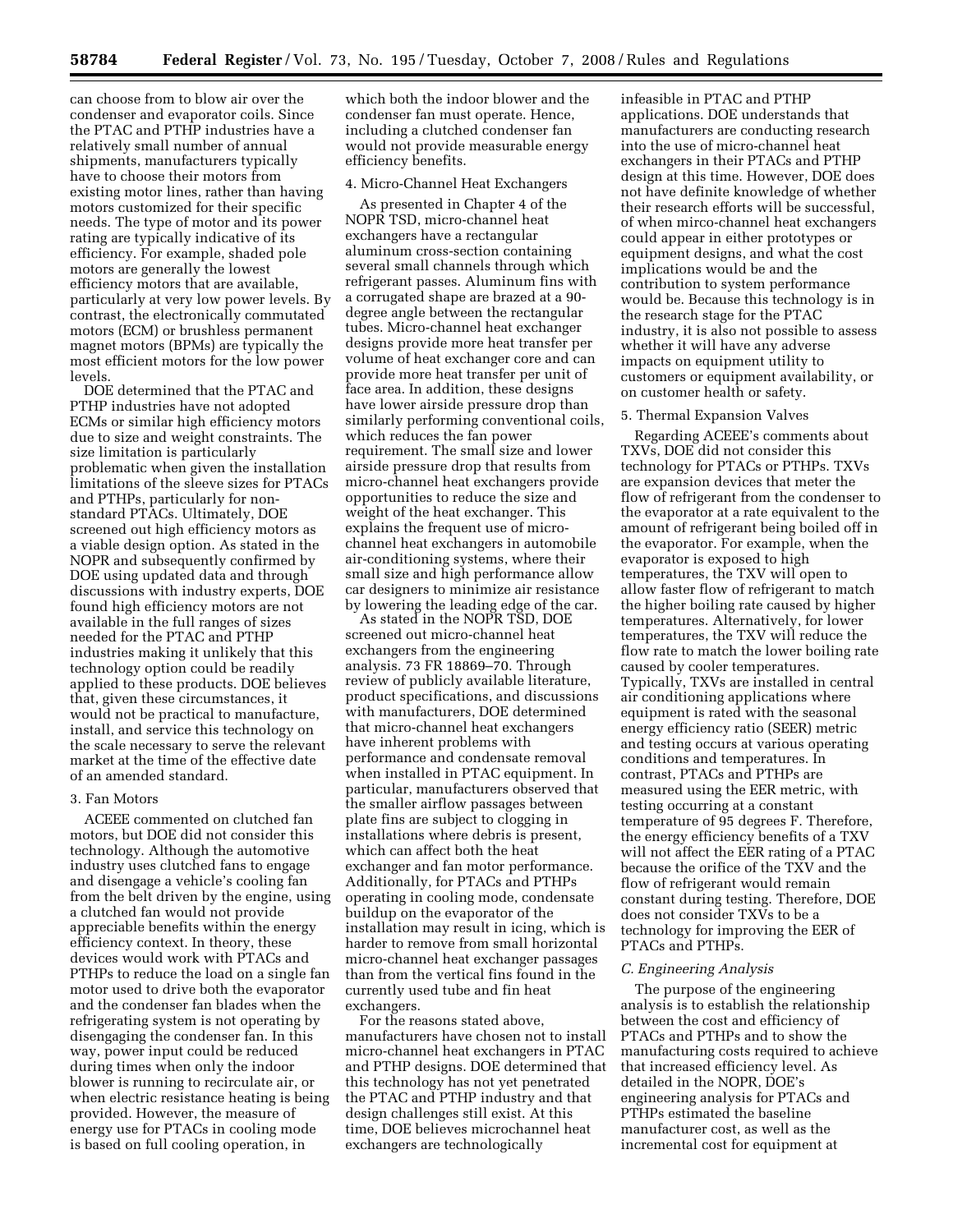efficiency levels above the baseline. 73 FR 18870–74. DOE presented its engineering analysis in the NOPR, which included a discussion on the approach, the equipment classes analyzed, the cost model, the baseline equipment, the alternative refrigerant analysis, the cost efficiency results, and mappings of the EER and COP values. In response to DOE's presentation of the engineering analysis in the NOPR, DOE received comments on the following topics: Standard size equipment performance in systems using R–410A refrigerant, max-tech efficiency levels analyzed for standard size equipment, energy-efficiency equations for standard size equipment, max-tech efficiency levels analyzed for non-standard size equipment, energy-efficiency for nonstandard size equipment, compressor availability, and the manufacturer production cost increases with the introduction and use of R–410A. DOE discusses each of these topics and the updates to the cost model for the final rule in the subsections below.

1. Material Prices for the Cost Model

In the NOPR analyses, DOE used fiveyear average material prices from years 2002 through 2006. 73 FR 18871. For the final rule, DOE updated the five-year averages to include material price data from 2007 and 2008. DOE uses a fiveyear span to normalize the fluctuating prices experienced in the commodities market to screen out temporary dips or spikes. DOE believes a five-year span is the longest span that would still provide appropriate weighting to current prices experienced in the market.

DOE basis for its belief relies on updated commodity pricing data, which point to continued increases. For example, the 5-year time period ending in mid-2008 has higher commodity indices than a 5-year ending in mid-2006 by 10 percent, 28 percent, and 45 percent for All Commodities, Steel, and Copper, respectively.9 Considering the significant amount of steel and copper in each PTAC or PTHP, incorporating commodity prices that reflect 5-year average prices as close to the current conditions best reflect the market conditions. DOE believes it is appropriate to use prices from 2007 and 2008 in the data span because it more closely represents current PTAC and PTHP material prices and manufacturing conditions. DOE calculated a new five-year average

materials price for cold rolled steel, aluminized steel, galvanized steel, painted cold rolled steel, and stainless steel. DOE used the U.S. Department of Labor's Bureau of Labor Statistics (BLS) Producer Price Indices (PPIs) for various materials from 2004 to 2008 to calculate new averages, which incorporate the changes within each material industry and inflation. Finally, DOE adjusted all averages to 2007\$ using the grossdomestic-product implicit-price deflator.

As was the case for the NOPR, DOE developed a material-price-sensitivity analysis. DOE used the annual average price for each of the raw materials from 2008 to calculate the current manufacturing product costs (MPCs). DOE expressed the material price sensitivity results in 2007\$. The results for the material-price-sensitivity analysis are presented in Chapter 5 of the final rule TSD.

2. Impacts of the Refrigerant Phaseout on PTAC and PTHP Equipment Performance

a. Standard Size Equipment Performance in Systems Using R–410A Refrigerant

GE commented that R–410A refrigerant has been in use for years by the air conditioning industry. Even though GE believes switching to R– 410A refrigerant in PTAC and PTHP equipment will have a negative impact on system efficiency, GE believes the difference can be made up with a combination of higher efficiency compressors, motors, as well as increases in heat exchanger size. GE stated that manufacturers have been aware of the future requirements and should be far along with developments and designs to meet both amended energy conservation standards and R– 410A requirements. GE also pointed out that one manufacturer has produced an R–410A PTHP that exceeds the proposed energy conservation standard level in the NOPR (i.e., 11.5 EER for standard equipment) and is currently available on the market. (GE, No. 20 at pp. 2–3; Public Meeting Transcript, No. 12 at pp. 17–18, 66) GE noted that it is finishing the design and test phase for several models and is confident that it can manufacture standard size R–410A PTACs and PTHPs at TSL 4 efficiency levels (i.e., the proposed energy conservation standards for PTHPs in the NOPR). GE added that achieving an efficiency level that is 10 percent higher than the proposed standard for a potential ENERGY STAR category is also possible with existing technology.

(GE, No. 20 at p. 3; Public Meeting Transcript, No. 12 at p. 66)

In addition to comments from manufacturers of standard size PTACs and PTHPs, DOE also received confidential performance test data that characterizes the equipment performance degradations in standard size PTACs and PTHPs using R–410A refrigerant. The confidential data DOE received regarding standard size equipment performance suggests the performance degradation can vary greatly depending upon the cooling capacity of the equipment. DOE further addresses comments from interested parties and its analysis of the variation in standard size equipment performance with changes in cooling capacity in DOE's discussion of the energyefficiency equations, below.

DOE reviewed the data submitted by manufacturers and comments from interested parties and found, in general, the system performance degradations for PTAC and PTHP equipment with R– 410A, as described in the NOPR, were in the middle of the range of the submitted data. For today's final rule, DOE used the same system performance degradations for PTAC and PTHP equipment with R–410A refrigerants as described in the NOPR. 73 FR 18873. Because standard size PTAC and PTHP equipment utilizing R–22 refrigerants exists at efficiency levels well above the efficiency levels in ASHRAE Standard 90.1–1999, DOE believes that manufacturers will be able to produce equipment utilizing R–410A at efficiency levels specified by ASHRAE Standard 90.1–1999 and higher efficiency levels in 2012. As GE noted, one standard size manufacturer is already producing R–410A equipment at efficiency levels above ASHRAE Standard 90.1–1999 efficiency levels. Lastly, the comments submitted by GE establishes that PTAC and PTHP prototypes utilizing R–410A refrigerant have been developed and will be able to meet the proposed efficiency levels, *i.e.*, TSL 4, for standard size PTACs and PTHPs.

As DOE reviewed the data submitted by interested parties, DOE generally found larger performance degradations at higher cooling capacities for standard size equipment. As a PTAC or PTHP increases in capacity, manufacturers typically increase the surface area or add a row to the heat exchanger in order to increase unit capacity. Even at larger cooling capacities, manufacturers have to maintain the same physical box sleeve, leaving little space for additional efficiency modifications (*e.g.*, adding heat exchanger area). DOE considered the effects of the R–410A refrigerant

<sup>9</sup>Bureau of Labor Statistics (BLS) for Copper (WPU102502), Cold Rolled Steel (WPU101707), and All Commodities (WPU00000000) as tracked in the Producer Price Index (PPI) database of the BLS. To download the data or to discover how it is gathered, please see *http://www.bls.gov.*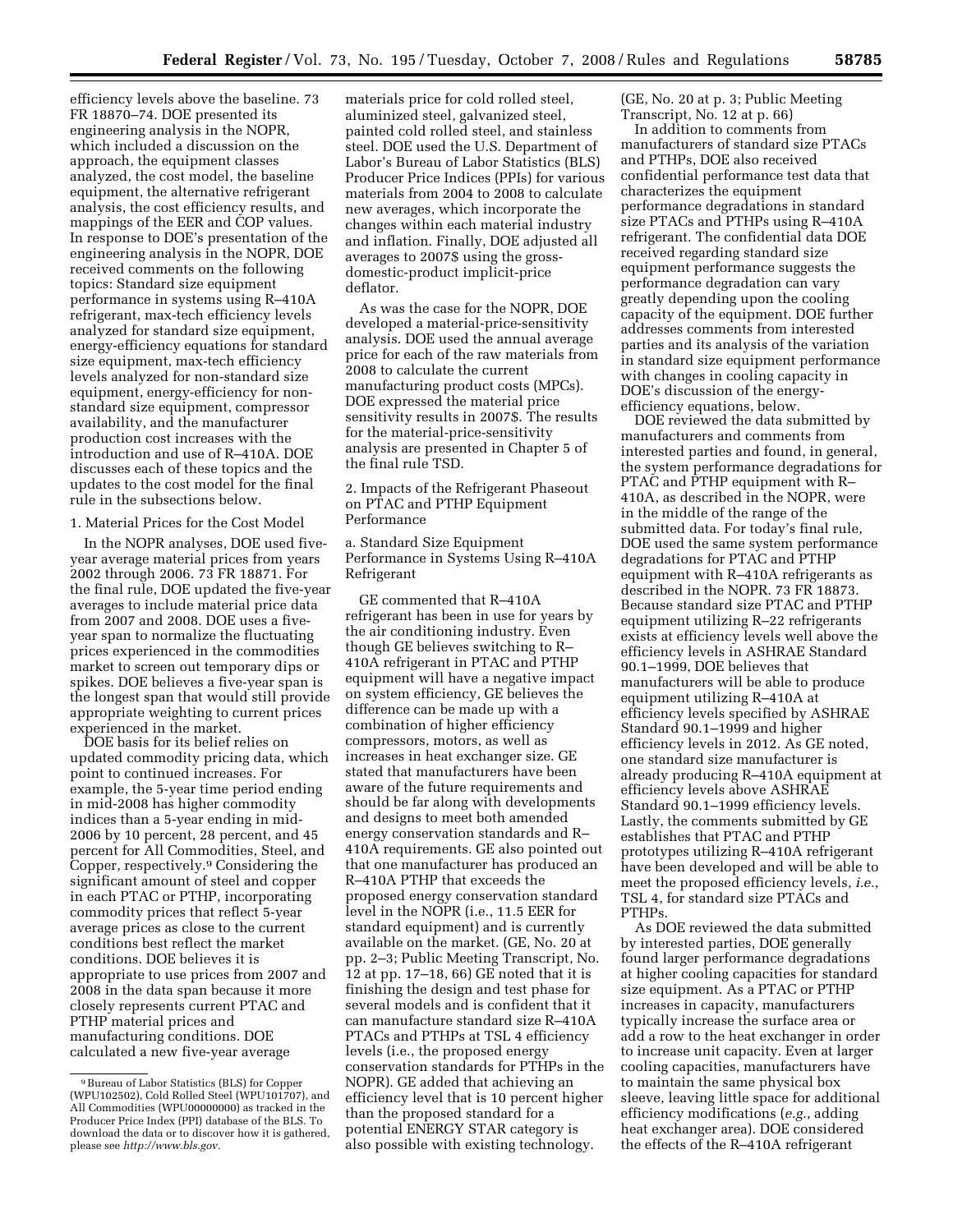phaseout on the entire range of cooling capacities as part of the generation of the energy-efficiency equations that translates the results for the representative cooling capacities to the entire cooling capacity range. See section IV.C.2.c for additional details on how DOE extended the results for the representative cooling capacities to the full range of cooling capacities for standard size PTACs and PTHPs.

# b. ''Max-Tech'' Efficiency Levels Analyzed for Standard Size Equipment

AHRI and the People's Republic of China, through its WTO/TBT National Notification and Enquiry Center (PRC), commented that the max-tech levels are inaccurate because they are based on R– 22 refrigerant and there is no equipment in the 2008 AHRI Directory of Certified Product Performance (AHRI Certified Directory) 10 operating with R–410A refrigerant. AHRI and the PRC also commented about the difficulty in reaching the max-tech efficiency levels with R–410A refrigerant and assert that attaining those efficiency levels is not possible at this time. (Public Meeting Transcript, No. 12 at pp. 168–169; PRC, No. 17 at p. 3)

DOE agrees that with the prohibition on R–22 refrigerant, and the expected use of R–410A refrigerant as the most likely alternative, system performance will decline. The max-tech efficiency level should be based on the most likely refrigerant, which is R–410A. Accordingly, DOE revised the max-tech efficiency levels for standard size PTACs and PTHPs in the final rule analysis. DOE applied the system performance degradations described in the NOPR to the AHRI certified market data for standard size equipment. (See graphs in Chapter 5 of the final rule TSD.) DOE used the modified market data to estimate the max-tech efficiency levels corresponding to current models utilizing R–410A and has identified these efficiency levels in section III.B for the representative cooling capacities. DOE estimates that these performance degradations will fall within five to eight percent depending on cooling capacity when compared to an R–22 baseline.

c. Energy-Efficiency Equations for Standard Size Equipment

In response to the NOPR, DOE also received a comment on its approach for calculating the energy efficiency

equations for standard size PTACs and PTHPs. Carrier commented that the engineering extrapolations might not provide an accurate view of the maxtech efficiency levels for larger size equipment. In particular, Carrier commented that the PTAC efficiency levels proposed in the NOPR are achievable, but the PTHP proposed efficiency levels in the NOPR may be unachievable in equipment with a cooling capacity of 12 kBtu/h and above. (Carrier, No. 16 at p. 2)

DOE further considered the effects of R–410A on system performance for larger cooling capacities in the engineering analysis. DOE found that as a standard size PTAC or PTHP increases in capacity, manufacturers typically increase the coil surface area or add a coil row to the heat exchanger in order to increase unit capacity. Manufacturers of standard size PTACs and PTHPs maintain the same physical box sleeve (*i.e.*, 42 inches by 16 inches) across all models regardless of cooling capacity. This sleeve size is an established common sleeve size that allows standardization across the industry. This common sleeve size allows endusers to simply slide replacement units into existing wall sleeve openings. However, the standard size wall sleeve imposes a limitation on the total volume available into which all components must fit. Manufacturers add heat exchanger coil area or coil volume to either increase the cooling capacity or to obtain higher efficiencies. This fixed volume limits the size of the box into which the unit's components must fit. In turn, this fixed volume limits the size of heat exchangers and other components that can be used to increase efficiency and there are accompanying decreases in thermodynamic returns when making such changes. Thus, higher capacity units often have lower energy efficiency potentials due to the size constraints of the box sleeve.

In order to consider the effects of the refrigerant phaseout on larger capacity units, DOE reviewed the market data for standard size equipment in the AHRI Certified Directory. DOE applied the efficiency degradations distinguished by cooling capacity ranges estimated in the engineering analysis to each of the models in the AHRI Certified Directory. DOE used these data to estimate the overall system performance of the models in the AHRI Certified Directory utilizing R–410A refrigerant. From these data, DOE plotted each TSL it considered as part of the final rule to see if there were models in the full range of cooling capacity with estimated performance utilizing R–410A

refrigerant that would meet the TSL being considered.

For TSL A, which is the amended standard level for standard size PTACs and PTHPs, DOE adjusted the slope of the energy-efficiency equation from the revised slopes calculated in the NOPR for TSLs 1 through 7. This adjustment was based on manufacturer comment and DOE data pointing to the reduced opportunities for achieving greater efficiencies for larger capacity PTAC and PTHP equipment. By revising the slope in this manner, DOE could create and ultimately, adopt, a standard level that is more stringent for lower cooling capacities, where manufacturers have additional physical space to add efficiency improvements, but is less stringent for higher cooling capacities, where manufacturers are physically constrained by the physical dimensions of the box sleeve and less able to introduce efficiency improvements. See Chapter 9 of the final rule TSD for additional details and graphic demonstrations of the energy-efficiency equations for each TSL, including today's amended energy conservation standard for standard size PTACs and PTHPs.

d. Efficiency Levels Analyzed for Non-Standard Size Equipment

In the NOPR, DOE explicitly analyzed one cooling capacity of non-standard equipment (i.e., 11,000 Btu/h). Based upon this cooling capacity, DOE demonstrated a typical design option pathway a manufacturer could use to increase the efficiency of its nonstandard PTAC and PTHP equipment. To account for the potential loss of system efficiency as a result of the R– 22 refrigerant phaseout, DOE applied an overall system degradation of 6.8 percent, which effectively shifted the cost-efficiency curve to the left (in the direction of decreasing efficiency for the same cost). Thus, for any given efficiency level, the MPC increase will be greater when R–410A refrigerants are used. By degrading expected system performance, DOE accounts for the shift in the baseline performance that a system converted to R–410A use typically exhibits. Using the design option pathway described in the engineering analysis, the maximum efficiency level analyzed is 10.0 EER for non-standard equipment with a cooling capacity of 11,000 Btu/h using R–410A.

e. Energy-Efficiency Equations for Non-Standard Size Equipment

In response to the NOPR, DOE received several comments on its approach for calculating the energyefficiency equations for non-standard

<sup>10</sup>The Air-Conditioning, Heating and Refrigerating Institute, *Directory of Certified Product Performance for Packaged Terminal Air Conditioners and Packaged Terminal Heat Pumps*. 2008. <*http://www.ahridirectory.org/ahriDirectory/ pages/home.aspx>.*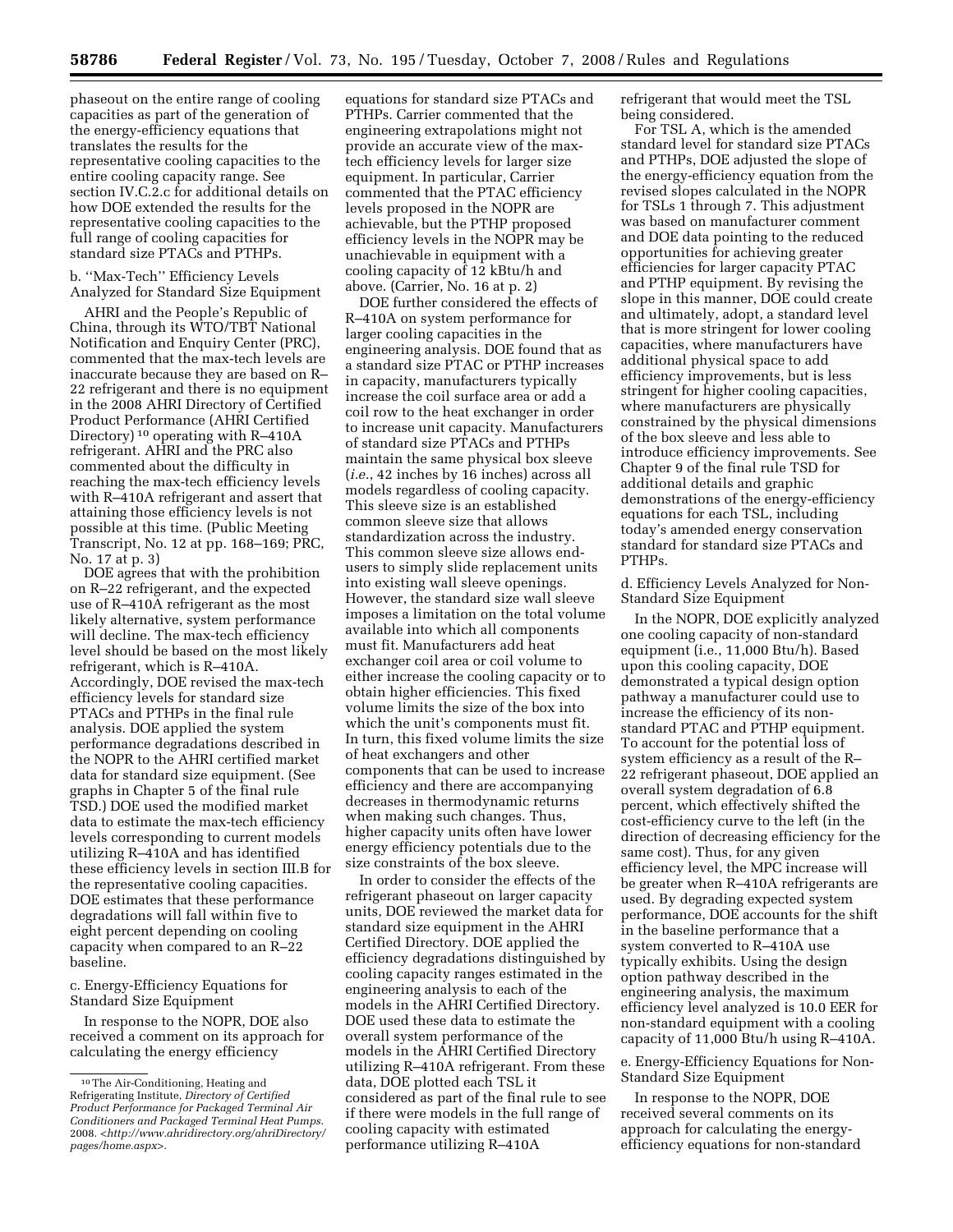size PTACs and PTHPs. Specifically, DOE retained the ASHRAE Standard 90.1–1999 slope from the energyefficiency equation, which characterizes the relationship between EER and cooling capacity for non-standard PTACs and PTHPs in the NOPR. 73 FR 18890–91.

ECR and AHRI commented that they are particularly concerned about reaching the efficiency levels for the larger capacity, non-standard size equipment. (AHRI, No. 23 at pp. 4–5; Public Meeting Transcript (ECR), No. 12 at p. 170) ECR specifically commented that it is concerned about the methodology DOE used to develop the energy-efficiency equations for nonstandard equipment. (ECR, No. 15 at p. 2) ECR and Ice Air commented that the proposed energy conservation standard for non-standard PTHPs is too high for all capacities considering the system performance degradations from switching to R–410A refrigerant. (Public Meeting Transcript, No. 12 at pp. 56–60; Ice Air, No. 25 at p. 2)

DOE further considered the effects of R–410A on system performance in the engineering analysis for larger cooling capacities of non-standard PTACs and PTHPs. As explained above, DOE found that as a non-standard size PTAC or PTHP increases in capacity, manufacturers typically increase the coil surface area or add a coil row to the heat exchanger in order to increase unit capacity. The fixed volume of the box sleeve imposes a physical limit on the size of heat exchangers and other unit components that can be used to increase efficiency. Thus, higher capacity units often have lower energy efficiency potential due to the size constraints of the box.

In order to consider the effects on larger capacity units, DOE reviewed the market data for non-standard size equipment in manufacturer equipment catalogs. DOE applied the efficiency degradations distinguished by cooling capacity ranges estimated in the engineering analysis to each of the nonstandard models offered for sale and described in manufacturer equipment catalogs. DOE used this data to estimate the overall system performance of the models on the market utilizing R–410A refrigerant. DOE was able to plot each of the TSLs it considered as part of the final rule (i.e., TSL 1 through 5) to see if there were models in the full range of cooling capacities with estimated performance utilizing R–410A refrigerant that would meet the TSL being considered. These plots demonstrated the specific cooling capacities where the TSL or amended standard would be eliminating all of the

models from the market using the estimated R–410A performance. See Chapter 9 of the final rule TSD for additional details and graphic demonstrations of the energy-efficiency equations for each TSL, including today's amended energy conservation standard for non-standard size PTACs and PTHPs.

DOE further considered the effects of the refrigerant phaseout on larger cooling capacities when weighing the benefits and the burdens for nonstandard equipment. See section V.D for additional information.

#### f. Compressor Availability

AHRI, Carrier, Ice Air, ECR, and Goodman stated that the true impact on PTAC and PTHP equipment efficiency levels cannot currently be assessed because the lack of available components across the range of equipment capacities prevents comprehensive equipment testing. These manufacturers also stated that R– 410A compressors are not available in all required capacities and voltages. Further, compressor manufacturers have not committed to improving compressor performance of rotary compressors. (Public Meeting Transcript (ECR), No. 12 at p. 68–69; Public Meeting Transcript (Goodman), No. 12 at p. 174; AHRI, No. 23 at p. 4; Carrier, No. 16 at p. 5; Ice Air, No. 25 at pp. 1–2)

As DOE presented in the NOPR, DOE found the availability of R–410A compressors in a wide range of efficiencies and voltages remains uncertain. Several compressor manufacturers make R–22 PTAC and PTHP compressors of different capacities, voltages, and efficiencies for standard and non-standard equipment. As the market transitions to the use of R–410A, manufacturers may only develop and offer one line of compressors for PTACs and PTHPs. In engineering interviews conducted for the NOPR, compressor manufacturers commented on the uncertainties surrounding R–410A compressors and their performance characteristics when compared to R–22 compressors. 73 FR 18874. DOE noted in the NOPR that compressor manufacturers stated in interviews that they expect to offer R– 410A compressors at only one efficiency level in the initial stages of the R–22 refrigerant phaseout, which could further reduce compressor options for PTAC and PTHP manufacturers. *Id.* 

In response to comments and the uncertainty surrounding compressor options for manufacturers, DOE gave particular attention to the PTAC and PTHP efficiency levels that cannot be met with current technologies and

practices with R–410A in weighing the benefits and burdens of the various TSLs. However, DOE notes that GE stated its working prototypes have experienced significantly less performance degradation due to R–410A conversion than was modeled in the engineering analysis. (GE, No. 20 at p. 2) Based on manufacturer feedback during interviews and historic precedent in other air-conditioning markets where similar refrigerant transitions have taken place, DOE acknowledges that the R–410A compressors available for use in PTAC and PTHP equipment could be less efficient than similar compressors that use R–22 refrigerant at the time of the R–22 phaseout. Even though DOE received comments during engineering interviews stating compressor manufacturers may only offer one rotary compressor line when the refrigerant phaseout occurs, DOE believes compressor manufacturers will continue their development efforts and eventually offer compressors in the full range of cooling capacities, voltages, and efficiencies as they do today. Similar market transformations have occurred in other industries and while the initial set of compressors were less efficient, the markets eventually matured to offer manufacturers a variety of compressors. See Chapter 5 of the TSD for additional information. In addition, DOE believes the amended energy conservation standards being adopted in today's final rule will aid the PTAC and PTHP industry and provide compressor manufacturers with target efficiencies for which they can concentrate their research and development efforts.

# 3. Manufacturer Production Cost Increases With R–410A

Goodman stated that DOE's estimate of a two percent manufacturing cost increase for converting standard size PTAC and PTHP equipment to utilize R–410A refrigerant is too low. (Public Meeting Transcript, No. 12 at pp. 46–47, 74)

Goodman misstates DOE's estimate. DOE did not use a two percent cost increase. To derive the baseline MPCs for the R–410A PTACs and PTHPs used in the NOPR, DOE estimated the R–410A refrigerant pricing, R–410A compressor pricing, as well as other design changes necessary to accommodate the alternative refrigerant, and incorporated them into the same cost model used for the R–22 engineering analysis. Based on technical journals and manufacturer interviews, DOE increased the tube wall thicknesses of all heat exchangers by 25 percent to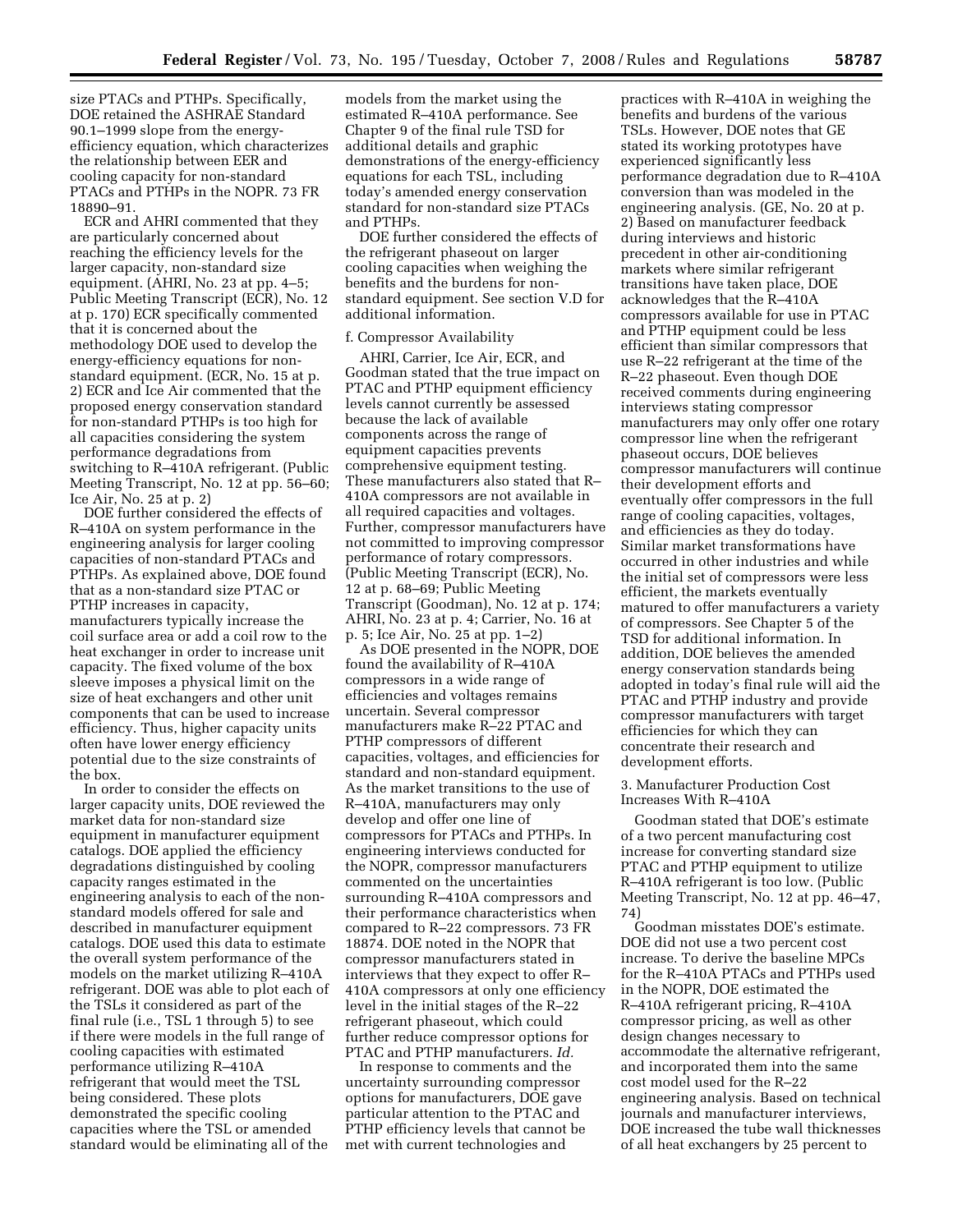account for the higher pressures associated with R–410A refrigerant. DOE also used a refrigerant price for R–410A based upon cost estimates from refrigerant suppliers and engineering interviews with manufacturers. During engineering interviews, PTAC and PTHP equipment and component manufacturers stated that compressor prices would increase between 10 percent and 20 percent from current R–22 compressor prices. To incorporate manufacturers' comments, DOE estimated that compressor costs would increase by 15 percent. Using the above estimates, DOE calculated the baseline manufacturer selling price (MSPs) 11 of R–410 standard size equipment to be at least 10 percent more than its' R–22 counterpart, on average. See Chapter 5 of the final rule TSD for additional details of the R–410A analysis and results. See TSD, Chapter 5, Section 5.8 (detailing representative capacities of standard size equipment using R–410A).

Accordingly, DOE believes Goodman's statement mischaracterizes the estimated manufacturing cost increases in the NOPR. DOE has continued to use the same methodology as presented in the NOPR to develop the R–410A manufacturer production costs for both standard size and non-standard size equipment. After DOE revised the cost model in response to comments from interested parties, DOE calculated the baseline MSPs to be at least 15 percent more than its R–22 counterpart, on average, for standard size PTAC and PTHP equipment. Additional details and results can be found in section 5.8 of Chapter 5 of the final rule TSD.

# *D. Energy Use Characterization*

The building energy use characterization analysis assessed the energy savings potential of PTAC and PTHP equipment at different efficiency levels. The analysis estimates the energy use of PTACs and PTHPs at specified energy efficiency levels through energy use simulations for key commercial building types across a range of climate zones. The energy simulations yielded hourly estimates of building energy consumption, including lighting, plug loads, and air-conditioning and heating equipment. The analysis extracted the annual energy consumption of the PTACs and PTHPs for use in subsequent analyses, including the LCC, PBP, and **NES** 

DOE did not consider a rebound effect in the final rule analysis when determining the reduction in energy consumption of PTAC and PTHP equipment due to increased efficiency. The rebound effect occurs when a piece of equipment is made more efficient such that the operating costs come down to a point that either the use of the product increases or the market increases, resulting in lower than expected energy savings. Because the user of the equipment (*e.g.*, the customer in a hotel room) does not pay the utility bill, DOE assumed that increasing the efficiency of the equipment will not affect the usage or market for the equipment and, as a result, no rebound effect would occur. DOE requested comment on this assumption in the NOPR. 73 FR 18876. The commenters all agreed that there would be no rebound effect for PTACs and PTHPs. (Public Meeting Transcript (ECR), No. 12 at p. 138, GE, No. 8 at p.

2, Carrier, No. 16 at p. 2) Based on the above, DOE did not incorporate a rebound effect into the final rule analysis.

## *E. Life-Cycle Cost Analysis*

For each efficiency level analyzed, the LCC analysis requires input data for the total installed cost of the equipment, its operating cost, and the discount rate. Table IV.2 summarizes the inputs and key assumptions used to calculate the customer economic impacts of all energy efficiency levels analyzed in this rulemaking. DOE also calculated the PBP of the TSLs relative to a baseline efficiency level. The PBP measures the amount of time it takes the commercial customer to recover the assumed higher purchase expense of more energy efficient equipment through lower operating costs. Similar to the LCC, the PBP is based on the total installed cost and operating expenses, and is calculated as a range of payback periods depending on the probability distributions of the two key inputs (*i.e.*, the supply chain markups and where the unit is likely to be shipped). Unlike its calculation of the LCC, DOE's calculation of the PBP considered only the first year's operating expenses. Because the PBP does not account for changes in operating expense over time or the time value of money, it is also referred to as a simple payback period. Aside from the installation cost, the primary change for the final rule analysis affecting PBP is the electricity price forecasted for 2012 based on the 2007 EIA State energy price data and the AEO2008 electricity price forecasts. Chapter 8 of the TSD discusses the PBP calculation in more detail.

### TABLE IV.2—FINAL RULE INPUTS AND KEY ASSUMPTIONS USED IN THE LCC AND PBP ANALYSES

| Inputs            | NOPR description                                                                                                                                                                                                                                           | Changes for final rule                                                                                                                                                                                                                                                                                      |
|-------------------|------------------------------------------------------------------------------------------------------------------------------------------------------------------------------------------------------------------------------------------------------------|-------------------------------------------------------------------------------------------------------------------------------------------------------------------------------------------------------------------------------------------------------------------------------------------------------------|
|                   | Overall                                                                                                                                                                                                                                                    |                                                                                                                                                                                                                                                                                                             |
| LCC Reporting     | All cost inputs and LCC analysis and reporting done in<br>2006 dollars (2006\$).                                                                                                                                                                           | Updated cost inputs and LCC reporting to 2007 dollars<br>$(2007\$ ).                                                                                                                                                                                                                                        |
|                   | <b>Affecting Total Installed Cost</b>                                                                                                                                                                                                                      |                                                                                                                                                                                                                                                                                                             |
| Equipment Price   | Derived by multiplying MSP (from the engineering anal-<br>ysis) by wholesaler markups and contractor markups<br>plus sales tax (from markups analysis). Used the<br>probability distribution for the different markups to de-<br>scribe their variability. | All MSPs updated to 2007. Updated wholesaler markup<br>to use 2007 industry (Heating, Airconditioning and<br>Refrigeration Distributors International (HARDI)) data.<br>Sales tax data updated to 2008. Used State population<br>weights to determine distribution of sales updated to<br>2007 census data. |
| Installation Cost | Includes installation labor, installer overhead, and any<br>miscellaneous materials and parts, derived from RS<br>Means CostWorks 2007.                                                                                                                    | Used RS Means CostWorks 2008 data to update instal-<br>lation costs.                                                                                                                                                                                                                                        |

<sup>&</sup>lt;sup>11</sup> This is the price at which the manufacturer can recover both production and non-production costs and earns a profit.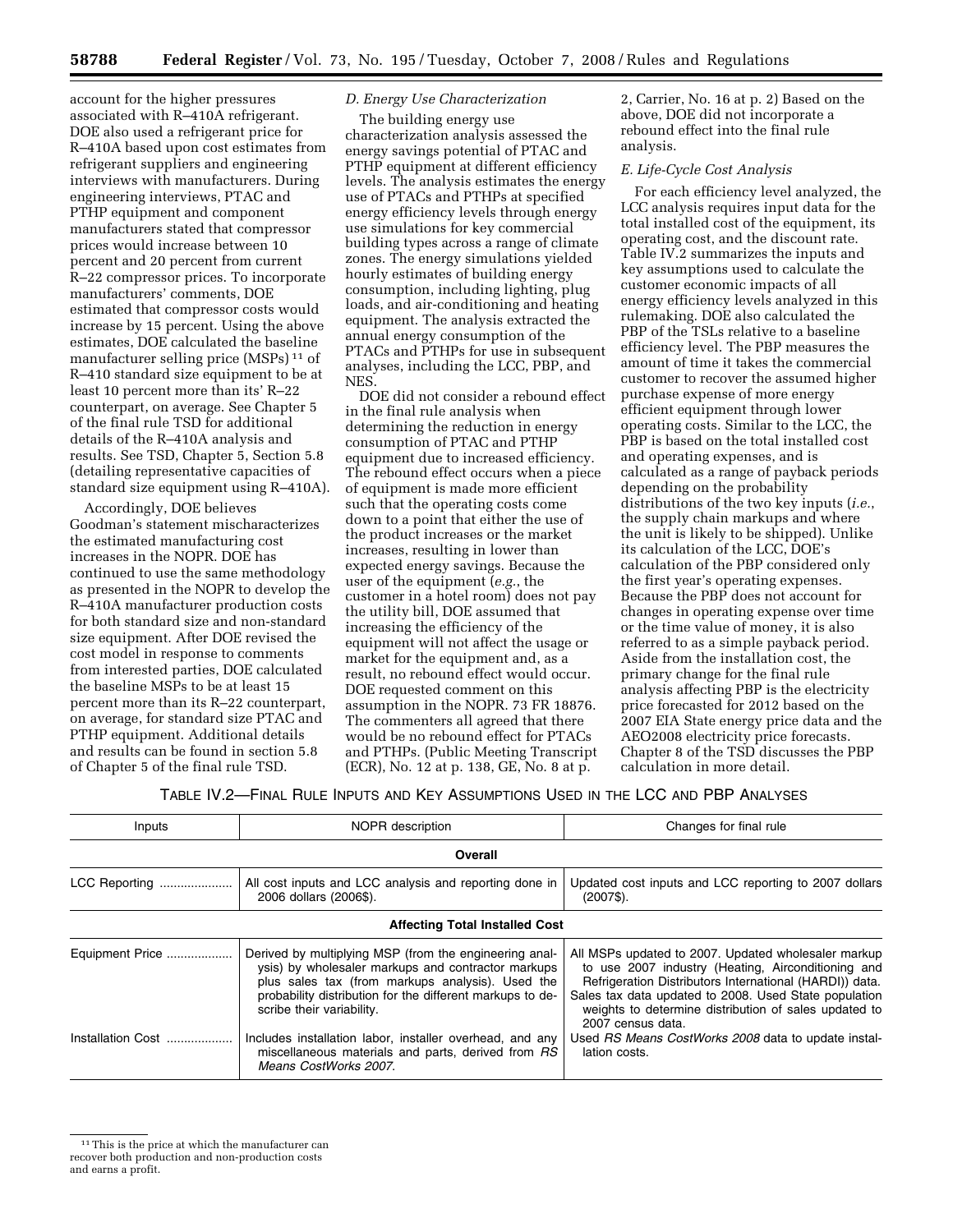# TABLE IV.2—FINAL RULE INPUTS AND KEY ASSUMPTIONS USED IN THE LCC AND PBP ANALYSES

| Inputs                                | <b>NOPR</b> description                                                                                                                                                                                                                                                                                                                                                                            | Changes for final rule                                                                                                                                                                            |
|---------------------------------------|----------------------------------------------------------------------------------------------------------------------------------------------------------------------------------------------------------------------------------------------------------------------------------------------------------------------------------------------------------------------------------------------------|---------------------------------------------------------------------------------------------------------------------------------------------------------------------------------------------------|
|                                       | <b>Affecting Operating Cost</b>                                                                                                                                                                                                                                                                                                                                                                    |                                                                                                                                                                                                   |
| Annual Energy Use                     | Derived from whole-building hourly energy use simula-<br>tion for PTACs or PTHPs in a representative hotel/<br>motel building in various climate locations (from en-<br>ergy use characterization analysis). Used annual<br>electricity use per unit. Used the probability distribu-<br>tion to account for which State a unit will be shipped<br>to, which in turn affects the annual energy use. | No change.                                                                                                                                                                                        |
| Electricity Price                     | Calculated average commercial electricity price in each<br>State, as determined from DOE Energy Information<br>Administration (EIA) data for 2006. Used the<br>AEO2007 forecasts to estimate the future electricity<br>prices. Used the probability distribution for the elec-<br>tricity price.                                                                                                   | Used EIA data for 2007 to update the analysis for aver-<br>age electricity price by state. Used the AEO2008<br>electricity price forecasts to calculate future prices.                            |
| Maintenance Cost                      | Annual maintenance cost did not vary as a function of<br>efficiency.                                                                                                                                                                                                                                                                                                                               | Annual maintenance costs updated to use RS Means<br>CostWorks 2008 data.                                                                                                                          |
| Repair Cost                           | Estimated the annualized repair cost for baseline effi-<br>ciency PTAC and PTHP equipment as \$15, based on<br>costs of extended warranty contracts for PTACs and<br>PTHPs (Chapter 8 of the TSD). Assumed that repair<br>costs would vary in direct proportion with the MSP at<br>higher efficiency levels because it generally costs<br>more to replace components that are more efficient.      | No change.                                                                                                                                                                                        |
|                                       | Affecting Present Value of Annual Operating Cost Savings                                                                                                                                                                                                                                                                                                                                           |                                                                                                                                                                                                   |
| Equipment Lifetime                    | Used the probability distribution of lifetimes, with mean<br>lifetime for each of four equipment classes assumed<br>to be 10 years based on literature reviews and con-<br>sultation with industry experts.                                                                                                                                                                                        | No change.                                                                                                                                                                                        |
| Discount Rate                         | Mean real discount rates ranging from 5.7% for owners<br>of health care facilities to 8.2% for independent hotel/<br>motel owners. Used the probability distribution for the<br>discount rate.                                                                                                                                                                                                     | Used 2008 financial data discount rate calculations to<br>update discount rates.<br>Mean real discount rates ranging from 5.53% for own-<br>ers of large motel/hotel chains to 8.14% for offices. |
| Date Standards Become Ef-<br>fective. | September 30, 2012 (4 years after the publication of<br>the final rule).                                                                                                                                                                                                                                                                                                                           | No change.                                                                                                                                                                                        |
|                                       | <b>Analyzed Efficiency Levels</b>                                                                                                                                                                                                                                                                                                                                                                  |                                                                                                                                                                                                   |
| Analyzed Efficiency Levels            | Baseline efficiency levels (ASHRAE Standard 90.1-<br>1999) and five higher efficiency levels above the<br>baseline for six equipment classes. (DOE also con-<br>sidered levels that were combinations of efficiency<br>levels for PTACs and PTHPs.)                                                                                                                                                | No change for standard size PTAC and PTHP equip-<br>ment classes.<br>Only three efficiency levels above the baseline ana-<br>lyzed for non-standard size equipment classes.                       |

For this final rule, DOE did not introduce changes to the life-cycle cost methodology described in the NOPR. However, as the following sections discuss in more detail, DOE revised the inputs to the LCC analysis.

### 1. Equipment Prices

The price of a PTAC or PTHP reflects the application of distribution channel markups and the addition of sales tax to the MSP as described in the NOPR. Modifications made for the final rule include using the latest MSP data in 2007\$ and incorporating changes to the material prices discussed previously, updating the wholesale markups to use 2007 data available from the HARDI 2007 Profit Report, updating State sales tax data to 2008 data from the Sales Tax Clearing House Web site, and updating State population data (used for

allocating national shipments to Statelevel shipments) to use 2007 information from the U.S. Census Bureau.

### 2. Installation Costs

For the NOPR, DOE derived installation costs for PTACs and PTHPs from data provided in *RS Means CostWorks 2007* (RS Means).12 For the final rule, DOE updated the installation costs using the *RS Means CostWorks 2008* data. Several commenters gave their views on whether higher installation costs should be assumed for PTHP equipment compared with PTAC equipment. Goodman commented that drain systems for PTHP installations as required by several of the building

codes might be fairly expensive, resulting in higher installation costs for PTHP compared to PTAC equipment. Goodman pointed out that the odds of replacing a PTAC with a PTHP are low because of the additional cost to add drains during equipment replacement. (Goodman, No 8.4 at p. 116) GE commented that DOE does not need to include a significant cost in the LCC for a drainage system because several manufacturers offer low cost kits and special models that remove moisture without the use of a drainage system. (GE, No. 20 at p. 3) Since there was differing opinion with regard to whether higher installation costs would be required for PTHP equipment and since these installation costs were held constant for all efficiency levels and would not affect the LCC savings or NPV figures calculated for higher

<sup>12</sup>R.S. Means Company, Inc. 2007. RS Means CostWorks 2007. Kingston, Massachusetts.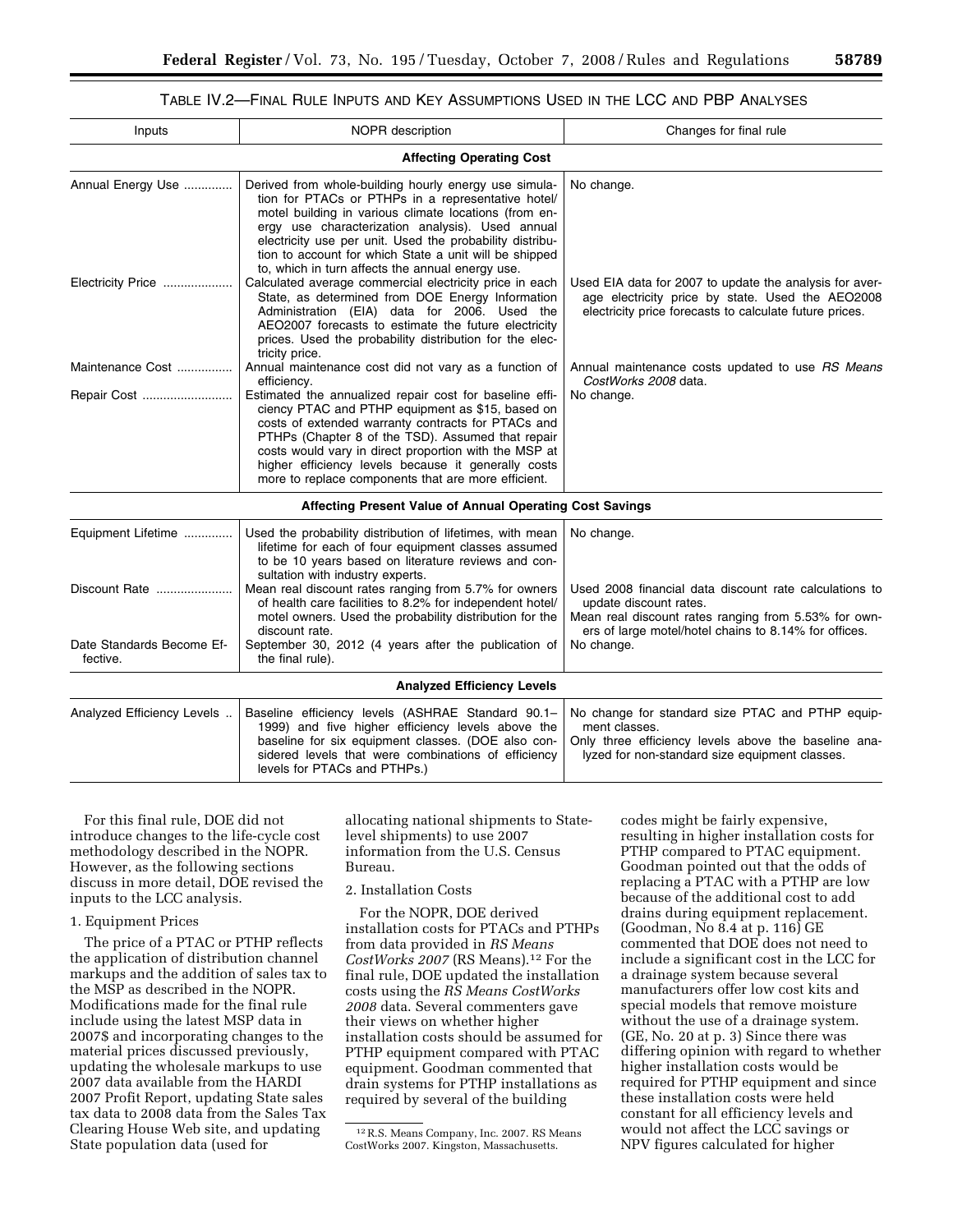efficiency PTHP or PTAC standards, DOE did not further modify the installation costs beyond what was reflected in the RS Means CostWorks data.

#### 3. Annual Energy Use

DOE estimated the electricity consumed in kilowatt hours per year (kWh/year) by the PTAC and PTHP equipment based on the whole-building energy use characterization as described in the NOPR. 73 FR 18876. DOE also used the same energy use data and characterization developed for the NOPR analysis in the final rule. See Chapter 7 of the NOPR and FR TSDs for additional information.

# 4. Electricity Prices

Electricity prices are needed to convert the electric energy savings into energy cost savings. DOE updated the State-by-State average electricity price information for the commercial sector to reflect 2007 data available from EIA. DOE further adjusted these prices to reflect average electricity prices for the four types of businesses DOE identified that use PTAC and PTHP equipment. DOE identified these businesses using Commercial Buildings Energy Consumption Survey (CBECS) 2003 data,13 as described in the NOPR. To develop the LCC distributions, DOE continued to use a probability distribution to determine not only which State received the shipment of equipment, but also which business types would purchase the equipment and what electricity price they would pay. State populations formed the basis for allocating the equipment shipment distribution to different States. DOE updated these State-by-State population data with 2007 data published by the U.S. Census. The State-average effective prices (2007\$) range from approximately 5.1 cents per kWh to approximately 28.0 cents per kWh. Chapter 8 of the TSD details the development and use of State-average electricity prices by business type.

The electricity price trend provides the relative change in electricity prices for future years to 2042. DOE applied the AEO2008 reference case as the default scenario and extrapolated the trend in values from 2020 to 2030 of the forecast to establish prices for 2030 to 2042, as in the NOPR. DOE provided a sensitivity analysis of the LCC savings and PBP results to future electricity price scenarios. Because EIA did not publish its high- and low-growth forecasts in time for incorporation into

this final rule, DOE developed high- and low-growth electricity forecasts corresponding to the AEO2008 forecasts. DOE calculated the ratio of the AEO2007 high- or low-growth forecasted electricity price to the AEO2007 reference case forecast for each year. DOE then applied those ratios, respectively, to the AEO2008 reference case prices.

#### 5. Maintenance Costs

Maintenance costs are the customer's costs to keep equipment in top operating condition. For the NOPR, DOE estimated annual routine maintenance costs for PTAC and PTHP equipment at \$50 per year per unit. DOE explained that this estimate was based on statements made during informational interviews with manufacturers. Because data were not available to indicate how maintenance costs vary with equipment efficiency, DOE thus determined to use this preventative maintenance costs that remain constant as equipment efficiency is increased. 73 FR 18879. For the final rule, DOE updated the maintenance costs to reflect data for packaged terminal equipment available in *RS Means Costworks 2008*.

In the NOPR, DOE specifically requested comments on its estimate for maintenance costs and whether the assumptions made would be the same under R–410A. GE commented that repair and maintenance costs (primarily cleaning) would be fixed costs and handled either in house or contracted out. GE's experience working with their customers is that maintenance costs are not a function of equipment efficiency, even though GE equipment efficiencies have increased nearly 10% in the past 5 years. (Public Meeting Transcript, No. 12 at p. 99) Goodman commented that third-party servicers or hoteliers themselves may be better sources of maintenance cost data than manufacturers. (Public Meeting Transcript, No. 12 at pp. 111–112) AHRI commented that maintenance costs will increase with heat exchanger surface area that is commensurate with higher efficiency equipment. (Public Meeting Transcript, No. 12 at pp. 97–98) Goodman expressed concerns over condenser maintenance if manufacturers use closer fin spacing or three or four row coils due to the slinger ring throwing water on the coil and dirt buildup. Goodman also pointed out that dirty condensers can degrade compressors through overheating. This compressor degradation is a long-term impact not improved by coil cleaning. (Public Meeting Transcript, No. 12 at pp. 111–112) ACEEE commented that equipment redesigns are likely to result

in reduced repair costs, which would offset any additional maintenance costs. (Public Meeting Transcript, No. 12 at p. 98)

Although opinions were expressed that maintenance costs might increase as a function of efficiency level, this appears not to be the case in GE's experience. Accordingly, DOE decided to use the Means CostWorks 2008 estimate of preventive maintenance costs, which remain constant as equipment efficiency increases.

## 6. Repair Costs

The repair cost is the customer's cost of replacing or repairing components that have failed in the PTAC and PTHP equipment. DOE estimated annual repair costs for the final rule in the same way that it estimated annual repair costs for the NOPR. DOE estimated the annualized repair cost for baseline efficiency PTAC and PTHP equipment at \$15, based on costs of extended warranty contracts for PTACs and PTHPs. After analyzing these data, DOE determined that repair costs would increase in direct proportion with increases in equipment prices. See Chapter 8 of the TSD for additional details.

In the NOPR, DOE specifically requested comment on its estimation for repair costs, as well as installation and maintenance costs. The comments DOE received addressed several areas. GE commented that it does not expect the compressor service call rate to increase for higher efficiency equipment because GE already has rotary compressors in service. (GE, No. 20 at p. 2) Carrier stated that it would expect to see slightly higher repair costs overall for R–410A refrigerant equipment because of the more hygroscopic nature of R– 410A. (Carrier, No. 16 at p. 3) ECR warned that if efficiency standards are set too high, existing R–22 refrigerant equipment may be kept in place longer, which may result in increased repair costs. Although DOE recognizes that overall repair costs may increase under R–410A, commenters provided no data to refine DOE's repair cost estimate for equipment using R–410A refrigerant. Because no commenter expressed disagreement with DOE's methodology of scaling repair costs with efficiency level, DOE continued to use the same approach in the final rule. DOE recognizes that the extension of life for R–22 equipment is possible under any scenario, but has no data with which to refine its shipment or repair cost analysis. DOE believes that the impact of life extension for R–22 equipment would, if it occurs, primarily affect the energy savings estimate. However,

 $^{13}\rm{EIA}$  's CBECS 2003 is the most recent version of this data set.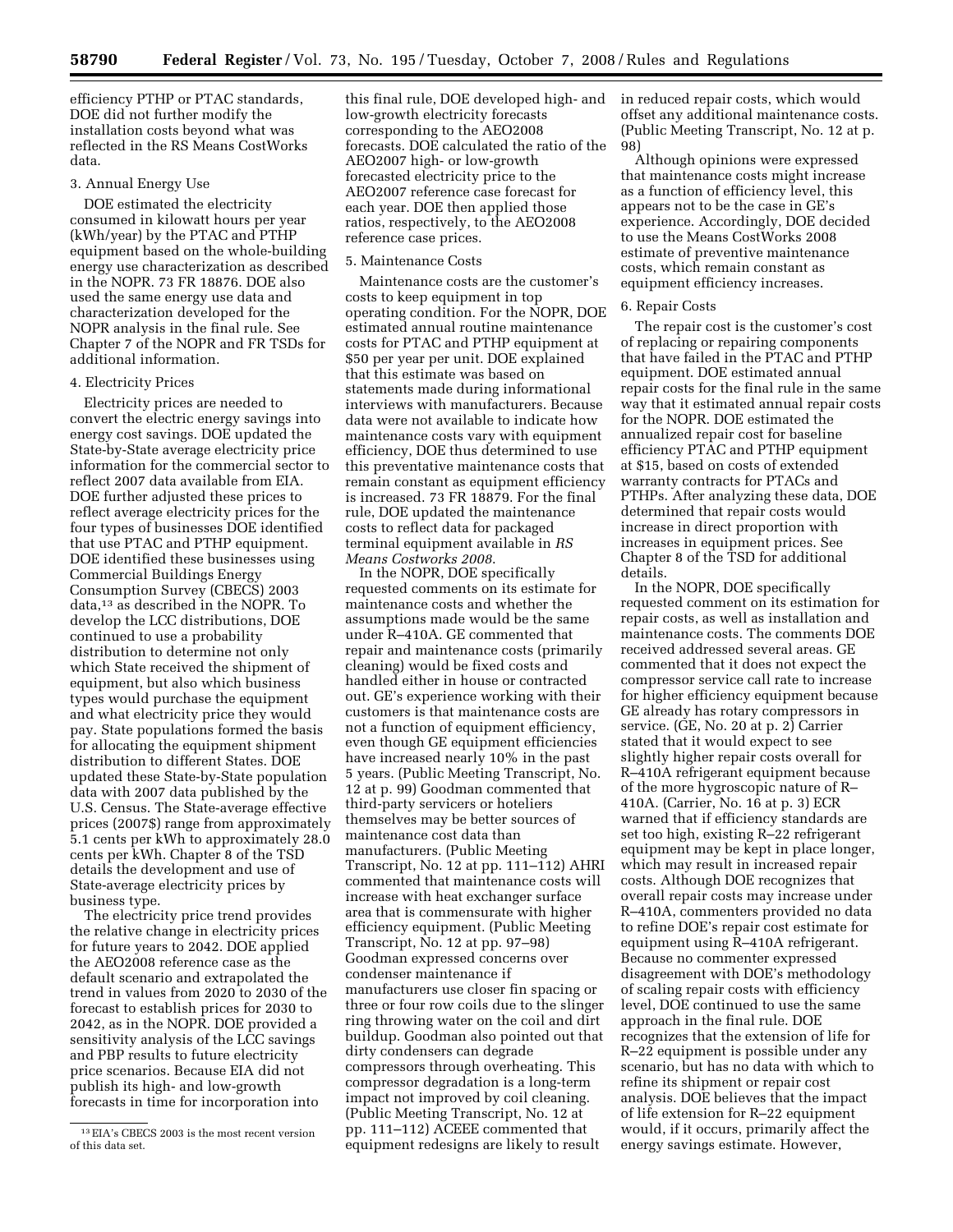because extension of life generally increases the period over which a purchased product can provide services regardless of efficiency level or refrigerant, DOE does not expect a significant impact on the economics of higher-efficiency PTAC and PTHP equipment to the Nation.

## 7. Equipment Lifetime

DOE defines equipment lifetime as the age when a PTAC or PTHP unit is retired from service. For the NOPR, DOE used a typical lifetime of 10 years after reviewing available data sources and concluding that a 10-year life is appropriate for PTAC and PTHP equipment. DOE incorporated variability in lifetime in its LCC analysis using a Weibull 14 statistical distribution with an average lifetime of 10 years and a maximum lifetime of 20 years. In response to the NOPR, DOE received no comments on the lifetime assumptions for new equipment purchases that would affect the LCC analysis. DOE, therefore, retained the same lifetime assumptions and methodologies developed for the NOPR in the final rule analysis. See Chapter 8 of the TSD for additional information.

### 8. Discount Rate

The discount rate is the rate at which future expenditures are discounted to establish their present value. DOE estimated the discount rate by estimating the weighted average cost of capital (WACC) for purchasers of PTAC and PTHP equipment based on weighting the cost of both debt and equity capital used to fund investments. For the NOPR, DOE used financial information from a sample of companies, including large hotel/motel chains and health-care chains drawn from a database of U.S. companies on the *Damodaran Online* Web site. See *http://pages.stern.nyu.edu/*~*adamodar*. The NOPR used the data available in 2007. The final rule's analysis relies on the same data source to develop discount rates, but was updated to reflect the data available in January 2008.

DOE calculated the weighted average after-tax discount rate for PTAC and PTHP purchases, adjusted for inflation, as 5.53 percent for large hotel chains and 5.64 percent for health care institutions (nursing homes and assisted living facilities). The cost of capital for

independent hoteliers and small office companies is more difficult to determine because these business types are not explicitly identified in the Damodaran data. For the final rule, DOE used the same methodology that it used to determine the discount rates for these business types in the NOPR. Specifically, DOE developed an 8.03 percent after-tax discount rate for independent hoteliers and an 8.14 percent after-tax rate for small offices. These values vary only slightly from those presented in the NOPR. Chapter 8 of the TSD provides more detail on the calculation of discount rates.

## *F. National Impact Analysis—National Energy Savings and Net Present Value Analysis*

The National Impact Analysis (NIA) evaluates the impact of an amended energy conservation standard from a national perspective rather than from the customer perspective, which is represented by the LCC. This analysis assesses the NES and the NPV (future amounts discounted to the present) of total commercial customer costs and savings, which are expected to result from amended energy conservation standards for PTACs and PTHPs at specific efficiency levels. DOE followed the same analysis approach for the NIA as it used for the NOPR analysis, using a Microsoft Excel spreadsheet model to calculate the energy savings and the national economic costs and savings from amended energy conservation standards. Unlike the LCC analysis, the NES spreadsheet does not use distributions for inputs or outputs. DOE examined sensitivities by applying different scenarios. DOE used the NES spreadsheet to perform calculations of energy savings and NPV, using the annual energy consumption and total installed cost data from the LCC analysis. DOE forecasted the energy savings, energy cost savings, equipment costs, and NPV of benefits for each TSL from 2012 through 2042. The forecasts provided annual and cumulative values for all four output parameters.

For each TSL, DOE calculated the NES and NPV as the difference between a base case forecast (without amended standards) and the standards case (with amended standards). The NES refers to cumulative energy savings from 2012 through 2042. The NPV refers to cumulative monetary savings. DOE calculated net monetary savings in each year relative to the base case as the difference between total operating cost savings and increases in total installed equipment cost. Cumulative savings are the sum of the annual NPV over the specified period. DOE accounted for

operating cost savings until 2062 (*i.e.*, until all the equipment installed through 2042 is retired).

DOE built up the NES analysis from a combination of unit energy savings for each class of PTAC or PTHP equipment analyzed and estimated shipments of units in this class at each efficiency level from 2012 through 2042. Unit energy savings for each equipment class are the weighted-average values calculated in the LCC and PBP spreadsheet. These calculations involved multiple steps. First, DOE calculated the national site energy consumption (*i.e.*, the energy directly consumed by the units of equipment in operation) for PTACs or PTHPs for each year, beginning with the expected effective date of the standards (2012) for the base-case forecast and the standards case forecast. Second, DOE determined the annual site energy savings, consisting of the difference in site energy consumption between the base case and the standards case. Third, DOE converted the annual site energy savings into the annual amount of energy saved at the source of electricity generation (the source energy). DOE used a site-tosource conversion factor developed from an analysis of the marginal impacts of changes in PTAC and PTHP energy use on the energy source energy inputs in DOE's Utility Impacts analysis. Finally, DOE summed the annual source energy savings from 2012 to 2042 to calculate the total NES for that period. DOE performed these calculations for each TSL and equipment class considered in this rulemaking.

Changes in inputs to the analyses and reporting drove the modifications to the NIA analyses and results. Changes to the NES results between the NOPR and final rule were due to a reduction in the TSL levels considered for non-standard PTAC and PTHP equipment classes and a change in the mix of equipment efficiencies used in the base case and standards case equipment efficiency forecasts. Although DOE used the same economic model for predicting the distribution of equipment efficiencies in both the final rule and the NOPR, these changes in the installed equipment prices and the lower R–410A max tech efficiency levels resulted in slight shifts to the overall efficiency distributions for each equipment class. In addition, the site-to-source energy conversion factor developed for the final rule used EIA's NEMS model consistent with AEO2008. The calculated conversion factors in the final rule differed from that calculated for the NOPR, which relied on EIA's AEO2007.

To estimate NPV, DOE calculated the net impact as the difference between

<sup>14</sup>The Weibull distribution is a continuous probability distribution used to understand the failure and durability of equipment. It is popular because it is extremely flexible and can accurately model various types of failure processes. A twoparameter version of the Weibull was used and is described in chapter 8 of the TSD,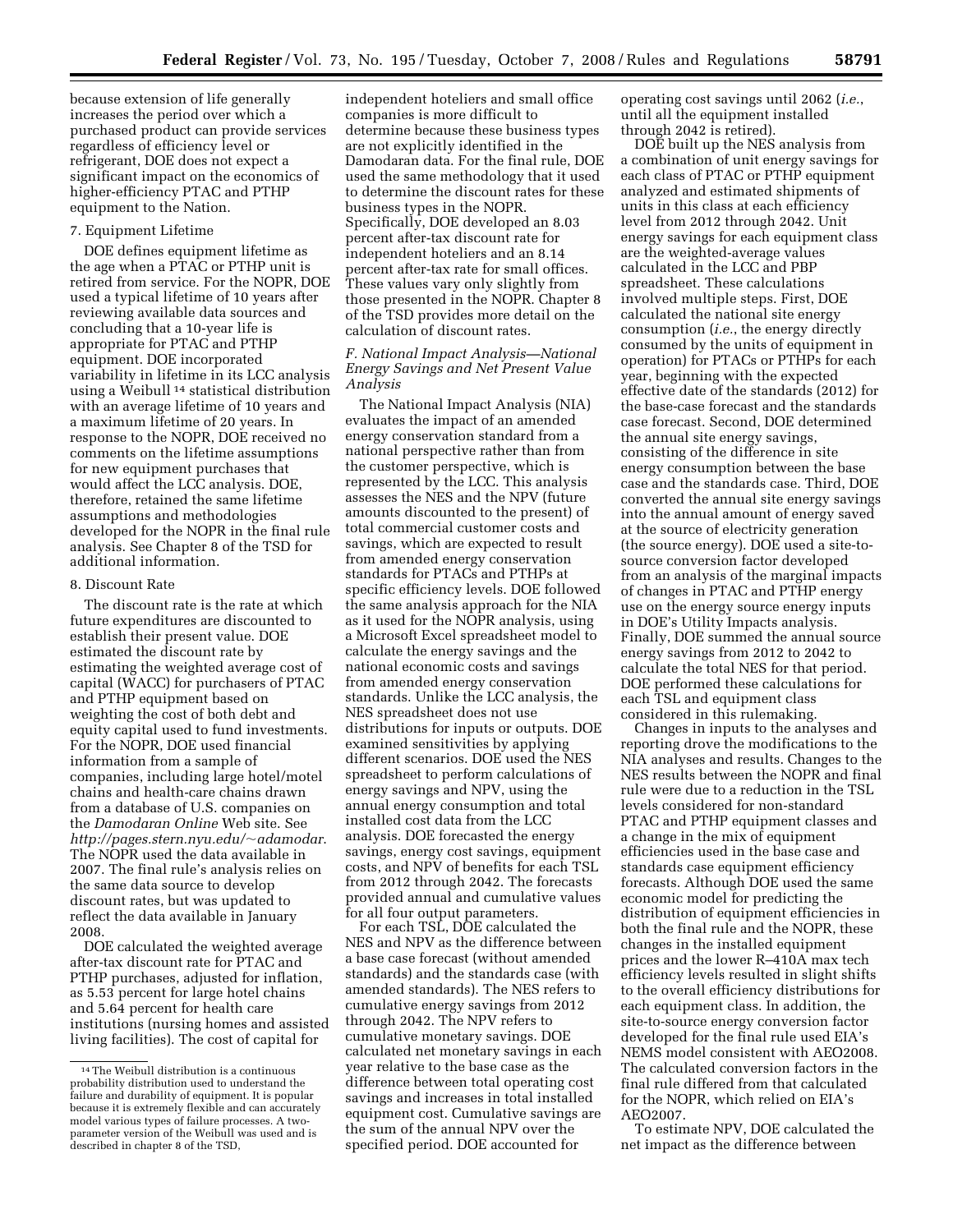total operating cost savings (including electricity, repair, and maintenance cost savings) and increases in total installed costs (including MSP, sales taxes, distribution chain markups, and installation cost). DOE calculated the NPV of each TSL over the life of the equipment by determining: (1) The difference between the equipment costs under the TSL case and the base case in order to obtain the net equipment cost increase resulting from the TSL; (2) the difference between the base case operating costs and the TSL operating costs in order to obtain the net operating cost savings from the TSL; and (3) the difference between the net operating cost savings and the net equipment cost increase in order to obtain the net savings (or expense) for each year. DOE then discounted the annual net savings (or expenses) to 2008 for PTACs and PTHPs bought between 2012 and 2042,

and summed the discounted values to provide the NPV of a TSL. DOE used discount rates of 7 percent and 3 percent in accordance with Office of Management and Budget (OMB) guidance to evaluate the impacts of regulations. An NPV greater than zero shows net savings (*i.e.*, the TSL would reduce customer expenditures relative to the base case in present value terms). An NPV less than zero indicates that the TSL would result in a net increase in customer expenditures in present value terms.

Changes in inputs to the analyses and reporting drove modifications to the NPV analyses and results. Changes to the NES results were due to (1) a reduction in the number of TSL levels considered for non-standard PTAC and PTHP equipment classes, (2) a change in the mix of equipment efficiencies used in the base case and standards case

equipment efficiency forecasts, and (3) the use of electricity price forecasts from the AEO 2008 reference case. As with the LCC analysis, DOE analyzed highand low-growth energy price forecasts. Because EIA had not published actual high- and low-growth forecasts in time for the final rule analysis, DOE developed high- and low-growth scenarios based on the AEO2008 reference case forecast. DOE applied the ratio of the year-by-year energy prices from the AEO2007 high- and lowgrowth price forecasts, respectively, to the AEO2007 reference case forecast. Chapter 10 of the TSD provides a full discussion of the NIA. Table IV.3 summarizes the inputs and key assumptions used to calculate the national energy savings and national economic impacts of all energy efficiency levels analyzed in this rulemaking.

| TABLE IV.3—SUMMARY OF NES AND NPV MODEL INPUTS |  |
|------------------------------------------------|--|
|------------------------------------------------|--|

| Inputs                                                  | NOPR description                                                                                                                                                                                                                                                                            | Changes for final rule                                                                                                                                                          |
|---------------------------------------------------------|---------------------------------------------------------------------------------------------------------------------------------------------------------------------------------------------------------------------------------------------------------------------------------------------|---------------------------------------------------------------------------------------------------------------------------------------------------------------------------------|
| Shipments                                               | Annual shipments from shipments model (Chapter 10<br>of the TSD).                                                                                                                                                                                                                           | No change.                                                                                                                                                                      |
| Effective Date of Standard<br>Base Case Efficiencies    | Distribution of base case shipments by efficiency level                                                                                                                                                                                                                                     | No change.<br>Equipment costs and economic benefits for each TSL<br>level come from final rule LCC analysis.                                                                    |
| Standard Case Efficiencies                              | Distribution of shipments by efficiency level for each<br>standards case. Standards case annual shipment-<br>weighted market shares remain the same as in the<br>base case and each standard level for all efficiencies<br>above the TSL. All other shipments are at the TSL<br>efficiency. | Equipment costs and economic benefits for each TSL<br>level come from final rule LCC analysis.<br>Only three TSL levels considered for non-standard<br>PTAC and PTHP equipment. |
| Annual Energy Use per Unit                              | Annual national weighted-average values are a function<br>of efficiency level.                                                                                                                                                                                                              | No change.                                                                                                                                                                      |
| Total Installed Cost per Unit                           | Annual weighted-average values are a function of effi-<br>ciency level.                                                                                                                                                                                                                     | Updated with values from final rule LCC analysis.                                                                                                                               |
| Repair Cost per Unit                                    | Annual weighted-average values increase with manu-<br>facturer's cost level.                                                                                                                                                                                                                | Updated with values from final rule LCC analysis.                                                                                                                               |
| Maintenance Cost per Unit                               | Annual weighted-average value equals \$50 (Chapter 8<br>of the TSD).                                                                                                                                                                                                                        | Updated with values from final rule LCC analysis.                                                                                                                               |
| <b>Escalation of Electricity</b><br>Prices.             | 2007 EIA AEO forecasts (to 2030) and extrapolation<br>bevond 2030.                                                                                                                                                                                                                          | 2008 EIA AEO forecasts (to 2030) and extrapolation for<br>beyond 2030.                                                                                                          |
| <b>Electricity Site-to-Source</b><br>Conversion Factor. | Conversion factor varies yearly and is generated by<br>EIA's NEMS* model for AEO2007. Includes the im-<br>pact of electric generation, transmission, and distribu-<br>tion losses.                                                                                                          | Developed conversion factor using EIA's NEMS model<br>for AEO 2008.                                                                                                             |
| Discount Rate<br>Present Year                           | Future costs are discounted to year 2008                                                                                                                                                                                                                                                    | No change.<br>No change.                                                                                                                                                        |

\* Chapter 14 on the utility impact analysis provides more detail on NEMS model.

## 1. Shipments Analysis

DOE developed shipments projections under a base case and each of the standards cases using the identical shipments model used in the NOPR analysis. The NOPR and Chapter 10 of the TSD describe this model in more detail.

The NES spreadsheet model contains a provision for a change in projected shipments in response to efficiency level increases, but DOE has no information with which to calibrate

such a relationship. For the NOPR analysis, DOE assumed that the shipments do not change in response to the changing TSLs. ECR and Cold Point commented that if DOE sets a high or unrealistic efficiency level for nonstandard PTAC or PTHP equipment, customers might choose to extend the life of existing equipment that uses R–22 refrigerant. (Public Meeting Transcript (ECR), No. 12 at pp. 100–101, Cold Point, No. 18 at p. 2) However, commenters provided no data to suggest

specific changes that DOE could make to its shipments analysis to account for this possible impact. For the final rule analysis, DOE presumed that projected industry shipments by product class do not change in response to changing TSLs. See discussion of equipment lifetime in section IV.E.7.

GE, ECR, and Carrier commented that it was possible that customers could switch to a less efficient class of HVAC equipment than a packaged terminal unit, such as a through-the-wall air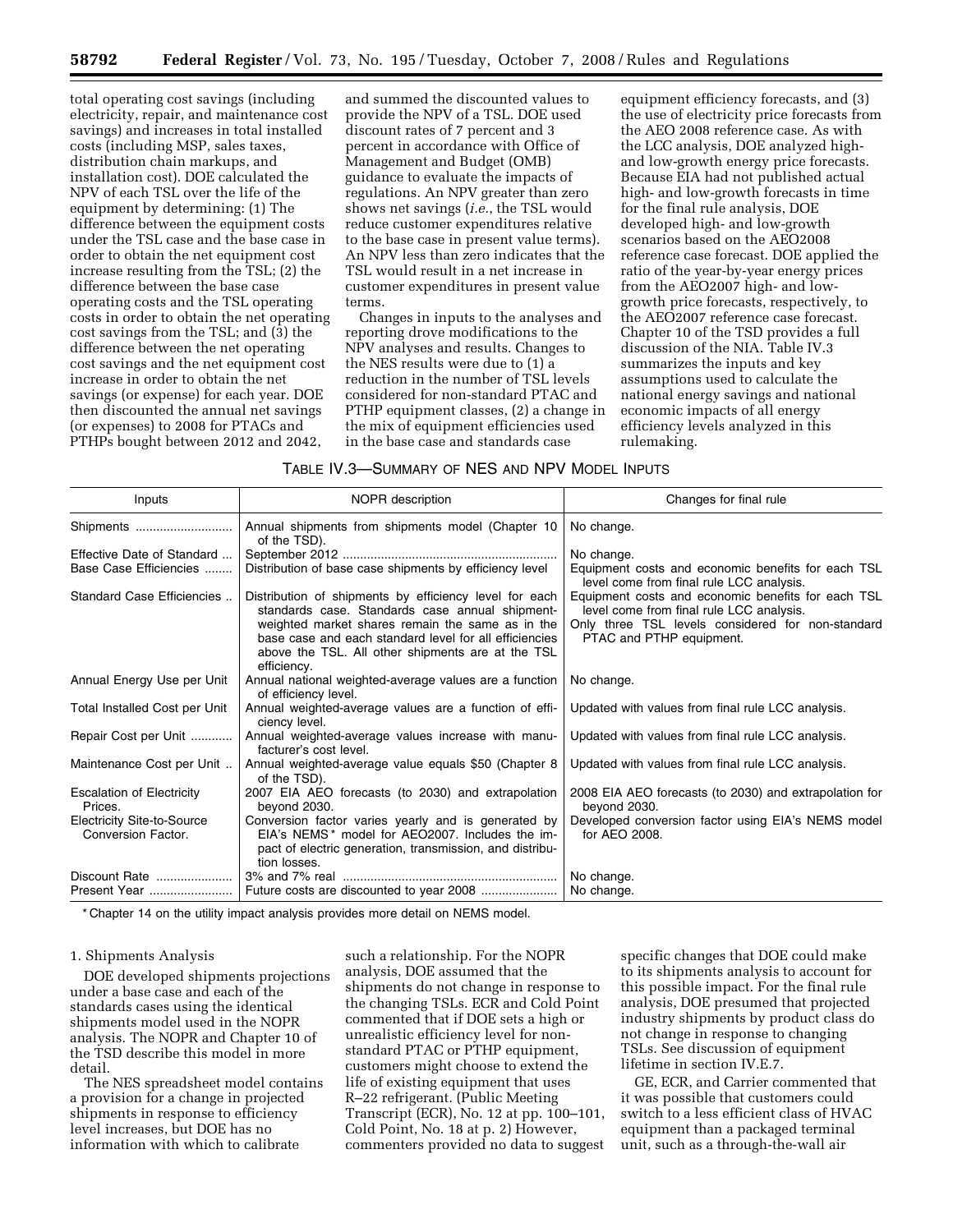conditioner or a window air conditioner, which does not have a heat pump option for providing space heat. Carrier elaborated that this kind of equipment switch would occur mostly in small, independent, motel markets. (Public Meeting Transcript (GE), No. 12 at p. 141; Public Meeting Transcript (ECR), No. 12 at p. 141–141; Public Meeting Transcript (Carrier), No. 12 at p. 143)

Several interested parties commented that DOE's proposed standard level in the NOPR, TSL 4, had higher cooling efficiency requirements for PTHP equipment compared with PTAC equipment of the same capacity. This difference would mean higher proportional costs for PTHP equipment under the new energy conservation standard compared with PTAC equipment, and is likely to result in some current or future PTHP customers choosing to purchase PTAC equipment. If this occurs, there would be a decrease in overall equipment efficiency due to the much lower heating efficiency of PTAC compared with PTHP equipment. Several manufacturers expressed concern that people would be forced by cost or lack of products at the proposed standard levels to shift from PTHP to PTAC—forcing people into a less efficient product and negating much of the energy savings from the rule. (Public Meeting Transcript (ECR), No. 12 at pp. 141–142; ECR, No. 15 at p. 3; Ice Air, No. 25 at pp. 3–4; Public Meeting Transcript (Goodman), No. 12 at p. 142) AHRI and Carrier both agreed that higher efficiency levels for PTHPs will cause a shift to less efficient PTACs. (AHRI, No. 23 at p. 8; Carrier, No. 16 at p. 5)

In contrast, GE stated that the probability of users shifting to other product classes would be remote. GE pointed out that the case for a heat pump is compelling when the cost differential is \$50. In almost all cases, the payback for choosing a heat pump is less than 1 year. In most cases, GE said, its customer base is composed of astute business people who are concerned about operating costs and efficiencies. (Public Meeting Transcript, No. 12 at pp. 145–146) AHRI questioned GE's assertion, given that the current market is almost evenly split between PTAC and PTHP equipment. (Public Meeting Transcript, No. 12 at p. 144)

To address concerns about equipment switching, DOE performed a sensitivity analysis on the possible impact on energy savings due to customers switching from PTACs to PTHPs for a case where a combined TSL resulted in a higher cooling efficiency (EER) might be set for PTHPs compared to PTACs of

the same capacity. This sensitivity analysis examined what fraction of the future projected PTHP market would need to switch from PTHPs to PTACs with electric resistance heat to offset the energy savings from increased efficiency requirements for PTHPs relative to PTACs at TSLs 2, 4, and A. It also estimated the change in payback period for purchasers of PTHP versus PTAC equipment at the TSLs. DOE concluded that based on this analysis the increase in PTHP cost and the resulting change in PBP for these TSLs were both small and that it was unlikely that the savings from higher PTHP standards under these TSLs would be offset by customers switching to PTAC equipment. Section V.B. discusses the results of this sensitivity analysis.

## 2. Base Case and Standards Case Forecasted Distribution of Efficiencies

The annual energy consumption of a PTAC or PTHP unit relates directly to the efficiency of the unit. For the final rule, DOE used the same methodology that was used in the NOPR analysis to develop base case and standards case efficiency distributions for shipments. DOE developed shipment-weighted average equipment efficiency forecasts that enabled a determination of the shipment-weighted annual energy consumption values for the base case and each TSL analyzed by equipment class. DOE developed shipment estimates by converting the 2005 PTAC and PTHP equipment shipments by equipment class into market shares by equipment class. DOE then adapted a cost-based method used in the NEMS to estimate market shares for each equipment class by TSL. DOE used those market shares and projections of shipments by equipment class to determine future equipment efficiency forecasts both for a base case scenario and standards case scenarios. The difference in equipment efficiency between the base case and standards cases was the basis for determining the reduction in per-unit annual energy consumption that could result from amended energy conservation standards. Although the methodology DOE used was identical to that in the NOPR, differences in equipment price and annual energy consumption established in the LCC analysis resulted in slight shifts in the estimated shipments by efficiency level.

For each standards case, DOE assumed that shipments at efficiencies below the projected minimum standard levels were most likely to roll up to those efficiency levels in response to an increase in energy conservation standards. The market shares for

equipment at higher efficiency levels were assumed not to be affected as the market already has a choice of that equipment. DOE, thus, assumed that the new standard would not affect the relative attractiveness of equipment with efficiencies higher than the standard. For further discussion, see Chapter 11 of the TSD.

## *G. Manufacturer Impact Analysis*

In determining whether a standard for a covered product is economically justified, the Secretary of Energy is required to consider ''the economic impact of the standard on the manufacturers and on the consumers of the products subject to such standard.''  $(42 \text{ U.S.C. } 6295(0)(2)(B)(i)(I))$  EPCA also requires for an assessment of the impact of any lessening of competition as determined by the Attorney General. (42 U.S.C.  $6295(0)(2)(B)(i)(V)$  DOE performed the MIA to estimate the financial impact of energy conservation standards on the standard size and nonstandard size PTAC and PTHP industries, and to assess the impact of such standards on employment and manufacturing capacity. DOE published the results in the NOPR. 73 FR 18883– 87, 18893–99. For this final rule, while DOE did not introduce changes to the methodology described in the NOPR, it updated the R–410A-shipment forecast distribution of shipments based on the updated NIA results. (See TSD Chapter 13.) In response to DOE's NOPR presentation, interested parties provided comments on the cumulative regulatory burden, small business impacts, and employment.

# 1. GRIM Input Updates

The GRIM inputs consists of information regarding the standard size and non-standard size PTAC and PTHP industries' cost structure, shipments, and revenues. This includes information from many of the analyses described above, such as manufacturing costs and prices from the engineering analysis and shipments forecasts. In response to the presentation of the MIA analysis in the NOPR, DOE revised several key inputs to the GRIM based on more recent sources of data for both standard and non-standard size PTAC and PTHP industries.

#### a. Manufacturing Production Costs

The GRIM uses cost-efficiency curves derived in the engineering analysis to calculate the MPCs for each equipment class at each TSL. By multiplying different sets of markups with the MPCs, DOE derives the manufacturing selling prices (MSP) used to calculate industry revenues. For this final rule,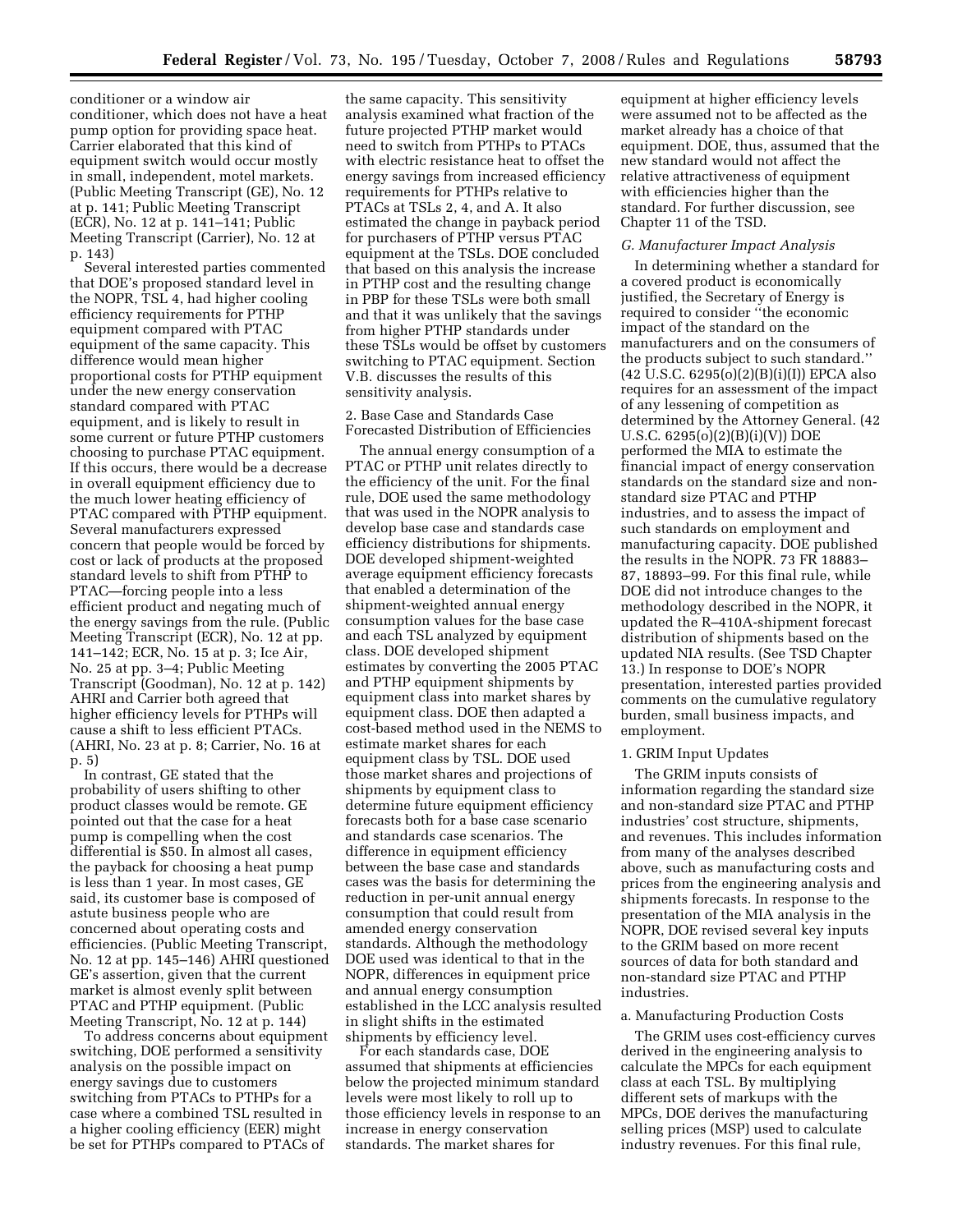DOE used the MPCs from the final rule engineering analysis as described in Chapter 5 of the TSD.

b. Shipments and Distributions of Efficiencies in the Base Case

The GRIM estimates manufacturer revenues based on total-unit-shipment forecasts and the distribution of these values by EER. Changes in the efficiency mix at each standard level are a key driver of manufacturer finances. For the final rule analysis, DOE used only the NES shipments forecasts and the distribution of efficiencies in the base case for both standard size and nonstandard size PTACs and PTHPs from 2007 to 2042. DOE continued to allocate the closest representative cooling capacity, within the appropriate equipment class, to any shipments forecasted by the NES of equipment that was not within one of the representative cooling capacities. For example, the total PTAC or PTHP shipments with a cooling capacity less than 10,000 Btu/h for standard size equipment are included with the 9,000 Btu/h representative cooling capacity. (See Chapter 13 of the final rule TSD.)

c. R–410A Base Case and Amended Energy Conservation Standards Markup Scenarios

The PTAC and PTHP manufacturer impact analysis is explicitly structured to account for the cumulative burden of sequential refrigerant and amended energy conservation standards. In the NOPR, DOE described the two markup scenarios used to calculate the base case INPV after implementation of the R–22 refrigerant phaseout, and the standards case INPV at each TSL. (See Chapter 13 of the NOPR TSD.) For the final rule, DOE continued to analyze two distinct R–410A base case and amended energy conservation standards markup scenarios: (1) The flat markup scenario, and (2) the partial cost recovery markup scenario. Under the flat markup scenario, DOE applied a single uniform ''gross margin percentage'' markup across all TSLs that DOE believes represents the current markup for manufacturers in the standard and nonstandard size PTAC and PTHP industries. The ''partial cost recovery'' scenario implicitly assumes that the industries can pass-through only part of their regulatory-driven increases in production costs to consumers in the form of higher prices. As presented in the NOPR, these markup scenarios characterize the markup conditions described by manufacturers, and reflect the range of market responses manufacturers expect as a result of the R–22 phaseout and the amended energy

conservation standards. See Chapter 13 of the TSD for additional details of the markup scenarios.

d. Capital and Equipment Conversion Expenses

Energy conservation standards typically cause manufacturers to incur one-time conversion costs to bring their production facilities and equipment designs into compliance with the amended standards. For the purpose of the MIA, DOE classified these one-time conversion costs into two major groups: equipment conversion and capital conversion costs. Equipment conversion expenses are one-time investments in research, development, testing, and marketing that are focused on making equipment designs comply with the new energy conservation standard. Capital conversion expenditures are one-time investments in property, plant, and equipment to adapt or change existing production facilities so that new equipment designs can be fabricated and assembled.

For this final rule, DOE used the same capital expenses as presented in the NOPR calculated in 2007\$ for both standard and non-standard size PTAC and PTHP industries. For equipment conversion expenses for the standard size PTAC and PTHP industry, DOE also used the same product expenses as presented in the NOPR calculated in 2007\$. For equipment conversion expenses for the non-standard size PTAC and PTHP industry, DOE revised figures based on comments from interested parties on the NOPR. For more information on DOE's revision to the equipment conversion expenses for the non-standard size PTAC and PTHP industry, see section V.C. and Chapter 13 of the TSD.

#### 2. Cumulative Regulatory Burden

As discussed in the NOPR, one aspect of manufacturer burden is the cumulative impact of multiple DOE standards and other regulatory actions that affect the manufacture of the same covered equipment. All PTAC and PTHP manufacturers believe that the EPA-mandated refrigerant phaseout will be the largest external burden on PTAC and PTHP manufacturers. DOE addressed the cumulative regulatory burden affecting manufacturers of PTACs and PTHPs as a result of the refrigerant phaseout by first examining impacts on INPV arising from converting R–22 to R–410A equipment production. DOE then examined the possible impacts of amended energy conservation standards on the R–410A base case. Thus, DOE examined the cumulative impacts of both R–410A

conversion and compliance with the proposed energy conservation standards. (See Chapter 13 of the TSD.) 73 FR 18897–98.

In response to DOE's NOPR, ECR stated that manufacturers are forced to consider both the refrigerant phaseout and energy conservation standard levels due to the timing of the regulations. According to ECR, it is difficult to work on designs using R–410A knowing that the 2012 efficiency levels are not final and the efficiency levels proposed in the NOPR may change. (Public Meeting Transcript, No. 12 at pp. 63–64)

Similarly, Ice Air stated its concern about the cumulative regulatory burden placed on manufacturers by the refrigerant phaseout and the amended energy conservation standards. Ice Air warned that the burdens to comply with both of these regulatory actions could cause manufacturers of non-standard size equipment to go out of business and could also severely affect the standard size industry. (Ice Air, No. 25 at p. 2)

To assess the impacts on INPV due to both refrigerant phaseout and energy conservation standards, DOE first examined the changes in industry cash flows from 2007 to 2010 using only equipment with R–22 refrigerant (*i.e.*, before the refrigerant phaseout). DOE then examined the changes in industry cash flows from 2010 through 2042 using only equipment with R–410A refrigerant (*i.e.*, after the refrigerant phaseout). The sum of the cash flows discounted to the current year equates to the INPV used to quantify the impacts on the industries. DOE included equipment prices using both R–22 and R–410A refrigerant estimated in the engineering analysis and equipment conversion and capital conversion expenses related to both energy conservation standards and refrigerant phaseout in its manufacturer impact analysis. Investment estimates used in the analysis can be found in the NOPR, 73 FR 18893–96, and in Chapter 13 of the TSD. Although investments needed to meet the proposed energy conservation standards and refrigerant phaseout requirements could vary among manufacturers, the values DOE used in its analysis are an aggregate of information manufacturers provided. Given these variations in investment within the industry, DOE believes that the MIA captures the potential range of costs, investments, and impacts on manufacturers due to both energy conservation standards and the refrigerant phaseout.

AHRI commented that DOE did not account for the costs to phase out HCFCs from other air-conditioning equipment or to comply with other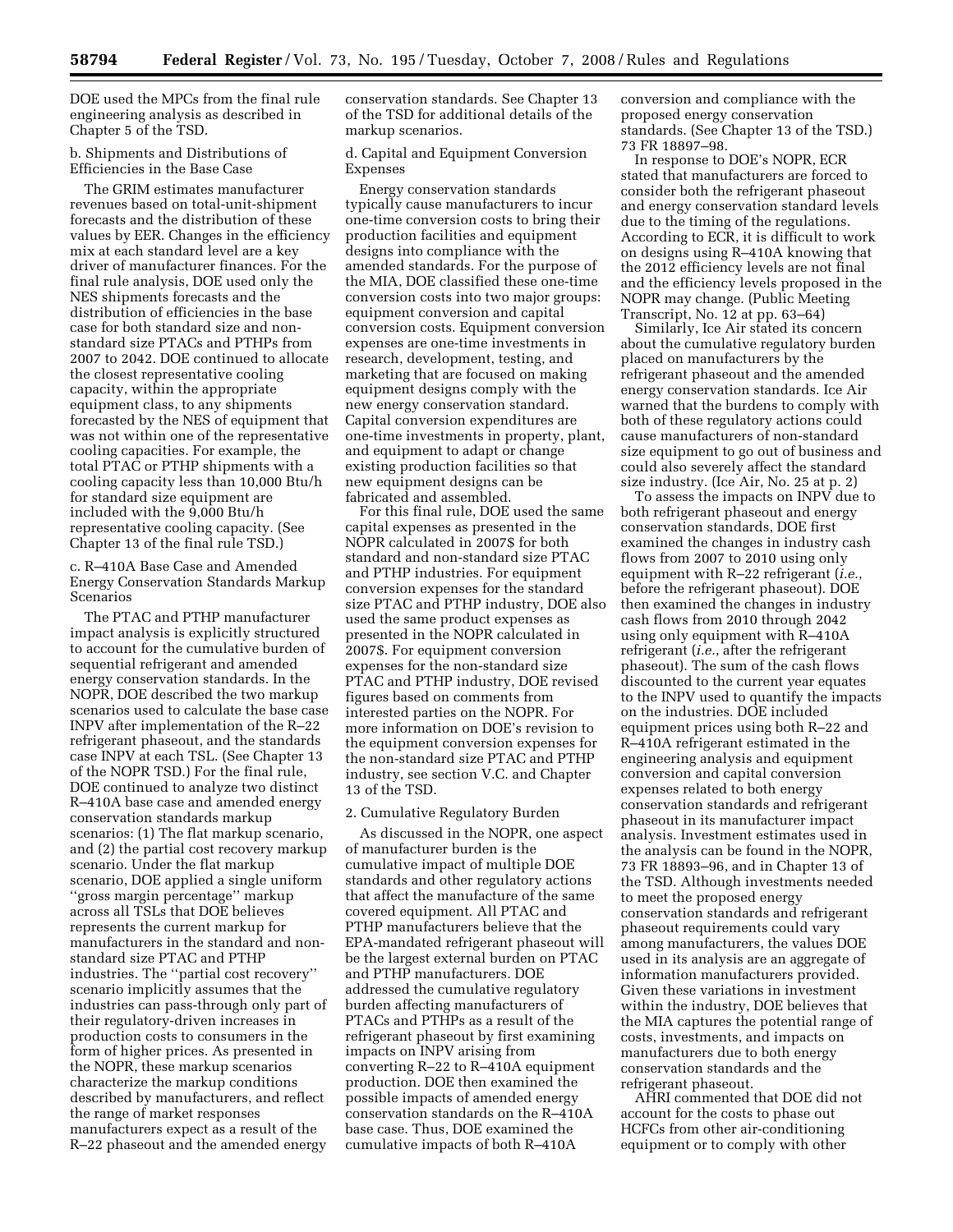energy conservation standards produced by PTAC and PTHP manufacturers. (AHRI, No. 23 at p. 5)

For the NOPR, DOE examined other Federal regulations that could affect manufacturers of standard and nonstandard size PTACs and PTHPs. Chapter 13 of the TSD presents DOE's findings. 73 FR 18897–98. These findings generally indicated that the refrigerant phaseout is the most significant other Federal regulation impending in the industry at this time. For this final rule, DOE also identified the other DOE regulations standard size and non-standard size PTAC and PTHP manufacturers are facing for other equipment they manufacture within three prior and three years after the effective date of the amended energy conservation standards for PTACs and PTHPs. DOE identified the costs of additional regulations when these estimates were available from other DOE rulemakings. Chapter 13 of the TSD presents additional information regarding the cumulative regulatory burden analysis.

## 3. Employment Impacts

In response to DOE's presentation of the direct employment impacts characterized in the MIA and presented in the NOPR TSD, EarthJustice commented that DOE's projection of employment impacts of standards on the regulated industry demonstrates an economic benefit in the form of increased employment on a global scale. Specifically, EarthJustice comments that the benefits from an increase in employment would be principally to other countries and that DOE does not take this into consideration in its analysis. (EarthJustice, No. 22 at p. 5)

DOE believes EarthJustice's assertion that DOE only considered the direct employment impacts on international manufacturers is incorrect. DOE calculated the total labor expenditures for the industry using the unit labor costs from the engineering analysis and the total industry shipments from the NES. DOE translated the total labor expenditures for the industry to the total number of jobs using the average labor rate for the industry and the annual worker hours. Finally, DOE multiplied the total number of jobs by the domestic market share to derive the domestic number of jobs for the base case and each TSL. The direct employment results characterized by the MIA represent U.S. production workers are impacted by this rulemaking in the standard and non-standard size PTAC and PTHP manufacturing industries. See section V.C.2 for the results of the direct employment impact analysis.

Accordingly, DOE has considered all employment impacts in weighing the benefits and the burdens, including direct (as calculated by the MIA) and indirect (as calculated by the employment impact analysis).

In response to the increase in direct employment characterized by the MIA, ECR, a domestic manufacturer of nonstandard size equipment, and McQuay, a domestic manufacturer of both standard and non-standard size equipment, commented that the adoption of the proposed amended energy conservation standards would have adverse impacts on employment and their businesses. Specifically, ECR commented that adopting TSL 4 from the NOPR might have an adverse impact on employment and customers in New York, where a large volume of equipment is produced and shipped. (ECR, No. 15 at p. 3; see also Public Meeting Transcript, No. 12 at p. 184) Similarly, McQuay stated that unlike the standard size equipment that is built overseas, the non-standard size equipment is unique because it is developed, manufactured, and supported by domestic facilities mainly located in the state of New York. Any impacts on its non-standard size equipment business would have an economic impact on McQuay. (Public Meeting Transcript, No. 12 at p. 184)

DOE calculated the potential impacts of amended energy conservation standards on domestic production employment for the non-standard industry by bounding the range of potential impacts. For the upper bound, the direct employment impact analysis conducted as part of the MIA estimates the number of U.S. production workers who are impacted by this rulemaking in the non-standard size PTAC and PTHP manufacturing industries, assuming that shipment levels and product availability remain at current levels. In this best case scenario, where shipments do not decrease and higher efficiency products require more labor, the direct employment impact analysis shows a net increase in the number of domestic jobs for the non-standard size industries. It is reasonable to assume that shipments and product availability will continue because consumers will continue to demand non-standard PTACs and PTHPs for their replacement needs. For these customers, modifications to their buildings to accommodate standard size PTACs and PTHPs is a large cost they will try to prevent. However, at higher standard levels, the product development costs are prohibitive for the small domestic manufacturers that produce PTACs and PTHPs. These domestic manufacturers

may exit the industry rather than invest in new designs. This would result in a loss of domestic employment at these firms. The unmet demand could be satisfied by new domestic manufacturers or foreign manufacturers.

To calculate the lower bound of the range of potential impacts, DOE developed a scenario where either shipments drop or manufacturers respond to higher labor requirements by shifting production to lower-labor-cost countries. For the non-standard industry, DOE believes this scenario is a possibility because DOE noticed that the non-standard market currently offers over approximately 40 different equipment platforms, many of which are built in very low volumes. As a result, the non-standard market will incur a much higher impact due to fixed costs on a per unit basis. Since the nonstandard PTAC and PTHP industry is composed chiefly of small businesses, any energy conservation standard for non-standard PTACs and PTHPs will impact mostly small businesses, which might choose to exit this industry rather than invest the necessary resources to convert existing equipment lines. Alternatively, manufacturers could choose to move their manufacturing facilities overseas as a method of reducing costs. Consequently, DOE assumed that the greater labor requirements displace all U.S. production workers in the non-standard industry and used this condition as a lower bound to the potential impacts of standards on domestic production employment.

#### *H. Employment Impact Analysis*

When developing a standard for adoption, DOE considers its employment impact. Direct employment impacts are any changes in the number of employees for PTAC and PTHP manufacturers, their suppliers, and related service firms. Indirect impacts are changes in employment in the larger economy that occur due to the shift in expenditures and capital investment caused by the purchase and operation of more efficient PTAC and PTHP equipment. The MIA in this rulemaking addresses the employment impacts on manufacturers of PTACs and PTHPs (*i.e.*, the direct employment impacts) (Chapter 13 of the TSD). This section describes other, primarily indirect, employment impacts.

Indirect employment impacts from PTAC and PTHP standards consist of the net jobs created or eliminated in the national economy, other than in the manufacturing sector being regulated, as a consequence of (1) reduced spending by end users on energy (electricity,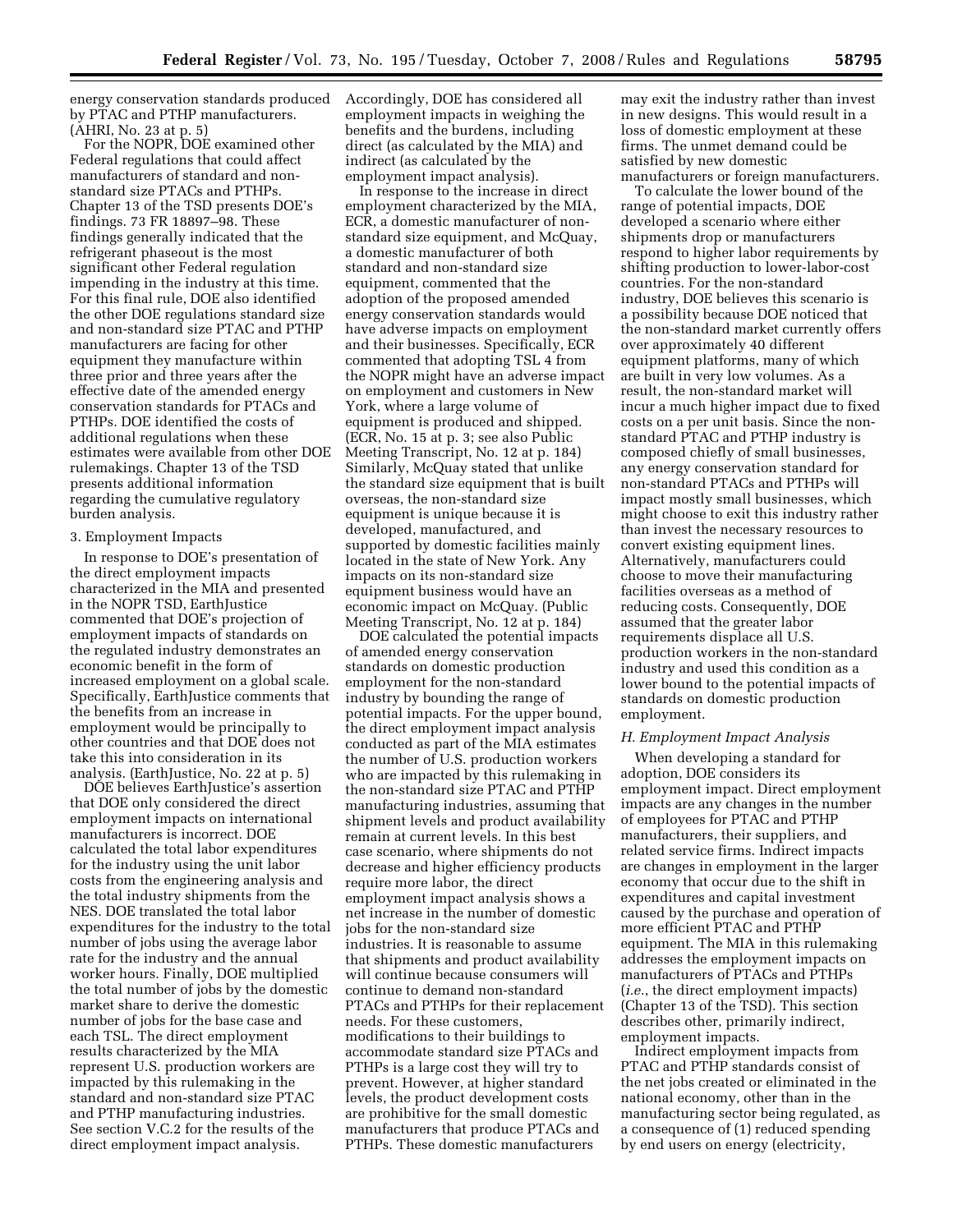gas—including liquefied petroleum gas—and oil); (2) reduced spending on new energy supply by the utility industry; (3) increased spending on the purchase price of new PTACs and PTHPs; and (4) the effects of those three factors throughout the economy. DOE expects the net monetary savings from standards to be redirected to other forms of economic activity. DOE also expects these shifts in spending and economic activity to affect the demand for labor.

DOE estimated indirect national employment impacts using an input/ output model of the U.S. economy called Impact of Sector Energy Technologies (ImSET). Developed by DOE's Building Technologies Program, the ImSET model estimates changes in employment, industry output, and wage income in the overall U.S. economy resulting from changes in expenditures in the various sectors of the economy. DOE estimated changes in expenditures using the NES spreadsheet. ImSET then estimated the net national indirect employment impacts of potential PTAC and PTHP equipment efficiency standards on employment by sector. DOE received no comments on the employment analysis during the NOPR, so it made no changes to the analysis and methodology in the final rule.

The ImSET input/output model suggests that the amended PTAC and PTHP efficiency standards could increase the net demand for labor in the economy as the net monetary savings from standards are redirected to other forms of economic activity. The gains would most likely be small relative to total national employment, primarily due to the small net monetary savings from amended PTAC and PTHP energy conservation standards available for transfer to other sectors, relative to the economy as a whole. Chapter 15 of the TSD provides more details on the employment impact analysis.

#### *I. Utility Impact Analysis*

The utility impact analysis estimates the effects of reduced energy consumption due to improved equipment efficiency on the utility industry. This utility analysis consists of a comparison between forecast results for a case comparable to the AEO2008 Reference Case and forecasts for policy cases incorporating each of the PTAC and PTHP TSLs.

DOE analyzed the effects of amended standards on electric utility industry generation capacity and fuel consumption using a variant of the EIA's NEMS. NEMS, which is available in the public domain, is a large, multisectoral, partial-equilibrium model of the U.S. energy sector. EIA uses

NEMS to produce its AEO, a widely recognized baseline energy forecast for the United States. DOE used a variant of NEMS, referred to as NEMS–BT, to clarify that NEMS has been modified to take into account the energy savings from standards for PTAC and PTHP at different TSL levels.

DOE conducted the utility analysis as policy deviations from the AEO2008, applying the same basic set of assumptions. The NEMS–BT is run similarly to the AEO2008 NEMS, except that PTAC and PTHP energy usage is reduced by the amount of energy (by fuel type) saved due to the TSLs. DOE obtained the inputs of national energy savings from the NES spreadsheet model. Using these inputs, the utility analysis reported the changes in installed capacity and generation (by fuel type) that result for each TSL, as well as changes in end-use electricity sales. Aside from the use of the AEO2008, DOE made no other changes to the methodology used for the utility impact analysis from the NOPR. Chapter 14 of the TSD provides details of the utility analysis methods and results.

## *J. Environmental Analysis*

DOE has prepared a draft environmental assessment (EA) pursuant to the National Environmental Policy Act and the requirements under 42 U.S.C. 6295(o)(2)(B)(i)(VI) and 6316(a), to determine the environmental impacts of the amended standards. Specifically, DOE estimated the reduction in total emissions of carbon  $divide (CO<sub>2</sub>)$  using the NEMS–BT computer model. DOE calculated a range of estimates for reduction in  $NO<sub>x</sub>$ emissions and Hg emissions using current power sector emission rates. However, the Environmental Assessment (see Chapter 16 of the FR TSD accompanying this notice) does not include the estimated reduction in power sector impacts of sulfur dioxide (SO2), because DOE has determined that due to the presence of national caps on  $SO<sub>2</sub>$  emissions as addressed below, any such reduction resulting from an energy conservation standard would not affect the overall level of  $SO<sub>2</sub>$  emissions in the United States.

The NEMS–BT is run similarly to the AEO2008 NEMS, except the energy use is reduced by the amount of energy saved due to the TSLs. DOE obtained the inputs of national energy savings from the NIA spreadsheet model. For the Environmental Assessment, the output is the forecasted physical emissions. The net benefit of the standard is the difference between emissions estimated by NEMS–BT and the AEO2008 Reference Case. The

NEMS–BT tracks  $CO<sub>2</sub>$  emissions using a detailed module that provides results with a broad coverage of all sectors and inclusion of interactive effects.

The Clean Air Act Amendments of 1990 set an emissions cap on  $SO<sub>2</sub>$  all power generation. The attainment of this target, however, is flexible among generators and is enforced through the use of emissions allowances and tradable permits. Because  $SO<sub>2</sub>$  emissions allowances have value, they will almost certainly be used by generators, although not necessarily immediately or in the same year with and without a standard in place. In other words, with or without a standard, total cumulative SO2 emissions will always be at or near the ceiling, while there may be some timing differences between year-by-year forecasts. Thus, it is unlikely that there will be an  $SO<sub>2</sub>$  environmental benefit from electricity savings as long as there is enforcement of the emissions ceilings.

Although there may not be an actual reduction in  $SO<sub>2</sub>$  emissions from electricity savings, there still may be an economic benefit from reduced demand for  $SO<sub>2</sub>$  emission allowances. Electricity savings decrease the generation of  $SO<sub>2</sub>$ emissions from power production, which can decrease the need to purchase or generate  $SO<sub>2</sub>$  emissions allowance credits, and decrease the costs of complying with regulatory caps on emissions.

Like  $SO_2$ , future emissions of  $NO_X$ and Hg would have been subject to emissions caps under the Clean Air Interstate Act (CAIR) and Clean Air Mercury Rule (CAMR). As discussed later in section V.C.6, these rules have been vacated by a Federal court. But the NEMS–BT model used for today's final rule assumed that both  $NO<sub>X</sub>$  and Hg emissions would be subject to CAIR and CAMR emissions caps. In the case of  $NO<sub>X</sub>$  emissions, CAIR would have permanently capped emissions in 28 eastern States and the District of Columbia. Because the NEMS–BT modeling assumed  $NO<sub>x</sub>$  emissions would be subject to CAIR, DOE established a range of  $NO<sub>x</sub>$  reductions based on the use of a  $NO<sub>X</sub>$  low and high emissions rates (in metric kilotons (kt) of  $NO<sub>x</sub>$  emitted per terawatt-hours (TWh) of electricity generated) derived from the AEO2008. To estimate the reduction in  $NO<sub>x</sub>$  emissions, DOE multiplied these emission rates by the reduction in electricity generation due to the standards considered. For mercury, because the emissions caps specified by CAMR would have applied to the entire country, DOE was unable to use NEMS–BT model to estimate the physical quantity changes in mercury emissions due to energy conservation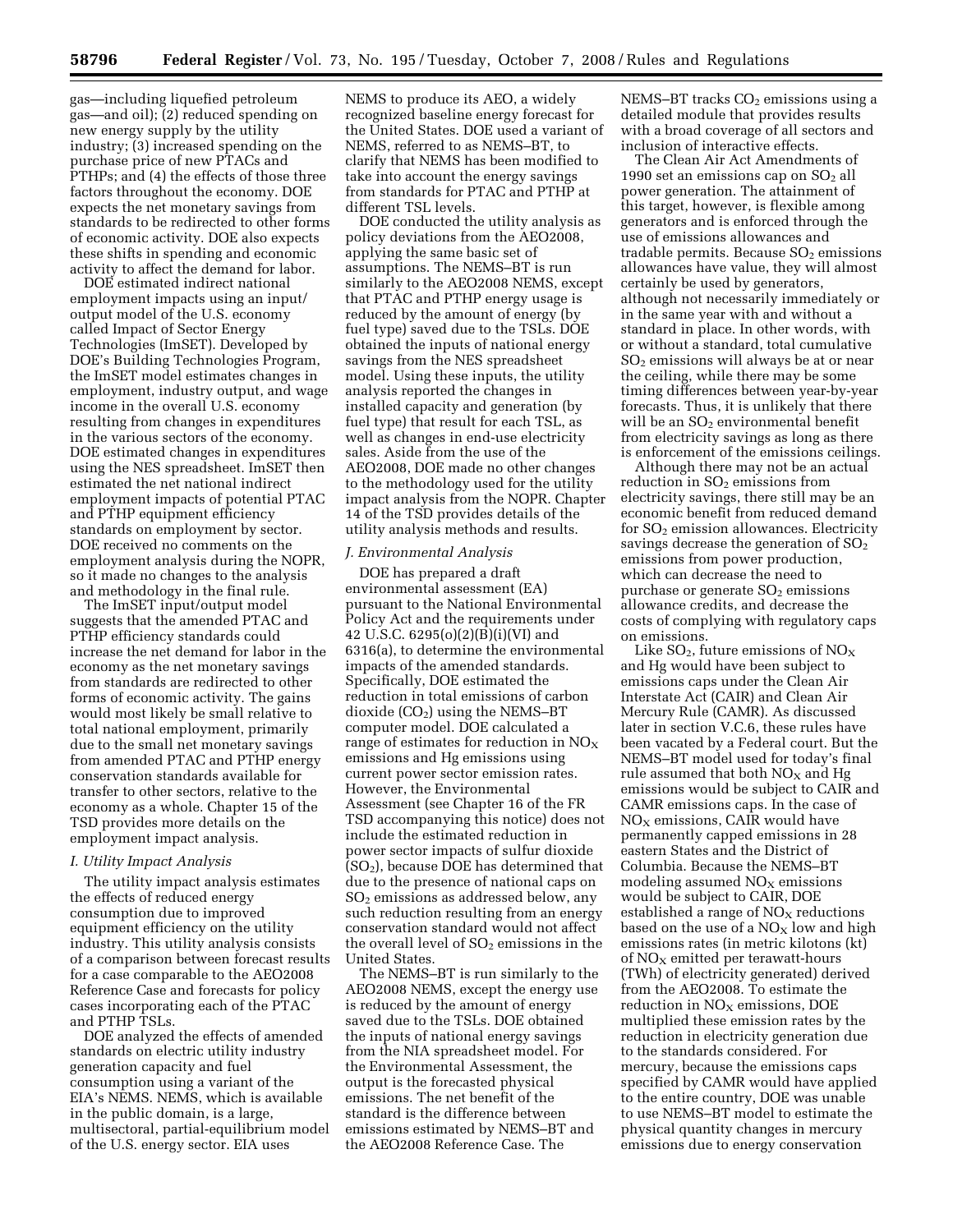standards. To estimate mercury emission reductions due to standards, DOE used an Hg emission rate (in metric tons of Hg per energy produced) based on AEO2008. Because virtually all mercury emitted from electricity generation is from coal-fired power plants, DOE based the emission rate on the metric tons of mercury emitted per TWh of coal-generated electricity. To estimate the reduction in mercury emissions, DOE multiplied the emission rate by the reduction in coal-generated electricity associated with standards considered.

In comments on the NOPR, NRDC asked if the monetization of carbon should have been included in the LCC and the NPV analyses and questioned DOE's selection of the \$0 to \$14 range for carbon prices in the NOPR analysis. The group recommended that DOE use new cost figures for monetizing carbon from the new EIA report. (Public Meeting Transcript No. 12 at pp. 110– 111, 192–194) AHRI by contrast commented that DOE is acting appropriately by not speculating on carbon emission pricing. (AHRI, No. 23 at p. 9) EarthJustice stated that EPCA mandates that DOE consider the need for national energy conservation and determine whether a standard is ''economically justified'' require DOE to factor economic benefits that are shared by the nation as a whole, not just those benefits that accrue to PTAC and PTHP customers. EarthJustice commented that in the case of  $SO_2$  emissions and  $NO_X$ emissions in states covered by the Clean Air Interstate Rule (CAIR)15, DOE should monetize the values of total change in the value of the allowance credits for these emissions and incorporate this amount into the NPV analysis. In the case of  $CO<sub>2</sub>$ , NO<sub>X</sub> in non-CAIR states, and Hg, EarthJustice stated that DOE must consider the value of the environmental benefit resulting from reduced emissions of these pollutants in the NPV analysis. Finally, EarthJustice questioned the range of valuations for  $CO<sub>2</sub>$  emissions used in the NOPR, pointing out that the high end valuation used by DOE was consistent with the average value from the IPCC source cited by DOE. (EarthJustice, No. 22 at pp. 4–5)

DOE has made several additions to its monetization of environmental emissions reductions in today's rule, which are discussed in Section V.C.6, but has chosen to continue to report these benefits separately from the net benefits of energy savings. Nothing in EPCA, nor in the National Environmental Policy Act, requires that

the economic value of emissions reduction be incorporated in the net present value analysis of the value of energy savings. Unlike energy savings, the economic value of emissions reduction is not priced in the marketplace.

SO2 emissions, which, as discussed previously are not impacted by this rulemaking, have markets for emissions allowances. The market clearing price of  $SO<sub>2</sub>$  emissions is roughly the marginal cost of meeting the regulatory cap, not the marginal value of the cap itself. Further, because  $SO<sub>2</sub>$  (for the nation) is regulated by a cap and trade system, the effect of the need to meet these caps is already included in the price of energy or energy savings. With a cap on  $SO_2$ , the value of energy savings already includes the value of  $SO<sub>2</sub>$  control for those consumers experiencing energy savings. The economic cost savings associated with  $SO<sub>2</sub>$  emissions caps is approximately equal to the change in the price of traded allowances resulting from energy savings multiplied by the number of allowances that would be issued each year. That calculation is uncertain because the energy savings for PTAC and PTHP equipment are so small relative to the entire electricity generation market that the resulting emissions savings would have almost no impact on price formation in the allowances market and likely would be outweighed by uncertainties in the marginal costs of compliance with the  $SO<sub>2</sub>$  emissions caps.

For those emissions currently not priced  $(CO_2, Hg, and NO<sub>X</sub>)$ , only a range of estimated economic values based on environmental damage studies of varying quality and applicability is available. Consequently, DOE is reporting and weighing these values separately and is not including them in the NPV analysis.

#### *K. Other Comments*

1. Burdens on Small, Non-Standard Size PTAC and PTHP Manufacturers

In the MIA conducted for the NOPR, DOE determined the impacts on the non-standard size PTAC and PTHP industry separately from the standard size PTAC and PTHP industry due to their differences in equipment classes, shipment volumes, and equipment prices. DOE took into consideration the size, location, and specialization of the non-standard size PTAC and PTHP industry when calculating production costs (see Chapter 5 of the NOPR TSD) and capital and equipment conversion expenses (see Chapter 13 of the NOPR TSD) required to meet the proposed amended energy conservation

standards. Due to the limited number of publicly owned manufacturers of nonstandard equipment (i.e., the majority of non-standard equipment manufacturers are privately held companies), DOE relied on information provided by manufacturers during interviews for the NOPR MIA. DOE estimated the industry research and development (R&D) expenses needed to achieve each trial standard level. Details of the R&D expenses by equipment class are presented in Chapter 13 of the NOPR TSD. The TSD generally indicates that these equipment conversion expenses would be over 20 million dollars for the non-standard size industry to transform their equipment lines at TSL 1 and higher TSLs. In addition, the NOPR interviews suggested the kinds of impacts imposed by amended energy conservation standards on small businesses would not largely differ from impacts on larger companies within the non-standard size equipment industry.

In response to the presentation of the potential impacts on non-standard size manufacturers that DOE described in the NOPR, AHRI, Ice Air, and ECR each provided comments and public statements regarding this issue. AHRI commented that the relative impacts on non-standard size equipment manufacturers are greater than the impacts on standard size equipment manufacturers. (AHRI, No. 23 at p. 5) Ice Air commented that the non-standard size PTAC and PTHP industry is comprised of five or six smaller businesses (mainly located in New York State) that cannot afford to match the R&D spending of large, multi-national companies making standard PTACs and PTHPs at much higher volumes. Ice Air, being one of the smallest manufacturers, stated that smaller companies would be adversely impacted, with some companies forced to go out of business. Similarly, Ice Air stated that the proposed standards could potentially eliminate the ''non-standard'' segment of the industry, including a significant portion of its own product offerings of non-standard size PTACs and PTHPs. Ice Air also stated that the possible elimination of non-standard size equipment manufacturers may lead to a lessening of the competition and limit consumers' choices to the offerings of the larger size equipment manufacturers. (Ice Air, No. 25 at p. 2–4) ECR commented that small manufacturers of non-standard size PTAC and PTHP equipment would be negatively impacted at TSL 4 and that this proposed standard could impact the availability of products for its customers, particularly in concentrated

<sup>15</sup>See *http://www.epa.gov/cleanairinterstaterule/*.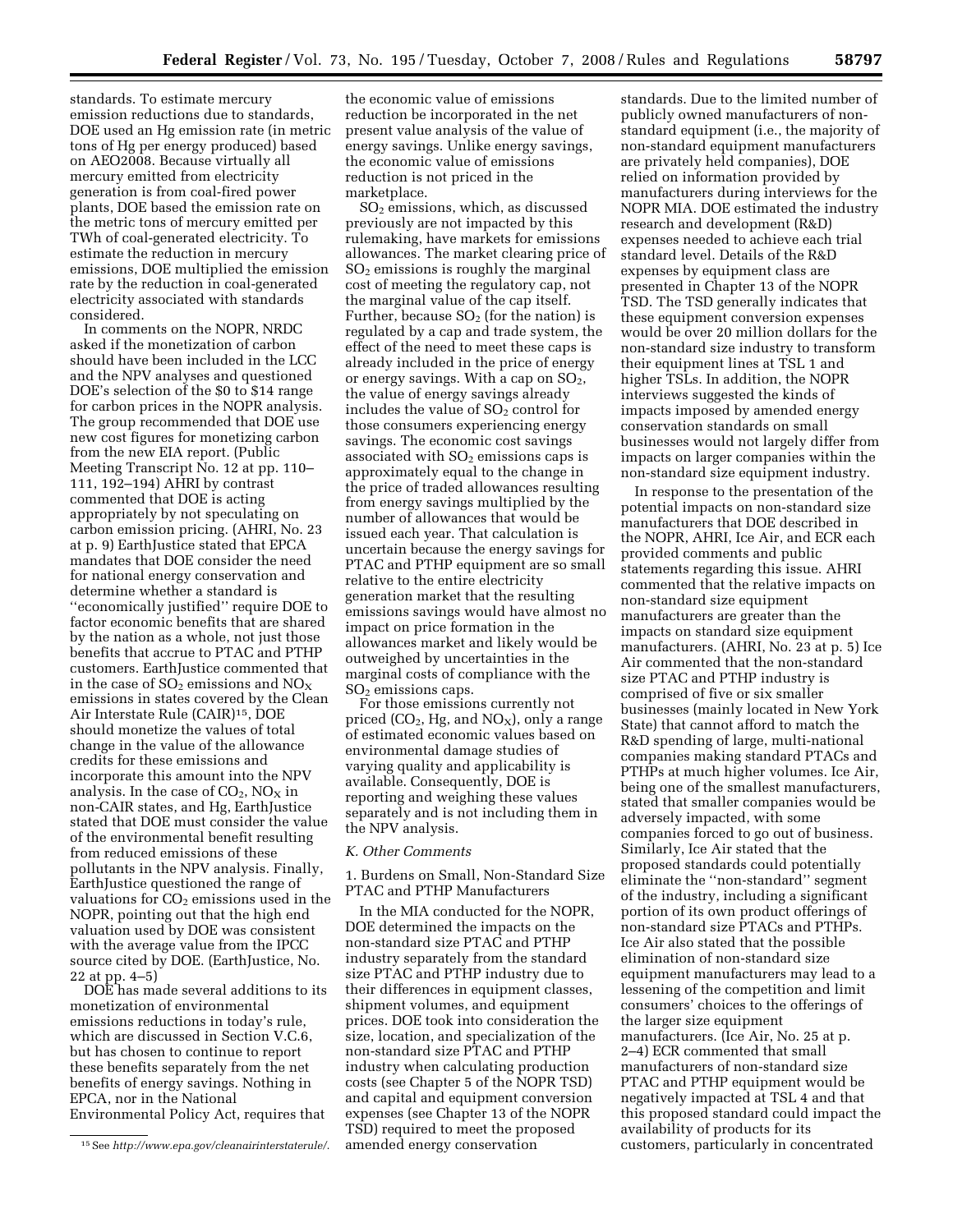areas like New York City that have large shipments of non-standard equipment. (ECR, No. 15 at p. 3)

In response to comments from interested parties, DOE further reviewed the non-standard size PTAC and PTHP industry, the data gathered during manufacturing interviews, and manufacturer literature to determine if the amended energy conservation standards would disproportionately harm the small, non-standard manufacturers.

a. Non-Standard PTAC and PTHP Industry Characteristics

The non-standard PTAC and PTHP equipment industry is characterized by a wide scope of products being manufactured at low production rates. Most non-standard units are built-toorder and are commonly customized by the manufacturer to accommodate specific building requirements. DOE review of the non-standard PTAC and PTHP market suggests that the nonstandard PTAC and PTHP industry supports nearly one hundred different legacy models that were formerly made under over 30 different brand names.

The six remaining manufacturers of non-standard PTACs and PTHPs manufacture approximately 40 different replacement model platforms (as determined by sleeve size and other equipment design requirements to allow them to be drop-in replacements) and 100 models between them in total. Most non-standard units are built-to-order and are commonly customized by the manufacturer to accommodate specific building requirements. The number of equipment families offered by a particular company ranges from seven to 40 units, though customization subsequently leads to thousands of stock-keeping-units (SKUs).

The wide range of non-standard sleeve sizes is the legacy of the early PTAC and PTHP industry when over 30 competitors made these units to suit the specific needs and different wall sleeve dimensions. Industry consolidation has reduced the number of competitors to six, though the scope of non-standard equipment for sale has not lessened significantly. The number of equipment platforms offered by any particular nonstandard PTAC and PTHP manufacturer ranges from seven to 40 units, though multiple capacities per equipment platform and any customization options subsequently generates thousands of SKUs.

b. Non-Standard PTAC and PTHP Market Review

DOE conducted a market review and created a list of every manufacturer that produces standard and non-standard size PTACs and PTHPs for sale in the United States using manufacturer catalogs. During interviews and at the public meeting, DOE asked interested parties and industry representatives if they were aware of any other nonstandard manufacturers. DOE reviewed publicly available data such as Dun and Bradstreet reports and contacted manufacturers, where needed, to determine whether they meet the SBA's definition of a small business in the PTAC and PTHP industry. Table IV.4 lists the number of all manufacturers that supply PTACs and PTHPs in standard and/or non-standard sizes, as well as the number of small businesses in each category.

# TABLE IV.4—PTAC AND PTHP MANUFACTURER CHARACTERISTICS

| Market served | Total number of<br>manufacturers in<br>each market<br>segment | Total number of<br>small businesses<br>in each market<br>segment |
|---------------|---------------------------------------------------------------|------------------------------------------------------------------|
| Standard      |                                                               |                                                                  |
| Non-Standard  |                                                               | ົ                                                                |
|               |                                                               | 3                                                                |

As Table IV.4 illustrates, there is a greater proportion of small businesses serving the non-standard market than the standard market. The standard market is characterized by high unit volumes and a significant degree of commoditization. The non-standard market offers significantly more sleeve sizes and/or equipment platforms to choose from, most of which are made to order for specific customers. The discrepancy between unit shipments and the number of platforms requiring significant product development to meet upcoming efficiency standards is the main reason that the non-standard PTAC and PTHP industry is expected to experience a greater relative impact for any given efficiency level than the standard PTAC and PTHP industry.

DOE found that most small businesses in the PTAC and PTHP industries focus primarily on manufacturing customized and/or non-standard equipment. For example, standard size units offered by manufacturers of both kinds of equipment feature customization

features such as hydronic coil heating that differentiate them from common standard PTAC and PTHPs made by higher-volume competitors. According to interviewees, the higher value that customers associate with customized and/or non-standard equipment allows them to charge higher prices, which in turn makes their (higher cost) lowvolume operations viable.

The much lower volumes and the greater number of equipment platforms distinguishes the standard from the nonstandard PTAC and PTHP market. Whereas standard PTAC and PTHP manufacturers only have to modify one equipment platform to meet regulatory standards, non-standard manufacturers may have to update as many as 40 different equipment platforms in their portfolio. Many equipment development costs (such as testing, certification, etc.) are somewhat fixed, making manufacturing scale an important consideration in determining whether the equipment development investments are economically justified.

Similarly, any capital expenditures, such as upgrading manufacturing and fabrication lines can be spread across much higher unit volumes by highvolume manufacturers. Due to the concentration of small businesses in the non-standard PTAC and PTHP industry, that particular industry segment is more vulnerable to impacts from amended energy conservation standards. For further illustration of the economic issues, please refer to the GRIM analysis in Chapter 13 of the final rule TSD.

c. Impacts on Small Businesses in the Non-Standard Size PTAC and PTHP Industry

The phaseout of R–22 refrigerant use in 2010 adds a two-fold fixed-cost burden on all manufacturers: (1) Equipment, manufacturing lines, and fabrication centers have to be converted to R–410A refrigerant use; and (2) all equipment platforms will have to undergo equipment development, testing, and certification. Achieving even baseline ASHRAE Standard 90.1–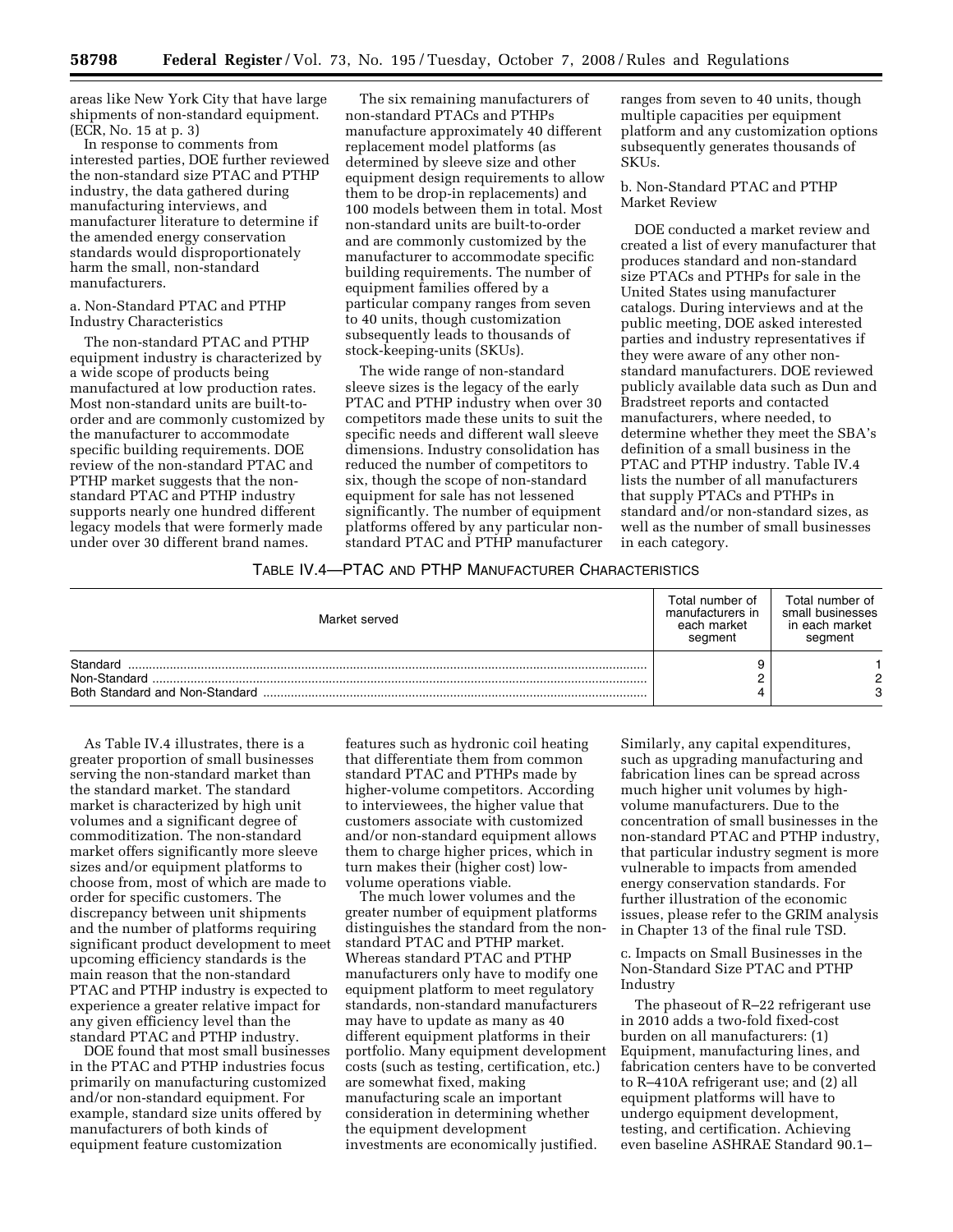1999 efficiency levels for all extant products is likely to be beyond the reach of some manufacturers since they lack the scale to maintain engineering departments with the time, equipment, and budget to address multiple equipment platform conversions.

DOE reviewed published efficiency ratings for non-standard PTACs and PTHPs to estimate the percentage of the units on the market that would require

extensive redesign to achieve the baseline standard level once manufacturers switch from R–22 to alternate refrigerants. Table IV.5 illustrates the various nominal EERs that non-standard PTACs and PTHPs have to achieve and what percentage of the current models are projected to achieve that level despite efficiency losses due to a R–410A conversion. This table also includes the equipment

conversion costs for standard PTAC and PTHP units made by manufacturers that build primarily non-standard equipment because these units share more characteristics with non-standard equipment (such as very low production volumes, extensive customization, etc.) than with the mass-market standard PTACs and PTHPs manufactured by high-volume manufacturers.

| TABLE IV.5-CUMULATIVE EQUIPMENT DEVELOPMENT COST ESTIMATES FOR THE NON-STANDARD SIZE PTAC AND PTHP |
|----------------------------------------------------------------------------------------------------|
| <b>INDUSTRY</b>                                                                                    |

| Equipment class               | <b>Baseline</b> | TSL <sub>1</sub> | TSL <sub>2</sub> | TSL <sub>3</sub> | TSL <sub>4</sub> | TSL 5 |
|-------------------------------|-----------------|------------------|------------------|------------------|------------------|-------|
| Minimum EER for Non-Standard  |                 |                  |                  |                  |                  |       |
|                               | 8.6             | 9.4              | 9.4              | 9.7              | 9.4              | 10.0  |
| Minimum EER for Non-Standard  |                 |                  |                  |                  |                  |       |
|                               | 8.5             | 9.4              | 9.7              | 9.7              | 10.0             | 10.0  |
| Percentage of Equipment Fami- |                 |                  |                  |                  |                  |       |
| lies to At or Above TSL Effi- |                 |                  |                  |                  |                  |       |
| ciency Levels                 | 73%             | 25%              | 23%              | 23%              | 13%              | 13%   |
| Number of Equipment Families  |                 |                  |                  |                  |                  |       |
| Requiring Significant Equip-  |                 |                  |                  |                  |                  |       |
| ment Development to Meet      |                 |                  |                  |                  |                  |       |
| Standards                     | 29              | 82               | 84               | 84               | 95               | 95    |
| Aggregated Industry Burden*   | 7.25            | 20.50            | 21.00            | 21.00            | 23.75            | 23.75 |

\* Millions of dollars.

As noted in Table IV.5, DOE identified six manufacturers of nonstandard PTACs and PTHPs. DOE grouped equipment offered by manufacturers into platforms, reflecting how some equipment chassis' are sold with minimal modifications under different product names. Altogether, these six non-standard manufacturers offer over 100 different PTAC and PTHP equipment model families for sale, which represent approximately 40 different equipment platforms. In determining whether equipment platforms would be likely to require significant equipment development, DOE's estimates accounted for published EERs for equipment platforms, equipment capacity, and anticipated degradation factors as a result of adopting R–410A refrigerants. DOE took published EER ratings and degraded them according to factors from the engineering analysis. If one or more capacities within an equipment platform fell below the EER levels prescribed by a TSL (either for PTACs or PTHPs), then the equipment platform was marked for redesign. Accordingly, non-standard platforms that currently claim very high EERs are not expected to require extensive redesign except at very high TSLs.

During interviews with manufacturers, none of the nonstandard PTAC and PTHP manufacturers were able to give estimates for their total equipment

conversion costs by efficiency level. As a result, DOE estimated the investment requirements to upgrade an existing equipment platform for optimal R–410A operation on the basis of its more numerous standard size manufacturer responses and its own estimates.

Even in a best-case scenario (\$0.25 million per equipment platform, regardless of efficiency level, based on feedback from engineering interview), the non-standard PTAC and PTHP industry would have great difficulty meeting any standards level above baseline. As Table IV.5 illustrates, the industry burden to upgrade its equipment families to meet TSL 1 would exceed \$20 million or approximately 40 percent of its total annual revenue. Higher TSL levels would impose even greater economic burdens. However unsustainable this impact is in the aggregate, the impact on individual businesses could be even greater.

For example, based on Dun & Bradstreet reports, one small manufacturer of non-standard PTACs and PTHPs is estimated to have sales of less than \$5 million per year and currently ships approximately 12 different non-standard equipment platforms. DOE estimates that the company would have to spend approximately \$3 million to meet any efficiency level (including baseline) using R–410A refrigerants. A \$3 million equipment development expense

translates into more than 60 percent of annual revenues or about 35 years worth of equipment development budget for this manufacturer, assuming it spends the industry average of 1.6 percent of revenues on research and development.

DOE estimates that on average, small manufacturers of non-standard PTACs and PTHPs require 25 years worth of equipment development budget to reach any efficiency level above baseline (which in itself will require about 14 years worth of equipment development budget). Because small businesses lack the scale to afford the required investments for R–410A conversion, certification requirements, and the equipment development required for energy conservation standards, adopting an efficiency standard above baseline is likely to cause some small businesses to exit the market. This situation suggests that the non-standard industry would reduce the number of equipment families and capacities even at baseline efficiency levels to keep equipment development expenses within manageable limits.

Table IV.6 describes DOE estimates regarding the average equipment development cost per unit by manufacturing scale and equipment lifetime. Manufacturing scale was roughly defined as small vs. large businesses whereas equipment lifetime defines the number of years that a specific equipment platform will stay in production without major changes or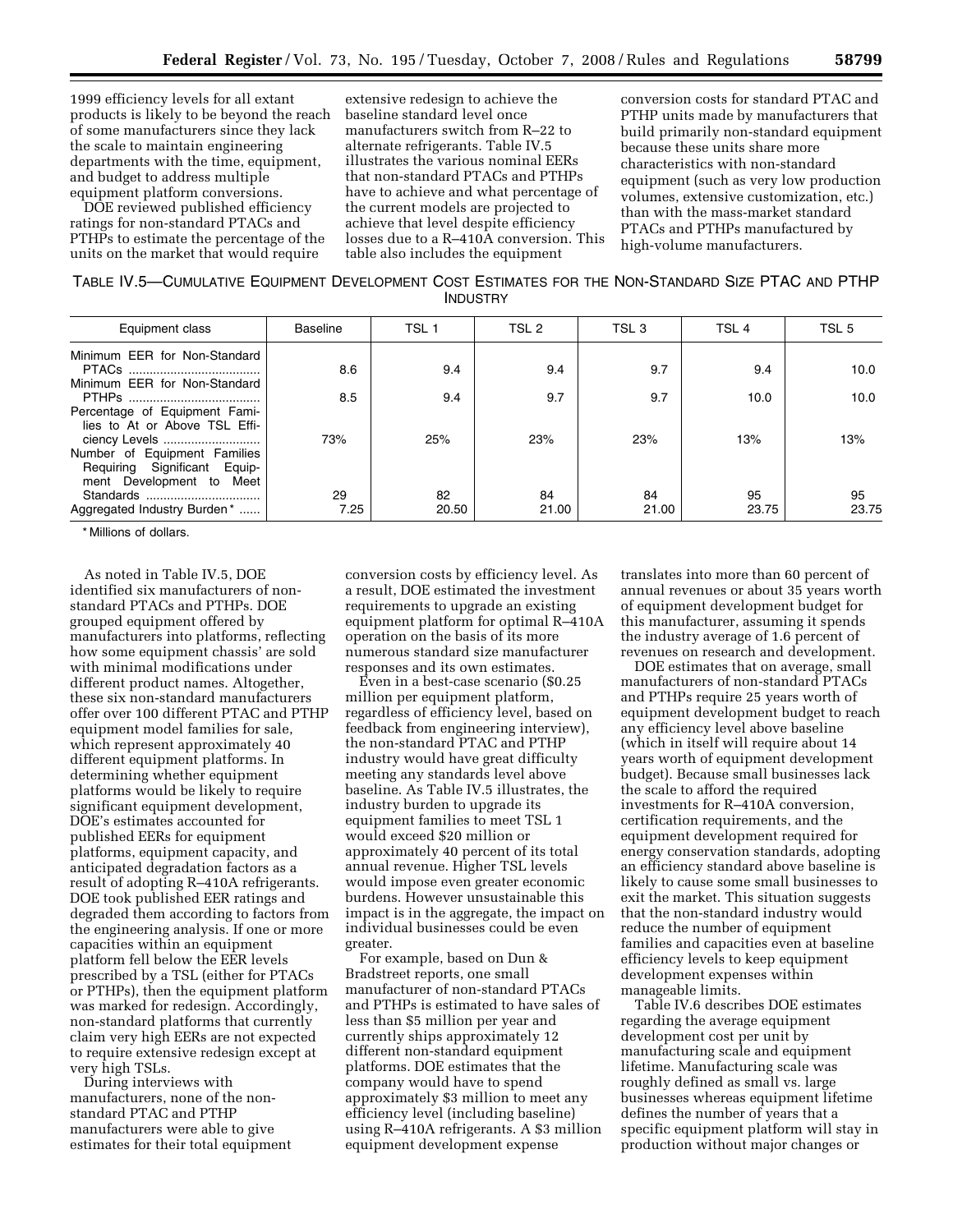revisions. In the standard PTAC and PTHP industry, the impact on the major manufacturers is relatively minor, regardless of whether they are small businesses or not, due to the scale at which they manufacture and because they only have one equipment platform

to upgrade. However, in the nonstandard industry the impact of scale and the number of equipment platforms is quite evident. The only large business operating in the non-standard industry segment offers fewer equipment platforms than any of its small business

competitors, yet operates at a higher overall production volume than most of them. As a result, the per-unit conversion costs for the large business are significantly lower than those of its smaller competitors.

| TABLE IV.6—IMPACT OF MANUFACTURING SCALE ON PER UNIT EQUIPMENT DEVELOPMENT COST |
|---------------------------------------------------------------------------------|
|---------------------------------------------------------------------------------|

| Per unit equipment development cost by industry segment versus<br>equipment lifetime (years) |                                                  |                  |                 | 10              | 20             |
|----------------------------------------------------------------------------------------------|--------------------------------------------------|------------------|-----------------|-----------------|----------------|
| Standard PTAC and PTHP<br>Non-Standard PTAC and PTHP                                         | Large Business Average<br>Small Business Average | \$6<br>136<br>45 | \$4<br>97<br>32 | \$3<br>68<br>22 | \$1<br>2<br>34 |

The current wide scope of equipment families offered by the non-standard industry (over 100 equipment families from six manufacturers with thousands of SKUs) is thus likely to shrink dramatically in response to amended energy conservation standards by DOE. In particular, higher capacity units will be vulnerable for elimination since cabinet constraints may make required improvements to units infeasible to implement. Equipment manufacturers would be expected to cut their least popular equipment classes first, potentially eliminating multiple extant equipment platforms from the market altogether. However, cutting equipment classes by itself is difficult, since every equipment class (and its resultant enhancement and diversification of the revenue stream) adds some necessary manufacturing scale to the manufacturer. Once enough equipment classes are removed from its equipment offering, the manufacturer may lack the scale to operate.

A likely result of these market dynamics is that some manufacturers of non-standard PTACs and PTHPs will exit the market or consolidate with other small business manufacturers to meet even baseline efficiency requirements. At least in the initial years after the implementation date of the energy conservation standard, DOE estimates that most non-standard PTAC and PTHP equipment manufacturers will reduce their scope of equipment platforms by 50 percent or more in order to bring the required equipment development expenses down to more sustainable levels, which will be likely to affect consumer choices in the near term.

Whereas current equipment buyers benefit from being able to source nonstandard equipment families from multiple manufacturers, the number of manufacturers for a specific type of nonstandard PTAC or PTHP is likely to

shrink as manufacturers cut back the equipment families they offer as a result of the R–410A conversion, certification requirements, and efficiency standards. Limited monopolistic or oligopolistic market conditions may result—limited only because consumers always have the option of modifying their building to allow the use of alternative cooling and heating equipment. Manufacturers also expect consumers to prolong the life of existing units via repairs and remanufacturing—and reduce demand for replacement units—if compliance with energy conservation standards results in higher replacement costs or the complete unavailability of replacement units.

#### 2. PTAC and PTHP Labeling

In the NOPR, DOE stated that it believes that a label on PTAC and PTHP equipment that identifies the equipment class would be useful in enforcing both the energy conservation standards as well as the building codes and would assist States and other interested parties in determining which application correlates to a given PTAC or PTHP (based upon size). DOE invited public comment on the type of information and other requirements or factors, including format, it should consider in developing a proposed labeling rule for PTACs and PTHPs.

AHRI commented that it continues to support the ASHRAE Standard 90.1– 1999 labeling requirements and believes that a label on the equipment identifying the equipment class would be useful. AHRI stated that it does not support a label similar to the EnergyGuide label used on consumer products and that such a label will do nothing to help commercial customers in making purchasing decisions. It asserted that product literature such as fact sheets and the AHRI Certified Directory are more effective in providing customers with energy

efficiency information they need before purchasing PTACs and PTHPs. (AHRI, No. 23 at p. 7)

Carrier stated that the inclusion of an energy use information label for customers of PTAC and PTHP equipment would have little or no value since the purchasing entity will rely on the advice of the contractor or literature, not on ''labels''. The nameplates also provide an avenue for the performance information as necessary to confirm that they received what was requested. (Carrier, No. 16 at p. 6)

ACEEE and NRDC also commented that with regard to non-standard equipment, the path to a loophole-free standard requires adoption of labeling, code, and/or equivalent measures to prevent installation of non-standard PTAC and PTHP equipment in new construction. (ACEEE and NRDC, No. 26 at p. 3)

In developing the final rule, DOE considered the information identified by interested parties on the types of energy use or efficiency information commercial customers and owners of PTACs and PTHPs would find useful in making purchasing decisions. Before DOE can establish labeling rules, it must first ascertain whether the criteria outlined in the NOPR are met. 73 FR 18888–89. DOE will work with the Federal Trade Commission and other interested parties to determine the types of information and the forms (e.g., labels, fact sheets, or directories) that would be most useful for commercial customers and owners of PTACs and PTHPs. DOE continues to believe that a label on PTAC and PTHP equipment identifying the equipment class and efficiency level would be useful for enforcement of both the energy conservation standards as well as the building codes and would assist States and other interested parties in determining which application correlates to a given PTAC or PTHP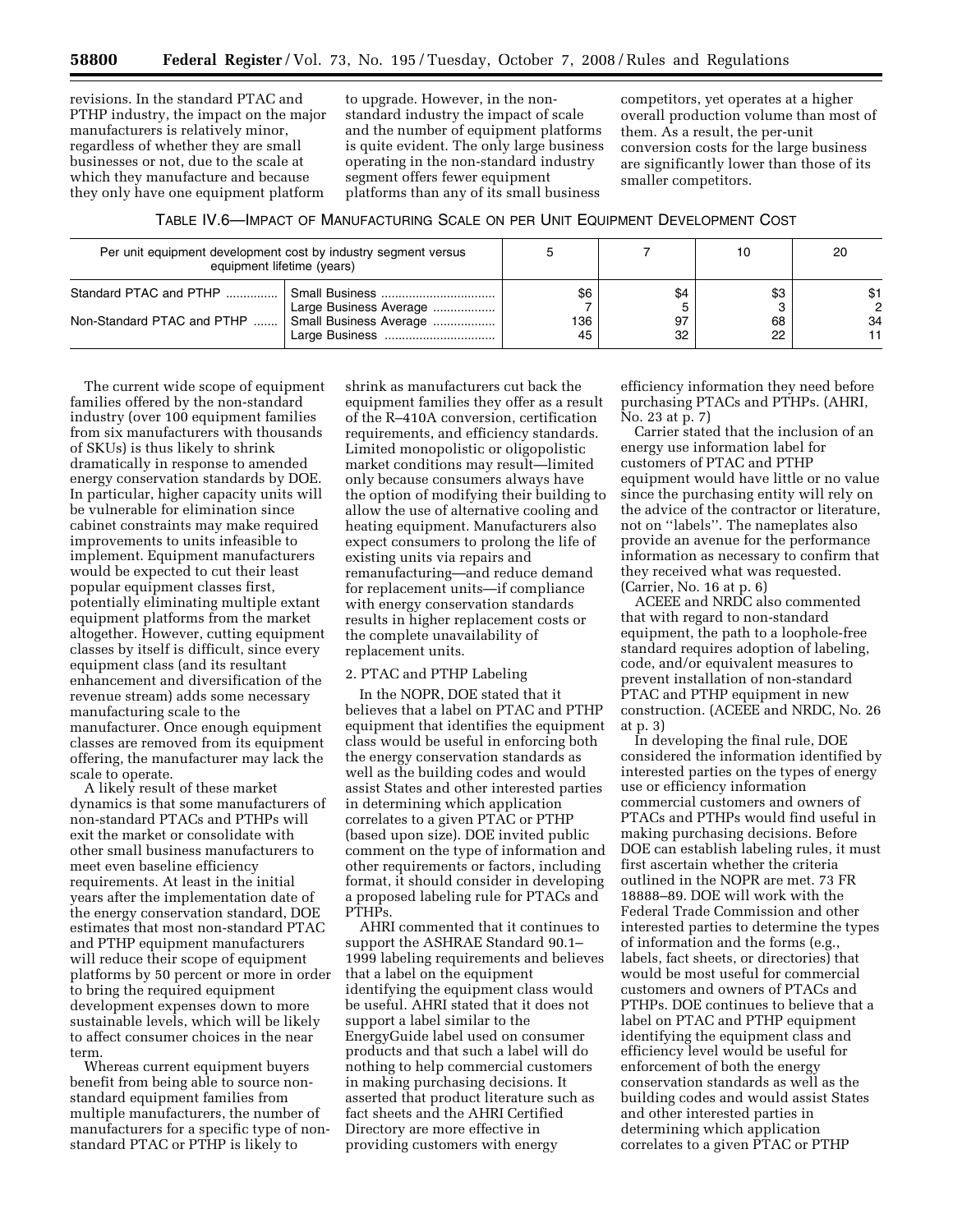(based upon size) because it would help commercial customers identify the efficiency associated with the PTAC and PTHP equipment being placed into commercial buildings. As DOE stated in the NOPR, DOE anticipates proposing labeling requirements for PTAC and PTHP equipment in a separate rulemaking and is not incorporating a labeling requirement as part of today's final rule. 73 FR 18889.

# **V. Analytical Results and Conclusions**

# *A. Trial Standard Levels*

In the NOPR, DOE examined seven TSLs for standard size and non-standard

size PTACs and PTHPs at the representative cooling capacities. 73 FR 18889. Each TSL represented a set of efficiency levels that describe a possible amended energy conservation standard for each equipment class. For the final rule, DOE did not consider TSL 7 for standard size equipment (see section IV.C) because DOE determined that TSL 7 represented an efficiency level that potentially could not be attained in the full range of cooling capacities for standard size equipment utilizing R– 410A. In addition, DOE analyzed a new TSL for standard size PTACs and PTHPs—TSL A—which is adopted in

today's final rule. TSL A combines the efficiency levels in TSL 3 and TSL 1 for standard size PTACs at the representative cooling capacities and the efficiency levels in TSL 5 and TSL 3 for standard size PTHPs at the representative cooling capacities. DOE's inclusion of TSL A recognizes the challenge manufacturers encounter when increasing the efficiency of larger cooling capacity equipment. Table V.1 presents the TSLs analyzed for standard size PTACs and PTHPs in today's final rule and the efficiency levels within each TSL for each class and size of equipment analyzed.

# TABLE V.1—STANDARD SIZE PTACS AND PTHPS BASELINE EFFICIENCY LEVELS AND TSLS

| Equipment class (cooling capacity) | Efficiency metric | Baseline<br>(ASHRAE<br>standard<br>$90.1 - 1999$ | TSL <sub>1</sub> | TSL <sub>2</sub> | TSL <sub>3</sub> | <b>TSL A</b>      | TSL <sub>4</sub> | TSL <sub>5</sub> | TSL 6<br>(Max-Tech) |
|------------------------------------|-------------------|--------------------------------------------------|------------------|------------------|------------------|-------------------|------------------|------------------|---------------------|
| Standard Size PTAC, 9,000 Btu/h    | EER               | 10.6                                             | 10.9             | 10.9             | 11.1             | 11.1              | 10.9             | 11.3             | 11.5                |
| Standard Size PTAC, 12,000 Btu/h   | <b>EER</b>        | 9.9                                              | 10.2             | 10.2             | 10.4             | 10.2 <sub>2</sub> | 10.2             | 10.6             | 10.8                |
| Standard Size PTHP, 9,000 Btu/h    | <b>EER</b>        | 10.4                                             | 10.9             | 11.1             | 11.1             | 11.3              | 11.3             | 11.3             | 11.5                |
|                                    | COP               | 3.0                                              | 3.1              | 3.2              | 3.2              | 3.3               | 3.3              | 3.3              | 3.3                 |
| Standard Size PTHP, 12,000 Btu/h   | <b>EER</b><br>.   | 9.7                                              | 10.2             | 10.4             | 10.4             | 10.4              | 10.6             | 10.6             | 10.8                |
|                                    | COP               | 2.9                                              | 3.0              | 3.1              | 3.1              | 3.1               | 3.1              | 3.1              | 3.1                 |

Table V.2 presents the TSLs analyzed for non-standard size PTACs and PTHPs in today's final rule and the efficiency

levels within each TSL for each class and size of equipment analyzed.

| TABLE V.2—NON-STANDARD SIZE PTACS AND PTHPS BASELINE EFFICIENCY LEVELS AND TSLS |
|---------------------------------------------------------------------------------|
|---------------------------------------------------------------------------------|

| Equipment class (cooling capacity)                                           | Efficiency metric | Baseline<br>(ASHRAE<br>standard<br>$90.1 - 1999$ | TSL <sub>1</sub>  | TSL <sub>2</sub>  | TSL 3             | TSL <sub>4</sub>   | TSL 5<br>(Max-Tech) |
|------------------------------------------------------------------------------|-------------------|--------------------------------------------------|-------------------|-------------------|-------------------|--------------------|---------------------|
| Non-Standard Size PTAC, 11,000 Btu/h<br>Non-Standard Size PTHP, 11,000 Btu/h | EER<br>EER        | 8.6<br>8.5<br>2.6                                | 9.4<br>9.4<br>2.8 | 9.4<br>9.7<br>2.8 | 9.7<br>9.7<br>2.8 | 9.4<br>10.0<br>2.9 | 10.0<br>10.0<br>2.9 |

As stated in the engineering analysis (Chapter 5 of the final rule TSD), current Federal energy conservation standards and the efficiency levels specified by ASHRAE Standard 90.1–1999 for PTACs and PTHPs are a function of the equipment's cooling capacity. Both the Federal energy conservation standards and the efficiency standards in ASHRAE Standard 90.1–1999 are based on equations that calculate the efficiency levels for PTACs and PTHPs with a cooling capacity greater than or equal to 7,000 Btu/h and less than or equal to 15,000 Btu/h for each equipment class (see Table II.1). For the NOPR, DOE

derived the proposed standards (*i.e.*, efficiency level as a function of cooling capacity) by plotting the representative cooling capacities and the corresponding efficiency levels for each TSL. DOE then calculated the equation of the line passing through the EER values for 9,000 Btu/h and 12,000 Btu/h for standard size PTACs and PTHPs. Chapter 9 of the NOPR TSD describes in detail how DOE determined the energy-efficiency equations for each TSL.

For the final rule, DOE used the energy-efficiency equations derived from the NOPR for TSLs 1, 2, 3, 4, 5, and 6 to extend the results from the representative cooling capacities to the entire range of cooling capacities of standard size PTACs and PTHPs. For TSL A, DOE calculated a new slope of the energy-efficiency equations using the methodology from the NOPR. Specifically, DOE calculated the equation of the line passing through the EER values for 9,000 Btu/h and 12,000 Btu/h for standard size PTACs and PTHPs. Table V.3 and Table V.4 identify the energy-efficiency equations for each TSL for standard size PTACs and PTHPs.

TABLE V.3—ENERGY-EFFICIENCY EQUATIONS (EER AS A FUNCTION OF COOLING CAPACITY) BY TSL FOR STANDARD SIZE **PTACS** 

| Standard size ** PTACs             | Energy-efficiency equation*              |
|------------------------------------|------------------------------------------|
| Baseline ASHRAE Standard 90.1-1999 | $12.5 - (0.213 \times Cap†/1000)$<br>ч — |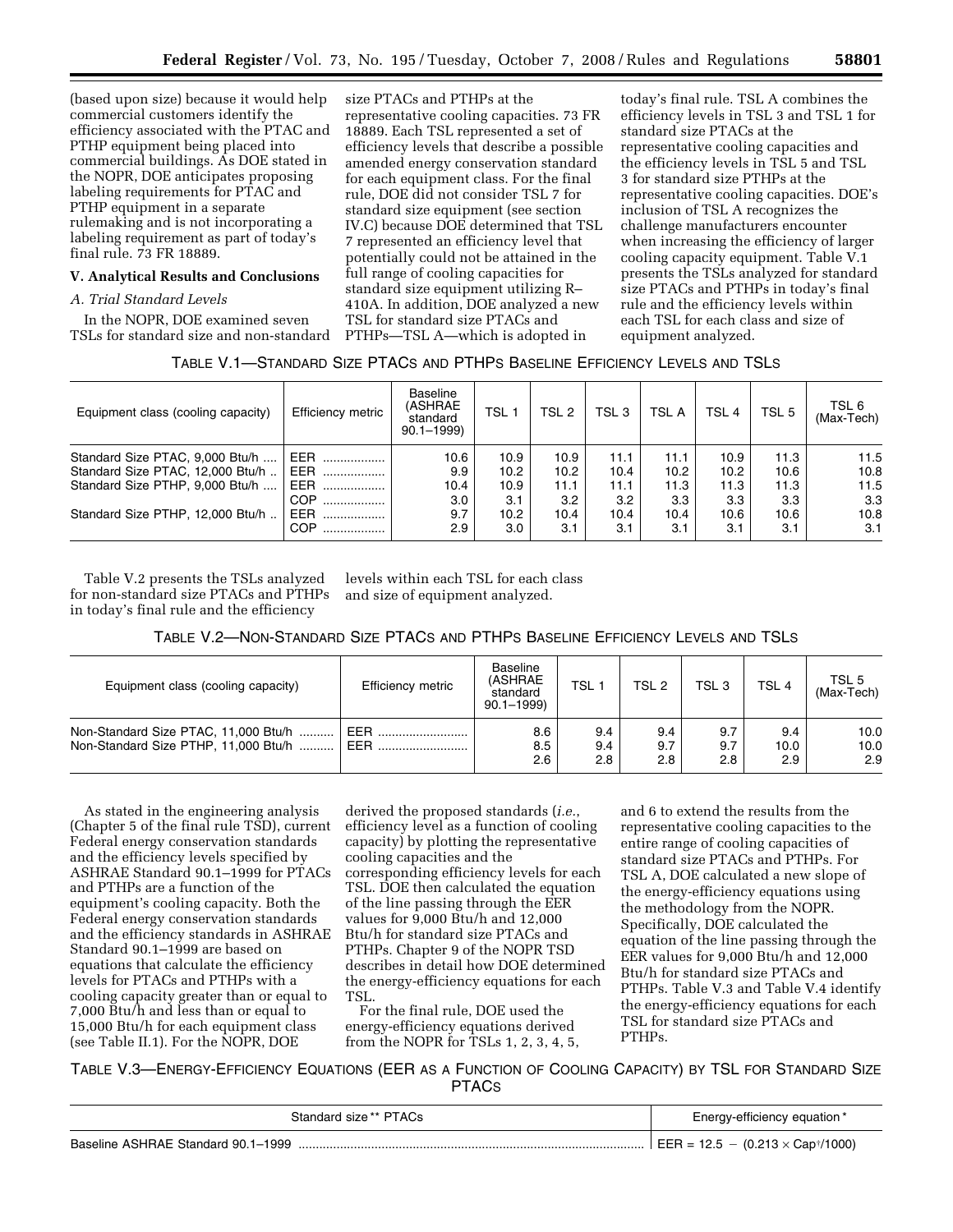# TABLE V.3—ENERGY-EFFICIENCY EQUATIONS (EER AS A FUNCTION OF COOLING CAPACITY) BY TSL FOR STANDARD SIZE PTACS—Continued

| Standard size** PTACs | Energy-efficiency equation*                             |
|-----------------------|---------------------------------------------------------|
|                       | $EER = 13.0 - (0.233 \times Cap \sqrt{\frac{1}{1000}})$ |
|                       | EER = $13.0 - (0.233 \times Cap \sqrt[+1]{1000})$       |
|                       | EER = $13.2 - (0.233 \times Cap \sqrt{1000})$           |
|                       | $EER = 13.8 - (0.300 \times Cap \sqrt{\frac{10000}{}})$ |
|                       | $EER = 13.0 - (0.233 \times Cap \sqrt{\frac{10000}{}})$ |
|                       | $EER = 13.4 - (0.233 \times Cap \sqrt{\frac{10000}{}})$ |
|                       | $EER = 13.6 - (0.233 \times Cap \sqrt{\frac{1}{1000}})$ |

\* For equipment rated according to the DOE test procedure, all EER values must be rated at 95 °F outdoor dry-bulb temperature for air-cooled

products and evaporatively cooled products, and at 85 °F entering water temperature for water-cooled products.<br>\*\*Standard size refers to PTAC or PTHP equipment with wall sleeve dimensions having an external wall opening gr inches high or greater than or equal to 42 inches wide, and a cross-sectional area greater than or equal to 670 square inches.<br>† Cap means cooling capacity in Btu/h at 95 °F outdoor dry-bulb temperature.

# TABLE V.4—ENERGY-EFFICIENCY EQUATIONS (EER AS A FUNCTION OF COOLING CAPACITY) BY TSL FOR STANDARD SIZE PTHPS

| Standard size** PTHPs | Energy-efficiency equation*                                                                                       |
|-----------------------|-------------------------------------------------------------------------------------------------------------------|
|                       | EER = $12.3 - (0.213 \times Cap^{+}/1000)$                                                                        |
|                       | $COP = 3.2 - (0.026 \times Cap \sqrt[4]{1000})$<br>EER = $13.0 - (0.233 \times Cap \sqrt{1000})$                  |
|                       | $COP = 3.6 - (0.046 \times Cap \sqrt{\frac{1}{1000}})$<br>EER = $13.2 - (0.233 \times Cap \sqrt{1000})$           |
|                       | $COP = 3.6 - (0.044 \times Cap \sqrt{\frac{10000}{}})$<br>EER = $13.2 - (0.233 \times Cap \sqrt{\frac{1}{1000}})$ |
|                       | $COP = 3.6 - (0.044 \times Cap \sqrt{\frac{10000}{}})$<br>EER = $14.0 - (0.300 \times Cap \sqrt{1000})$           |
|                       | $COP = 3.7 - (0.052 \times Cap \sqrt{\frac{1}{1000}})$<br>$EER = 13.4 - (0.233 \times Cap \sqrt[4]{1000})$        |
|                       | $COP = 3.7 - (0.053 \times Cap \sqrt{\frac{1}{1000}})$                                                            |
|                       | EER = $13.4 - (0.233 \times Cap \sqrt{\frac{1}{1000}})$<br>$COP = 3.7 - (0.053 \times Cap \sqrt{\frac{1}{1000}})$ |
|                       | EER = $13.6 - (0.233 \times Cap \sqrt{\frac{1}{1000}})$<br>$COP = 3.8 - (0.053 \times Can \sqrt[7]{1000})$        |

\* For equipment rated according to the DOE test procedure, all EER values must be rated at 95 °F outdoor dry-bulb temperature for air-cooled and evaporatively cooled products, and at 85 °F entering water temperature for water-cooled products. All COP values must be rated at 47 °F

outdoor dry-bulb temperature for air-cooled products, and at 70 °F entering water temperature for water-source heat pumps.<br>\*\* Standard size refers to PTAC or PTHP equipment with wall sleeve dimensions having an external wa inches high or greater than or equal to 42 inches wide, and a cross-sectional area greater than or equal to 670 square inches. † Cap means cooling capacity in Btu/h at 95 °F outdoor dry-bulb temperature.

For non-standard size PTACs and PTHPs, DOE used the ASHRAE Standard 90.1–1999 equation slope and the representative cooling capacity (*i.e.*, 11,000 Btu/h cooling capacity) to determine the energy-efficiency equations corresponding to each TSL in

the NOPR. Chapter 9 of the NOPR TSD details how DOE determined the energyefficiency equations for each TSL. For the final rule, DOE used the energyefficiency equations presented in the NOPR for TSLs 1 through 5 to extend the results from the representative

cooling capacities to the entire range of cooling capacities of non-standard size PTACs and PTHPs. Table V.5 and Table V.6 identify the energy-efficiency equations for each TSL for non-standard size PTAC and PTHP.

# TABLE V.5—ENERGY-EFFICIENCY EQUATIONS (EER AS A FUNCTION OF COOLING CAPACITY) BY TSL FOR NON-STANDARD SIZE PTACS

| Non-standard size ** PTACs | Energy-efficiency equation*                             |
|----------------------------|---------------------------------------------------------|
|                            | EER = $10.9 - (0.213 \times Cap†/1000)$                 |
|                            | EER = 11.7 - $(0.213 \times Cap^{+}/1000)$              |
|                            | EER = $11.7 - (0.213 \times Cap \sqrt[4]{1000})$        |
|                            | $EER = 12.0 - (0.213 \times Cap \sqrt{\frac{1}{1000}})$ |
|                            | EER = 11.7 - $(0.213 \times Cap \sqrt{t}/1000)$         |
|                            | EER = $12.3 - (0.213 \times Cap \sqrt[4]{1000})$        |

\* For equipment rated according to the DOE test procedure, all EER values must be rated at 95 °F outdoor dry-bulb temperature for air-cooled and evaporatively cooled products, and at 85 °F entering water temperature for water-cooled products.

\*\* Non-standard size refers to PTAC or PTHP equipment with existing wall sleeve dimensions having an external wall opening of less than 16 inches high or less than 42 inches wide, and a cross-sectional area less than 670 square inches.

† Cap means cooling capacity in Btu/h at 95 °F outdoor dry-bulb temperature.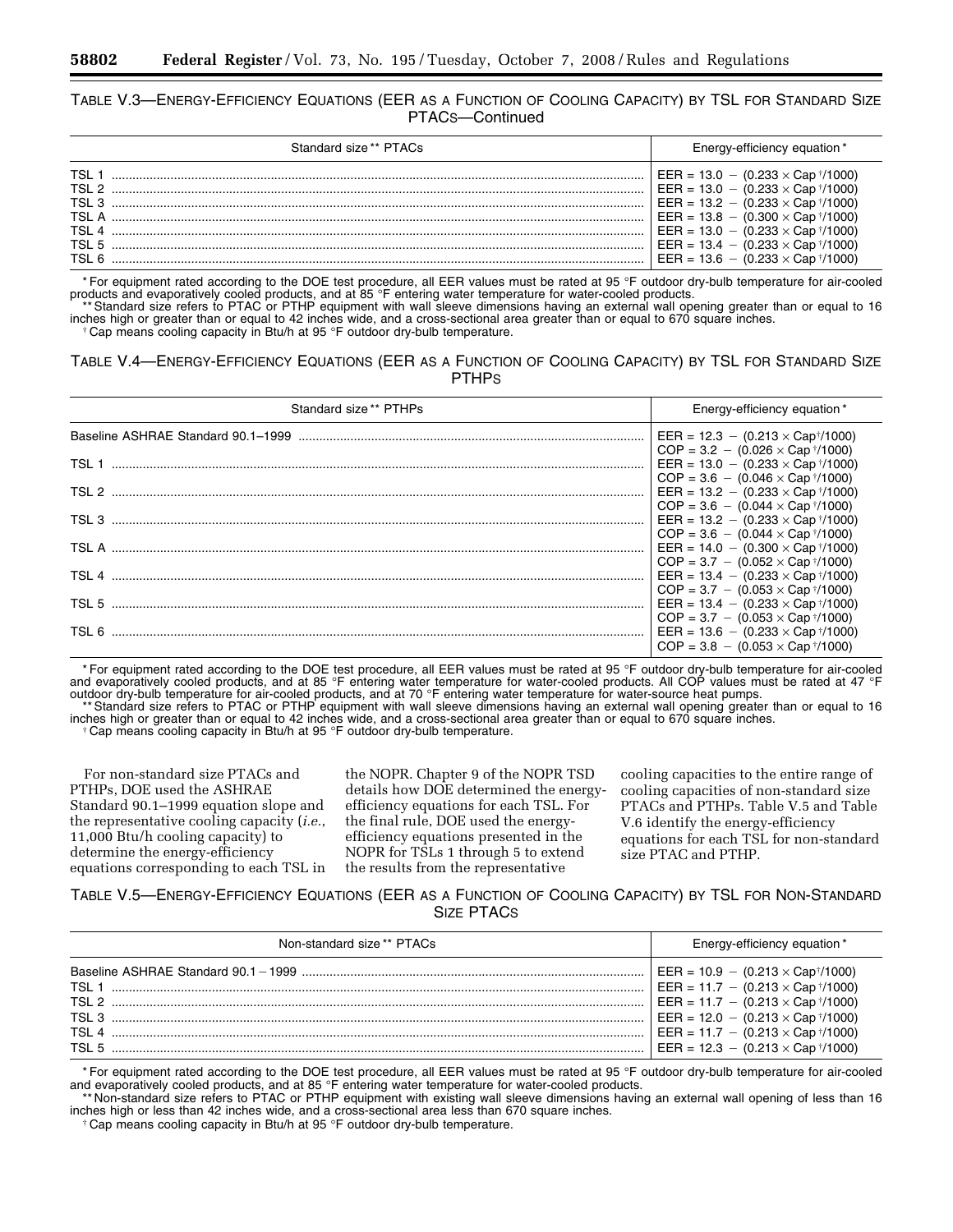| TABLE V.6-ENERGY-EFFICIENCY EQUATIONS (EER AS A FUNCTION OF COOLING CAPACITY) BY TSL FOR NON-STANDARD |  |            |  |  |  |  |
|-------------------------------------------------------------------------------------------------------|--|------------|--|--|--|--|
|                                                                                                       |  | SIZE PTHPS |  |  |  |  |

| Non-standard size ** PTHPs | Energy-efficiency equation*                                                                                                                                          |
|----------------------------|----------------------------------------------------------------------------------------------------------------------------------------------------------------------|
|                            | EER = $10.8 - (0.213 \times Cap \sqrt[4]{1000})$<br>$COP = 2.9 - (0.026 \times Cap \sqrt{\frac{1}{1000}})$                                                           |
|                            | EER = $11.7 - (0.213 \times Cap \sqrt{t}/1000)$<br>$COP = 3.1 - (0.026 \times Cap \sqrt{\frac{1}{1000}})$                                                            |
|                            | EER = $12.0 - (0.213 \times Cap \sqrt{\frac{1}{1000}})$                                                                                                              |
|                            | $COP = 3.1 - (0.026 \times Cap^{+}(1000))$<br>EER = $12.0 - (0.213 \times Cap \sqrt[4]{1000})$                                                                       |
|                            | $COP = 3.1 - (0.026 \times Cap \sqrt{\frac{1}{1000}})$<br>EER = $12.3 - (0.213 \times Cap \sqrt{\frac{1}{1000}})$                                                    |
|                            | $COP = 3.1 - (0.026 \times Cap \sqrt{\frac{1}{1000}})$<br>EER = $12.3 - (0.213 \times Cap \sqrt[4]{1000})$<br>$COP = 3.1 - (0.026 \times Cap \sqrt{\frac{1}{1000}})$ |

\* For equipment rated according to the DOE test procedure, all EER values must be rated at 95 °F outdoor dry-bulb temperature for air-cooled and evaporatively cooled products, and at 85 °F entering water temperature for water-cooled products. All COP values must be rated at 47 °F

outdoor dry-bulb temperature for air-cooled products, and at 70 °F entering water temperature for water-source heat pumps.<br>\*\* Non-standard size refers to PTAC or PTHP equipment with existing wall sleeve dimensions having a inches high or less than 42 inches wide, and a cross-sectional area less than 670 square inches.<br>† Cap means cooling capacity in Btu/h at 95 °F outdoor dry-bulb temperature.

For PTACs and PTHPs with a cooling capacity of less than 7,000 Btu/h, DOE determined the EERs using a cooling capacity of 7,000 Btu/h in the energyefficiency equations. For PTACs and PTHPs with a cooling capacity greater than 15,000 Btu/h cooling capacity, DOE determined the EERs using a cooling capacity of 15,000 Btu/h in the energy-efficiency equations. This is the same method established in the Energy Policy Act of 1992 and provided in ASHRAE Standard 90.1–1999 for calculating the EER and COP of equipment with cooling capacities less than 7,000 Btu/h and greater than 15,000 Btu/h.

#### *B. Significance of Energy Savings*

To estimate the energy savings through 2042 due to amended standards, DOE compared the energy consumption of packaged terminal equipment under the base case (standards at the levels in ASHRAE Standard 90.1–1999) to energy consumption of this equipment under each standards case (i.e., each TSL, or set of amended standards, that DOE has considered). Table V.7 and Table V.8 summarize DOE's NES estimates, which are based on the *AEO2008* energy price forecast, for each TSL. Chapter 11 of the TSD describes these estimates in more detail. The tables provide both

undiscounted and discounted values of energy savings from 2012 through 2042. Discounted energy savings at rates of 7 percent and 3 percent represent a policy perspective where energy savings farther in the future are less significant than energy savings closer to the present. Each TSL that is more stringent than the corresponding level in ASHRAE Standard 90.1–1999 results in additional energy savings, ranging from 0.015 quads to 0.068 quads for TSLs 1 through 6 for standard size PTAC and PTHP equipment classes, and from 0.004 to 0.009 quads for TSLs 1 through 5 for non-standard size PTAC and PTHP equipment classes.

TABLE V.7—SUMMARY OF CUMULATIVE NATIONAL ENERGY SAVINGS FOR STANDARD SIZE PTACS AND PTHPS

[Energy savings for units sold from 2012 to 2042]

|   |                                                                           | Trial standard level |                  |            |  |  |  |
|---|---------------------------------------------------------------------------|----------------------|------------------|------------|--|--|--|
|   | Primary national energy savings (quads)<br>(sum of all equipment classes) | Jndiscounted         | 3%<br>Discounted | Discounted |  |  |  |
|   |                                                                           | 0.015                | 0.007            | 0.003      |  |  |  |
| 2 |                                                                           | 0.024                | 0.012            | 0.006      |  |  |  |
| 3 |                                                                           | 0.031                | 0.016            | 0.007      |  |  |  |
| A |                                                                           | 0.032                | 0.016            | 0.007      |  |  |  |
|   |                                                                           | 0.033                | 0.017            | 0.008      |  |  |  |
| 5 |                                                                           | 0.049                | 0.025            | 0.011      |  |  |  |
| 6 |                                                                           | 0.068                | 0.035            | 0.015      |  |  |  |

| TABLE V.8-SUMMARY OF CUMULATIVE NATIONAL ENERGY SAVINGS FOR NON-STANDARD SIZE PTACS AND PTHPS |                                                   |  |  |
|-----------------------------------------------------------------------------------------------|---------------------------------------------------|--|--|
|                                                                                               | [Energy savings for units sold from 2012 to 2042] |  |  |

|                                                                           |  | Trial standard level |                  |                     |  |  |  |
|---------------------------------------------------------------------------|--|----------------------|------------------|---------------------|--|--|--|
| Primary national energy savings (quads)<br>(sum of all equipment classes) |  | Undiscounted         | 3%<br>Discounted | $7\%$<br>Discounted |  |  |  |
| C                                                                         |  | 0.004<br>0.004       | 0.002<br>0.002   | 0.001<br>0.001      |  |  |  |
| 3                                                                         |  | 0.005                | 0.003            | 0.001               |  |  |  |
| 4                                                                         |  | 0.006                | 0.003            | 0.001               |  |  |  |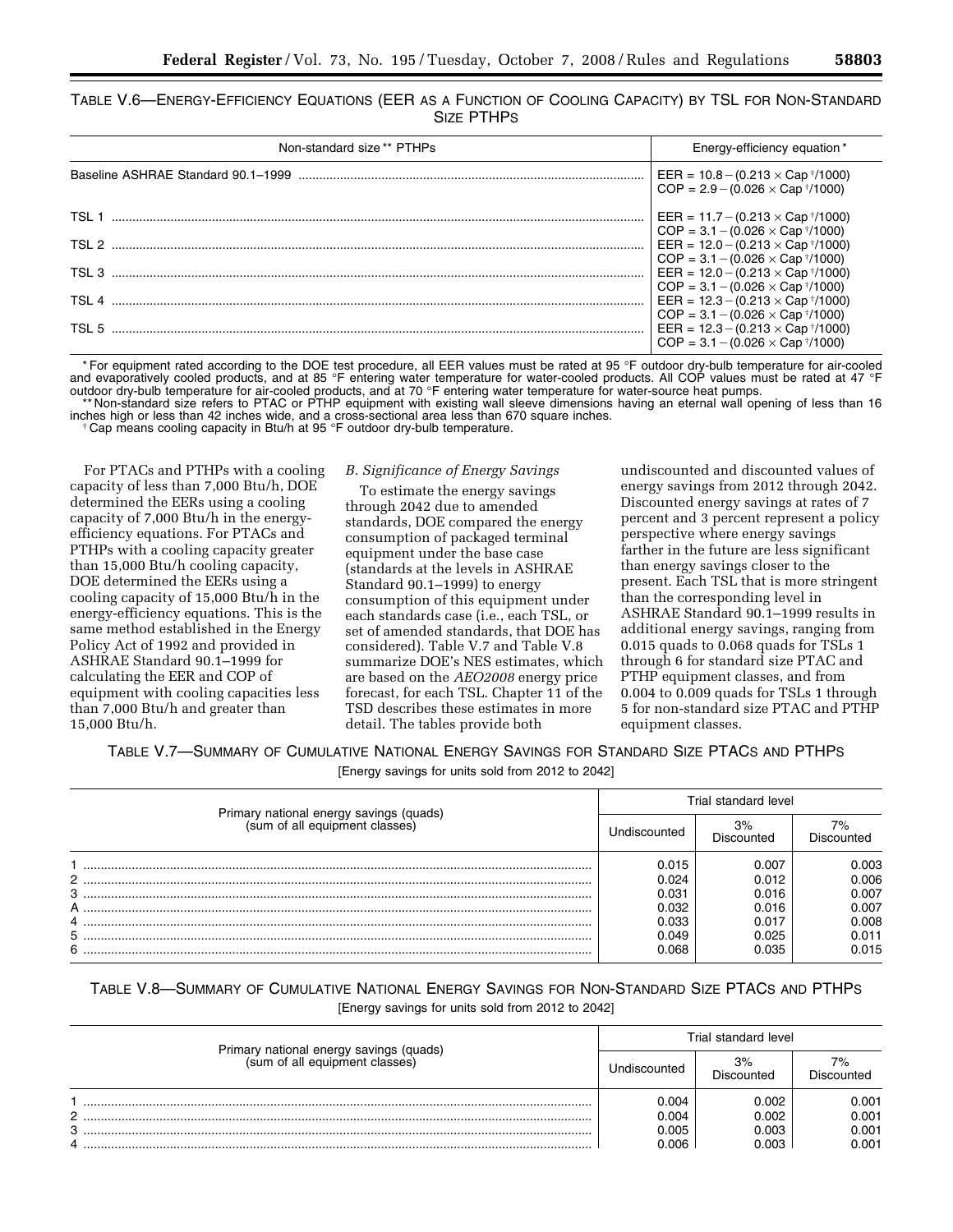# TABLE V.8—SUMMARY OF CUMULATIVE NATIONAL ENERGY SAVINGS FOR NON-STANDARD SIZE PTACS AND PTHPS— **Continued**

[Energy savings for units sold from 2012 to 2042]

|                                                                           | Trial standard level |                  |                  |  |  |  |
|---------------------------------------------------------------------------|----------------------|------------------|------------------|--|--|--|
| Primary national energy savings (quads)<br>(sum of all equipment classes) | Undiscounted         | 3%<br>Discounted | 7%<br>Discounted |  |  |  |
|                                                                           | 0.009                | 0.004            | 0.002            |  |  |  |

Several commenters noted the potential for equipment switching where TSLs resulted in higher cooling efficiency requirements for PTHP and PTAC of the same cooling capacity. Higher cooling efficiency requirements would result in an increase in the price differential of minimum efficiency PTHP and PTAC equipment, causing some PTHP customers to shift to a PTAC with electric resistance heat.

From the perspective of assessing the energy savings achieved by a standard at a defined TSL, the primary concern from this anticipated equipment switching is the loss in energy savings that could result if some fraction of the PTHP market switches to the use of PTAC with electric resistance heat. While DOE recognizes that some PTHP customers might also switch to the use of fossil fuel (e.g. hydronic) heating, the relatively small fraction of the existing PTAC customers who currently use hydronic heat for the spaces served by PTAC (estimated at less than 1%), and the difficulty of retrofitting hydronic heating into buildings that do not use it suggests that the total fraction of the market that would opt for PTAC with hydronic heating is small. The majority of the total packaged terminal equipment market (PTAC and PTHP) currently uses PTAC with electric resistance heat, which supports the possibility that some purchasers would choose to switch from PTHPs to PTACs.

DOE did not have the information with which to assess the elasticity of the PTHP market with regards to this switching between PTHP and PTAC. To assess the significance of a shift from PTHP to PTAC purchases, DOE calculated the total fraction of the heat pump market that would need to shift to the purchase of PTAC equipment to negate the energy savings from increasing the PTHP cooling efficiency above that of the PTAC equipment. Two TSLs were first examined, TSL 2, and TSL 4. For standard size PTAC and PTHP equipment, TSL 2 has the same EER requirements for PTAC as TSL 1 but has a 0.2 EER increase for PTHP equipment as compared with TSL 1. For TSL 2, DOE calculated that a shift of 2.0 percent of the heat pump market to the

use of PTAC with electric resistance would be sufficient to offset the energy savings difference between TSL 1 and TSL 2. If PTAC and PTHP standards were set at TSL 2, the purchase price differential between the two would increase on the order of \$11, which would represent an increase of approximately 9.4 percent increase in the purchase price differential between PTAC and PTHP over TSL 1. This increase in the purchase price differential results from the increased PTHP efficiency at TSL 2. At TSL 1, the average annual payback in 2012 for a PTHP over a PTAC was calculated at approximately 2.10 years. At TSL 2, the average annual payback for a PTHP over a PTAC was 2.18 years. The average PBP for purchase of a PTHP over a PTAC increased 3.7 percent between TSL 1 and TSL 2.

Similarly, for TSL 4, DOE calculated that a shift of 3.8 percent of the heat pump market to the use of PTAC with electric resistance would offset the energy savings difference between TSL 1 and TSL 4. If PTAC and PTHP standards were set at TSL 4, the purchase price differential between the two would increase on the order of \$22, or an 18.8 percent increase in the purchase price differential compared to that at TSL 1. This increase in price reflects the higher efficiency of the PTHP equipment at TSL 2 and TSL 4. At TSL 4, the average annual payback for purchase of a PTHP over a PTAC was 2.29 years. The average PBP for purchase of a PTHP over a PTAC increased approximately 9.2 percent between TSL 1 and TSL 4.

DOE also examined TSL A in light of potential equipment switching. In the case of TSL A, there is no comparable TSL considered by DOE that had a PTAC cooling efficiency level identical to TSL A but with PTHP cooling efficiencies at the same efficiency level. However, the nominal difference between PTHP and PTAC EER levels at TSL A, 0.2 EER, is identical to the nominal difference in EER levels at TSL 2 for all capacities. The difference in equipment price between a PTHP and PTAC at TSL A is \$127 for a 9,000 Btu/h unit and \$129 for a 12,000

Btu/h unit, which is virtually identical to the price differential at TSL 2, and represents a 9.2 percent increase in differential purchase price compared with TSL 1. DOE examined the energy savings at TSL A and TSL 1 for standard size PTAC and PTHP equipment only, and determined that under TSL A, it would take approximately 4.0 percent of standard size PTHP users to switch to a PTAC to negate the energy savings for TSL A over TSL 1. At TSL A, the estimated PBP for purchase of a PTHP over a PTAC under average use conditions was estimated at 2.15 years. Given the very small increase in differential purchase price between PTAC and PTHP at TSL A compared with standards set at identical efficiency levels (TSL 1) and the minimal difference in payback period at TSL A compared to TSL 1, DOE concludes that it is unlikely that an efficiency Standard set at TSL A would result in a significant number of standard size PTHP customers opting to instead purchase PTAC equipment with electric resistance heat.

#### *C. Economic Justification*

1. Economic Impact on Commercial Consumers

#### a. Life-Cycle Costs and Payback Period

Commercial consumers will be affected by the standards because they will experience higher purchase prices and lower operating costs. Generally, these impacts are best captured by changes in life-cycle costs and payback period. To determine these impacts, DOE calculated the LCC and PBP for the standard levels considered in this proceeding. DOE's LCC and PBP analyses provided five key outputs for each TSL, which are reported in Table V.9 through Table V.14. The first three outputs in each table are the proportion of PTAC or PTHP purchases in which the purchase of a design that complies with the TSL would create a net lifecycle cost, no impact, or a net life-cycle cost savings for the consumer. The fourth output is the average net lifecycle savings from purchasing a complying design compared with purchasing baseline equipment.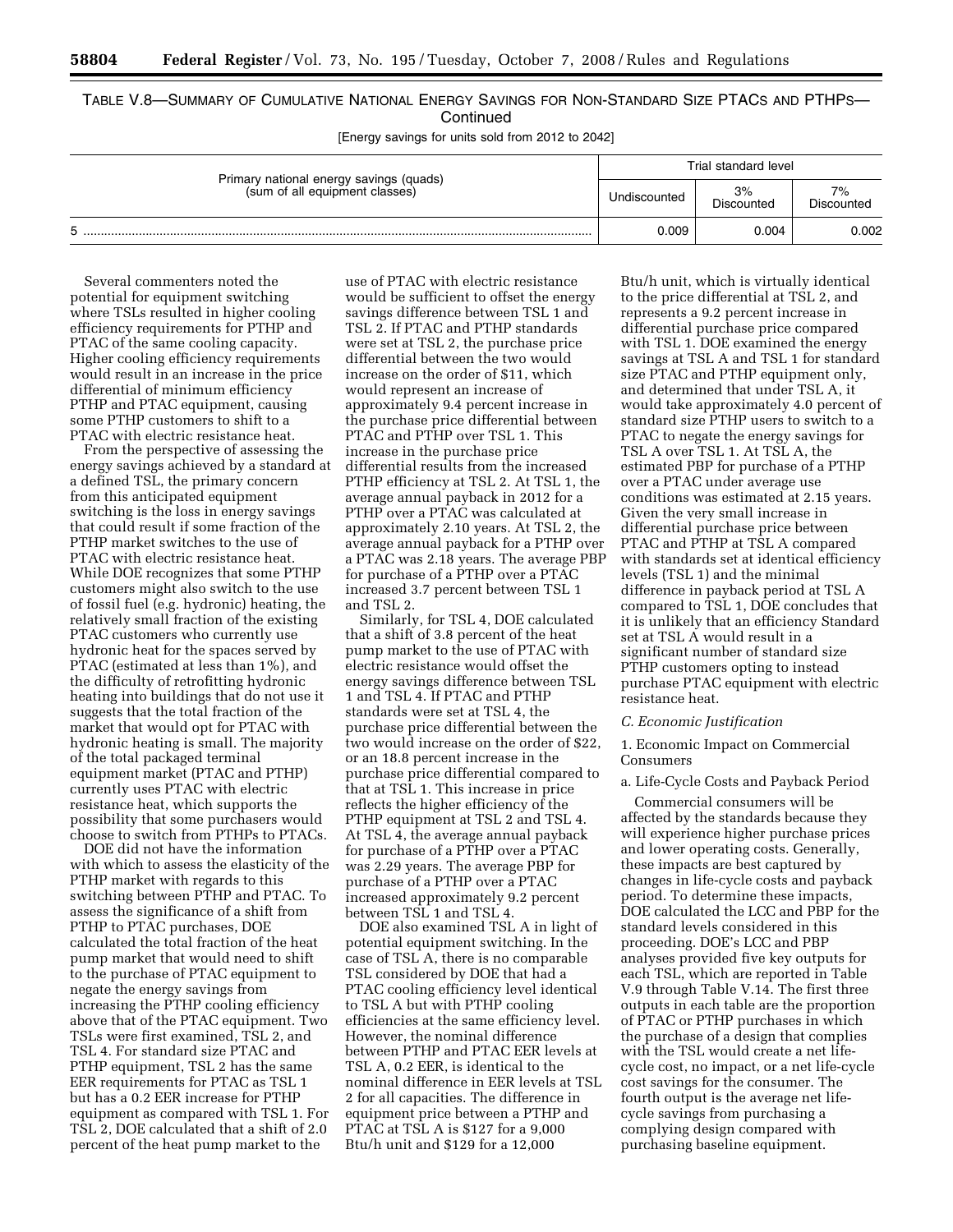The fifth output is the average PBP for the consumer purchasing a design that complies with the TSL compared with purchasing baseline equipment. The PBP is the number of years it would take

for the customer to recover, as a result of energy savings, the increased costs of higher-efficiency equipment based on the operating cost savings from the first year of ownership. The PBP is an

economic benefit-cost measure that uses benefits and costs without discounting. TSD Chapter 8 details the LCC and PBP analyses.

# TABLE V.9—SUMMARY LCC AND PBP RESULTS FOR STANDARD SIZE PTAC WITH A COOLING CAPACITY OF 9,000 BTU/H

|            | Trial standard level* |      |      |      |      |      |      |  |
|------------|-----------------------|------|------|------|------|------|------|--|
|            |                       |      |      |      |      |      |      |  |
| <b>FFR</b> | 10.9                  | 10.9 | 11.1 | 11.1 | 10.9 | 11.3 | 11.5 |  |
|            | 15                    | 15   | 30   | 30   | 15   | 46   | 62   |  |
|            | 77                    | 77   | 56   | 56   |      | 37   | 18   |  |
|            |                       |      | 14   | 14   |      |      | 21   |  |
|            |                       | (1   | (3)  | (3)  |      | (6)  | (10) |  |
|            | 13.0                  | 13.0 | 13.7 | 13.7 | 13.0 | 14.5 | 15.2 |  |

\* Numbers in parentheses indicate negative LCC savings, *i.e.*, an increase in LCC. Detailed percentage changes may not sum to 100% due to rounding.

# TABLE V.10—SUMMARY LCC AND PBP RESULTS FOR STANDARD SIZE PTHP WITH A COOLING CAPACITY OF 9,000 BTU/H

|            | Trial standard level* |      |      |      |      |      |      |
|------------|-----------------------|------|------|------|------|------|------|
|            |                       |      |      |      |      |      |      |
| <b>FFR</b> | 10.9                  | 11.1 | 11.1 | 11.3 | 11.3 | 11.3 | 11.5 |
|            |                       | 10   | 10   | 13   | 13   | 13   | 24   |
|            | 78                    | 57   | 57   | 37   | 37   | 37   | 18   |
|            | 16                    | 33   | 33   | 50   | 50   | 50   | 58   |
|            |                       | 20   | 20   | 28   | 28   | 28   | 24   |
|            | 5.1                   | 4.5  | 4.5  | 4.4  |      |      | 5.1  |

\* Numbers in parentheses indicate negative LCC savings, *i.e.*, an increase in LCC. Detailed percentage changes may not sum to 100% due to rounding.

# TABLE V.11—SUMMARY LCC AND PBP RESULTS FOR STANDARD SIZE PTAC WITH A COOLING CAPACITY OF 12,000 BTU/H

|            | Trial standard level* |                   |      |      |      |      |      |
|------------|-----------------------|-------------------|------|------|------|------|------|
|            |                       |                   |      |      |      |      |      |
| <b>FFR</b> | 10.2 <sub>1</sub>     | 10.2 <sub>1</sub> | 10.4 | 10.2 | 10.2 | 10.6 | 10.8 |
|            | 16                    | 16                | 31   | 16   | 16   | 48   | 65   |
|            | 77                    | 77                | 56   | 77   |      | 36   | 18   |
|            |                       |                   | 13   |      |      | 16   |      |
|            | (2)                   | (2)               | (5)  |      |      | 10)  | (15) |
|            | 13.1                  | 13.1              | 14.0 | 13.1 | 13.1 | 14.9 | 15.9 |

\* Numbers in parentheses indicate negative savings, *i.e.*, an increase in LCC. Detailed percentage changes may not sum to 100% due to rounding.

# TABLE V.12—SUMMARY LCC AND PBP RESULTS FOR STANDARD SIZE PTHP WITH A COOLING CAPACITY OF 12,000 BTU/H

|            | Trial standard level* |      |      |      |      |      |      |
|------------|-----------------------|------|------|------|------|------|------|
|            |                       |      |      |      |      |      |      |
| <b>FFR</b> | 10.2                  | 10.4 | 10.4 | 10.4 | 10.6 | 10.6 | 10.8 |
|            |                       | 10   | 10   | 10   | 21   | 21   | 35   |
|            |                       | 57   | 57   | 57   | 37   | 37   | 18   |
|            | 16                    | 33   | 33   | 33   | 42   | 42   |      |
|            |                       | 24   | 24   | 24   | 20   | 20   |      |
|            |                       | 4.6  | 4.6  | 4.6  | 5.5  | 5.5  | 6.4  |

\* Numbers in parentheses indicate negative savings, *i.e.*, an increase in LCC. Detailed percentage changes may not sum to 100% due to rounding.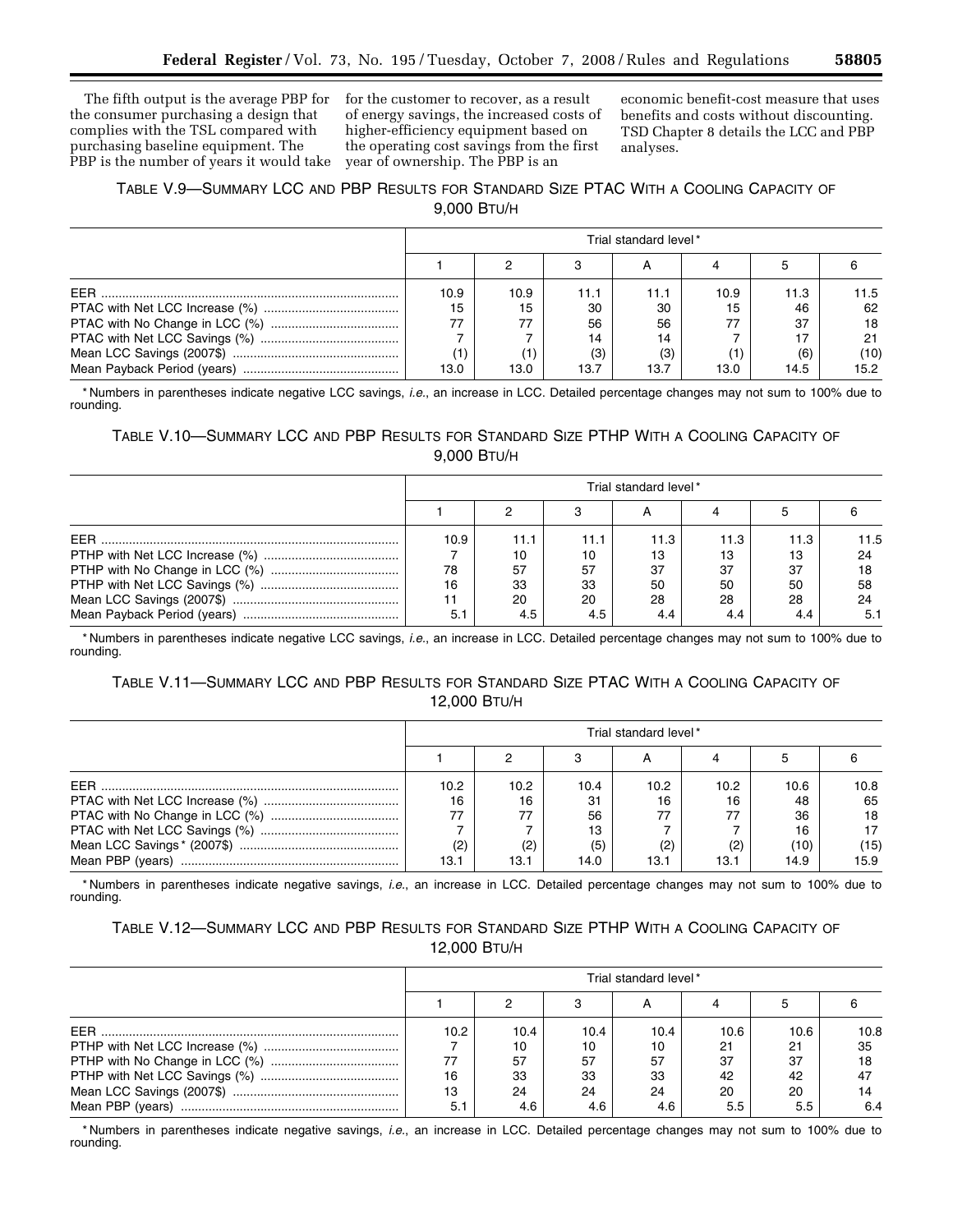TABLE V.13—SUMMARY LCC AND PBP RESULTS FOR NON-STANDARD SIZE PTACS WITH A COOLING CAPACITY OF 11,000 BTU/H

|                  |     |     | Trial standard level* |     |      |
|------------------|-----|-----|-----------------------|-----|------|
|                  |     |     |                       |     |      |
| FFR              | 9.4 | 9.4 |                       | 9.4 | 10.0 |
|                  |     |     |                       |     | 25   |
|                  | 73  | 73  | 47                    | 73  | 23   |
|                  | 22  | 22  | 39                    | 22  | 52   |
|                  | 26  | 26  | 30                    | 26  | 31   |
| Mean PBP (vears) | 4.4 | 4.4 |                       |     | 5.9  |

\* Numbers in parentheses indicate negative savings, *i.e.*, an increase in LCC. Detailed percentage changes may not sum to 100% due to rounding.

TABLE V.14—SUMMARY LCC AND PBP RESULTS FOR NON-STANDARD SIZE PTHPS WITH A COOLING CAPACITY OF 11,000 BTU/H

|                  |                        |                              | Trial standard level* |                        |                          |
|------------------|------------------------|------------------------------|-----------------------|------------------------|--------------------------|
|                  |                        |                              |                       |                        |                          |
| Mean PBP (vears) | 9.4<br>73<br>62<br>2.2 | 9.7<br>47<br>50<br>66<br>2.8 | 47<br>50<br>66        | 10.0<br>23<br>72<br>80 | 10.0.<br>23<br>80<br>3.0 |

\* Numbers in parentheses indicate negative savings, *i.e.*, an increase in LCC. Detailed percentage changes may not sum to 100% due to rounding.

For PTACs and PTHPs with a cooling capacity of less than 7,000 Btu/h, DOE established the energy conservation standards using a cooling capacity of 7,000 Btu/h in the efficiency-capacity equation (see section VI.A). The LCC and PBP impacts for equipment in this category will be similar to the impacts for the 9,000 Btu/h units because the MSP and usage characteristics are in a similar range. Similarly, for PTACs and PTHPs with a cooling capacity greater than 15,000 Btu/h, DOE established the energy conservation standards using a cooling capacity of 15,000 Btu/h in the efficiency-capacity equation. Further,

for PTACs and PTHPs with a cooling capacity greater than 15,000 Btu/h, DOE established that the impacts will be similar for units with a cooling capacity of 12,000 Btu/h. Section V.A of today's final rule provides more details on how DOE developed the energy-efficiency equations based on the analysis results for the representative cooling capacities.

b. Commercial Consumer Subgroup Analysis

DOE estimated commercial consumer subgroup impacts by determining the LCC impacts at each TSL on small businesses, such as small independent

hotels and motels. Table V.15 shows the mean LCC savings from the final energy conservation standards; Table V.16 shows the mean payback period (in years) for this subgroup of commercial consumers. DOE's analysis using the LCC spreadsheet model indicated that the LCC and PBP impacts on the small independent hotels and motels were similar to the corresponding impacts on the larger population of the commercial consumers. Chapter 12 of the TSD explains DOE's method for conducting the consumer subgroup analysis and presents the detailed results of that analysis.

TABLE V.15—MEAN LIFE-CYCLE COST SAVINGS FOR PTAC OR PTHP EQUIPMENT PURCHASED BY LCC SUBGROUPS (2007\$)

| Equipment class (cooling capacity) | Trial standard level |                        |                  |                        |                        |                         |                    |  |  |
|------------------------------------|----------------------|------------------------|------------------|------------------------|------------------------|-------------------------|--------------------|--|--|
| <b>Standard Size</b>               | TSL 1                | TSL 2                  | TSL <sub>3</sub> | TSL A                  | TSL <sub>4</sub>       | TSL 5                   | TSL 6              |  |  |
|                                    | (2)<br>Я<br>(4)      | (2)<br>16<br>(4)<br>18 | (5)<br>16<br>18  | (5)<br>22<br>(4)<br>18 | (2)<br>22<br>(4)<br>13 | (9)<br>22<br>(13)<br>13 | (13)<br>17<br>(19) |  |  |
| Non-Standard Size                  | TSL 1                | TSL 2                  | TSL <sub>3</sub> | TSL <sub>4</sub>       | TSL <sub>5</sub>       |                         |                    |  |  |
|                                    | 22<br>54             | 22<br>56               | 24<br>56         | 22<br>68               | 23<br>68               |                         |                    |  |  |

\* Numbers in parentheses indicate negative savings.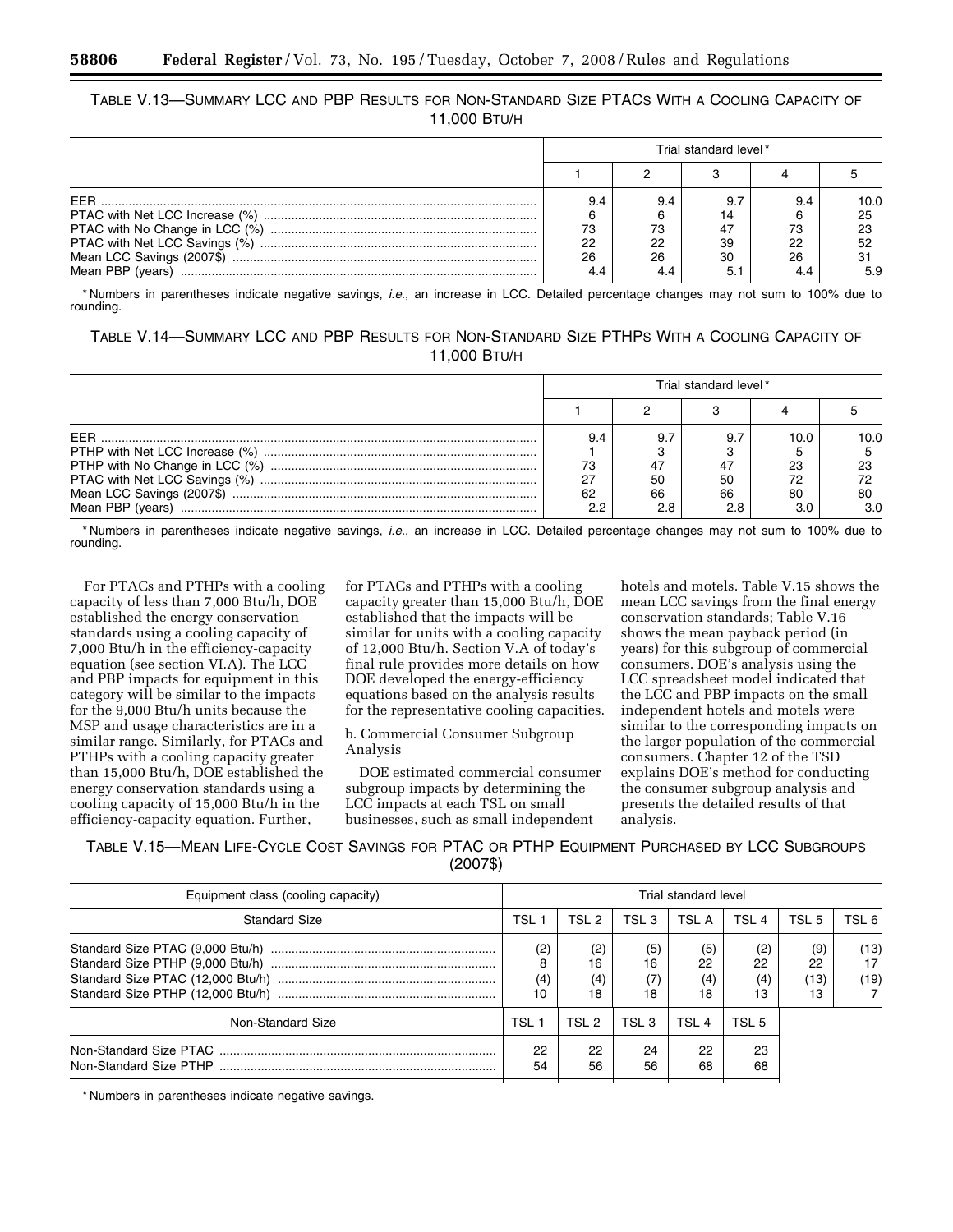| Equipment class (cooling capacity) | Trial standard level       |                            |                            |                            |                            |                            |                            |  |
|------------------------------------|----------------------------|----------------------------|----------------------------|----------------------------|----------------------------|----------------------------|----------------------------|--|
| <b>Standard Size</b>               | TSL                        | TSL 2                      | TSL 3 I                    | TSL A I                    | TSL 4                      | TSL 5                      | TSL 6                      |  |
|                                    | 13.0<br>5.0<br>13.1<br>5.1 | 13.0<br>4.5<br>13.1<br>4.6 | 13.6<br>4.5<br>13.9<br>4.6 | 13.6<br>4.4<br>13.1<br>4.6 | 13.0<br>4.4<br>13.1<br>5.5 | 14.4<br>4.4<br>14.8<br>5.5 | 15.1<br>5.1<br>15.8<br>6.3 |  |
| Non-Standard Size                  | TSL 1                      | TSL 2                      | TSL 3                      | TSL 4                      | TSL <sub>5</sub>           |                            |                            |  |
| Non-Standard Size PTHP             | 4.4<br>2.2                 | 4.4<br>2.8                 | 5.1<br>2.8                 | 4.4<br>2.9                 | 5.9<br>2.9                 |                            |                            |  |

# TABLE V.16—MEAN PAYBACK PERIOD FOR PTAC OR PTHP EQUIPMENT PURCHASED BY LCC SUBGROUPS (YEARS)

## 2. Economic Impact on Manufacturers

DOE described the qualitative economic impacts of today's standard on manufacturers in the NOPR. 73 FR 18893–99. This analysis is described in greater detail in Chapter 13 of the TSD.

As part of its NOPR analysis, DOE analyzed two distinct markup scenarios: (1) The flat markup scenario, and (2) the partial cost recovery markup scenario. 73 FR 18886. The flat markup scenario can also be characterized as the ''preservation of gross margin percentage'' scenario. Under this scenario, DOE applied, across all TSLs, a single uniform ''gross margin percentage'' markup that DOE believes represents the current markup for manufacturers in the PTAC and PTHP industry. This flat markup scenario implies that, as production costs increase with efficiency, the absolute dollar markup will also increase. DOE calculated that the non-production cost markup, which consists of SG&A expenses, R&D expenses, interest, and profit, is 1.29. This markup is consistent with the one DOE used in its engineering and GRIM analyses for the base case.

The implicit assumption behind the "partial cost recovery" scenario is that the industry can pass-through only part of its regulatory-driven increases in production costs to consumers in the form of higher prices. DOE implemented this markup scenario in the GRIM by setting the non-production cost markups at each TSL to yield an increase in MSP equal to half the increase in production cost.

Together, these two markup scenarios characterize the markup conditions described by manufacturers, and reflect the range of market responses manufacturers expect as a result of the R–22 phaseout and the amended energy conservation standards (See Chapter 13 of the TSD for additional details of the markup scenarios.). For this final rule, DOE also examined both of these scenarios.

a. Industry Cash-Flow Analysis Results

Using the two different markup scenarios described above, DOE estimated the impact of amended standards for PTACs and PTHPs on the INPV of the package terminal equipment industry. See 73 FR 18886–87 and 18893–94. The impact of new standards

on INPV consists of the difference between the INPV in the base case and the INPV in the standards case. INPV is the primary metric used in the MIA, and represents one measure of the fair value of the industry in today's dollars. DOE calculated the INPV by summing all of the net cash flows, discounted at the industry's cost of capital or discount rate.

Table V.17 through Table V.20 show the estimated changes in INPV for manufacturers of standard size packaged terminal equipment and non-standard size packaged terminal equipment, respectively, that would result from the TSLs DOE considered for this final rule. The tables also present the equipment conversion expenses and capital investments that the industry would incur at each TSL. Equipment conversion expenses include engineering, prototyping, testing, and marketing expenses incurred by a manufacturer as it prepares to comply with a standard. Capital investments are the one-time outlays for equipment and buildings required for the industry to comply (*i.e.*, conversion capital expenditures).

TABLE V.17—MANUFACTURER IMPACT ANALYSIS RESULTS, INCLUDING INPV ESTIMATES, FOR STANDARD SIZE PTACS AND PTHPS UNDER THE FLAT MARKUP SCENARIO

|                                                                                                | R-410A full cost recovery with amended energy standards full recovery of increased cost |      |        |        |        |                      |        |        |        |
|------------------------------------------------------------------------------------------------|-----------------------------------------------------------------------------------------|------|--------|--------|--------|----------------------|--------|--------|--------|
|                                                                                                |                                                                                         | Base |        |        |        | Trial standard level |        |        |        |
|                                                                                                | Units                                                                                   | case |        | 2      | 3      | A                    | 4      | 5      | 6      |
| INPV                                                                                           | (2007\$ millions)                                                                       | 427  | 424    | 421    | 424    | 419                  | 419    | 426    | 423    |
| Change in INPV                                                                                 | (2007\$ millions)                                                                       |      | -3     | -6     | $-3$   | $-8$                 | $-8$   | $-1$   | $-4$   |
|                                                                                                |                                                                                         | .    | $-0.8$ | $-1.4$ | $-0.8$ | $-1.9$               | $-1.9$ | $-0.2$ | $-0.9$ |
| <b>Amended Energy</b><br>Conservation<br>Standards Equip-<br>ment Conversion<br>Expenses.      | (2007\$ millions)                                                                       | .    | 4.5    | 7.4    | 6.3    | 9.1                  | 10.6   | 7.2    | 13.5   |
| <b>Amended Energy</b><br>Conservation<br><b>Standards Capital</b><br>Conversion Ex-<br>penses. | (2007\$ millions)                                                                       | .    | 3.5    | 5.7    | 4.9    | 8.2                  | 8.2    | 5.6    | 10.4   |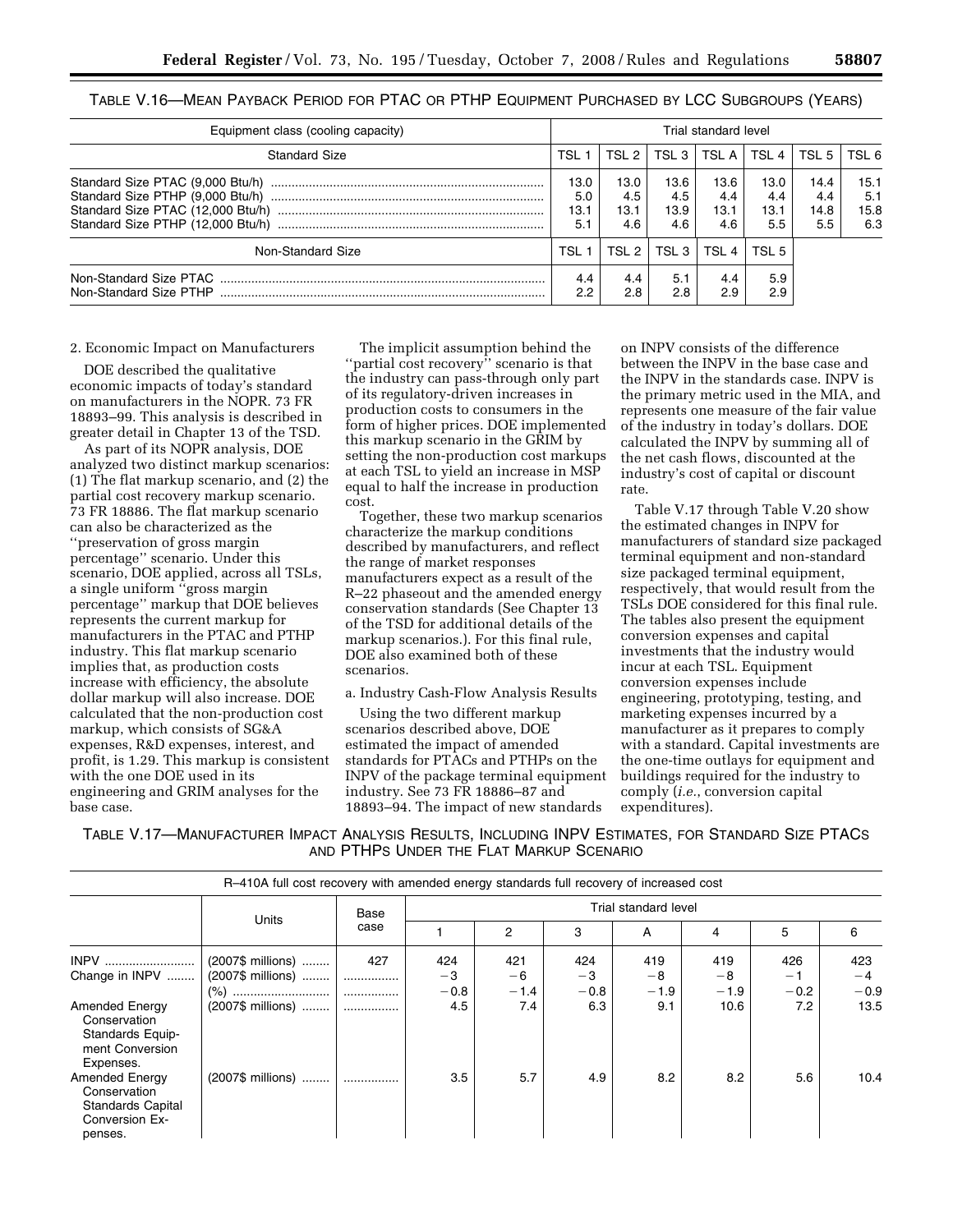# TABLE V.17—MANUFACTURER IMPACT ANALYSIS RESULTS, INCLUDING INPV ESTIMATES, FOR STANDARD SIZE PTACS AND PTHPS UNDER THE FLAT MARKUP SCENARIO—Continued

|                                                                              | R-410A full cost recovery with amended energy standards full recovery of increased cost |      |     |      |      |                      |      |      |      |
|------------------------------------------------------------------------------|-----------------------------------------------------------------------------------------|------|-----|------|------|----------------------|------|------|------|
| Units                                                                        |                                                                                         | Base |     |      |      | Trial standard level |      |      |      |
|                                                                              |                                                                                         | case |     | 2    | 3    | A                    | 4    | 5    |      |
| <b>Total Energy Con-</b><br>servation Standards<br>Investment Re-<br>quired. | (2007\$ millions)                                                                       |      | 8.0 | 13.2 | 11.2 | 17.3                 | 18.7 | 12.8 | 23.9 |

TABLE V.18—MANUFACTURER IMPACT ANALYSIS RESULTS, INCLUDING INPV ESTIMATES, FOR STANDARD SIZE PTACS AND PTHPS UNDER THE PARTIAL COST RECOVERY MARKUP SCENARIO

|                                                                                                                       | R-410A base case full cost recovery with amended energy standards partial cost recovery |                    |                               |                                |                                |                                |                                 |                                 |                                  |
|-----------------------------------------------------------------------------------------------------------------------|-----------------------------------------------------------------------------------------|--------------------|-------------------------------|--------------------------------|--------------------------------|--------------------------------|---------------------------------|---------------------------------|----------------------------------|
|                                                                                                                       |                                                                                         | Base               |                               |                                |                                | Trial standard level           |                                 |                                 |                                  |
|                                                                                                                       | Units                                                                                   | case               |                               | 2                              | 3                              | A                              | 4                               | 5                               | 6                                |
| <b>INPV</b><br>Change in INPV<br>Amended Energy Con-<br>servation Standards                                           | (2007\$ millions)<br>(2007\$ millions)<br>(2007\$ millions)                             | 427<br>.<br>.<br>. | 399<br>$-28$<br>$-6.6$<br>4.5 | 382<br>$-45$<br>$-10.7$<br>7.4 | 367<br>$-60$<br>$-14.0$<br>6.3 | 366<br>$-61$<br>$-14.3$<br>9.1 | 359<br>$-68$<br>$-16.0$<br>10.6 | 325<br>$-103$<br>$-24.0$<br>7.2 | 263<br>$-164$<br>$-38.3$<br>13.5 |
| <b>Equipment Conver-</b><br>sion Expenses.<br>Amended Energy Con-<br>servation Standards<br><b>Capital Conversion</b> | (2007\$ millions)                                                                       | .                  | 3.5                           | 5.7                            | 4.9                            | 8.2                            | 8.2                             | 5.6                             | 10.4                             |
| Expenses.<br><b>Total Energy Con-</b><br>servation Standards<br>Investment Required.                                  | (2007\$ millions)                                                                       | .                  | 8.0                           | 13.2                           | 11.2                           | 17.3                           | 18.7                            | 12.8                            | 23.9                             |

# TABLE V.19—MANUFACTURER IMPACT ANALYSIS RESULTS, INCLUDING INPV ESTIMATES, FOR NON-STANDARD SIZE PTACS AND PTHPS UNDER THE FLAT MARKUP SCENARIO

|                                                                               | R-410A full cost recovery with amended energy standards full recovery of increased cost |                   |                                |                                |                                |                          |                          |
|-------------------------------------------------------------------------------|-----------------------------------------------------------------------------------------|-------------------|--------------------------------|--------------------------------|--------------------------------|--------------------------|--------------------------|
|                                                                               |                                                                                         | Base              |                                |                                | Trial standard level           |                          |                          |
|                                                                               | Units                                                                                   | case              |                                | 2                              | 3                              | 4                        | 5                        |
| Amended Energy Conservation<br>Standards Equipment Conver-<br>sion Expenses.  | (2007\$ millions)<br>(2007\$ millions)                                                  | 30<br>.<br>.<br>. | 14<br>$-16$<br>$-53.6$<br>20.5 | 13<br>$-17$<br>$-57.6$<br>21.0 | 13<br>$-17$<br>$-56.3$<br>21.0 | $-21$<br>$-68.5$<br>23.8 | $-20$<br>$-64.8$<br>23.8 |
| Amended Energy<br>Conservation  <br>Standards Capital Conversion<br>Expenses. |                                                                                         |                   | 1.3                            | 2.3                            | 2.0                            | 3.6                      | 2.6                      |
| Total Energy Conservation Stand-<br>ards Investment Required.                 |                                                                                         |                   | 21.8                           | 23.3                           | 23.0                           | 27.3                     | 26.4                     |

# TABLE V.20—MANUFACTURER IMPACT ANALYSIS RESULTS, INCLUDING INPV ESTIMATES, FOR NON-STANDARD SIZE PTACS AND PTHPS UNDER THE PARTIAL COST RECOVERY MARKUP SCENARIO

|                                                                                 | R-410A base case full cost recovery with amended energy standards partial cost recovery |            |                        |                        |                        |                  |                  |
|---------------------------------------------------------------------------------|-----------------------------------------------------------------------------------------|------------|------------------------|------------------------|------------------------|------------------|------------------|
|                                                                                 |                                                                                         | Base       |                        |                        | Trial standard level   |                  |                  |
|                                                                                 | Units                                                                                   | case       |                        |                        |                        |                  |                  |
|                                                                                 | (2007\$ millions)<br>(% )                                                               | 30<br><br> | 13<br>$-17$<br>$-57.8$ | 11<br>$-19$<br>$-63.8$ | 10<br>$-20$<br>$-65.4$ | $-23$<br>$-78.0$ | $-24$<br>$-81.2$ |
| Conservation<br>Amended Energy<br>Standards Equipment Conver-<br>sion Expenses. |                                                                                         | .          | 20.5                   | 21.0                   | 21.0                   | 23.8             | 23.8             |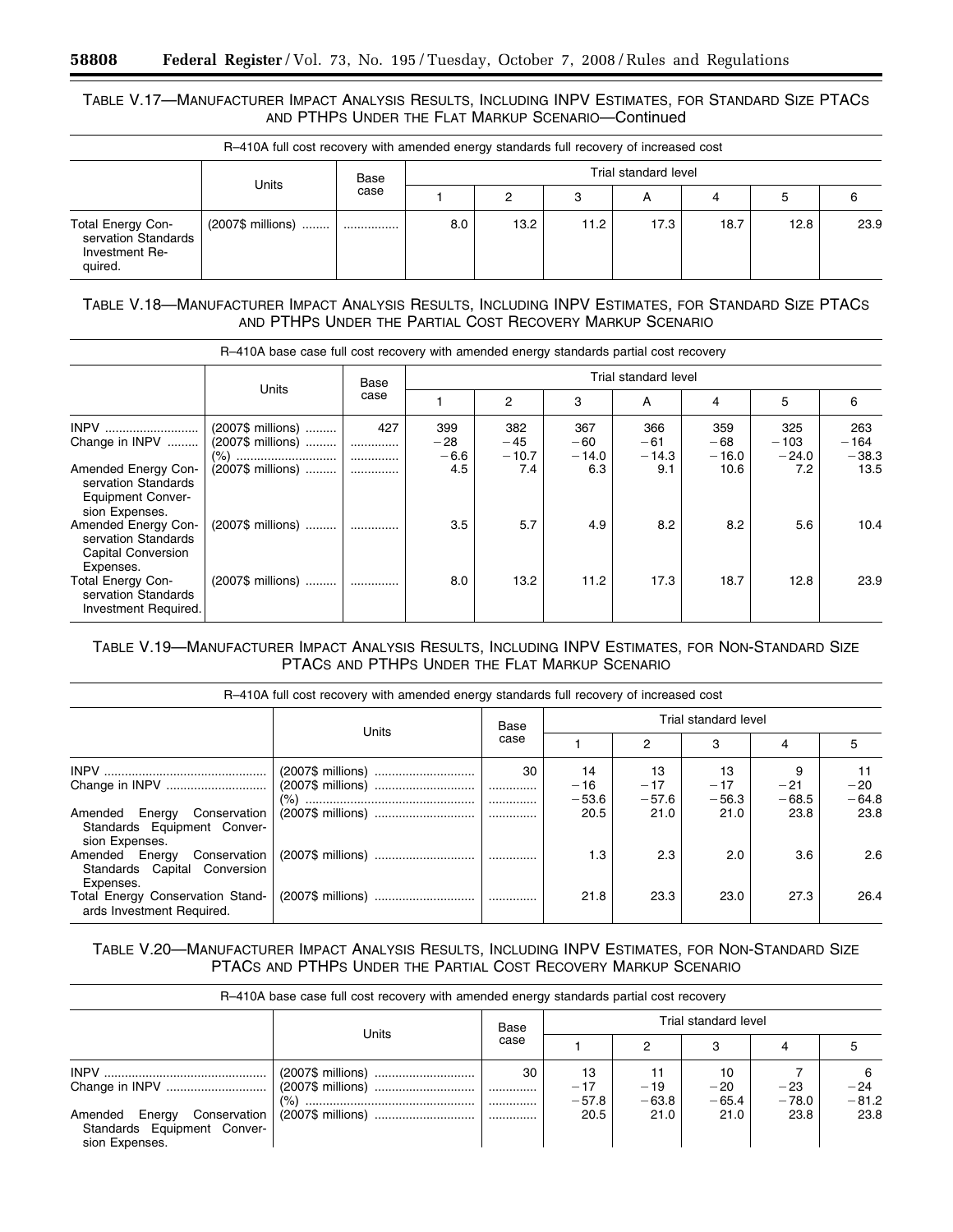TABLE V.20—MANUFACTURER IMPACT ANALYSIS RESULTS, INCLUDING INPV ESTIMATES, FOR NON-STANDARD SIZE PTACS AND PTHPS UNDER THE PARTIAL COST RECOVERY MARKUP SCENARIO—Continued

|                                                                                   | R-410A base case full cost recovery with amended energy standards partial cost recovery |      |      |      |                      |      |      |
|-----------------------------------------------------------------------------------|-----------------------------------------------------------------------------------------|------|------|------|----------------------|------|------|
|                                                                                   |                                                                                         | Base |      |      | Trial standard level |      |      |
|                                                                                   | Units                                                                                   | case |      | ົ    | з                    | 4    |      |
| Conservation  <br>Amended Energy<br>Standards Capital Conversion                  | (2007\$ millions)                                                                       |      | 1.3  | 2.3  | 2.0                  | 3.6  | 2.6  |
| Expenses.<br><b>Total Energy Conservation Stand-</b><br>ards Investment Required. |                                                                                         |      | 21.8 | 23.3 | 23.0                 | 27.3 | 26.4 |

The NOPR provides a discussion of the estimated impact of amended PTAC and PTHP standards on INPV for each equipment class. 73 FR 18893–97. This qualitative discussion on the estimated impacts of amended PTAC and PTHP standards in INPV for each equipment class for the final rule can be found in

# b. Impacts on Employment

Chapter 13 of the TSD.

As discussed in the NOPR, DOE expects no significant, discernable direct employment impacts on both standard size and non-standard size PTAC and PTHP manufacturers under today's standards compared to the base case, or under any of the TSLs considered for today's rule. 73 FR 18898. Today's notice estimates the

impacts on U.S. production workers in the standard size and non-standard size PTAC and PTHP industry impacted by the final rule. The estimated impacts are shown in Table V.21. For the standard size PTAC and PTHP industry, DOE does not expect negative direct employment impacts because the labor content of each unit produced is expected to be slightly higher and the total number of units produced is expected to be the same. Furthermore, based on interviews with domestic manufacturers, DOE expects the proportion of units produced domestically to remain unchanged. Therefore, DOE presents a scenario where employment increases as a function of increasing production costs.

For the non-standard size PTAC and PTHP industry, DOE reports a range of possible domestic employment impacts. Assuming shipment levels and product availability remain at the levels experienced in the current market, DOE expects a slight increase in domestic employment as characterized by the high-bound scenario. However, if either shipments drop or if manufacturers respond to higher labor requirements by shifting production to lower-labor-cost countries, DOE expects that there could be reductions in total domestic employment as characterized by the low-bound scenario. Further support for these conclusions is set forth in Chapter 13 of the final rule TSD.

TABLE V.21—CHANGE IN TOTAL NUMBER OF DOMESTIC PRODUCTION EMPLOYEES IN 2012 IN THE STANDARD SIZE AND NON-STANDARD SIZE PTAC AND PTHP MANUFACTURING INDUSTRY \*

|                                                                    |                  | Standard size PTAC and PTHP manufacturing industry |                  |             |       |                                                        |       |  |  |  |  |
|--------------------------------------------------------------------|------------------|----------------------------------------------------|------------------|-------------|-------|--------------------------------------------------------|-------|--|--|--|--|
|                                                                    | TSL <sub>1</sub> | TSL 2                                              | TSL 3            | TSL A       | TSL 4 | TSL 5                                                  | TSL 6 |  |  |  |  |
| Change in Total Number of Domestic<br>Production Employees in 2012 |                  | 2                                                  |                  | 3           |       | 6                                                      | 9     |  |  |  |  |
|                                                                    |                  |                                                    |                  |             |       | Non-standard size PTAC and PTHP manufacturing industry |       |  |  |  |  |
|                                                                    |                  |                                                    | TSL <sub>1</sub> | TSL 2       | TSL 3 | TSL 4                                                  | TSL 5 |  |  |  |  |
| Change in Total Number of Domestic Production Employees in 2012    | $(106) - 1$      | $(107) - 1$                                        | $(107) - 1$      | $(108) - 2$ |       |                                                        |       |  |  |  |  |

\* Numbers in parentheses indicate a loss in domestic employment.

3. National Net Present Value and Net National Employment

The NPV analysis estimates the cumulative benefits or costs to the Nation that would result from particular

standard levels. While the NES analysis estimates the energy savings from each standard level DOE considers, relative to the base case, the NPV analysis estimates the national economic impacts of each such level relative to the base

case. Table V.22 and Table V.23 provide an overview of the NPV results for PTACs and PTHPs, respectively, using both a 7-percent and a 3-percent real discount rate. See TSD Chapter 11 for more detailed NPV results.

|  |  | TABLE V.22—SUMMARY OF CUMULATIVE NET PRESENT VALUE FOR STANDARD SIZE PTACS AND PTHPS |  |  |  |  |  |  |
|--|--|--------------------------------------------------------------------------------------|--|--|--|--|--|--|
|--|--|--------------------------------------------------------------------------------------|--|--|--|--|--|--|

| Trial standard level | PTAC NPV*<br>(million 2007\$) |                     | PTHP NPV*<br>(million 2007\$) |                     | PTAC and PTHP<br>NPV * (million 2007\$) |                     |
|----------------------|-------------------------------|---------------------|-------------------------------|---------------------|-----------------------------------------|---------------------|
|                      | 7% Discount<br>rate           | 3% Discount<br>rate | 7% Discount<br>rate           | 3% Discount<br>rate | 7% Discount<br>rate                     | 3% Discount<br>rate |
| C                    | (\$3)<br>(3)                  | $($ \$1)<br>'1)     | \$4<br>12                     | \$18<br>44          | \$1                                     | \$17<br>43          |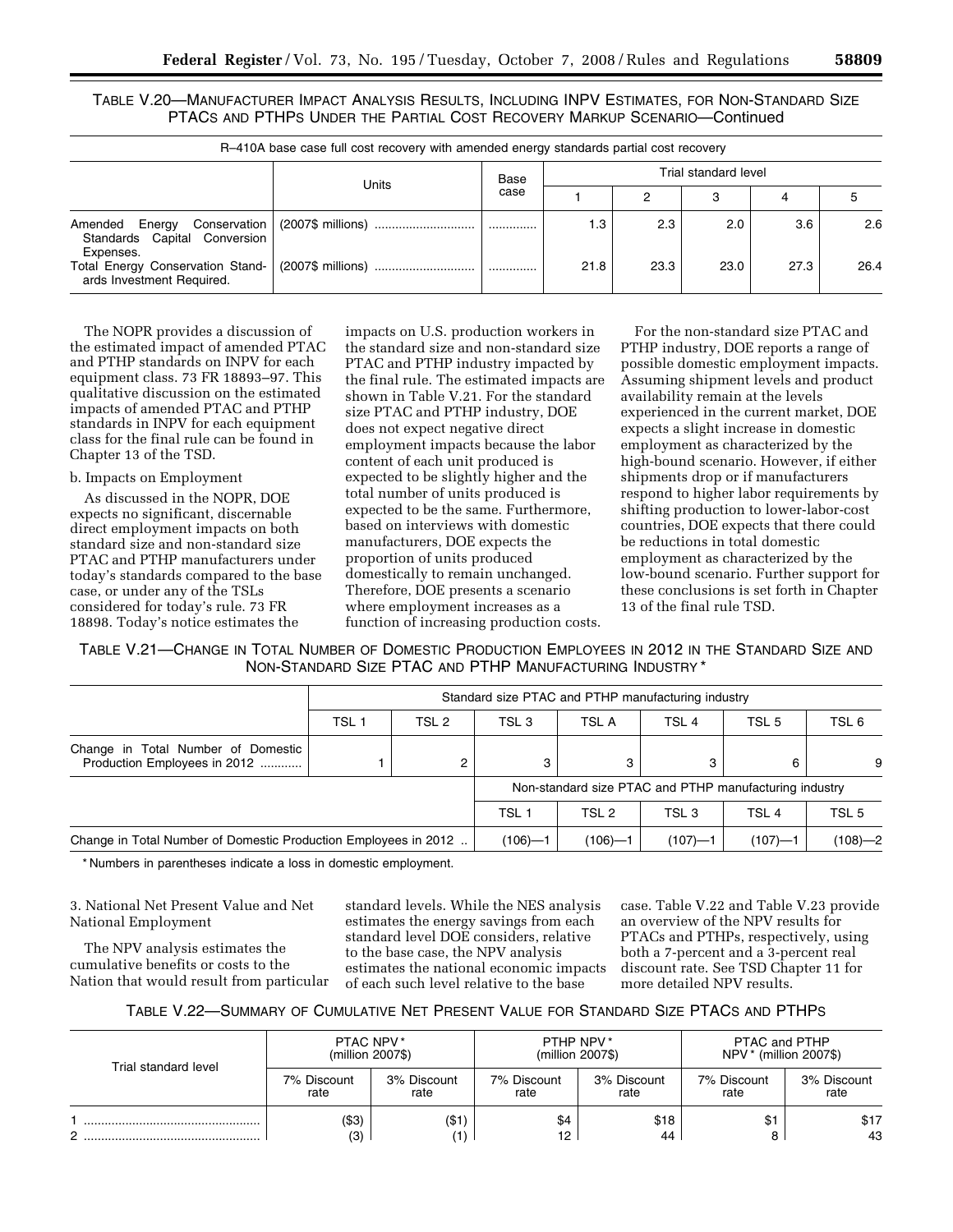| Trial standard level | PTAC NPV*<br>(million 2007\$) |                     | PTHP NPV*<br>(million 2007\$) |                     | PTAC and PTHP<br>NPV * (million 2007\$) |                     |
|----------------------|-------------------------------|---------------------|-------------------------------|---------------------|-----------------------------------------|---------------------|
|                      | 7% Discount<br>rate           | 3% Discount<br>rate | 7% Discount<br>rate           | 3% Discount<br>rate | 7% Discount<br>rate                     | 3% Discount<br>rate |
| 3                    | (9)                           | (6)                 | 12                            | 44                  |                                         | 38                  |
| А                    | (5)                           | (3)                 | 15                            | 57                  | 10                                      | 54                  |
|                      | (3)                           |                     | 10                            | 50                  |                                         | 49                  |
| 5                    | (20)                          | (20)                | 10                            | 50                  | (11)                                    | 31                  |
| 6                    | (38)                          | (43)                | (3)                           | 34                  | (41)                                    | (10)                |

# TABLE V.22—SUMMARY OF CUMULATIVE NET PRESENT VALUE FOR STANDARD SIZE PTACS AND PTHPS—Continued

\* Numbers in parentheses indicate negative NPV, *i.e.*, a net cost. Detail may not appear to sum to total due to rounding.

| Table V.23—Summary of Cumulative Net Present Value for Non-Standard Size PTACs and PTHPs |  |
|------------------------------------------------------------------------------------------|--|
|------------------------------------------------------------------------------------------|--|

| Trial standard level | PTAC NPV*<br>(million 2007\$) |                     | PTHP NPV*<br>(million 2007\$) |                     | PTAC and PTHP<br>NPV* (million 2007\$) |                     |
|----------------------|-------------------------------|---------------------|-------------------------------|---------------------|----------------------------------------|---------------------|
|                      | 7% Discount<br>rate           | 3% Discount<br>rate | 7% Discount<br>rate           | 3% Discount<br>rate | 7% Discount<br>rate                    | 3% Discount<br>rate |
|                      | \$2                           | \$6                 | \$3                           | \$8                 | \$5                                    | \$14                |
|                      |                               |                     |                               | 10                  |                                        | 16                  |
|                      |                               |                     |                               | 10                  |                                        | 19                  |
|                      |                               |                     |                               |                     |                                        | 23                  |
| ວ                    |                               |                     |                               |                     | 10                                     | 29                  |

\* Numbers in parentheses indicate negative NPV, *i.e.*, a net cost. Detail may not appear to sum to total due to rounding.

Using a 3-percent discount rate increases the present value of future equipment purchase costs and operating cost savings. Because annual operating cost savings in later years grow at a faster rate than annual equipment purchase costs, using a 3-percent discount rate increases the NPV at most TSLs. (See TSD Chapter 11.)

DOE also estimated the national employment impacts that would result from each TSL. As discussed in the NOPR, 73 FR 18887, 18899–900, DOE expects the net monetary savings from standards to be redirected to other forms of economic activity. DOE also expects these shifts in spending and economic activity to affect the demand for labor. As Table V.24 and Table V.25 illustrate, DOE estimates net indirect employment impacts—those changes of employment in the larger economy (other than in the manufacturing sector being regulated) from PTAC and PTHP energy conservation standards to be positive but very small relative to total national employment, primarily due to the small net monetary savings from PTAC and PTHP standards available for transfer to other sectors, relative to the economy as a whole. This increase would likely be sufficient to fully offset any adverse impacts on employment that might occur in the packaged terminal equipment industry. For details on the employment impact analysis methods and results, see TSD Chapter 15.

TABLE V.24—NET NATIONAL CHANGE IN INDIRECT EMPLOYMENT, JOBS IN 2042, STANDARD SIZE PTACS AND PTHPS

| Trial standard level | Net national<br>change in jobs<br>(number of<br>jobs) |              |  |
|----------------------|-------------------------------------------------------|--------------|--|
|                      | <b>PTACs</b>                                          | <b>PTHPs</b> |  |
|                      | 14                                                    | 27           |  |
| 2                    | 14                                                    | 56           |  |
| з                    | 31                                                    | 56           |  |
| А                    | 20                                                    | 71           |  |
| 4                    | 14                                                    | 82           |  |
| 5                    | 56                                                    | 82           |  |
|                      | 86                                                    | 104          |  |

TABLE V.25—NET NATIONAL CHANGE IN INDIRECT EMPLOYMENT, JOBS IN 2042, NON-STANDARD SIZE PTACS AND PTHPS

| Trial standard level | Net national<br>change in jobs<br>(number of<br>jobs) |              |  |
|----------------------|-------------------------------------------------------|--------------|--|
|                      | <b>PTACs</b>                                          | <b>PTHPs</b> |  |
|                      | з                                                     | 5            |  |
| 2                    | З                                                     | ิค           |  |
| з                    | 6                                                     | ิค           |  |
|                      | З                                                     |              |  |
|                      | 9                                                     |              |  |

4. Impact on Utility or Performance of Equipment

DOE believes that the standards it is adopting today will not lessen the utility or performance of any PTAC or PTHP because of the steps DOE has taken to establish product classes and evaluate design options and the impact of potential standard levels, as indicated in section V.B.4 of the NOPR. 73 FR 18900. DOE stated in the NOPR, it was concerned about the potential misclassification of a portion of the nonstandard size market if the delineations within ASHRAE Standard 90.1–1999 were adopted by DOE. 73 FR 18865. DOE has mitigated non-standard manufacturers' concerns by adopting the delineations within Addendum t to ASHRAE Standard 90.1–2007 for distinguishing various sleeve size equipment.

## 5. Impact of Any Lessening of Competition

As discussed in the NOPR, 73 FR 18865, 18900, and in section III.D.5 of this notice, DOE considered any lessening of competition likely to result from standards. The Attorney General determines the impact of any such lessening of competition.

In its comment on the NOPR, DOJ expressed concerns about whether the proposed standards would adversely affect competition. In particular, DOJ stated its belief that the efficiency levels for non-standard size PTACs and PTHPs in the NOPR may create a risk that is too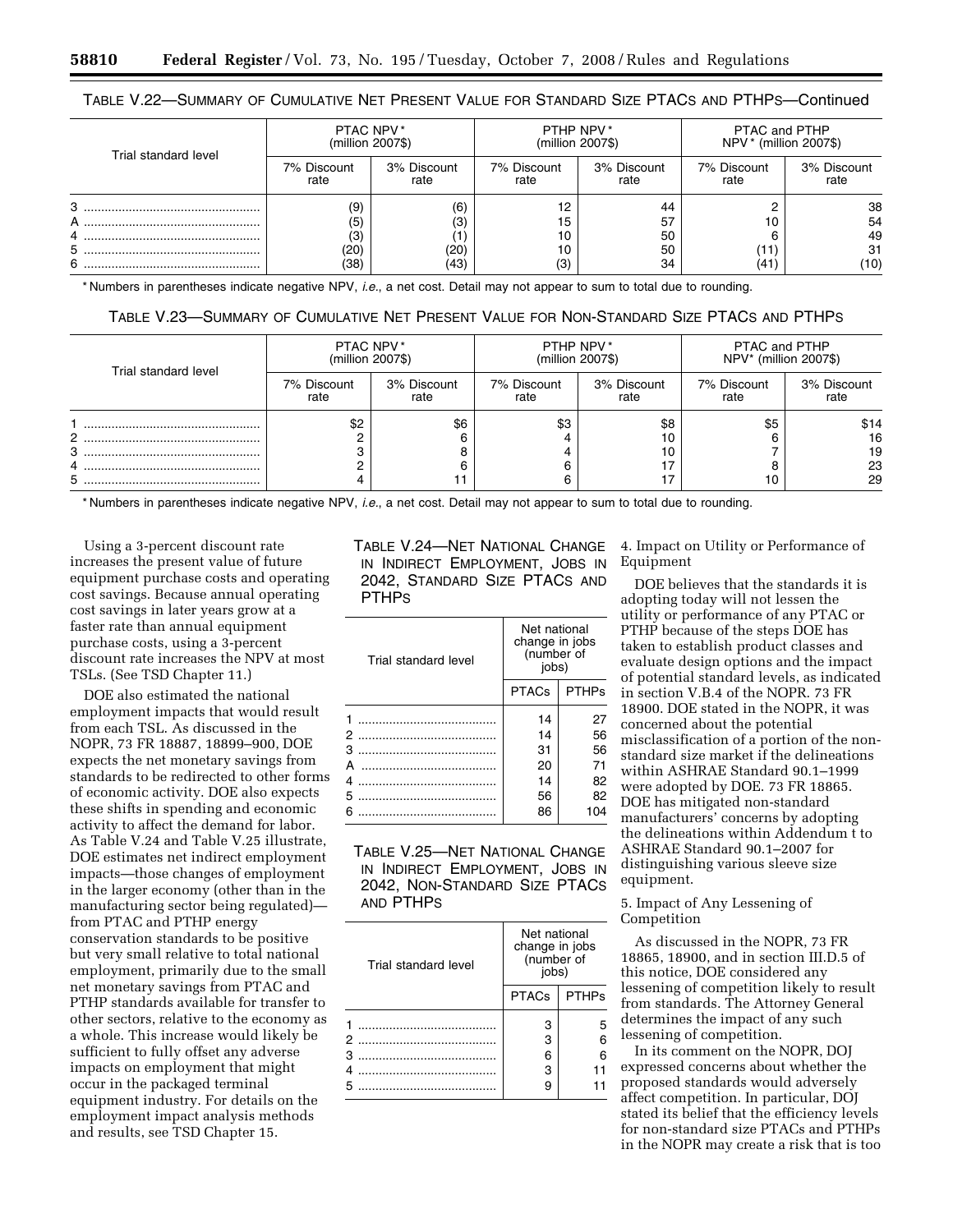strict for the manufacturers to satisfy given the state of the technology. DOJ further commented that non-standard customers could face the choice of incurring capital expenditures to alter the size of the wall opening to accommodate standard size PTACs and PTHPs if non-standard size units become unavailable. DOJ also stated its concerns regarding the efficiency levels for standard size PTHPs proposed in the NOPR, arguing the proposed levels would be too stringent for the manufacturers to achieve. (DOJ, No. 21 at p. 1–2) The Attorney General's response is reprinted at the end of today's rulemaking.

6. Need of the Nation To Conserve Energy

An improvement in the energy efficiency of PTACs and PTHPs, where economically justified, is likely to improve the security of the Nation's energy system by reducing overall demand for energy, and thus, reducing the Nation's reliance on foreign sources of energy. Reduced demand is also likely to improve the reliability of the electricity system, particularly during peak-load periods. As a measure of this reduced demand, DOE expects the amended standards covered under this rulemaking to eliminate the need for construction of between approximately 40 megawatts and 196 megawatts of new power by 2042.

Enhanced energy efficiency also produces environmental benefits. The expected energy savings from higher standards for the products covered by this rulemaking will reduce the emissions of air pollutants and greenhouse gases associated with energy production and building use of fossil fuels. Table V.26 and Table V.27 show cumulative  $CO<sub>2</sub>$ , NO<sub>X</sub>, and Hg emissions reductions for standard size and nonstandard size PTACs and PTHPs by TSL over the rulemaking period. The expected energy savings from amended standards will reduce the emissions of greenhouse gases associated with energy production, and may reduce the cost of maintaining nationwide emissions standards and constraints.

TABLE V.26—SUMMARY OF EMISSIONS REDUCTIONS FOR STANDARD SIZE PTACS AND PTHPS (CUMULATIVE REDUCTIONS FOR EQUIPMENT SOLD FROM 2012 TO 2042)

|                                        | Trial standard levels                                                                                                                                                                                                                                                      |       |       |       |                  |       |       |  |
|----------------------------------------|----------------------------------------------------------------------------------------------------------------------------------------------------------------------------------------------------------------------------------------------------------------------------|-------|-------|-------|------------------|-------|-------|--|
|                                        | TSL 1                                                                                                                                                                                                                                                                      | TSL 2 | TSL 3 | TSL A | TSL <sub>4</sub> | TSL 5 | TSL 6 |  |
| <b>Emissions Reductions for PTACs*</b> |                                                                                                                                                                                                                                                                            |       |       |       |                  |       |       |  |
|                                        | $NO_{X}$ (kt)  0.01 to 0.31  0.01 to 0.31  0.03 to 0.69  0.02 to 0.45  0.01 to 0.31  0.05 to 1.23  0.08 to 1.88.                                                                                                                                                           |       |       |       |                  |       |       |  |
| <b>Emissions Reductions for PTHPs*</b> |                                                                                                                                                                                                                                                                            |       |       |       |                  |       |       |  |
|                                        | $\begin{bmatrix} 0.29 & 0.01 & 0.01 & 0.061 & 0.061 & 0.061 & 0.07 & 0.07 & 0.088 & 0.08 & 0.08 & 0.01 & 0.08 & 0.01 & 0.08 & 0.01 & 0.08 & 0.01 & 0.01 & 0.01 & 0.01 & 0.01 & 0.01 & 0.01 & 0.01 & 0.01 & 0.01 & 0.01 & 0.01 & 0.01 & 0.01 & 0.01 & 0.01 & 0.01 & 0.01 &$ |       |       |       |                  |       |       |  |

| $\overline{UU_2}$ (MI) …………   0.29 ………………   0.01 ……………   0.01 ………………   0.17 ………………   0.88 …………………   0.88 ………………   1.12. |  |  |  |  |
|-------------------------------------------------------------------------------------------------------------------------|--|--|--|--|
| $N_{\rm OX}$ (kt)  0.03 to 0.63  0.05 to 1.33  0.05 to 1.33  0.07 to 1.68  0.08 to 1.94  0.08 to 1.94  0.10 to 2.46.    |  |  |  |  |
|                                                                                                                         |  |  |  |  |
|                                                                                                                         |  |  |  |  |

**Emissions Reductions for PTACs and PTHPs** \*

| $CO2$ (Mt) $\ldots$ $\ldots$   0.49 $\ldots$   0.81 $\ldots$   1.05 $\ldots$   1.06 $\ldots$   1.06 $\ldots$   1.09 $\ldots$   1.08 $\ldots$   1.68 $\ldots$   1.09 $\ldots$ |  |  |  |  |
|------------------------------------------------------------------------------------------------------------------------------------------------------------------------------|--|--|--|--|
| $NO_x$ (kt)  0.04 to 0.94  0.07 to 1.64  0.08 to 2.02  0.09 to 2.13  0.09 to 2.25  0.13 to 3.17  0.18 to 4.34.                                                               |  |  |  |  |
| Hq (t) ………………   0 to 0.017 ………   0 to 0.028 ………   0 to 0.037 ………   0 to 0.037 ………   0 to 0.038 ………   0 to 0.059 ………   0 to 0.082.                                            |  |  |  |  |

\* Negative values indicate emission increases. Detail may not appear to sum to total due to rounding.

# TABLE V.27—SUMMARY OF EMISSIONS REDUCTIONS FOR NON-STANDARD SIZE PTACS AND PTHPS (CUMULATIVE REDUCTIONS FOR EQUIPMENT SOLD FROM 2012 TO 2042)

| Trial standard levels                                                                                           |                                                   |       |       |       |  |  |  |
|-----------------------------------------------------------------------------------------------------------------|---------------------------------------------------|-------|-------|-------|--|--|--|
| TSL <sub>1</sub>                                                                                                | TSL 2                                             | TSL 3 | TSL 4 | TSL 5 |  |  |  |
|                                                                                                                 | <b>Emissions Reductions for PTACs*</b>            |       |       |       |  |  |  |
|                                                                                                                 |                                                   |       |       |       |  |  |  |
|                                                                                                                 | <b>Emissions Reductions for PTHPs*</b>            |       |       |       |  |  |  |
| Hg (t) …………………… │ 0 to 0.002 ……………… │ 0 to 0.003 ……………… │ 0 to 0.003 ………………… │ 0 to 0.005 ………………… │ 0 to 0.005. |                                                   |       |       |       |  |  |  |
|                                                                                                                 | <b>Emissions Reductions for PTACs and PTHPs *</b> |       |       |       |  |  |  |

|  | 0.14 |                                                                                                                                             | $^{\circ}$ 0.29. |
|--|------|---------------------------------------------------------------------------------------------------------------------------------------------|------------------|
|  |      | $\mathsf{NO}_\mathsf{X}$ (kt) ……………………   0.009 to 0.23 …………   0.011 to 0.28 …………   0.014 to 0.34 …………   0.016 to 0.40 …………   0.022 to 0.55. |                  |
|  |      | .Hq (t) ……………………   0 to 0.004 ………………   0 to 0.005 ………………   0 to 0.006 …………………   0 to 0.007 ………………….   0 to 0.010                            |                  |

\* Negative values indicate emission increases. Detail may not appear to sum to total due to rounding.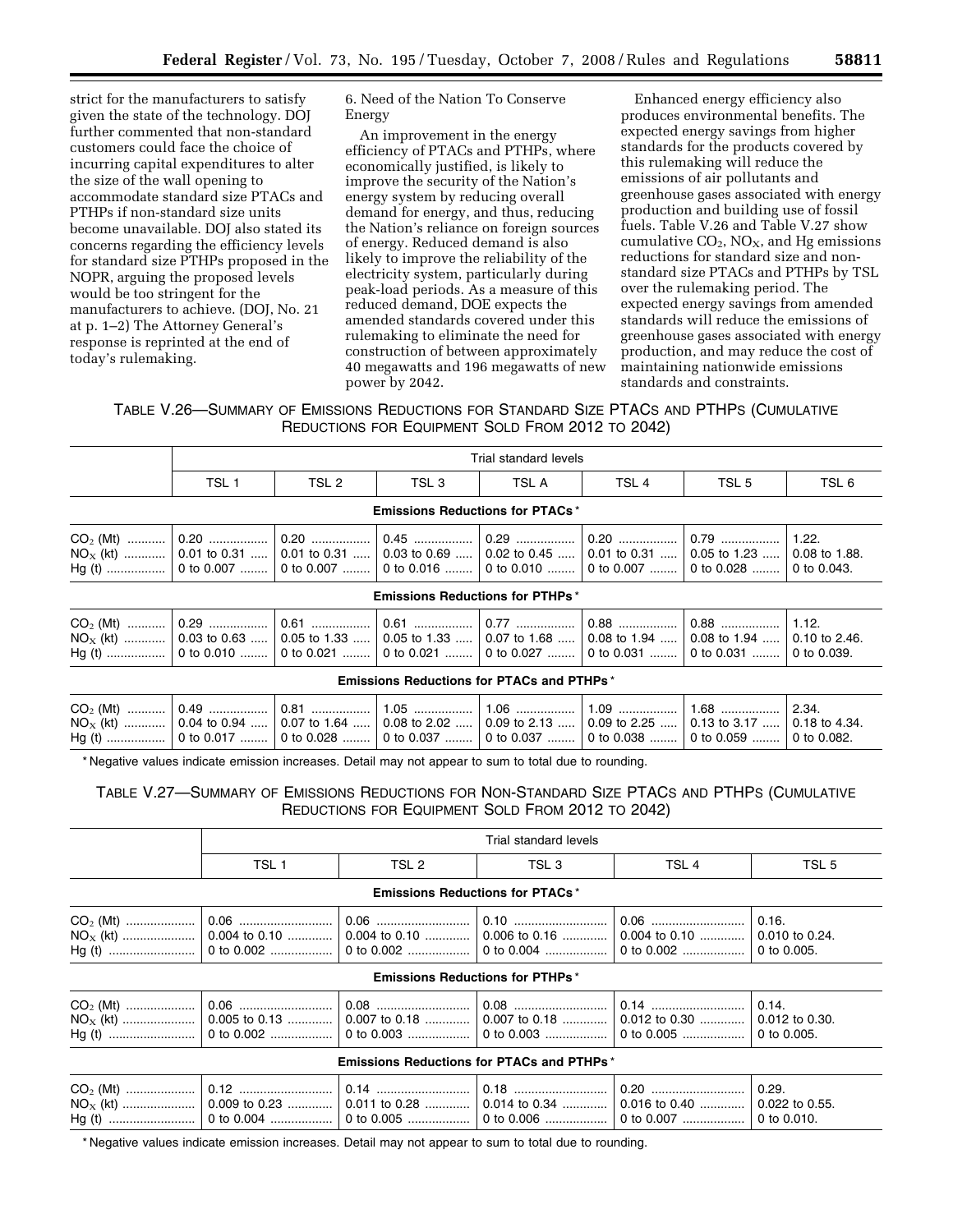The estimated cumulative  $CO<sub>2</sub>$ ,  $NO<sub>X</sub>$ , and Hg emissions reductions for the amended energy conservation standards range up to a maximum of 2.34 Mt for  $CO_2$ , 0.04 to 4.34 kt for NO<sub>X</sub>, and 0 to 0.08 t for Hg for standard size PTACs and PTHPs over the period from 2012 to 2042. In the Environmental Assessment (Chapter 16 of the FR TSD), DOE reports estimated annual changes in  $CO<sub>2</sub>$ ,  $NO<sub>X</sub>$ , and Hg emissions attributable to each TSL. As discussion in section IV.J of this final rule, DOE does not report  $SO<sub>2</sub>$ emissions reduction from power plants because reductions from an energy conservation standard would not affect the overall level of  $SO<sub>2</sub>$  emissions in the United States due to the emissions caps for  $SO<sub>2</sub>$ .

The NEMS–BT modeling assumed that NOX would be subject to the Clean Air Interstate Rule (CAIR) issued by the U.S. Environmental Protection Agency on March 10, 2005.16 70 FR 25162 (May 12, 2005). On July 11, 2008, the U.S. Court of Appeals for the District of Columbia Circuit (D.C. Circuit) issued its decision in *North Carolina* v. *Environmental Protection Agency,*17 in which the court vacated the CAIR. 531 F.3d 896 (D.C. Cir. 2008). If left in place, the CAIR would have permanently capped emissions of  $\overline{NO_X}$  in 28 eastern States and the District of Columbia. As with the  $SO<sub>2</sub>$  emissions cap, a cap on  $NO<sub>x</sub>$  emissions would have meant that energy conservation standards are not likely to have a physical effect on  $NO_X$ emissions in States covered by the CAIR caps. While the caps would have meant that physical emissions reductions in those States would not have resulted from the energy conservation standards that DOE is amending today, the standards might have produced an environmental-related economic impact in the form of lower prices for emissions allowance credits, if large enough. DOE notes that the estimated total reduction in  $NO<sub>x</sub>$  emissions, including projected emissions or corresponding allowance credits in States covered by the CAIR cap was insignificant and too small to affect allowance prices for  $NO<sub>x</sub>$  under the CAIR.

Even though the D.C. Circuit vacated the CAIR, DOE notes that the D.C. Circuit left intact EPA's 1998  $NO<sub>x</sub>$  SIP Call rule, which capped seasonal (summer)  $NO<sub>X</sub>$  emissions from electric generating units and other sources in 23 jurisdictions and gave those jurisdictions the option to participate in a cap and trade program for those emissions. 63 FR 57356, 57359 (Oct. 27,

1998).18 DOE notes that the SIP Call rule may provide a similar, although smaller in extent, regional cap and may limit actual reduction in  $NO<sub>x</sub>$  emissions from revised standards occurring in States participating in the SIP Call rule. However, the possibility that the SIP Call rule may have the same effect as CAIR is highly uncertain. Therefore, DOE established a range of  $NO<sub>x</sub>$ reductions due to the standards being amended in today's final rule. DOE's low estimate was based on the emission rate of the cleanest new natural gas combined-cycle power plant available for electricity generated based on the assumption that energy conservation standards would result in only the cleanest available fossil-fueled generation being displaced. DOE used the emission rate, specified in 0.0341t of  $NO<sub>X</sub>$  emitted per TWh of electricity generated, associated with an advanced natural gas combined-cycle power plant, as specified by NEMS–BT. To estimate the reduction in  $NO<sub>x</sub>$  emissions, DOE multiplied this emission rate by the reduction in electricity generation due to the amended energy conservation standards considered. DOE's high estimate of  $0.843$  t of  $NO<sub>X</sub>$  per TWh was based on the use of a nationwide  $\rm{NO_X}$ emission rate for all electrical generation. Use of such an emission rate assumes that future energy conservation standards would result in displaced electrical generation mix that is equivalent to today's mix of power plants (*i.e.*, future power plants displaced are no cleaner than what are being used currently to generate electricity). In addition, under the high estimate assumption, energy conservation standards would have little to no effect on the generation mix.

Based on AEO2008 for a recent year (2006) in which no regulatory or nonregulatory measures were in effect to  $limit NO<sub>X</sub> emissions, DOE multiplied$ this emission rate by the reduction in electricity generation due to the standards considered. The range in  $NO<sub>x</sub>$ emission changes calculated under using the low and high estimate scenarios are shown in Table V.26 and Table V.27 by TSL. The range of total  $NO<sub>x</sub>$  emission reductions is from 0.04 to 4.34 tons for the range of TSLs considered. These changes in  $NO<sub>x</sub>$ emissions are extremely small, with a range between 0.0001 and 0.009 percent of the national base case emissions forecast by NEMS–BT, depending on the TSL.

As noted above in section IV.J, with regard to Hg emissions, DOE is able to report an estimate of the physical quantity changes in these emissions associated with an energy conservation standard. As opposed to using the NEMS–BT model, DOE established a range of Hg rates to estimate the Hg emissions that could be reduced from standards. DOE's low estimate was based on the assumption that future standards would displace electrical generation from natural gas-fired power plants resulting in an effective emission rate of zero. The low-end emission rate is zero because virtually all Hg emitted from electricity generation is from coalfired power plants. Based on an emission rate of zero, no emissions would be reduced from energy conservation standards. DOE's high estimate was based on the use of a nationwide mercury emission rate from AEO2008. Because power plant emission rates are a function of local regulation, scrubbers, and the mercury content of coal, it is extremely difficult to come up with a precise high-end emission rate. Therefore, DOE believes the most reasonable estimate is based on the assumption that all displaced coal generation would have been emitting at the average emission rate for coal generation as specified by AEO2008. As noted previously, because virtually all mercury emitted from electricity generation is from coal-fired power plants, DOE based the emission rate on the tons of mercury emitted per TWh of coal-generated electricity. Based on the emission rate for a recent year (2006), DOE derived a high-end emission rate of 0.0255 tons per TWh. To estimate the reduction in mercury emissions, DOE multiplied the emission rate by the reduction in coal-generated electricity due to the standards considered as determined in the utility impact analysis. The estimated changes in Hg

<sup>16</sup>See *http://www.epa.gov/cleanairinterstaterule/.*  17Case No. 05–1244, 2008 WL 2698180 at \*1 (DC Cir. July 11, 2008).

 $18$  In the NO<sub>x</sub> SIP Call rule, EPA found that sources in the District of Columbia and 22 "upwind" states (States) were emitting  $NO<sub>x</sub>$  (an ozone precursor) at levels that significantly contributed to ''downwind'' states not attaining the ozone NAAQS or at levels that interfered with states in attainment maintaining the ozone NAAQS. In an effort to ensure that ''downwind'' states attain or continue to attain the ozone NAAQS, EPA established a region-wide cap for  $NO<sub>x</sub>$  emissions from certain large combustion sources and set a  $NO<sub>x</sub>$  emissions budget for each State. Unlike the cap that CAIR would have established, the  $NO_X$  SIP Call Rule's cap only constrains seasonal (summer time) emissions. In order to comply with the  $NO<sub>x</sub>$ SIP Call Rule, States could elect to participate in the  $NO<sub>x</sub>$  Budget Trading Program. Under the  $NO<sub>x</sub>$ Budget Trading Program, each emission source is required to have one allowance for each ton of  $NO<sub>x</sub>$ emitted during the ozone season. States have flexibility in how they allocate allowances through their State Implementation Plans but States must remain within the EPA-established budget. Emission sources are allowed to buy, sell and bank  $NO<sub>x</sub>$  allowances as appropriate. It should be noted that, on April 16, 2008, EPA determined that Georgia is no longer subject to the  $NO<sub>x</sub>$  SIP Call rule. 73 FR 21528 (April 22, 2008).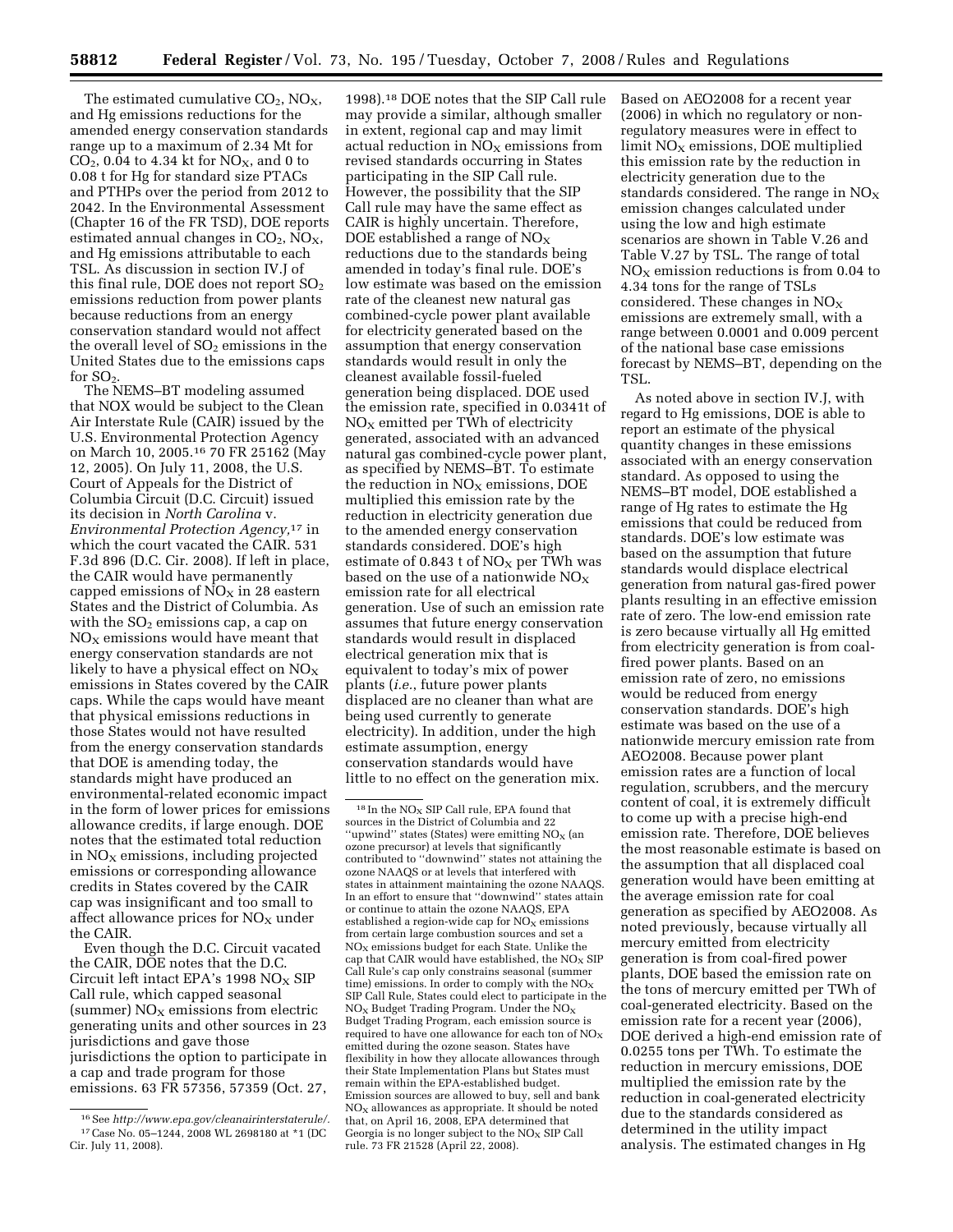emissions are shown in Table V.26 and Table V.27 for both the standard and non-standard size PTAC and PTHP equipment for the period from 2012 to 2042. The range of total Hg emission reductions is from 0 to 0.082 tons for the range of TSLs considered. These changes in Hg emissions are extremely small, with a range between 0 and 0.016 percent of the national base case emissions forecast by NEMS–BT, depending on the TSL.

The NEMS–BT model used for today's rulemaking could not be used to estimate Hg emission reductions due to standards as it assumed that Hg emissions would be subject to EPA's Clean Air Mercury Rule 19 (CAMR), which would have permanently capped emissions of mercury for new and existing coal-fired plants in all States by 2010. Similar to  $SO_2$  and  $NO_X$ , DOE assumed that under such a system, energy conservation standards would have resulted in no physical effect on these emissions, but might have resulted in an environmental-related economic benefit in the form of a lower price for emissions allowance credits, if large enough. DOE estimated that the change in the Hg emissions from energy conservation standards would not be large enough to influence allowance prices under CAMR.

On February 8, 2008, the D.C. Circuit issued its decision in *New Jersey v. Environmental Protection Agency*, 20 in which the D.C. Circuit, among other actions, vacated the CAMR referenced above. In light of this development and because the NEMS–BT model could not be used to directly calculate the Hg emission reductions, DOE used the current Hg emission rates as discussed above to calculate the reductions in Hg emissions in Table V.26 and Table V.27.

In the NOPR, DOE stated that it was considering taking into account a monetary benefit of  $CO<sub>2</sub>$  emission reductions associated with this rulemaking. To put the potential monetary benefits from reduced  $CO<sub>2</sub>$ emissions into a form that is likely to be most useful to decisionmakers and stakeholders, DOE used the same methods used to calculate the net present value of consumer cost savings: The estimated year-by-year reductions in  $CO<sub>2</sub>$  emissions were converted into monetary values and these resulting annual values were then discounted over the life of the affected appliances to the present using both 3 percent and 7 percent discount rates.

In the NOPR, DOE proposed to use the range \$0 to \$14 per ton. These estimates were based on an assumption of no benefit to an average benefit value reported by the IPCC.<sup>21</sup> It is important to note that the IPCC estimate used as the upper bound value was derived from an estimate of the mean value of worldwide impacts from potential climate impacts caused by  $CO<sub>2</sub>$ emissions, and not just the effects likely to occur within the United States. As DOE considers a monetary value for  $CO<sub>2</sub>$ emission reductions, the value should be restricted to a representation of those costs/benefits likely to be experienced in the United States. As DOE also explained in the NOPR, it expects that such values would be lower than comparable global values, however, there currently are no consensus estimates for the U.S. benefits likely to result from  $CO<sub>2</sub>$  emission reductions. However, DOE believes it is appropriate to use U.S. benefit values, where available, and not world benefit values, in its analysis.22 Because U.S. specific estimates are not available, and DOE did not receive any additional information that would help serve to narrow the proposed range as a representative range for domestic U.S. benefits, DOE believes it is appropriate to use the global mean value as an appropriate upper bound U.S. value for purposes of sensitivity analysis.

DOE received several comments in response to the proposed estimated value of  $CO<sub>2</sub>$  emissions reductions. EarthJustice questioned both the upper and lower bounds of DOE's range of

22 In contrast, most of the estimates of costs and benefits of increasing the efficiency of PTACs and PTHPs include only economic values of impacts that would be experienced in the U.S. For example, in determining impacts on manufacturers, DOE generally does not consider impacts that occur solely outside of the United States.

estimated CO<sub>2</sub> values, both of which EarthJustice argued were too low. EarthJustice also stated that it would be inappropriate to limit the consideration to the value of  $CO<sub>2</sub>$  to a domestic value. EarthJustice and the joint comment from ACEE and the Natural Resource Defense Council recommended that DOE consider relying on the estimate used in DOE's analysis of the America's Climate Security Bill of 2007 (S. 2191).23 AHRI commented that DOE should not rely on the IPCC study or values under the European Union ''cap and trade'' program, but instead should consider a monetary value for CO<sub>2</sub> only once a U.S. ''cap and trade'' program has been established, stressing that DOE should consider only the domestic value of  $CO<sub>2</sub>$ emissions.

Given the uncertainty surrounding estimates of the SCC, relying on any single study may be inadvisable since its estimate of the SCC will depend on many assumptions made by its authors. The Working Group II's contribution to the Fourth Assessment Report of the IPCC notes that:

The large ranges of SCC are due in the large part to differences in assumptions regarding climate sensitivity, response lags, the treatment of risk and equity, economic and non-economic impacts, the inclusion of potentially catastrophic losses, and discount rates.24

Because of this uncertainty, DOE relied on Tol (2005), which was presented in the IPCC's Fourth Assessment Report, and was a comprehensive meta-analysis of estimates for the value of SCC. Commenters did not provide a rationale for why it would be more accurate or reliable for DOE to use values based on the limited number of studies they cited. As a result, DOE continues to rely on the Tol study reported by the IPCC as the basis for its analysis.

DOE continues to believe that the most appropriate monetary values for consideration in the development of efficiency standards are those drawn from studies that attempt to estimate the present value of the marginal economic benefits likely to result from reducing greenhouse gas emissions, rather than estimates that are based on the market

<sup>19</sup> 70 FR 28606 (May 18, 2005).

<sup>20</sup>No. 05–1097, 2008 WL 341338, at \* (DC Cir. Feb. 9, 2008),

<sup>21</sup> During the preparation of its most recent review of the state of climate science, the Intergovernmental Panel on Climate Change (IPCC) identified various estimates of the present value of reducing carbon-dioxide emissions by one ton over the life that these emissions would remain in the atmosphere. The estimates reviewed by the IPCC spanned a range of values. In the absence of a consensus on any single estimate of the monetary value of CO<sub>2</sub> emissions, DOE used the estimates identified by the study cited in Summary for Policymakers prepared by Working Group II of the IPCC's Fourth Assessment Report to estimate the potential monetary value of  $CO<sub>2</sub>$  reductions likely to result from standards finalized in this rulemaking. According to IPCC, the mean social cost of carbon (SCC) reported in studies published in peer-reviewed journals was \$43 per ton of carbon. This translates into about \$12 per ton of carbon dioxide. The literature review (Tol 2005) from which this mean was derived did not report the year in which these dollars were denominated. However, we understand this estimate was denominated in 1995 dollars. Updating that estimate to 2007 dollars yields a SCC of \$15 per ton of carbon dioxide.

<sup>23</sup>EarthJustice, ACEEE, and the Natural Resource Defense Council noted that the analysis of the America's Climate Security Bill of 2007, used a value of \$17 per ton of  $\mathrm{CO}_2$  with a 7.4 percent annual growth rate. EarthJustice also cited a study by the United Kingdom's Department for Environment, Food, and Rural Affairs, which recommended valuing carbon emissions at just over \$25 per ton of CO<sub>2</sub>.

<sup>24</sup>*Climate Change 2007—Impacts, Adaption and Vulnerability Contribution* of Working Group II to the Fourth Assessment Report of the IPCC, 17. Available at *http://www.ipcc-wg2.org* (last accessed Aug. 7, 2008).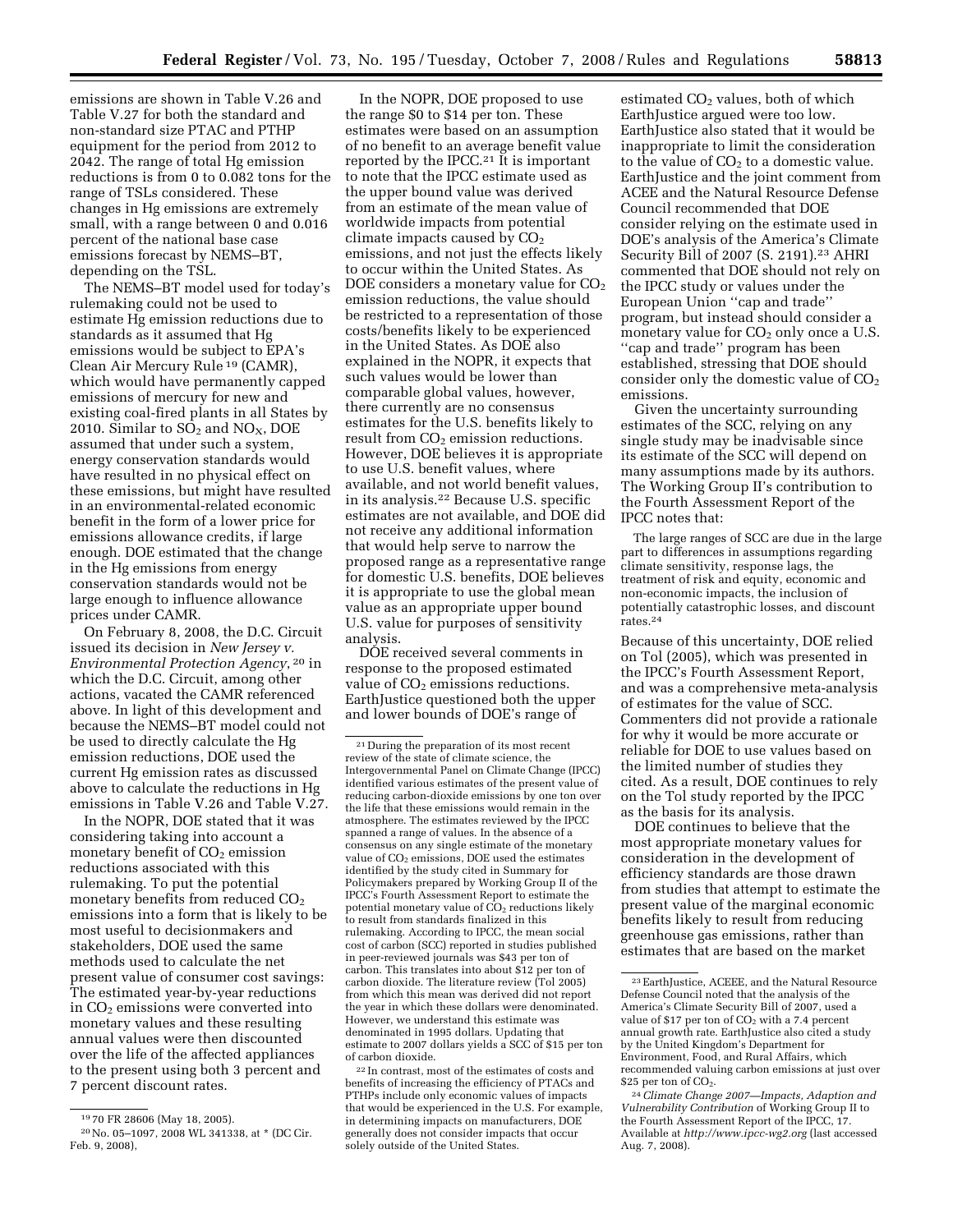value of emission allowances under existing cap and trade programs or estimates that are based on the cost of reducing emissions—both of which are largely determined by policy decisions that set the timing and extent of emission reductions and do not necessarily reflect the benefit of reductions. DOE also believes that the studies it relies upon generally should be studies that were the subject of a peer review process and were published in reputable journals.

In today's final rule, DOE is essentially relying on the range of values proposed in the NOPR, which was based on the values presented in Tol (2005), as proposed. However, DOE notes that in the proposed rule, DOE mistakenly assumed that the values presented in Tol (2005) were in 2000 dollars. In actuality, the values in Tol (2005) were indicated to be approximately 1995 values in 1995 dollars. Had DOE, at the NOPR stage, applied the correct dollar year of the values presented in Tol (2005), DOE would have proposed the range of \$0 to \$15 in the NOPR. Additionally, DOE has applied an annual growth rate of 2.4% to the value of SCC, as suggested by the

IPCC Working Group II (2007, p. 822), based on estimated increases in damages from future emissions reported in published studies. As a result, for today's final rule, DOE is assigning a range for the SCC of \$0 to \$20 (\$2007) per ton of CO<sub>2</sub> emissions.

EarthJustice questioned the use of the median estimated social cost of  $CO<sub>2</sub>$  as an upper bound of the range. However, the upper bound of the range used by DOE is based on Tol (2005), which reviewed 103 estimates of the SCC from 28 published studies, and concluded that when only peer-reviewed studies published in recognized journals are considered, ''that climate change impacts may be very uncertain but [it] is unlikely that the marginal damage costs of carbon dioxide emissions exceed \$50 per ton carbon [comparable to a 2007 value of \$20 per ton carbon dioxide when expressed in 2007 U.S. dollars with a 2.4% growth rate.]''

EarthJustice also questioned the use of \$0 as the lower bound of DOE's estimated range. In setting a lower bound, DOE agrees with the IPCC Working Group II (2007) report that ''significant warming across the globe and the locations of significant observed

changes in many systems consistent with warming is very unlikely to be due solely to natural variability of temperatures or natural variability of the systems'' (pp. 9), and thus tentatively concludes that a *global* value of zero for reducing emissions cannot be justified. However, DOE also believes that it is reasonable to allow for the possibility that the U.S. portion of the global cost of carbon dioxide emissions may be quite low. In fact, some of the studies looked at in Tol (2005) reported negative values for the SCC. As stated in the NOPR, DOE is using U.S. benefit values, and not world benefit values, in its analysis and, further, DOE believes that U.S. domestic values will be lower than the global values. Additionally, the statutory criteria in EPCA do not require consideration of global effects. Therefore, DOE is using a lower bound of \$0 per ton of  $CO<sub>2</sub>$  emissions in estimating the potential benefits of today's final rule.

The resulting estimates of the potential range of net present value benefits associated with the reduction of CO2 emissions are reflected in Table V.28.

| TABLE V.28—ESTIMATES OF SAVINGS FROM $\mathsf{CO}_{2}$ EMISSIONS REDUCTIONS UNDER PTAC AND PTHP TRIAL STANDARD |  |
|----------------------------------------------------------------------------------------------------------------|--|
| LEVELS AT 7% DISCOUNT RATE AND 3% DISCOUNT RATE                                                                |  |

|                        | Estimated<br>cumulative $CO2$<br>(Mt) emission<br>reductions | Value of estimated $CO2$<br>emission reductions (million<br>2007\$) at 7% discount rate | Value of estimated $CO2$<br>emission reductions (million<br>2007\$) at 3% discount rate |
|------------------------|--------------------------------------------------------------|-----------------------------------------------------------------------------------------|-----------------------------------------------------------------------------------------|
| Standard Size TSL:     |                                                              |                                                                                         |                                                                                         |
|                        | 0.49                                                         |                                                                                         | \$0 to \$9.0.                                                                           |
|                        | 0.81                                                         |                                                                                         | \$0 to \$14.9.                                                                          |
| з                      | 1.05                                                         |                                                                                         | \$0 to \$19.4.                                                                          |
|                        | 1.06                                                         |                                                                                         | \$0 to \$19.5.                                                                          |
|                        | 1.09                                                         |                                                                                         | \$0 to \$20.0.                                                                          |
|                        | 1.68                                                         |                                                                                         | \$0 to \$30.9.                                                                          |
|                        | 2.34                                                         |                                                                                         | \$0 to \$43.0.                                                                          |
| Non-Standard Size TSL: |                                                              |                                                                                         |                                                                                         |
|                        | 0.12                                                         |                                                                                         | \$0 to \$2.2.                                                                           |
|                        | 0.14                                                         |                                                                                         | \$0 to \$2.7.                                                                           |
|                        | 0.18                                                         |                                                                                         | \$0 to \$3.4.                                                                           |
|                        | 0.20                                                         |                                                                                         | \$0 to \$3.7.                                                                           |
| 5                      | 0.29                                                         |                                                                                         | \$0 to \$5.4.                                                                           |
|                        |                                                              |                                                                                         |                                                                                         |

DOE also investigated the potential monetary impact resulting from the impact of today's energy conservation standards on  $SO_2$ ,  $NO_X$ , and Hg emissions. As previously stated, DOE's initial analysis assumed the presence of nationwide emission caps on  $SO<sub>2</sub>$  and  $Hg$ , and caps on  $NO<sub>x</sub>$  emissions in the 28 States covered by the CAIR caps. In the presence of these caps, DOE concluded that no physical reductions in power sector emissions would occur, but that the lower generation requirements associated with energy

conservation standards could potentially put downward pressure on the prices of emissions allowances in cap-and-trade markets. Estimating this effect is very difficult because of the factors such as credit banking, which can change the trajectory of prices. DOE has further concluded that the effect from energy conservation standards on  $SO<sub>2</sub>$  allowance prices is likely to be negligible, based upon runs of the NEMS–BT model. See Chapter 16 (Environmental Assessment) of the FR TSD for further details.

As discussed earlier, with respect to  $NO<sub>x</sub>$  the CAIR rule has been vacated by the courts, so projected annual  $NO<sub>x</sub>$ allowances from NEMS–BT are no longer relevant. In DOE's subsequent analysis,  $NO<sub>X</sub>$  emissions are not controlled by a nationwide regulatory system. For the range of  $NO<sub>x</sub>$  reduction estimates (and Hg reduction estimates), DOE estimated the national monetized benefits of emissions reductions from today's rule based on environmental damage estimates from the literature. Available estimates suggest a very wide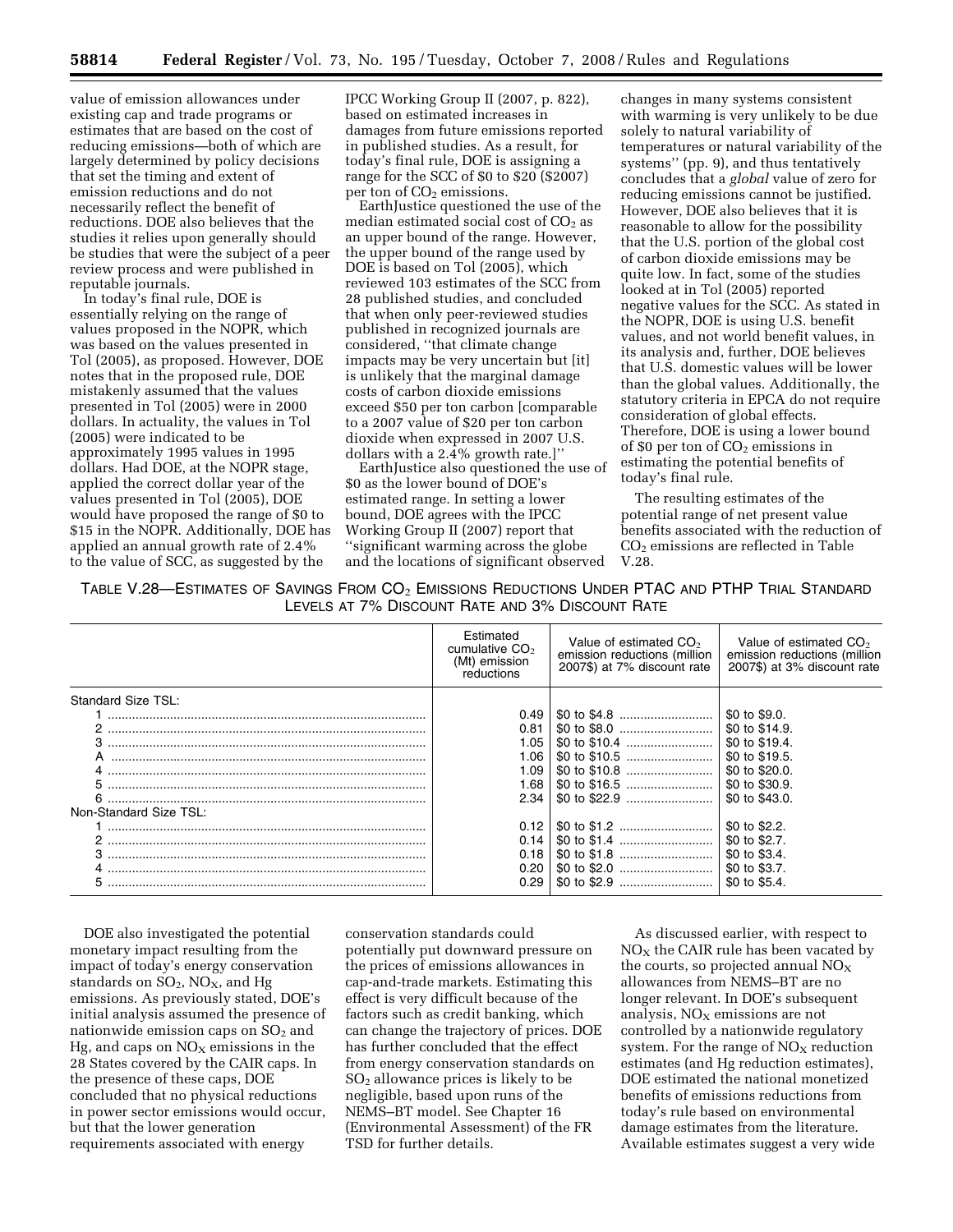range of monetary values for  $NO<sub>x</sub>$ emissions, ranging from \$370 per ton to \$3,800 per ton of  $NO<sub>x</sub>$  from stationary sources, measured in 2001 dollars 25 or a range of \$432 per ton to \$4,441 per ton in 2007 dollars.

DOE has already conducted research for today's final rule and determined that the basic science linking mercury emissions from power plants to impacts on humans is considered highly uncertain. However, DOE identified two estimates of the environmental damages of mercury based on two estimates of

the adverse impact of childhood exposure to methyl mercury on IQ for American children, and subsequent loss of lifetime economic productivity resulting from these IQ losses. The high end estimate is based on an estimate of the current aggregate cost of the loss of IQ in American children that results from exposure to mercury of U.S. power plant origin (\$1.3 billion per year in year 2000\$), which works out to \$32.6 million per ton emitted per year (2007\$).26 The low-end estimate was

\$664,000 per ton emitted in 2004\$ or \$729,000 per ton in 2007\$), which DOE derived from a published evaluation of mercury control using different methods and assumptions from the first study, but also based on the present value of the lifetime earnings of children exposed.27 The resulting estimates of the potential range of the present value benefits associated with the national reduction of  $NO<sub>x</sub>$  and national reductions in Hg emissions are reflected in Table V.29 and Table V.30.

TABLE V.29-ESTIMATES OF SAVINGS FROM REDUCTIONS OF  $NO_X$  and HG UNDER PTAC AND PTHP TRIAL STANDARD LEVELS AT A 7% DISCOUNT RATE

|                        | Estimated cumulative<br>$NOx$ (kt) emission reduc-<br>tions * | Value of estimated $NO_{x}$<br>emission reductions<br>$(housand 2007\$ | Estimated cumulative Hg<br>(tons) emission<br>reductions* | Value of estimated Hg<br>emission reductions<br>$(housand 2007\$ |
|------------------------|---------------------------------------------------------------|------------------------------------------------------------------------|-----------------------------------------------------------|------------------------------------------------------------------|
| Standard Size TSL:     |                                                               |                                                                        |                                                           |                                                                  |
|                        |                                                               |                                                                        |                                                           | \$0 to \$182.                                                    |
|                        |                                                               |                                                                        |                                                           | \$0 to \$299.                                                    |
|                        |                                                               |                                                                        |                                                           | \$0 to \$392.                                                    |
|                        |                                                               |                                                                        |                                                           | \$0 to \$393.                                                    |
|                        |                                                               |                                                                        |                                                           | \$0 to \$403.                                                    |
|                        |                                                               |                                                                        |                                                           | \$0 to \$624.                                                    |
|                        |                                                               |                                                                        |                                                           | \$0 to \$871.                                                    |
| Non-Standard Size TSL: |                                                               |                                                                        |                                                           |                                                                  |
|                        |                                                               |                                                                        |                                                           | \$0 to \$45.                                                     |
|                        |                                                               |                                                                        | 0 to 0.005                                                | \$0 to \$54.                                                     |
|                        |                                                               |                                                                        |                                                           | \$0 to \$69.                                                     |
|                        | 0.02 to 0.40                                                  |                                                                        |                                                           | \$0 to \$75.                                                     |
|                        |                                                               |                                                                        | 0 to 0.010                                                | \$0 to \$110.                                                    |

\* Values in Table V.32 may not appear to sum to the cumulative values in Table V.26 due to rounding.

# TABLE V.30—ESTIMATES OF SAVINGS FROM REDUCTIONS OF  $NO<sub>X</sub>$  and HG UNDER PTAC and PTHP TRIAL STANDARD LEVELS AT A 3% DISCOUNT RATE

|                        | Estimated cumulative<br>$NO_x$ (kt) emission<br>reductions* | Value of estimated $NO_x$<br>emission reductions<br>$(housand 2007\$ | Estimated cumulative Ha<br>(tons) emission<br>reductions* | Value of estimated Ha<br>emission reductions<br>$(housand 2007\$ |
|------------------------|-------------------------------------------------------------|----------------------------------------------------------------------|-----------------------------------------------------------|------------------------------------------------------------------|
| Standard Size TSL:     |                                                             |                                                                      |                                                           |                                                                  |
|                        |                                                             |                                                                      |                                                           | \$0 to \$331.                                                    |
|                        |                                                             | \$15 to \$3,903                                                      |                                                           | \$0 to \$544.                                                    |
|                        | 0.08 to 2.02                                                | \$19 to $$4,815$                                                     |                                                           | \$0 to \$712                                                     |
|                        |                                                             | \$20 to \$5,079                                                      |                                                           | \$0 to \$714.                                                    |
|                        |                                                             | \$21 to \$5.362                                                      |                                                           | \$0 to \$732.                                                    |
|                        |                                                             |                                                                      | 0 to 0.059                                                | \$0 to \$1.135.                                                  |
|                        |                                                             | \$41 to \$10.341                                                     |                                                           | \$0 to \$1,582.                                                  |
| Non-Standard Size TSL: |                                                             |                                                                      |                                                           |                                                                  |
|                        |                                                             |                                                                      |                                                           | \$0 to \$83.                                                     |
|                        |                                                             |                                                                      |                                                           | \$0 to \$98.                                                     |
|                        |                                                             |                                                                      |                                                           | \$0 to \$125.                                                    |
|                        |                                                             |                                                                      |                                                           | \$0 to \$136.                                                    |
|                        | $0.02$ to $0.55$                                            |                                                                      |                                                           | \$0 to \$200.                                                    |

\* Values in Table V.33 may not appear to sum to the cumulative values in Table V.26 due to rounding.

<sup>25</sup> 2006 Report to Congress on the Costs and Benefits of Federal Regulations and Unfunded Mandates on State, Local, and Tribal Entities. Office of Management and Budget Office of Information and Regulatory Affairs, Washington, DC.

<sup>26</sup>Trasande, L., *et al.*, ''Applying Cost Analyses to Drive Policy that Protects Children'' 1076 ANN. N.Y. ACAD. SCI. 911 (2006).

<sup>27</sup>Ted Gayer and Robert Hahn, Designing Environmental Policy: Lessons from the Regulation of Mercury Emissions, Regulatory Analysis 05–01. AEI-Brookings Joint Center For Regulatory Studies,

Washington, DC, 31 pp., 2004. A version of this paper was published in the *Journal of Regulatory Economics* in 2006. The estimate was derived by back-calculating the annual benefits per ton from the net present value of benefits reported in the study.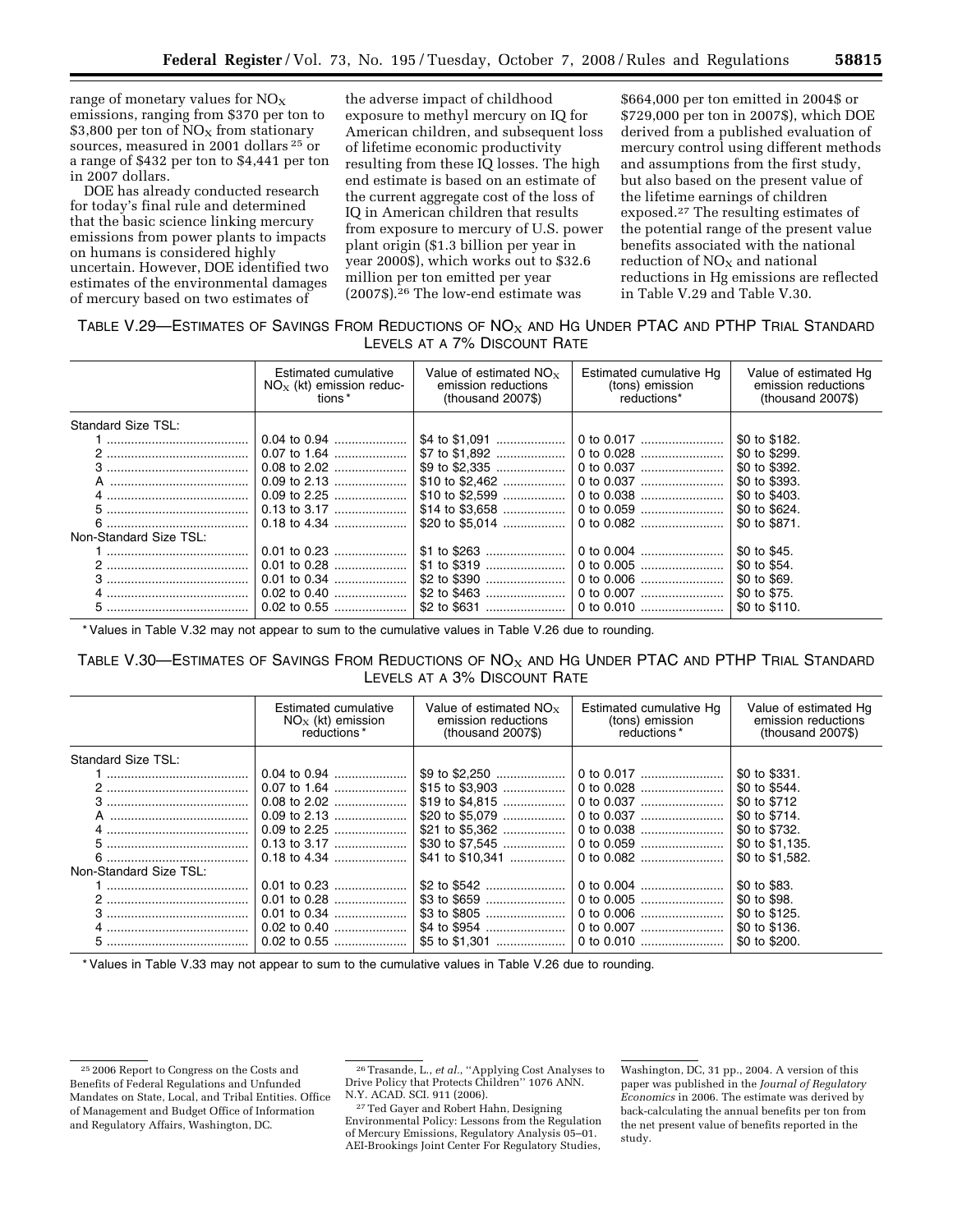### 7. Other Factors

In developing today's standards, the Secretary took into consideration: (1) The impacts of setting different amended standards for PTACs and PTHPs; (2) the potential that amended standards could cause equipment switching (i.e., purchase of PTACs instead of PTHPs) and the effects of any such switching; (3) the uncertainties associated with the impending phaseout in 2010 of R–22 refrigerant; and (4) the impact of amended standards on the manufacturers of and market for nonstandard size packaged terminal equipment (e.g., impacts on small businesses). To address the impact of setting different amended energy conservation standards for PTACs and PTHPs and the potential that amended energy conservation standards could cause equipment switching, DOE conducted a sensitivity analysis. The results of the sensitivity analysis are shown in section V.B. DOE discusses the uncertainties associated with the impending refrigerant phaseout in 2010 of R–22 refrigerant and the impact of amended energy conservation standards on the non-standard size industry in the conclusion section below.

#### *D. Conclusion*

EPCA contains criteria for prescribing new or amended energy conservation standards. For commercial HVAC and water heating equipment such as PTACs and PTHPs, DOE must adopt as national standards the levels in amendments to ASHRAE Standard 90.1 unless DOE determines, ''supported by clear and convincing evidence,'' that standards more stringent than those levels ''would result in significant additional

conservation of energy and [be] technologically feasible and economically justified.'' (42 U.S.C.  $6313(a)(6)(A)(ii)(II)$  Any more stringent standard must be designed to achieve the maximum improvement in energy efficiency and be technologically feasible and economically justified. (42 U.S.C. 6316(a); 42 U.S.C. 6295(o)(2)(A)) Moreover, in determining whether an energy conservation standard is economically justified, DOE must weigh all seven factors specified in EPCA, and set forth above, to determine whether the benefits of the standard exceed its costs. (42 U.S.C. 6316(a); 42 U.S.C. 6295(o)(2)(B)(i))

In this rulemaking, DOE has evaluated whether standards more stringent than the efficiency levels in ASHRAE Standard 90.1–1999 for PTACs and PTHPs are justified under the above criteria. As stated in sections III.B.1 and C, DOE determined, based on clear and convincing evidence, that all of the more stringent standard levels considered in this rulemaking are technologically feasible and would save significant additional amounts of energy. To determine if these more stringent TSLs are economically justified, DOE compared the maximum technologically feasible levels with the base case, and determined whether those levels are economically justified. Upon finding the maximum technologically feasible levels not to be justified, DOE analyzed the next lower TSL to determine whether that level was economically justified. DOE repeated this procedure until it identified a TSL that was economically justified.

In the NOPR, DOE weighed the benefits and burdens for standard size

and non-standard size PTACs and PTHPs through TSL 1 through 7. In response to both the uniqueness of the two separate industries and comments from interested parties on the potential impacts of standards on the standard size and non-standard size equipment, DOE weighed the benefits and burdens separately in today's final rule.

In addition to the quantitative results, DOE also considered other factors that might affect economic justification. DOE took into consideration the EPAmandated refrigerant phaseout and its effect on PTAC and PTHP equipment efficiency, which concern both standard size and non-standard size PTACs and PTHPs. In addition, DOE considered the uniqueness of the PTAC and PTHP industry with its substantial number of manufacturers of non-standard size equipment. In particular, DOE considered the declining shipments of non-standard size equipment, the small size segment of the industry (both relative to the rest of the PTAC and PTHP industry and in absolute terms), and the small businesses that could be affected by amended energy conservation standards.

# 1. Standard Size PTACs and PTHPs

Table V.31 summarizes DOE's quantitative analysis results for each TSL it considered for standard size PTACs and PTHPs in this final rule. This table presents the results or, in some cases a range of results, for each TSL, and will aid the reader in the discussion of costs and benefits of each TSL. The range of values for industry impacts represents the results for the different markup scenarios that DOE used to estimate manufacturer impacts.

TABLE V.31—SUMMARY OF RESULTS FOR STANDARD SIZE PTACS AND PTHPS BASED UPON THE AEO2008 ENERGY PRICE FORECAST \*

|                         | TSL <sub>1</sub> | TSL <sub>2</sub> | TSL <sub>3</sub> | TSL A    | TSL <sub>4</sub> | TSL <sub>5</sub> | TSL <sub>6</sub> |
|-------------------------|------------------|------------------|------------------|----------|------------------|------------------|------------------|
| Primary energy saved    |                  |                  |                  |          |                  |                  |                  |
|                         | 0.015            | 0.024            | 0.031            | 0.032    | 0.033            | 0.049            | 0.068            |
| 7% Discount rate        |                  |                  |                  |          |                  |                  |                  |
| (Standard Size)         | 0.003            | 0.006            | 0.007            | 0.007    | 0.008            | 0.011            | 0.015            |
| 3% Discount rate        |                  |                  |                  |          |                  |                  |                  |
| (Standard Size)         | 0.007            | 0.012            | 0.016            | 0.016    | 0.017            | 0.025            | 0.035            |
| Generation capacity re- |                  |                  |                  |          |                  |                  |                  |
| duction (GW) (Stand-    |                  |                  |                  |          |                  |                  |                  |
| ard Size) **            | (0.040)          | (0.062)          | (0.086)          | (0.082)  | (0.082)          | (0.139)          | (0.196)          |
| NPV (2007\$ million)    |                  |                  |                  |          |                  |                  |                  |
| (Standard Size):        |                  |                  |                  |          |                  |                  |                  |
| 7% Discount rate        |                  | 8                | 2                | 10       | 6                | (11)             | (41)             |
| 3% Discount rate        | 17               | 43               | 38               | 54       | 49               | 31               | (10)             |
| Industry impacts        |                  |                  |                  |          |                  |                  |                  |
| (Standard Size):        |                  |                  |                  |          |                  |                  |                  |
| <b>Industry NPV</b>     |                  |                  |                  |          |                  |                  |                  |
| (2007\$ million)        | (3)–(28)         | (6)–(45)         | (3)–(60)         | (8)–(61) | (8)–(68)         | (1)–(103)        | $(4)$ – $(164)$  |
| Industry NPV (%         |                  |                  |                  |          |                  |                  |                  |
| Change)                 | (0.8)–(7)        | (1)–(11)         | (0.8)–(14)       | (2)–(14) | (2)–(16)         | (0.2)–(24)       | (0.9)–(38)       |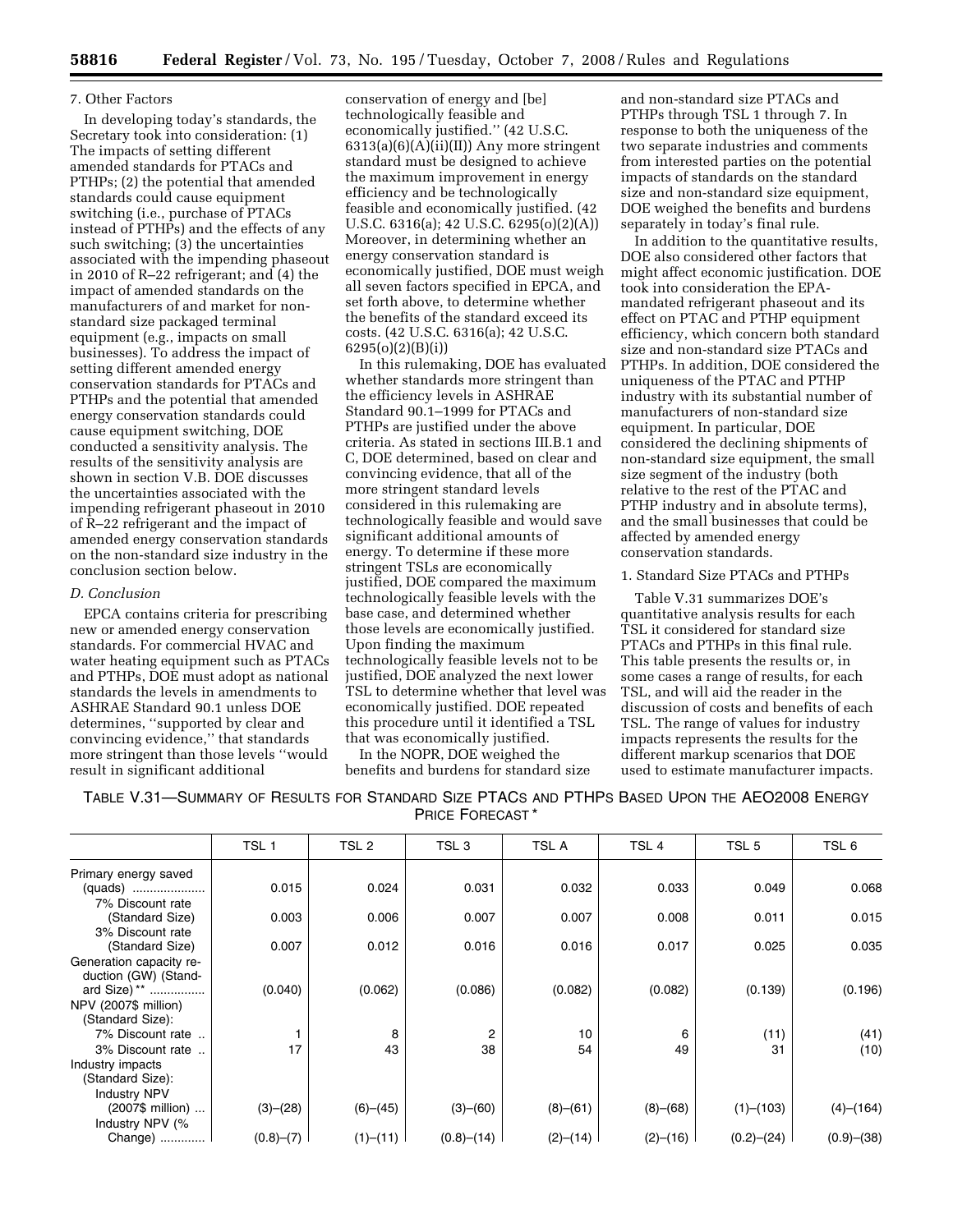# TABLE V.31—SUMMARY OF RESULTS FOR STANDARD SIZE PTACS AND PTHPS BASED UPON THE AEO2008 ENERGY PRICE FORECAST \*—Continued

|                                                                                   | TSL <sub>1</sub>                           | TSL <sub>2</sub>                       | TSL <sub>3</sub>                       | TSL A                                  | TSL 4                                  | TSL <sub>5</sub>                           | TSL 6                                  |
|-----------------------------------------------------------------------------------|--------------------------------------------|----------------------------------------|----------------------------------------|----------------------------------------|----------------------------------------|--------------------------------------------|----------------------------------------|
| Cumulative emissions<br>impacts (Standard<br>Size) †:                             |                                            |                                        |                                        |                                        |                                        |                                            |                                        |
| $CO2$ (Mt)<br>$NOx$ (kt)<br>$Hg(t)$                                               | (0.49)<br>$(0.04) - (0.94)$<br>$0-(0.017)$ | (0.81)<br>(0.07)–(1.64)<br>$0-(0.028)$ | (1.05)<br>(0.08)–(2.02)<br>$0-(0.037)$ | (1.06)<br>(0.09)–(2.13)<br>$0-(0.037)$ | (1.09)<br>(0.09)–(2.25)<br>$0-(0.038)$ | (1.68)<br>$(0.13) - (3.17)$<br>$0-(0.059)$ | (2.34)<br>(0.18)–(4.34)<br>$0-(0.082)$ |
| <b>Employment Impacts</b><br>(Standard Size):<br>Indirect Employ-<br>ment Impacts | 41                                         | 70                                     | 87                                     | 91                                     | 96                                     | 138                                        | 190                                    |
| Direct, Domestic<br>Employment Im-                                                |                                            |                                        |                                        |                                        |                                        |                                            |                                        |
| pacts<br>Mean LCC savings<br>(2007\$) (Standard<br>Size) *:                       | 1                                          | 2                                      | 3                                      | 3                                      | 3                                      | 6                                          | 9                                      |
| <b>Standard Size</b><br>PTAC, 9,000<br>Btu/h<br><b>Standard Size</b>              | (1)                                        | (1)                                    | (3)                                    | (3)                                    | (1)                                    | (6)                                        | (10)                                   |
| PTHP, 9,000<br>Btu/h<br><b>Standard Size</b>                                      | 11                                         | 20                                     | 20                                     | 28                                     | 28                                     | 28                                         | 24                                     |
| PTAC, 12,000<br>Btu/h<br><b>Standard Size</b>                                     | (2)                                        | (2)                                    | (5)                                    | (2)                                    | (2)                                    | (10)                                       | (15)                                   |
| PTHP, 12,000<br>Btu/h<br>Mean PBP (years)                                         | 13                                         | 24                                     | 24                                     | 24                                     | 20                                     | 20                                         | 14                                     |
| (Standard Size):<br><b>Standard Size</b><br>PTAC, 9,000                           |                                            |                                        |                                        |                                        |                                        |                                            |                                        |
| Btu/h<br><b>Standard Size</b><br>PTHP, 9,000                                      | 13.0                                       | 13.0                                   | 13.7                                   | 13.7                                   | 13.0                                   | 14.5                                       | 15.2                                   |
| Btu/h<br><b>Standard Size</b><br>PTAC, 12,000                                     | 5.1                                        | 4.5                                    | 4.5                                    | 4.4                                    | 4.4                                    | 4.4                                        | 5.1                                    |
| Btu/h<br><b>Standard Size</b><br>PTHP, 12,000                                     | 13.1                                       | 13.1                                   | 14.0                                   | 13.1                                   | 13.1                                   | 14.9                                       | 15.9                                   |
| Btu/h<br><b>LCC Results (Standard</b><br>Size):                                   | 5.1                                        | 4.6                                    | 4.6                                    | 4.6                                    | 5.5                                    | 5.5                                        | 6.4                                    |
| <b>Standard Size</b><br>PTAC, 9,000<br>Btu/h.                                     |                                            |                                        |                                        |                                        |                                        |                                            |                                        |
| Net Cost (%)<br>No Impact (%)<br>Net Benefit                                      | 15%<br>77%                                 | 15%<br>77%                             | 30%<br>56%                             | $30\%$<br>56%                          | 15%<br>77%                             | 46%<br>37%                                 | 62%<br>18%                             |
| $(%)$<br><b>Standard Size</b><br>PTHP, 9,000<br>Btu/h.                            | 7%                                         | 7%                                     | 14%                                    | 14%                                    | 7%                                     | 17%                                        | 21%                                    |
| Net Cost (%)<br>No Impact (%)<br>Net Benefit                                      | 7%<br>78%                                  | 10%<br>57%                             | 10%<br>57%                             | 13%<br>37%                             | 13%<br>37%                             | 13%<br>37%                                 | 24%<br>18%                             |
| $(%)$<br><b>Standard Size</b><br>PTAC, 12,000<br>Btu/h.                           | 16%                                        | 33%                                    | 33%                                    | 50%                                    | 50%                                    | 50%                                        | 58%                                    |
| Net Cost (%)<br>No Impact (%)<br>Net Benefit                                      | 16%<br>77%                                 | 16%<br>77%                             | 31%<br>56%                             | 16%<br>77%                             | 16%<br>77%                             | 48%<br>36%                                 | 65%<br>18%                             |
| $(\%)$<br><b>Standard Size</b><br>PTHP, 12,000<br>Btu/h.                          | 7%                                         | 7%                                     | 13%                                    | 7%                                     | 7%                                     | 16%                                        | 17%                                    |
| Net Cost (%)<br>No Impact (%)                                                     | 7%<br>77%                                  | 10%<br>57%                             | 10%<br>57%                             | 10%<br>57%                             | 21%<br>37%                             | 21%<br>$37\%$                              | 35%<br>18%                             |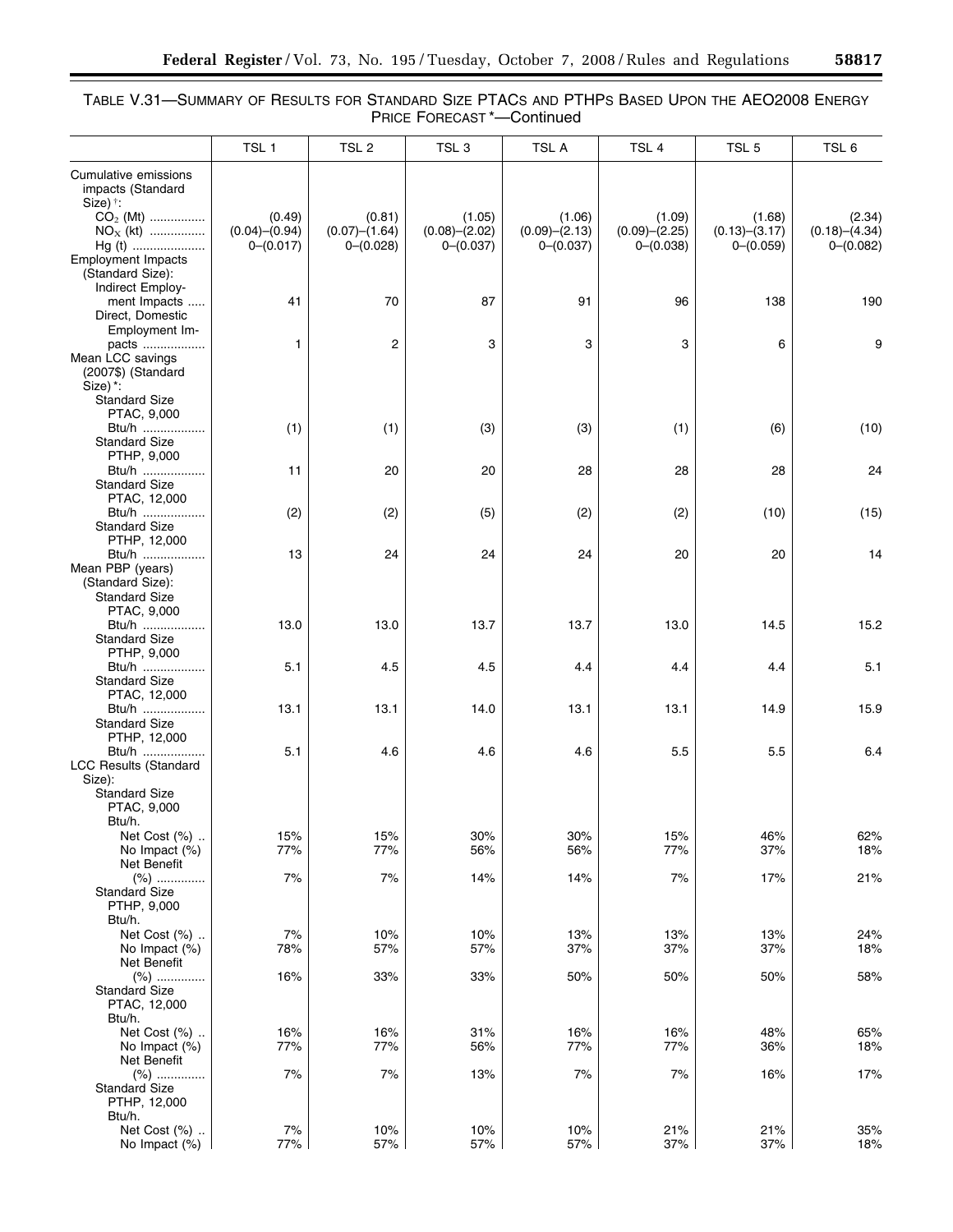TABLE V.31—SUMMARY OF RESULTS FOR STANDARD SIZE PTACS AND PTHPS BASED UPON THE AEO2008 ENERGY PRICE FORECAST \*—Continued

|                         | TSL | TSL <sub>2</sub> | TSL 5 | TSL A | TSL | TSL <sub>t</sub> | TSL . |
|-------------------------|-----|------------------|-------|-------|-----|------------------|-------|
| Net Benefit<br>(% )<br> | 16% | 33%              | 33%   | 33%   | 42% | 42%              | 47%   |

\* Parentheses indicate negative values. For LCCs, a negative value means an increase in LCC by the amount indicated.

\*\* Change in installed generation capacity by the year 2042 based on AEO 2008 Reference Case.

 $\pm$  CO<sub>2</sub> emissions impacts are physical reductions from all sources. NO<sub>x</sub> and Hg emissions impacts are physical reductions at power plants.

First, DOE considered TSL 6, the maxtech efficiency level for standard size PTACs and PTHPs. TSL 6 would likely save 0.068 quads of energy through 2042 for standard size PTACs and PTHPs, an amount DOE considers significant. Discounted at seven percent, the projected energy savings through 2042 would be 0.015 quads. For the Nation as a whole, DOE projects that TSL 6 would result in a net decrease of \$41 million in NPV for standard size PTACs and PTHPs, using a discount rate of seven percent and a net decrease of \$10 million for standard size PTACs and PTHPs, using a discount rate of three percent. The emissions reductions at TSL 6 for standard size PTACs and PTHPs are 2.34 Mt of  $CO<sub>2</sub>$ , between 0.18 kt and 4.34 kt of  $NO<sub>x</sub>$ , and between zero and 0.082 t of Hg. Total generating capacity needed in 2042 is estimated to decrease compared to the reference case by 0.196 gigawatts (GW) under TSL 6.

At TSL 6, DOE projects that the average PTAC customer will experience an increase in LCC for all standard size equipment classes. Purchasers of standard size PTACs are projected to lose on average  $- $12$  (2007\$) over the life of the product, and purchasers of standard size PTHPs would save on average \$20 (2007\$). DOE estimates LCC increases for 63 percent of customers in the Nation who purchase a standard size PTAC, and for 29 percent of customers in the Nation who purchase a standard size PTHP. The mean payback period of each standard size PTAC equipment class at TSL 6 is projected to be substantially longer than the mean lifetime of the equipment.

The projected change in the standard size industry value (INPV) ranges from a decrease of \$4 million to a decrease of \$164 million, in 2007\$. For standard size PTACs and PTHPs, the impacts are driven primarily by the assumptions regarding the ability to pass on larger increases in MPCs to the customer. Currently, there are equipment lines being manufactured with efficiency levels above TSL 6 utilizing R–22 refrigerant. Using the degradations estimated in the engineering analysis, DOE believes standard size equipment could be produced at TSL 6 in the lower

range of cooling capacities. DOE believes manufacturers would not be able to manufacture standard size PTACs and PTHPs at TSL 6 at the high range of the cooling capacities (e.g., 15,000 Btu/h) within a given equipment class (i.e., standard size PTACs with a cooling capacity greater than or equal to 7,000 Btu/h and less than or equal to 15,000 Btu/h). DOE has not initially been able to identify technologies and design approaches for R–410A units to meet these higher levels in the absence of the availability of high efficiency compressors spanning the full range of cooling capacities. At TSL 6, DOE recognizes the risk of very large negative impacts if manufacturers' expectations about reduced profit margins are realized. In particular, if the high end of the range of impacts is reached as DOE expects, TSL 6 could result in a net loss of 38.3 percent in INPV to the standard size PTAC and PTHP industry.

After carefully considering the analysis and weighing the benefits and burdens of TSL 6, the Secretary has concluded that at TSL 6, even if manufacturers could overcome the barriers to produce R–410 equipment in the full range of cooling capacities by the effective date of an amended energy conservation standard, the benefits of energy savings and emissions reductions would be outweighed by the potential multi-million dollar negative net economic cost to the Nation, the economic burden on consumers, and the large capital conversion costs that could result in a reduction in INPV for manufacturers.

Next, DOE considered TSL 5. Primary energy savings is estimated at 0.049 quads of energy through 2042 for standard size PTACs and PTHPs, which DOE considers significant. Discounted at seven percent, the energy savings through 2042 would be 0.011 quads. For the Nation as a whole, DOE projects that TSL 5 would result in a net decrease of \$11 million in NPV for standard size PTACs and PTHPs, using a discount rate of seven percent and an increase of \$31 million for standard size PTACs and PTHPs, using a discount rate of three percent. The emissions reductions are projected to be  $1.68$  Mt of  $CO<sub>2</sub>$ , between

0.013 kt and 3.17 kt of  $NO<sub>X</sub>$  and between 0 and 0.082 t of Hg. Total generating capacity needed in 2042 under TSL 5 is estimated to decrease by 0.139 GW for standard size PTACs and PTHPs.

At TSL 5, DOE found the impacts of amended energy conservation standards on customers of PTACs would likely differ significantly from their impacts on PTHP customers. While only 16 percent of customers of standard size PTHPs would likely have an LCC increase at TSL 5, 47 percent of customers of standard size PTACs would experience an LCC increase at this TSL. A customer for a standard size PTAC, on average, would experience an increase in LCC of \$8, while the customer for a standard size PTHP, on average, would experience a decrease in LCC of \$25. At TSL 5, DOE projects that the average PTAC customer for a standard size PTAC will experience an increase in LCC in each equipment class. In addition, the mean payback period of each standard size PTAC equipment class at TSL 5 is projected to be substantially longer than the mean lifetime.

At TSL 5, the projected change in INPV ranges between losses of \$1 million and \$103 million. For manufacturers of standard size equipment alone, DOE estimated a decrease in the INPV to range from 0.2 percent to 24.0 percent. The magnitude of projected impacts is still largely determined, however, by the manufacturers' ability to pass on larger increases in MPC to the customer. Thus, the potential INPV decrease of \$103 million assumes that DOE's projections of partial cost recovery as described in Chapter 13 of the TSD remain valid. In addition, at TSL 5 the impending refrigerant phaseout could also have a significant impact on manufacturers. Currently, both standard size PTACs and PTHPs using R–22 refrigerant are available on the market at and above TSL 5 efficiency levels. However, at the performance degradations that DOE estimated in the engineering analysis for R–410A equipment, manufacturers would be unable to produce R–410A equipment at these levels unless high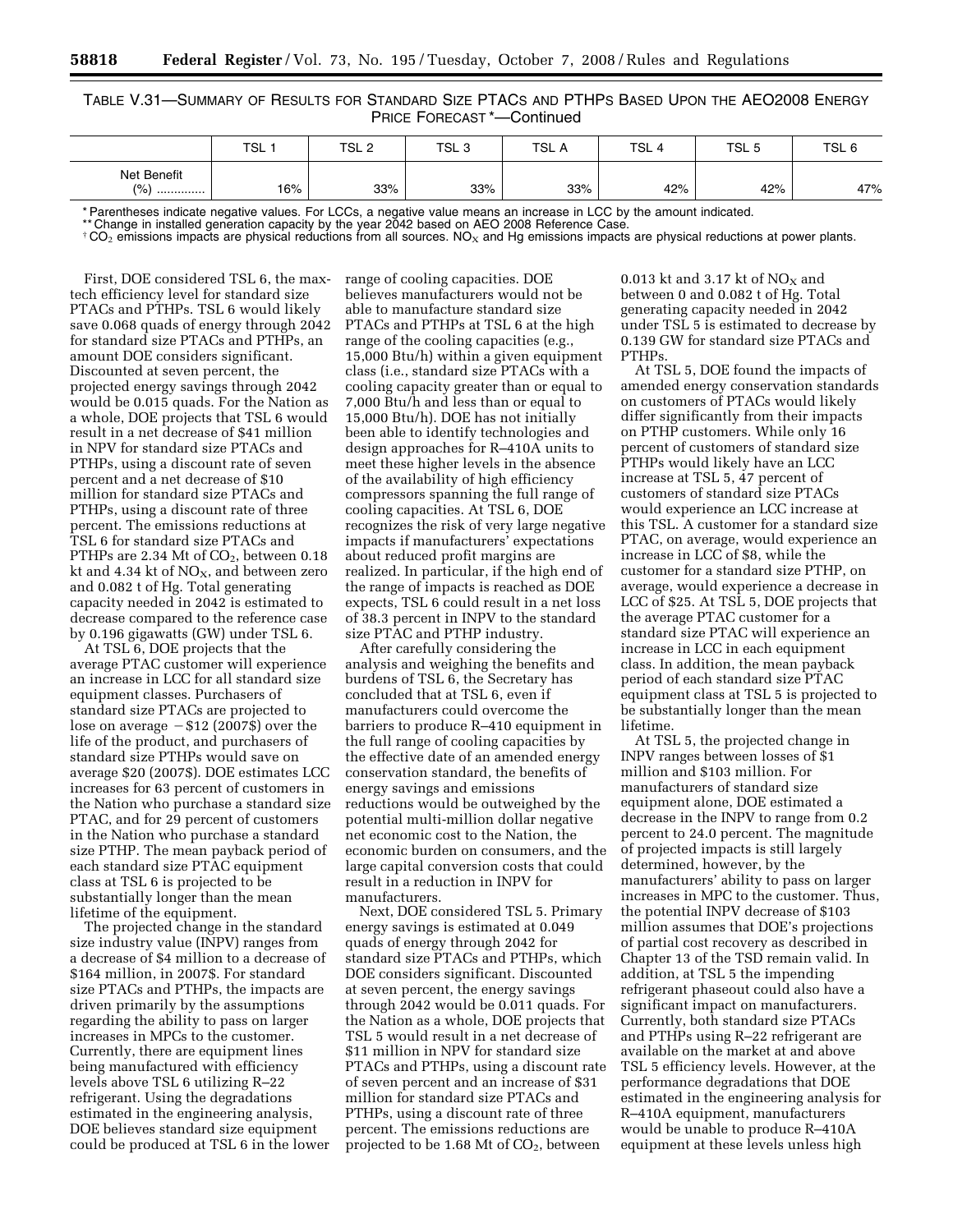efficiency R–410A compressors become available. The absence of such compressors would likely mean that the negative financial impacts of TSL 5 would be greater than characterized by DOE's MIA analysis. Even though the ability of manufacturers to produce equipment utilizing R–410A is greater at TSL 5 than at TSL 6, DOE anticipates that manufacturers would not be able to produce standard size PTACs and PTHPs at TSL 5 in the full range of capacities available today due to the physical size constraints imposed by the wall sleeve dimensions.

While DOE recognizes the increased economic benefits to the nation that could result from TSL 5 for standard size PTACs and PTHPs, DOE concludes that the benefits of a Federal standard at TSL 5 would still be outweighed by the economic burden that would be placed upon PTAC customers. In addition, DOE believes at TSL 5, the benefits of energy savings and emissions impacts would be outweighed by the large impacts on standard size manufacturers' INPV. Finally, DOE is concerned that standard size manufacturers may be unable to offer the full capacity range of equipment utilizing R–410A by the effective date of the amended energy conservation standards.

Next, DOE considered TSL 4. For TSL 4, DOE combined the efficiency levels in TSL 1 for PTACs and the efficiency levels in TSL 5 for PTHPs. This combination of efficiency levels serves to maximize LCC savings, while recognizing the differences in LCC results for standard size PTACs and PTHPs. DOE projects that TSL 4 for standard size PTACs and PTHPs would save 0.033 quads of energy through 2042, an amount DOE considers significant. Discounted at seven percent, the projected energy savings through 2042 would be 0.008 quads. For the Nation as a whole, DOE projects that TSL 4 would result in net savings in NPV of \$6 million for standard size PTACs and PTHPs, using a discount rate of seven percent, and \$49 million for standard size PTACs and PTHPs, using a discount rate of three percent. The estimated emissions reductions are 1.09 Mt of  $CO<sub>2</sub>$ , between 0.09 kt and 2.25 kt of  $NO<sub>X</sub>$ , and between 0 and 0.038 t of Hg. Total generating capacity needed in 2042 under TSL 4 would likely decrease by 0.082 GW.

At TSL 4, DOE projects that the average PTAC or PTHP customer would experience LCC savings. Purchasers of standard size PTACs, on average, have LCC increase of \$2 (2007\$) over the life of the product and purchasers of PTHPs would save on average \$25 (2007\$). DOE estimates an LCC increase for 15

percent of customers in the Nation who purchase a standard size PTAC, and for 16 percent of customers in the Nation who purchase a standard size PTHP. For standard size PTACs and PTHPs, the remainder of customers would experience either a decrease or no change in LCC. DOE also projects that the mean payback period of each standard size PTAC equipment class at TSL 4 would be substantially longer than the mean lifetime of the equipment.

The projected change in INPV ranges between a loss of \$8 million and a loss of \$68 million for the standard size PTAC and PTHP industry. Just as with TSLs 5 and 6, the projected impacts continue to be driven primarily by the manufacturers' ability to pass on increases in MPCs to the customer. The loss of \$68 million assumes DOE's projections of partial cost recovery as described in Chapter 13 of the TSD. TSL 4 requires the production of standard size PTACs at the efficiency levels in TSL 1 and standard size PTHPs at efficiency levels at TSL 5. For the larger cooling capacity range (*e.g.*, 15,000 Btu/ h) of standard size PTACs with cooling capacities greater than or equal to 7,000 Btu/h and less than or equal to 15,000 Btu/h, DOE believes manufacturers would not be able to produce equipment in a given equipment class at the EER required by the TSL 4 energy-efficiency equation. Specifically, DOE is concerned that standard size manufacturers would be forced to eliminate larger cooling capacity equipment due to the stringency of the standard in the higher cooling capacity regions.

While DOE recognizes the increased economic benefits to the nation that could result from TSL 4 for standard size PTACs and PTHPs, DOE concludes that the benefits of a Federal standard at TSL 4 would still be outweighed by the economic burden that would be placed upon PTAC customers. In addition, DOE believes at TSL 4, the benefits of energy savings and emissions impacts would be outweighed by the large impacts on standard size manufacturers' INPV. Finally, DOE is concerned that standard size manufacturers may be unable to offer the full capacity range of equipment utilizing R–410A by the effective date of the amended energy conservation standards.

Next, DOE considered TSL A. TSL A is a modified version of TSL 3 and TSL 4 DOE used for the final rule. To generate the efficiency analyzed in TSL A for standard size equipment, DOE further investigated the slope of the energy-efficiency equation as discussed in section IV.C. DOE adjusted the slope

of the energy-efficiency equation to make the curve steeper. In other words, DOE adjusted the energy-efficiency to require more stringent efficiency levels for lower cooling capacities, where manufacturers have more physical space inside the box sleeve to make efficiency improvements, while lessening the stringency for higher cooling capacities, where manufacturers are already using most of the physical space inside the box sleeve for capacity increases, leaving little room for efficiency improvements. For TSL A, DOE combined the efficiency levels in TSL 3 and TSL 1 for standard size PTACs depending on cooling capacity. For TSL A, DOE combined the efficiency levels in TSL 5 and TSL 3 for standard size PTHPs depending on cooling capacity. This combination of efficiency levels serves to maximize LCC savings, while recognizing the differences in LCC results for standard size PTACs and PTHPs and the differences in the energy efficiency potentials between the various cooling capacities of standard size equipment. (See Chapter 9 of the TSD for further explanation and a graphical representation of the energyefficiency equations.)

DOE projects that TSL A for standard size PTACs and PTHPs would save 0.032 quads of energy through 2042, an amount DOE considers significant. Discounted at seven percent, the projected energy savings through 2042 would be 0.007 quads. For the Nation as a whole, DOE projects that TSL A would result in net savings in NPV of \$10 million for standard size PTACs and PTHPs, using a discount rate of seven percent, and \$54 million for standard size PTACs and PTHPs, using a discount rate of three percent. The estimated emissions reductions are 1.06 Mt of  $CO<sub>2</sub>$ , between 0.09 kt and 2.13 kt of NO<sub>X</sub>, and between 0 and 0.037 t of Hg. Total generating capacity needed in 2042 under TSL A would likely decrease by 0.082 GW.

At TSL A, DOE projects that the average PTAC or PTHP customer would experience LCC savings. Purchasers of standard size PTACs, on average, would experience an LCC increase of \$3 (2007\$) over the life of the product while purchasers of PTHPs would save on average \$26 (2007\$). DOE estimates LCC savings for 24 percent of customers in the Nation who purchase a standard size PTAC, and for 12 percent of customers in the Nation who purchase a standard size PTHP. For standard size PTACs and PTHPs, the remainder of customers would experience either a decrease or no change in LCC. DOE also projects that the mean payback period of each standard size PTAC equipment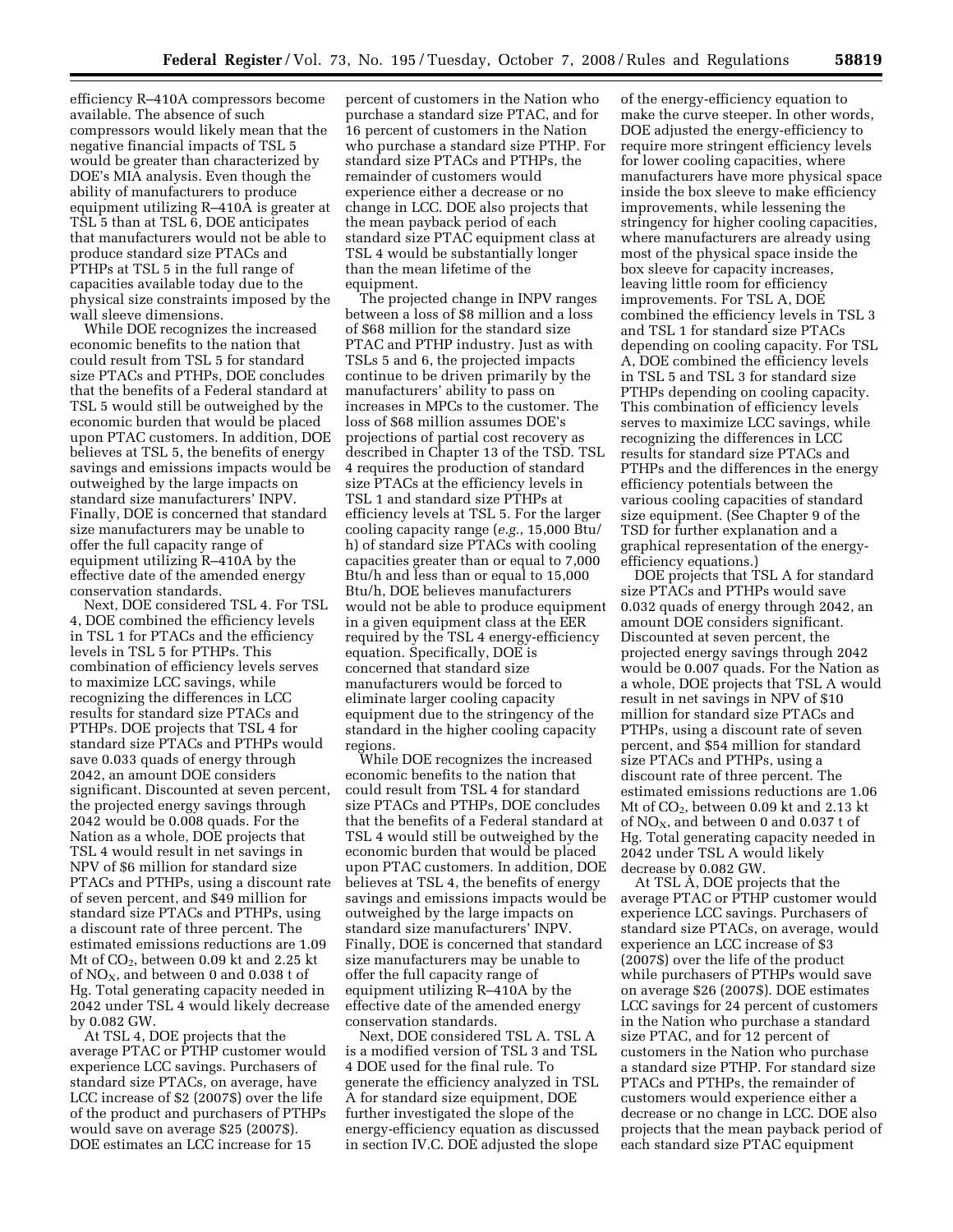class at TSL A would be substantially longer than the mean lifetime of the equipment.

The projected change in INPV ranges between losses of \$8 million and \$61 million for the standard size PTAC and PTHP industry at TSL A. Just as with TSL 4, the projected impacts continue to be driven primarily by the manufacturers' ability to pass on increases in MPCs to the customer. However, TSL A requires efficiency levels for standard size PTHPs to be 0.2 EER higher than the efficiency levels for PTACs. DOE believes bringing these efficiency levels closer together will ultimately aid manufacturers in using one equipment platform to design their standard size PTAC and PTHP

equipment offerings. The loss of \$61 million assumes the continued validity of DOE's projections of partial cost recovery as described in Chapter 13 of the TSD. For the larger cooling capacity range (*e.g.*, 15,000 Btu/h), DOE believes manufacturers could produce equipment at the EER required by the TSL A energy-efficiency equation utilizing R–410A. Specifically, DOE believes manufacturers would not be forced to eliminate larger cooling capacity equipment since DOE modified the slope of the energy-efficiency equation at TSL A to accommodate the additional concerns regarding the physical constraints at larger cooling capacities.

After considering the analysis and weighing the benefits and the burdens, DOE concludes that the benefits of a TSL A standard outweigh the burdens. In particular, the Secretary concludes that TSL A saves a significant amount of energy and is technologically feasible and economically justified in the full range of cooling capacities for R–410A standard size PTACs and PTHPs. Therefore, DOE adopts the energy conservation standards for standard size PTACs and PTHPs at TSL A, as described by the energy-efficiency equations. Table V.32 sets out the energy conservation standards for standard size PTACs and PTHPs in the full range of cooling capacities that DOE is adopting.

TABLE V.32—FINAL ENERGY CONSERVATION STANDARDS FOR STANDARD SIZE PTACS AND PTHPS

| Equipment | Category | Cooling capacity | Final energy conservation standards*                                                    |
|-----------|----------|------------------|-----------------------------------------------------------------------------------------|
|           |          |                  | $COP = 3.3$<br>$COP = 3.7 - (0.052 \times Cap^{\dagger})$<br>$EER = 9.5$<br>$COP = 2.9$ |

\* For equipment rated according to the DOE test procedure (ARI Standard 310/380–2004), all energy efficiency ratio (EER) values must be rated at 95 <sup>o</sup>F outdoor dry-bulb temperature for air-cooled equipment and evaporatively-cooled equipment and at 85 °F entering water temperature for water cooled equipment. All coefficient of performance (COP) values must be rated at 47 °F outdoor dry-bulb temperature for air-cooled equipment.

\*\* Standard size refers to PTAC or PTHP equipment with wall sleeve dimensions having an external wall opening greater than or equal to 16 inches high or greater than or equal to 42 inches wide, and a cross-sectional area greater than or equal to 670 square inches.<br>Cap means cooling capacity in thousand British thermal units per hour (Btu/h) at 95 °F outdoor

2. Non-Standard Size PTACs and PTHPs PTACs and PTHPs in this final rule.

Table V.33 summarizes DOE's quantitative analysis results for each TSL it considered for non-standard size This table presents the results or, in some cases a range of results, for each TSL, and will aid the reader in the discussion of costs and benefits of each

TSL. The range of values for industry impacts represents the results for the different markup scenarios that DOE used to estimate manufacturer impacts.

| TABLE V.33—SUMMARY OF RESULTS FOR NON-STANDARD SIZE PTACS AND PTHPS BASED UPON THE AEO2008 |  |
|--------------------------------------------------------------------------------------------|--|
| <b>ENERGY PRICE FORECAST*</b>                                                              |  |

|                                                      | TSL 1              | TSL 2              | TSL 3              | TSL 4              | TSL 5              |
|------------------------------------------------------|--------------------|--------------------|--------------------|--------------------|--------------------|
|                                                      | 0.004              | 0.004              | 0.005              | 0.006              | 0.009              |
|                                                      | 0.001              | 0.001              | 0.001              | 0.001              | 0.002              |
|                                                      | 0.002              | 0.002              | 0.003              | 0.003              | 0.004              |
| Generation capacity reduction (GW) (Standard Size)** | (0.009)            | (0.010)            | (0.013)            | (0.014)            | (0.021)            |
| NPV (2007\$million) (Non-Standard Size):             |                    |                    |                    |                    |                    |
|                                                      |                    |                    |                    |                    | 10                 |
|                                                      | 14                 | 16                 | 19                 | 23                 | 29                 |
| Industry Impacts (Non-Standard Size):                |                    |                    |                    |                    |                    |
|                                                      | (16)–(17)          | (17)–(19)          | (17)–(20)          | (21)–(23)          | (20)–(24)          |
|                                                      | (54)–(58)          | (58)–(64)          | (56)–(65)          | (69)–(78)          | (65)–(81)          |
| Cumulative Emissions Impacts (Non-Standard Size): †  |                    |                    |                    |                    |                    |
|                                                      | (0.12)             | (0.14)             | (0.18)             | (0.20)             | (0.29)             |
|                                                      | $(0.01)$ $-(0.23)$ | $(0.01)$ $-(0.28)$ | $(0.01)$ $-(0.34)$ | $(0.02)$ $-(0.40)$ | $(0.02)$ $-(0.55)$ |
|                                                      | $0-(0.004)$        | $0 - (0.005)$      | $0 - (0.006)$      | $0 - (0.007)$      | $0 - (0.010)$      |
| Employment Impacts (Non-Standard Size):              |                    |                    |                    |                    |                    |
|                                                      | 8                  |                    | 12                 | 14                 | 20                 |
|                                                      | $(106)-1$          | $(106)-1$          | $(107) - 1$        | (107)–1            | $(108)-2$          |
| Mean LCC Savings (2007\$) (Non-Standard Size): *     |                    |                    |                    |                    |                    |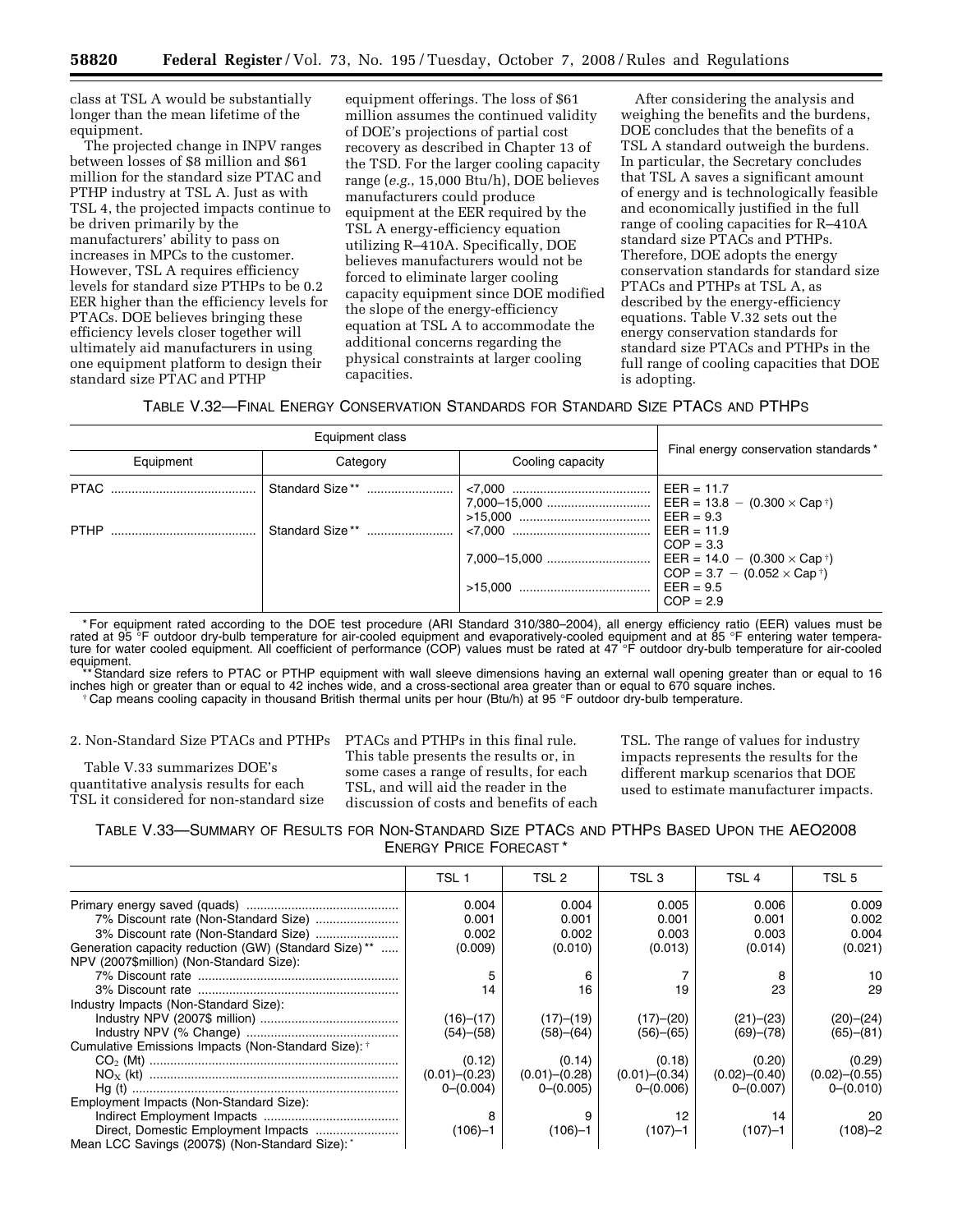| Table V.33—Summary of Results for Non-Standard Size PTACs and PTHPs Based Upon the AEO2008 |  |
|--------------------------------------------------------------------------------------------|--|
| <b>ENERGY PRICE FORECAST *- Continued</b>                                                  |  |

|                                       | TSL 1                                  | TSL 2 | TSL 3 | TSL <sub>4</sub> | TSL 5 |
|---------------------------------------|----------------------------------------|-------|-------|------------------|-------|
|                                       | 26                                     | 26    | 30    | 26               | 31    |
|                                       | 62                                     | 66    | 66    | 80               | 80    |
| Mean PBP (years) (Standard Size):     |                                        |       |       |                  |       |
|                                       | 4.4                                    | 4.4   | 5.1   | 4.4              | 5.9   |
|                                       | 2.2                                    | 2.8   | 2.8   | 3.0              | 3.0   |
|                                       | <b>LCC Results (Non-Standard Size)</b> |       |       |                  |       |
| Non-Standard Size PTAC, 11,000 Btu/h: |                                        |       |       |                  |       |
|                                       | ิค                                     |       | 14    |                  | 25    |
|                                       | 73                                     | 73    | 47    | 73               | 23    |
|                                       | 22                                     | 22    | 39    | 22               | 52    |
| Non-Standard Size PTHP, 11,000 Btu/h: |                                        |       |       |                  |       |
|                                       |                                        |       | з     |                  | 5     |
|                                       | 73                                     | 47    | 47    | 23               | 23    |
|                                       | 27                                     | 50    | 50    | 72               | 72    |

\* Parentheses indicate negative values. For LCCs, a negative value means an increase in LCC by the amount indicated.

\*\* Change in installed generation capacity by the year 2042 based on AEO2008 Reference Case.

 $\pm$  CO<sub>2</sub> emissions impacts are physical reductions from all sources. NO<sub>X</sub> and Hg emissions impacts are physical reductions at power plants.

First, DOE considered TSL 5, the maxtech efficiency level for non-standard size PTACs and PTHPs. TSL 5 would likely save 0.009 quads of energy through 2042 for non-standard size PTACs and PTHPs, an amount DOE considers significant. Discounted at seven percent, the projected energy savings through 2042 would be 0.002 quads. For the Nation as a whole, DOE projects that TSL 5 would result in a net increase of \$10 million in NPV for nonstandard size PTACs and PTHPs, using a discount rate of seven percent, and \$29 million for non-standard size PTACs and PTHPs, using a discount rate of three percent. The emissions reductions at TSL 5 for non-standard size PTACs and PTHPs are 0.29 Mt of  $CO<sub>2</sub>$ , between 0.02 and 0.55 kt of  $NO<sub>X</sub>$ , and between 0.0 and 0.01 t of Hg. Total generating capacity needed in 2042 is estimated to decrease compared to the reference case by 0.021 GW under TSL 5 for non-standard size equipment.

At TSL 5, DOE projects that the average PTAC customer will experience a decrease in LCC for all non-standard size equipment classes. Purchasers of non-standard size PTACs are projected to save on average \$31 (2007\$) over the life of the product and purchasers of non-standard size PTHPs would save on average \$80 (2007\$). DOE estimates LCC increases for 25 percent of customers in the Nation that purchase a non-standard size PTAC, and for 5 percent of customers in the Nation that purchase a non-standard size PTHP.

The projected change in the nonstandard size industry value (INPV) ranges from a decrease of \$20 million to a decrease of \$24 million, in 2007\$. For non-standard size PTACs and PTHPs,

the impacts are driven primarily by the assumptions regarding the ability to pass on larger increases in MPCs to the customer. Currently, there are very few equipment lines being manufactured that have efficiency levels at or above TSL 5 utilizing R–22 refrigerant. Using the degradations estimated in the engineering analysis, DOE believes nonstandard size equipment could be produced at TSL 5 in the lower range of cooling capacities. DOE believes manufacturers would not be able to manufacture non-standard size PTACs and PTHPs at TSL 5 at the high range of cooling capacities (*e.g.*, 15,000 Btu/h) within a given equipment class for nonstandard size PTACs and PTHPs with cooling capacities greater than or equal to 7,000 Btu/h and less than or equal to 15,000 Btu/h. In addition, DOE believes many small manufacturers of nonstandard size equipment would be unable to recover the large investments needed to change over all of their existing equipment lines to the efficiency levels required by TSL 5. If some small non-standard manufacturers cannot invest the product and capital conversion costs necessary to comply with TSL 5, they would be forced to abandon their equipment lines and exit the business. Others could be forced to reduce their equipment offerings in order to reduce the magnitude of the investments required to meet TSL 5 efficiency levels for non-standard equipment.

After carefully considering the analysis and weighing the benefits and burdens of TSL 5, the Secretary has reached the following conclusion: At TSL 5, even if manufacturers overcome the barriers to produce R–410

equipment in the full range of cooling capacities by the effective date of an amended energy conservation standard, the benefits of energy savings and emissions reductions would be outweighed by the potential multimillion dollar negative economic burden on manufacturers, the risks of small, non-standard manufacturers exiting from the market, and the reduction of equipment lines resulting from decreased equipment offerings.

Next, DOE considered TSL 4. For TSL 4, DOE combined the efficiency levels in TSL 1 for non-standard size PTACs and the efficiency levels in TSL 5 for non-standard size PTHPs. This combination of efficiency levels serves to maximize LCC savings, while recognizing the differences in LCC results for non-standard size PTACs and PTHPs. DOE projects that TSL 4 for nonstandard size PTACs and PTHPs would save 0.006 quads of energy through 2042, an amount DOE considers significant. Discounted at seven percent, the projected energy savings through 2042 would be 0.001 quads. For the Nation as a whole, DOE projects that TSL 4 would result in net savings in NPV of \$8 million for non-standard size PTACs and PTHPs, using a discount rate of seven percent, and \$23 million for non-standard size PTACs and PTHPs, using a discount rate of three percent. The estimated emissions reductions are 0.20 Mt of  $CO<sub>2</sub>$ , between 0.02 kt and 0.40 kt of  $NO<sub>X</sub>$ , and between 0 and 0.007 t of Hg. Total generating capacity needed in 2042 under TSL 4 would likely decrease by 0.014 GW.

At TSL 4, DOE projects that the average PTAC or PTHP customer would experience LCC savings. Purchasers of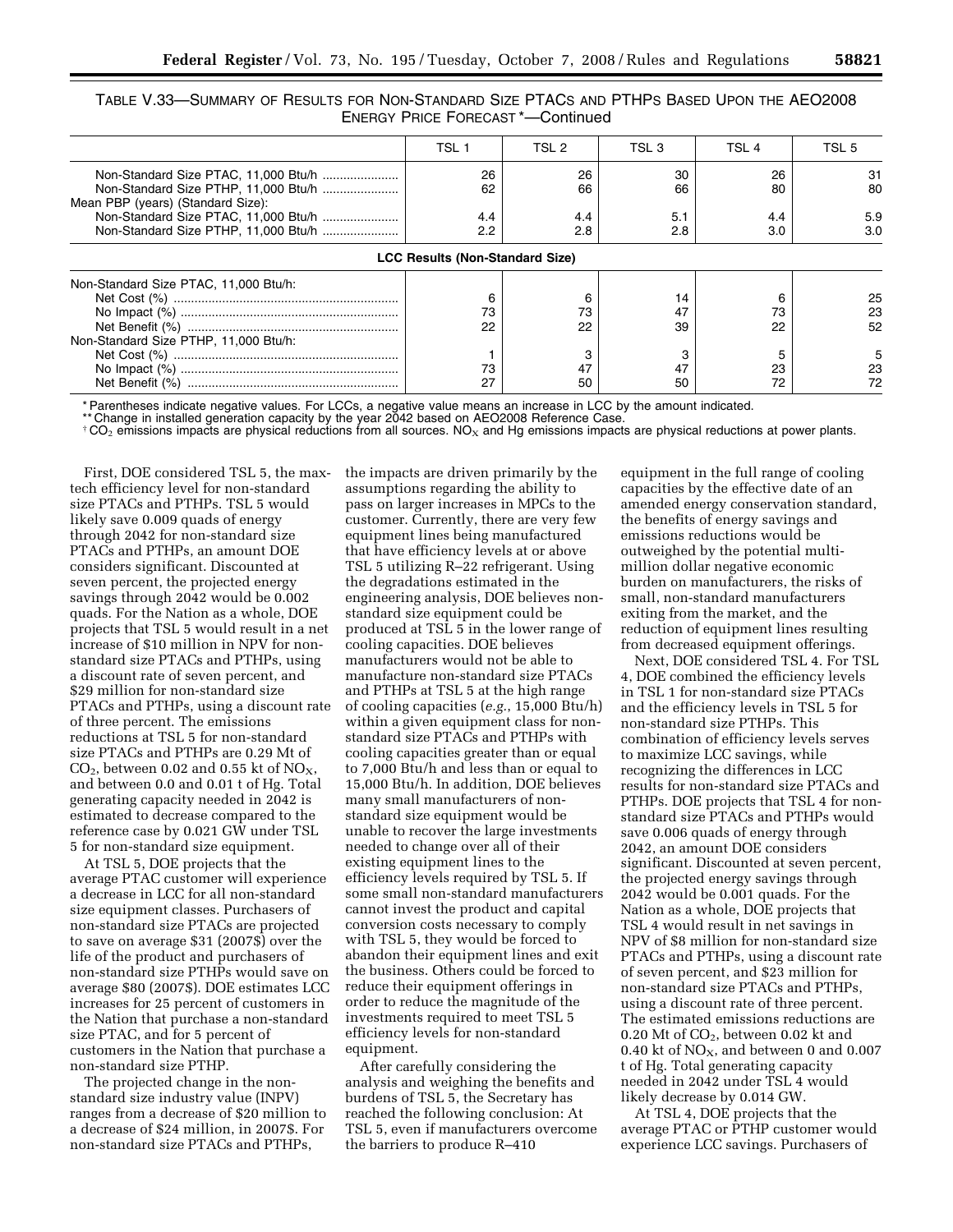non-standard size PTACs, on average, would experience an LCC decrease of \$26 (2007\$) over the life of the product and purchasers of non-standard size PTHPs would save on average \$80 (2007\$). DOE estimates an LCC increase for 6 percent of customers in the Nation who purchase a non-standard size PTAC, and for 5 percent of customers in the Nation who purchase a nonstandard size PTHP. The remaining customers of non-standard size PTACs and PTHPs would experience either a decrease or no change in LCC.

The projected change in INPV ranges between losses of \$21 million and \$23 million for the non-standard size PTAC and PTHP industry. Just as with TSL 5, the projected impacts continue to be driven primarily by the manufacturers' ability to pass on increases in MPCs to the customer. The loss of \$23 million assumes that DOE's projections of partial cost recovery as described in Chapter 13 of the TSD remain valid. TSL 4 requires the production of nonstandard size PTACs at the efficiency levels in TSL 1 and non-standard size PTHPs at efficiency levels at TSL 5. Thus, TSL 4 requires the production of non-standard size PTHPs using R–410A that would have efficiencies equivalent to the ''max tech'' efficiency levels with R–410A applying the degradations estimated in the engineering analysis in the absence of a high efficiency compressor. For the larger cooling capacity range (*i.e.*, 15,000 Btu/h) within a given equipment class of nonstandard size PTACs and PTHPs with a cooling capacity greater than or equal to 7,000 Btu/h and less than or equal to 15,000 Btu/h, DOE believes manufacturers would not be able to produce equipment at the efficiency levels provided by the TSL 4 energyefficiency equations. At larger cooling capacities for non-standard equipment, manufacturers do not have the additional space within the box sleeve to add heat exchanger area to increase the efficiency of the equipment. Specifically, DOE believes non-standard manufacturers would eliminate equipment due to the stringency of the standard—and the costs associated with attaining them—at higher cooling capacity regions. In addition, DOE believes many small manufacturers of non-standard size equipment would be unable to recover the large investments needed to change over all of their existing equipment lines to the efficiency levels required by TSL 4. If some of these manufacturers cannot invest the product and capital conversion costs necessary to comply with TSL 4, they would be forced to

abandon their equipment lines and exit the business. Others could be forced to reduce their equipment offerings in order to reduce the magnitude of the investments required to meet the TSL 4 efficiency levels, which will affect their ability to offer R–410A-compatible equipment in the full range of capacities currently being offered by the time the new standard would become effective.

Based on the reasons stated earlier, while DOE recognizes the increased economic benefits to the nation that could result from TSL 4 for nonstandard size PTACs and PTHPs, DOE concludes that the benefits of a Federal standard at TSL 4 would still be outweighed by the economic burden that would be placed upon nonstandard size PTAC and PTHP manufacturers.

Next, DOE considered TSL 3. TSL 3 includes the same efficiency levels for non-standard PTACs as non-standard PTHPs. DOE projects that TSL 3 for nonstandard size PTACs and PTHPs would save 0.005 quads of energy through 2042, an amount DOE considers significant. Discounted at seven percent, the projected energy savings through 2042 would be 0.001 quads. For the Nation as a whole, DOE projects that TSL 3 would result in net savings in NPV of \$7 million for non-standard size PTACs and PTHPs, using a discount rate of seven percent, and \$19 million for non-standard size PTACs and PTHPs, using a discount rate of three percent. The estimated emissions reductions are  $0.18$  Mt of  $CO<sub>2</sub>$ , between  $0.01$  and  $0.34$ kt of  $NO<sub>X</sub>$ , and between 0 and 0.006 t of Hg. Total generating capacity needed in 2042 under TSL 3 for non-standard size PTACs and PTHPs would likely decrease by 0.013 GW.

At TSL 3, DOE projects that the average PTAC or PTHP customer would experience LCC savings. Purchasers of non-standard size PTACs, on average, would experience a decrease in LCC of \$30 (2007\$) over the life of the product and purchasers of non-standard size PTHPs would save on average \$66 (2007\$). DOE estimates an LCC increase for 14 percent of customers in the Nation that purchase a non-standard size PTAC, and for 3 percent of customers in the Nation that purchase a non-standard size PTHP. The remaining customers would experience either a decrease or no change in LCC.

The projected change in INPV ranges between a loss of \$17 million and a loss of \$20 million for the non-standard size PTAC and PTHP industry. Just as with TSL 5, the projected impacts continue to be driven primarily by the manufacturers' ability to pass on increases in MPCs to the customer. The

loss of \$20 million assumes the continued validity of DOE's projections of partial cost recovery as described in Chapter 13 of the TSD. Even at TSL 3, DOE is concerned about the manufacturers' ability to produce and offer equipment in the full range of cooling capacities that would fit the wide variety of wall sleeves that currently exist. For the larger cooling capacity range (*i.e.*, 15,000 Btu/h) within a given equipment class of nonstandard size PTACs and PTHPs with a cooling capacity greater than or equal to 7,000 Btu/h and less than or equal to 15,000 Btu/h, DOE believes manufacturers would not be able to produce equipment at the efficiency levels provided by the TSL 3 energyefficiency equations. Specifically, DOE believes non-standard manufacturers would eliminate equipment due to the stringency of the standard at higher cooling capacity regions. In addition, TSL 3 requires a \$23 million investment by the industry in order to transform all of the existing equipment lines available in the current non-standard market to TSL 3 efficiency levels. DOE believes many small non-standard manufacturers would not be able to recover these investments needed to change over all of their existing equipment lines to the efficiency levels required by TSL 3. If some small non-standard manufacturers cannot invest the product and capital conversion costs necessary to comply with TSL 3, they would be forced to abandon their equipment lines and exit the business. Others could be forced to reduce their equipment offerings in order to reduce the magnitude of the investments required to meet TSL 3 efficiency levels for non-standard equipment.

While DOE recognizes the increased economic benefits to the nation and the energy savings that could result from TSL 3 for non-standard size PTACs and PTHPs, DOE concludes that, based on the above, the benefits of an amended energy conservation standard at TSL 3 would be outweighed by the economic burden that would be placed upon nonstandard size PTAC and PTHP manufacturers.

Next, DOE considered TSL 2. TSL 2 requires different efficiency levels for non-standard size PTACs and nonstandard PTHPs at the same cooling capacity. DOE projects that TSL 2 for non-standard size PTACs and PTHPs would save 0.004 quads of energy through 2042, an amount DOE considers significant. Discounted at seven percent, the projected energy savings through 2042 would be 0.001 quads. For the Nation as a whole, DOE projects that TSL 2 would result in net savings in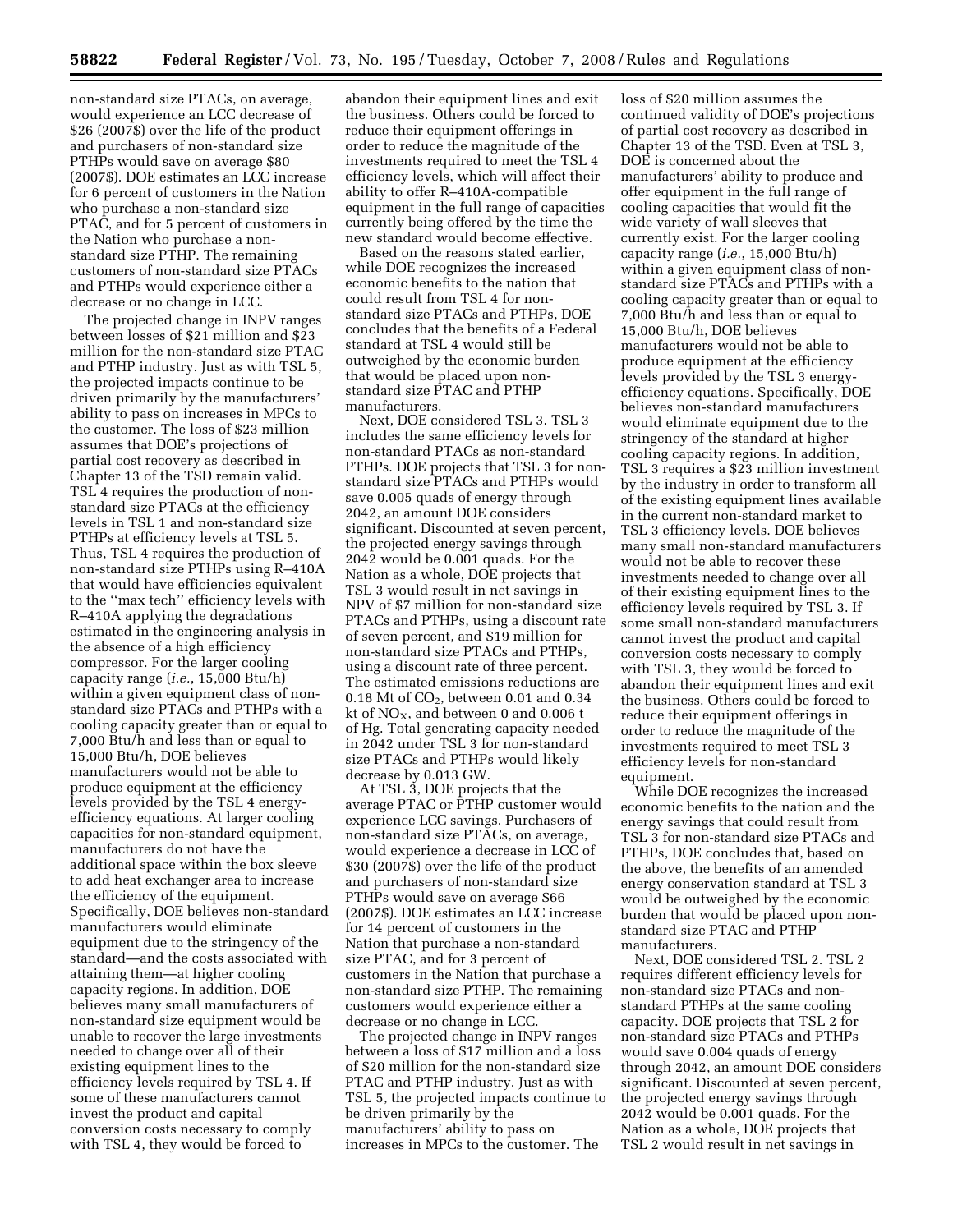NPV of \$6 million for non-standard size PTACs and PTHPs, using a discount rate of seven percent, and \$16 million for non-standard size PTACs and PTHPs, using a discount rate of three percent. The estimated emissions reductions are 0.14 Mt of  $CO<sub>2</sub>$ , between 0.01 kt and 0.28 kt of  $NO<sub>X</sub>$ , and between 0 and 0.005 t of Hg. Total generating capacity needed in 2042 under TSL 2 for nonstandard size PTACs and PTHPs would likely decrease by 0.010 GW.

At TSL 2, DOE projects that the average PTAC or PTHP customer would experience LCC savings. Purchasers of non-standard size PTACs, on average, would have an LCC decrease of \$26 (2007\$) over the life of the product and purchasers of non-standard size PTHPs would save on average \$66 (2007\$). DOE estimates an LCC increase for 6 percent of customers in the Nation that purchase a non-standard size PTAC and for 3 percent of customers in the Nation that purchase a non-standard size PTHP. The remaining customers of nonstandard size PTACs and PTHPs would experience either a decrease or no change in LCC.

The projected change in INPV ranges between a loss of \$17 million and a loss of \$19 million for the non-standard size PTAC and PTHP industry. Just as with other TSLs, the projected impacts continue to be driven primarily by the manufacturers' ability to pass on increases in MPCs to the customer. The loss of \$19 million assumes DOE's projections of partial cost recovery as described in Chapter 13 of the TSD remain valid. Since TSL 2 requires nonstandard size manufacturers to be produced at the efficiency levels in TSL 3, DOE is concerned about the manufacturer's ability to produce and offer equipment in the full range of cooling capacities to fit the wide variety of wall sleeves that currently exist for non-standard size PTHPs.

For the larger cooling capacity range (*i.e.*, 15,000 Btu/h) within a given equipment class of non-standard size PTACs and PTHPs with a cooling capacity greater than or equal to 7,000 Btu/h and less than or equal to 15,000 Btu/h, DOE believes manufacturers would be unable to produce equipment at the efficiency levels provided by the TSL 2 energy-efficiency equations. Specifically, DOE believes non-standard manufacturers would eliminate equipment due to the costs required to satisfy this level at higher cooling capacity regions. In addition, TSL 2 requires a 23.3 million dollar investment in order to transform all of the existing equipment lines available in the current non-standard market to TSL 2 efficiency levels. The investment

required at TSL 2 is larger than at TSL 3 because manufacturers could be forced to design separate equipment platforms for non-standard size PTACs and non-standard size PTHPs because of the differences in efficiency level requirements. DOE believes many small manufacturers of non-standard size equipment would be unable to recover these investments needed to change over all of their existing equipment lines to the efficiency levels required by TSL 2. If some small, non-standard manufacturers cannot invest the product and capital conversion costs necessary to comply with TSL 2, they would be forced to abandon their equipment lines and exit the business. Others could be forced to reduce their equipment offerings in order to reduce the magnitude of the investments required to meet TSL 2 efficiency levels for nonstandard equipment.

While DOE recognizes the increased economic benefits to the nation and the energy savings that could result from TSL 2 for non-standard size PTACs and PTHPs, DOE concludes, based on the reasons stated above, that the benefits of an amended energy conservation standard at TSL 2 would be outweighed by the economic burden that would be placed upon non-standard size PTAC and PTHP manufacturers.

Last, DOE considered TSL 1. TSL 1 requires the same efficiency levels for non-standard size PTACs and nonstandard PTHPs at the same cooling capacity. DOE projects that TSL 1 for non-standard size PTACs and PTHPs would save 0.004 quads of energy through 2042, an amount DOE considers significant. Discounted at seven percent, the projected energy savings through 2042 would be 0.001 quads. For the Nation as a whole, DOE projects that TSL 1 would result in net savings in NPV of \$5 million for non-standard size PTACs and PTHPs, using a discount rate of seven percent, and \$14 million for non-standard size PTACs and PTHPs, using a discount rate of three percent. The estimated emissions reductions are 0.12 Mt of  $CO<sub>2</sub>$ , between 0.01 kt and 0.23 kt of  $NO<sub>X</sub>$ , and between 0 and 0.004 t of Hg. Total generating capacity needed in 2042 under TSL 1 for nonstandard size PTACs and PTHPs would likely decrease by 0.009 GW.

At TSL 1, DOE projects that the average PTAC or PTHP customer would experience an LCC savings. Purchasers of non-standard size PTACs, on average would experience an LCC decrease of \$26 (2007\$) over the life of the product and purchasers of non-standard size PTHPs would save on average \$62 (2007\$). DOE estimates LCC increase for 6 percent of customers in the Nation

that purchase a non-standard size PTAC, and for 1 percent of customers in the Nation that purchase a non-standard size PTHP. The remaining customers of non-standard size equipment would experience either a decrease or no change in LCC.

The projected change in INPV ranges between losses of \$16 million and \$17 million for the non-standard size PTAC and PTHP industry. Just as with other TSLs, the projected impacts continue to be driven primarily by the manufacturers' ability to pass on increases in MPCs to the customer. The loss of \$17 million assumes DOE's projections of partial cost recovery as described in Chapter 13 of the TSD remain valid. Even at TSL 1, DOE estimates manufacturers of nonstandard PTACs and PTHPs would experience over a 50 percent reduction in INPV as a result of amended energy conservation standards. TSL 1 requires a 22 million dollar investment by the industry in order to transform all of the existing equipment lines available in the current non-standard market to TSL 1 efficiency levels. DOE believes many small manufacturers of non-standard equipment would be unable to recover these investments needed to change over all of their existing equipment lines to the efficiency levels required by TSL 1. If some small non-standard manufacturers cannot invest the product and capital conversion costs necessary to comply with TSL 1, they would be forced to abandon their equipment lines and exit the business. Others could be forced to reduce their equipment offerings in order to reduce the magnitude of the investments required to meet TSL 1 efficiency levels for nonstandard equipment.

While DOE recognizes the increased economic benefits to the nation and the energy savings that could result from TSL 1 for non-standard size PTACs and PTHPs, DOE concludes that the benefits of an amended energy conservation standard at TSL 1 would still be outweighed by the economic burden that would be placed upon nonstandard size PTAC and PTHP manufacturers. DOE is especially concerned about the large investments required for non-standard size manufacturers to transform their entire equipment offerings to TSL 1 efficiency levels and with the likelihood that small non-standard size manufacturers would exit the market, causing some existing non-standard size PTACs and PTHPs to become unavailable to consumers.

After considering the analysis and weighing the benefits and the burdens, DOE concludes that the benefits of a standard at the efficiency levels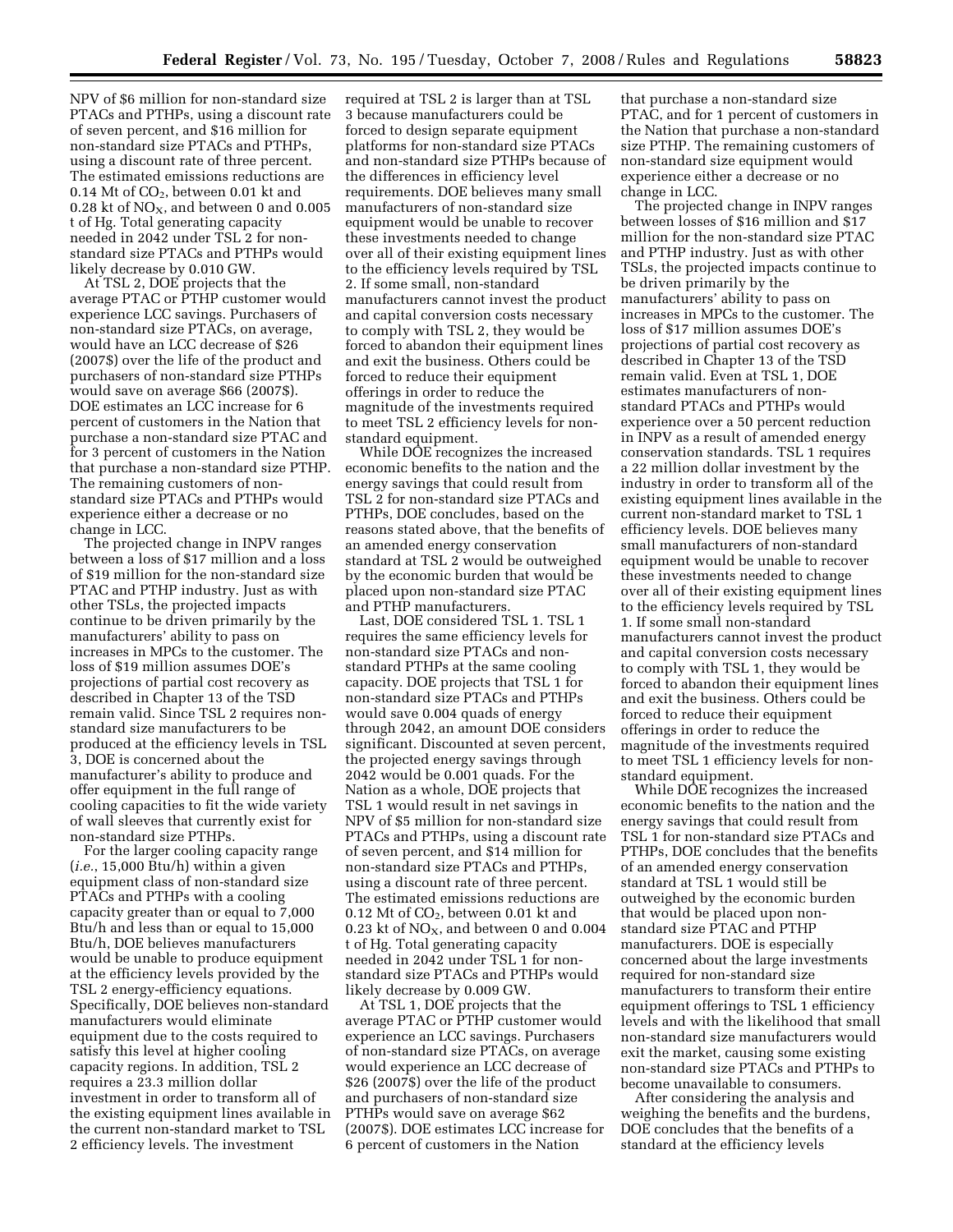specified by ASHRAE Standard 90.1– 1999 outweigh the burdens. Therefore based on the discussion above, DOE concludes that the

efficiency levels beyond those in

ASHRAE Standard 90.1–1999 are not economically justified and is adopting the efficiency level in ASHRAE Standard 90.1–1999. Table V.34

demonstrates the amended energy conservation standards for standard size PTACs and PTHPs in the full range of cooling capacities.

| TABLE V.34—FINAL ENERGY CONSERVATION STANDARDS FOR NON-STANDARD SIZE PTACS AND PTHPS |  |
|--------------------------------------------------------------------------------------|--|
|--------------------------------------------------------------------------------------|--|

| Equipment class |          |                  |                                                                                                                                                                                                                                              |  |
|-----------------|----------|------------------|----------------------------------------------------------------------------------------------------------------------------------------------------------------------------------------------------------------------------------------------|--|
| Equipment       | Category | Cooling capacity | Final energy conservation standards*                                                                                                                                                                                                         |  |
|                 |          |                  | $EER = 9.4$<br>EER = $10.9 - (0.213 \times Cap^{\dagger})$<br>$EER = 7.7$<br>$EER = 9.3$<br>$COP = 2.7$<br>$\vert$ EER = 10.8 - (0.213 $\times$ Cap $\uparrow$ )<br>$COP = 2.9 - (0.026 \times Cap^{\dagger})$<br>$EER = 7.6$<br>$COP = 2.5$ |  |

\* For equipment rated according to the DOE test procedure (ARI Standard 310/380–2004), all energy efficiency ratio (EER) values must be rated at 95 °F outdoor dry-bulb temperature for air-cooled equipment and evaporatively cooled equipment and at 85 °F entering water tempera-<br>ture for water cooled equipment. All coefficient of performance (COP) values must equipment.

\*\* Non-standard size refers to PTAC or PTHP equipment with existing wall sleeve dimensions having an external wall opening of less than 16 inches high or less than 42 inches wide, and a cross-sectional area less than 670 square inches.<br>† Cap means cooling capacity in thousand British thermal units per hour (Btu/h) at 95 °F outdoor dry-bulb temperature.

## **VI. Procedural Issues and Regulatory Review**

*A. Review Under Executive Order 12866* 

Section 1(b)(1) of Executive Order 12866, ''Regulatory Planning and Review,'' 58 FR 51735 (October 4, 1993), requires each agency to identify in writing the market failure or other problem that it intends to address that warrants agency action such as today's final rule, and to assess the significance of that problem in evaluating whether any new regulation is warranted.

DOE's analysis suggests that much of the hospitality industry segment using PTAC and PTHP equipment tends to be small hotels or motels. DOE believes that these small hotels and motels tend to be individually owned and operated and lack corporate direction in terms of energy policy. The transaction costs for these smaller owners or operators to research, purchase, and install optimum efficiency equipment are too high to make such action commonplace. DOE believes that there is a lack of information and/or information processing capability about energy efficiency opportunities in the PTAC and PTHP market available to hotel or motel owners. Unlike residential heating and air conditioning products, PTACs and PTHPs are not included in energy labeling programs such as the Federal Trade Commission's energy labeling program. Furthermore, the energy use of PTACs and PTHPs depends on the climate and equipment usage and, as such, is not readily available for the owners or operators to

decide whether improving the energy efficiency of PTAC and PTHP equipment is cost effective.

PTACs and PTHPs are not purchased in the same manner as other regulated appliances that are sold in retail stores (*e.g.*, room air conditioners). When purchased by the end user, PTACs and PTHPs are more likely to be purchased through contractors and builders that perform the installation. (See Chapter 8 of the final rule TSD) The AHRI Certified Directory includes PTACs and PTHPs, and provides the energy efficiency and capacity information on PTACs and PTHPs produced by participating manufacturers.

To the extent that a lack of information may exist, DOE could expect the energy efficiency for PTACs and PTHPs to be more or less randomly distributed across key variables such as energy prices and usage levels. DOE found that energy efficiency and energy cost savings are not the primary drivers of the hotel and motel business. Instead, hotel and motel operators work on a fixed budget and are concerned primarily with providing clean and comfortable rooms to the customers to ensure customer satisfaction. If consumer satisfaction decreases, hotel or motel owners may incur increased transaction costs, thus preventing access to capital to finance energy efficiency investment.

A related issue is the problem of asymmetric information (one party to a transaction has more and better information than the other) and/or high transactions costs (costs of gathering

information and effecting exchanges of goods and services) among PTAC and PTHP equipment customers. In the case of PTACs and PTHPs, in many cases, the party responsible for the equipment purchase may not be the one who pays the operating cost. For example, PTAC and PTHP equipment are also used in nursing homes (*i.e.*, assisted living) and medical office buildings. In these settings, the builder or complex owner often makes decisions about PTACs and PTHPs without input from tenants and typically does not offer tenants the option to upgrade that equipment. Furthermore, DOE believes that the tenant typically pays the utility bills. If there were no transactions costs, it would be in the builder or complex owners' interest to install equipment that the tenants would choose on their own. For example, a tenant who knowingly faces higher utility bills from low-efficiency equipment would expect to pay less in rent, thereby shifting the higher utility cost back to the complex owner. However, this information is not without a cost. It may not be in the tenant's interest to take the time to develop it or, in the case of the complex owner who installs less efficient equipment, to convey that information to the tenant.

To the extent that asymmetric information and/or high transaction costs are problems, one would expect to find certain outcomes regarding PTAC and PTHP efficiency. For example, all things being equal, one would not expect to see higher rents for office complexes with high-efficiency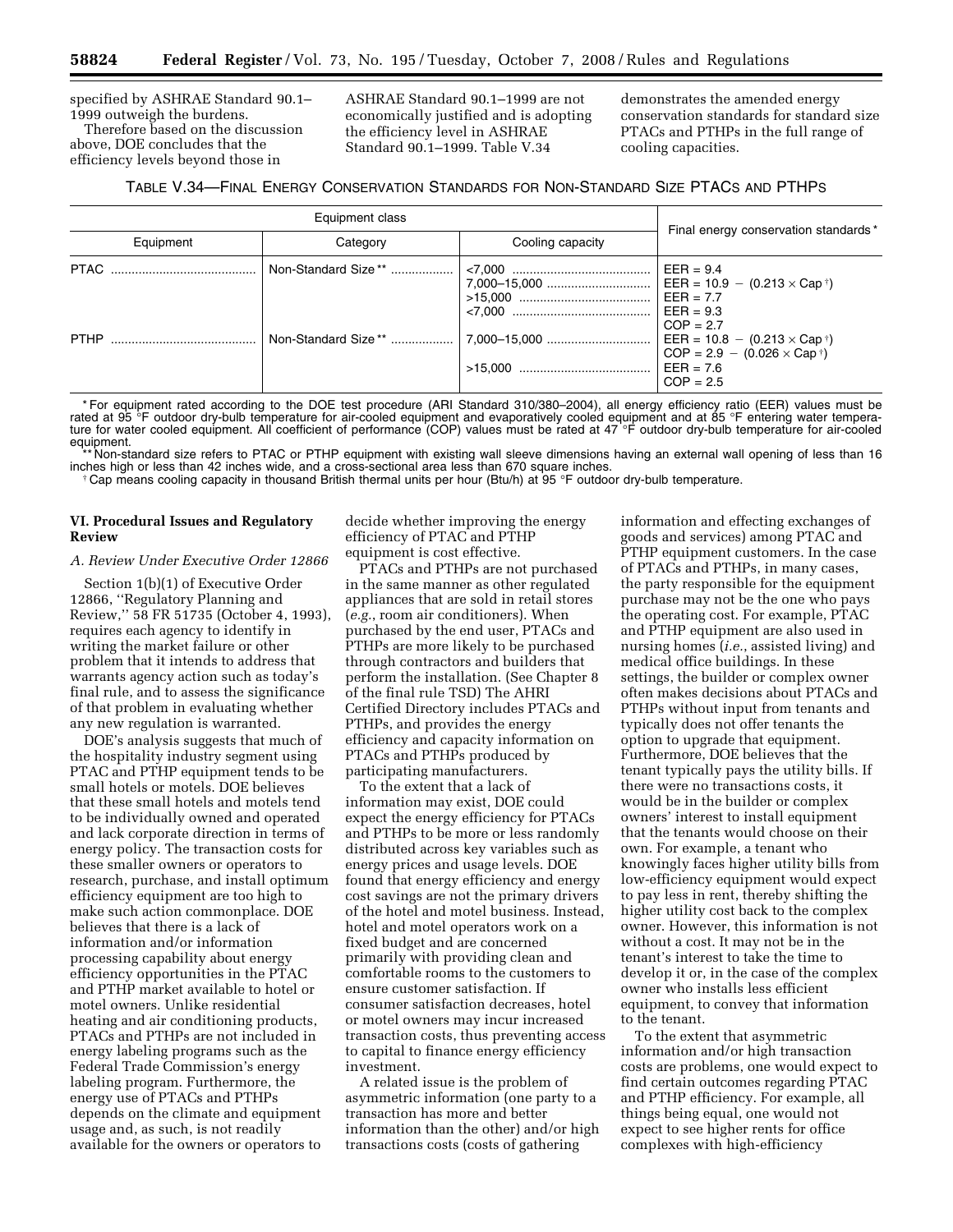equipment. Alternatively, one would expect higher energy efficiency in rental units where the rent includes utilities, compared with those where the tenant pays the utility bills separately. DOE did not receive any data that would enable it to conduct tests of market failure in response to the NOPR.

In addition, this rulemaking is likely to yield certain ''external'' benefits resulting from improved energy efficiency of PTACs and PTHPs that are not captured by the users of such equipment. These benefits include externalities related to environmental and energy security that are not reflected in energy prices, such as reduced emissions of greenhouse gases. Regarding environmental externalities, the emissions reductions in today's final rule are projected to be 1.06 million metric tons (Mt) of  $CO<sub>2</sub>$ , between 0.09 kilotons and 2.13 kilotons (kt) of  $NO<sub>X</sub>$ , and between 0 and 0.037 tons of Hg.

Because today's regulatory action is a significant regulatory action under section 3(f)(1) of Executive Order 12866, section 6(a)(3) of the Executive Order requires DOE to prepare and submit for review to OMB's Office of Information and Regulatory Affairs (OIRA) an assessment of the costs and benefits of today's rule. Accordingly, DOE presented to OIRA for review the draft final rule and other documents prepared for this rulemaking, including a regulatory impact analysis (RIA). These documents are included in the rulemaking record and are available for public review in the Resource Room of DOE's Building Technologies Program, 950 L'Enfant Plaza, SW., 6th Floor, Washington, DC 20024, (202) 586–9127, between 9 a.m. and 4 p.m., Monday through Friday, except Federal holidays.

The NOPR contained a summary of the RIA, which evaluated the extent to which major alternatives to standards for PTACs and PTHPs could achieve significant energy savings at reasonable cost, compared with the effectiveness of the proposed rule. 73 FR 18907–10. The complete RIA (*Regulatory Impact Analysis for Proposed Energy Conservation Standards for Packaged Terminal Air Conditioners and Heat Pumps*), is contained in the TSD prepared for today's rule. The RIA consists of (1) a statement of the problem addressed by this regulation and the mandate for government action, (2) a description and analysis of the feasible policy alternatives to this regulation, (3) a quantitative comparison of the impacts of the alternatives, and (4) the national economic impacts of the amended standards.

As explained in the NOPR, DOE determined that none of the alternatives

that it examined would save as much energy or have an NPV as high as the proposed standards. That same conclusion applies to the amended standards in today's rule. In addition, several of the alternatives would require new enabling legislation, because authority to conduct those alternatives currently does not exist. The RIA report in the TSD provides additional detail on the regulatory alternatives.

# *B. Review Under the Regulatory Flexibility Act*

The Regulatory Flexibility Act (5 U.S.C. 601 *et seq.*) requires preparation of an initial regulatory flexibility analysis (IRFA) for any rule that by law must be proposed for public comment, and a final regulatory flexibility analysis (FRFA) for any such rule that an agency adopts as a final rule, unless the agency certifies that the rule, if promulgated, will not have a significant economic impact on a substantial number of small entities. A regulatory flexibility analysis examines the impact of the rule on small entities and considers alternative ways of reducing negative impacts. Also, as required by Executive Order 13272, ''Proper Consideration of Small Entities in Agency Rulemaking,'' 67 FR 53461 (August 16, 2002), DOE published procedures and policies on February 19, 2003, to ensure that the potential impacts of its rules on small entities are properly considered during the rulemaking process. 68 FR 7990. DOE has made its procedures and policies available on the Office of General Counsel's Web site: *http:// www.gc.doe.gov*.

Small businesses, as defined by the Small Business Administration (SBA) for the packaged terminal equipment manufacturing industry, are manufacturing enterprises with 750 employees or fewer. DOE used the small business size standards published on March 11, 2008, as amended, by the SBA to determine whether any small entities would be required to comply with the rule. 61 FR 3286 and codified at 13 CFR part 121. The size standards are listed by North American Industry Classification System (NAICS) code and industry description. PTAC and PTHP manufacturing is classified under NAICS 333415, which sets a threshold of 750 employees or less for an entity to be considered as a small business under the ''Air-Conditioning and Warm Air Heating Equipment and Commercial and Industrial Refrigeration Equipment Manufacturer'' category.

For the NOPR, DOE identified and interviewed two manufacturers of PTACs and PTHPs that are small businesses affected by this rulemaking.

73 FR 18910. DOE reviewed the proposed rule under the provisions of the Regulatory Flexibility Act and the procedures and policies published on February 19, 2003. *Id.* On the basis of this review, DOE determined that it could not certify that the proposed standards (TSL4), if promulgated, would have no significant economic impact on a substantial number of small entities. *Id.* DOE made this determination because of the potential impacts of the proposed standard levels on PTAC and PTHP manufacturers generally, including small businesses. *Id.* 

Because of these potential impacts on small manufacturers, DOE prepared an IRFA during the NOPR stage of this rulemaking. DOE provided the IRFA in its entirety in the NOPR, 73 FR 18910– 12, and also transmitted a copy to the Chief Counsel for Advocacy of the SBA for review. Chapter 13 of the TSD contains more information about the impact of this rulemaking on manufacturers.

The IRFA divided potential impacts on small businesses into two broad categories: (1) Impacts associated with standard size PTAC and PTHP manufacturers; and (2) impacts associated with non-standard size PTAC and PTHP manufacturers. The PTAC and PTHP industry is characterized by both domestic and international manufacturers. Standard size PTACs and PTHPs are primarily manufactured outside of the U.S. with the exception of one domestic PTAC and PTHP manufacturer. Non-standard size PTACs and PTHPs are primarily manufactured domestically by a handful of manufacturers. Consolidation within the PTAC and PTHP industry has reduced the number of parent companies that manufacture similar equipment under different affiliates and labels.

DOE has prepared a FRFA for this rulemaking, which is presented in the following discussion. Comments received in response to the IRFA regarding the impacts on small businesses in the non-standard industry are summarized in section IV.K.2. In addition, DOE further reviewed the nonstandard size industry, in particular, the market for small businesses, and presented its finding in section IV.K.2. The FRFA below is written in accordance with the requirements of the Regulatory Flexibility Act, and addresses the comments received from interested parties in response to the IRFA.

# 1. Reasons for the Final Rule

Part A–1 of Title III of EPCA addresses the energy efficiency of certain types of commercial and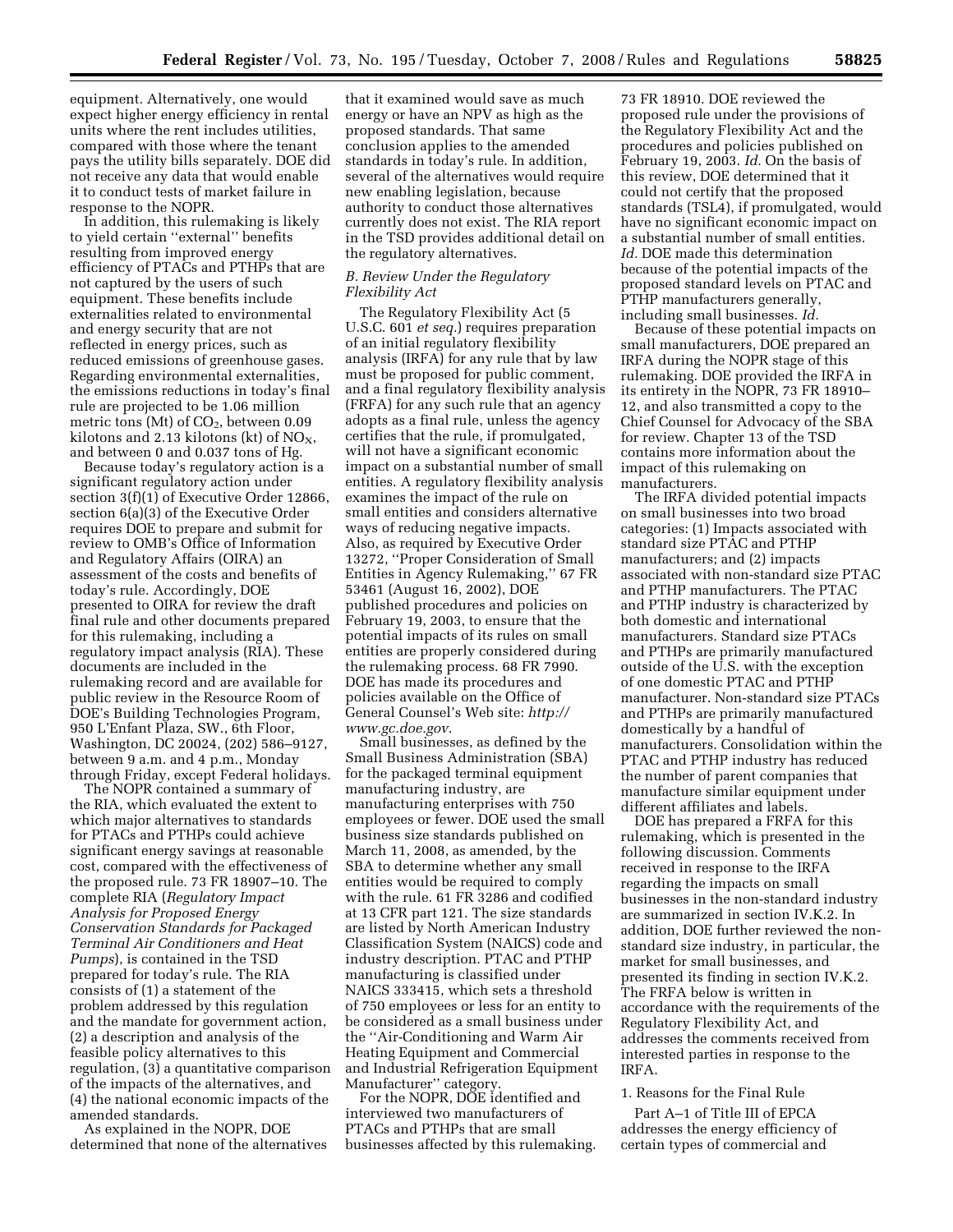industrial equipment. (42 U.S.C. 6311– 6317) It contains specific mandatory energy conservation standards for commercial PTACs and PTHPs. (42 U.S.C. 6313(a)(3)) EPACT 1992, Public Law 102–486, also amended EPCA with respect to PTACs and PTHPs, providing definitions in section 122(a), test procedures in section 122(b), labeling provisions in section 122(c), and the authority to require information and reports from manufacturers in section 122(e). DOE publishes today's final rule pursuant to Part A–1. The PTAC and PTHP test procedures appear at 10 CFR 431.96.

EPCA established Federal energy conservation standards that generally correspond to the levels in ASHRAE Standard 90.1, as in effect on October 24, 1992 (ASHRAE Standard 90.1– 1989), for each type of covered equipment listed in section 342(a) of EPCA, including PTACs and PTHPs. (42 U.S.C. 6313(a)) For each type of equipment, EPCA directed that if ASHRAE Standard 90.1 is amended, DOE must adopt an amended standard at the new level in ASHRAE Standard 90.1, unless clear and convincing evidence supports a determination that adoption of a more stringent level as a national standard would produce significant additional energy savings and be technologically feasible and economically justified. (42 U.S.C.  $6313(a)(6)(A)(ii)(II)$  In accordance with these statutory criteria, DOE is amending the energy conservation standards for PTACs and PTHPs by raising the efficiency levels for this equipment above the efficiency levels specified by ASHRAE Standard 90.1– 1999 for standard size PTACs and PTHPs and adopting the efficiency levels in ASHRAE Standard 90.1–1999 for non-standard size PTACs and PTHPs.

2. Objectives of, and Legal Basis for, the Rule

To determine whether economic justification exists, DOE reviews comments received and conducts analysis to determine whether the economic benefits of the amended standard exceed the burdens to the greatest extent practicable, taking into consideration seven factors set forth in 42 U.S.C. 6295(o)(2)(B) (see section II.B of this preamble). (42 U.S.C. 6316(a)) Further information concerning the background of this rulemaking is provided in Chapter 1 of the TSD.

3. Description and Estimated Number of Small Entities Regulated

Through market research, interviews with manufacturers of all sizes,

discussions with industry trade groups, and comments from interested parties on the IRFA, DOE identified six small manufacturers in the PTAC and PTHP industry. These six manufacturers can be further sub-categorized by their manufacturing scale: (1) One small business competes successfully making standard-size PTACs and PTHPs in high volumes; (2) the remaining five small businesses make PTACs and PTHPs at much lower volumes. While three of these five low-volume small businesses make PTACs and PTHPs that fit into standard-size sleeves, the customization options offered by these manufacturers suggests that these units have more in common with the non-standard size equipment that these manufacturers also offer than with the high-volume standard size PTAC and PTHP equipment on the market. DOE found one small manufacturer of standard size PTACs and PTHPs manufactures equipment outside the U.S. DOE found the five small manufacturers produce equipment domestically. None of the six firms are divisions of larger owned companies.

4. Description and Estimate of Compliance Requirements

Potential impacts on all manufacturers of PTACs and PTHPs vary by TSL. Margins for all businesses could be impacted negatively by the adoption of any TSL, since all manufacturers have expressed an inability to pass on cost increases to retailers and consumers. The six small domestic businesses under discussion differ from their competitors in that they are much smaller entities than their competitors in the standard PTAC and PTHP industry. Any rule affecting products manufactured by these small businesses will affect them disproportionately because of their size and their focus on non-standard PTAC and PTHP equipment. However, due to the low number of competitors that agreed to be interviewed, DOE was not able to characterize the small business industry segment with a separate cashflow analysis due to concerns about maintaining confidentiality.

For all other TSLs concerning PTAC and PTHP equipment (which are not being considered in today's rule), the impact on small, focused business entities will be proportionately greater than for their competitors since these businesses lack the scale to afford significant R&D expenses and capital expansion budgets. The exact extent is hard to gauge since manufacturers did not respond to all proposed investment requirements by TSL during interviews. However, research associated with other small entities in prior rulemakings suggests that many costs associated with complying with rulemakings are typically fixed, regardless of production volume. Thus, given their focus and scale, any appliance rulemaking could affect these six small businesses disproportionately compared to their larger and more diversified competitors.

5. Significant Issues Raised by Public Comments

DOE summarized comments from interested parties in section IV.K.1.

6. Steps DOE Has Taken To Minimize the Economic Impact on Small, Non-Standard Size PTAC and PTHP Manufacturers

In consideration of the benefits and burdens of standards, including the burdens posed to small manufacturers, DOE concluded that the efficiency levels in ASHRAE Standard 90.1–1999 are the highest levels that can be justified for non-standard size PTAC and PTHP equipment. DOE discusses the potential impacts on small, nonstandard manufacturers from higher TSLs in section IV.K.1. Since DOE has adopted the efficiency levels in ASHRAE Standard 90.1–1999, DOE believes it has taken the necessary steps to minimize the economic impact on small, non-standard size PTAC and PTHP manufacturers.

## *C. Review Under the Paperwork Reduction Act*

DOE stated in the NOPR that this rulemaking would impose no new information and recordkeeping requirements, and that OMB clearance is not required under the Paperwork Reduction Act (44 U.S.C. 3501 *et seq.*). 73 FR 18912. DOE received no comments on this in response to the NOPR and, as with the proposed rule, today's rule imposes no information and recordkeeping requirements. DOE takes no further action in this rulemaking with respect to the Paperwork Reduction Act.

# *D. Review Under the National Environmental Policy Act*

DOE prepared an environmental assessment of the impacts of today's standards, which it published as a chapter within the TSD for the final rule. DOE found the environmental effects associated with today's various standards levels for PTACs and PTHPs to be not significant, and therefore it is issuing a Finding of No Significant Impact (FONSI) pursuant to the National Environmental Policy Act of 1969 (42 U.S.C. 4321 *et seq.*), the regulations of the Council on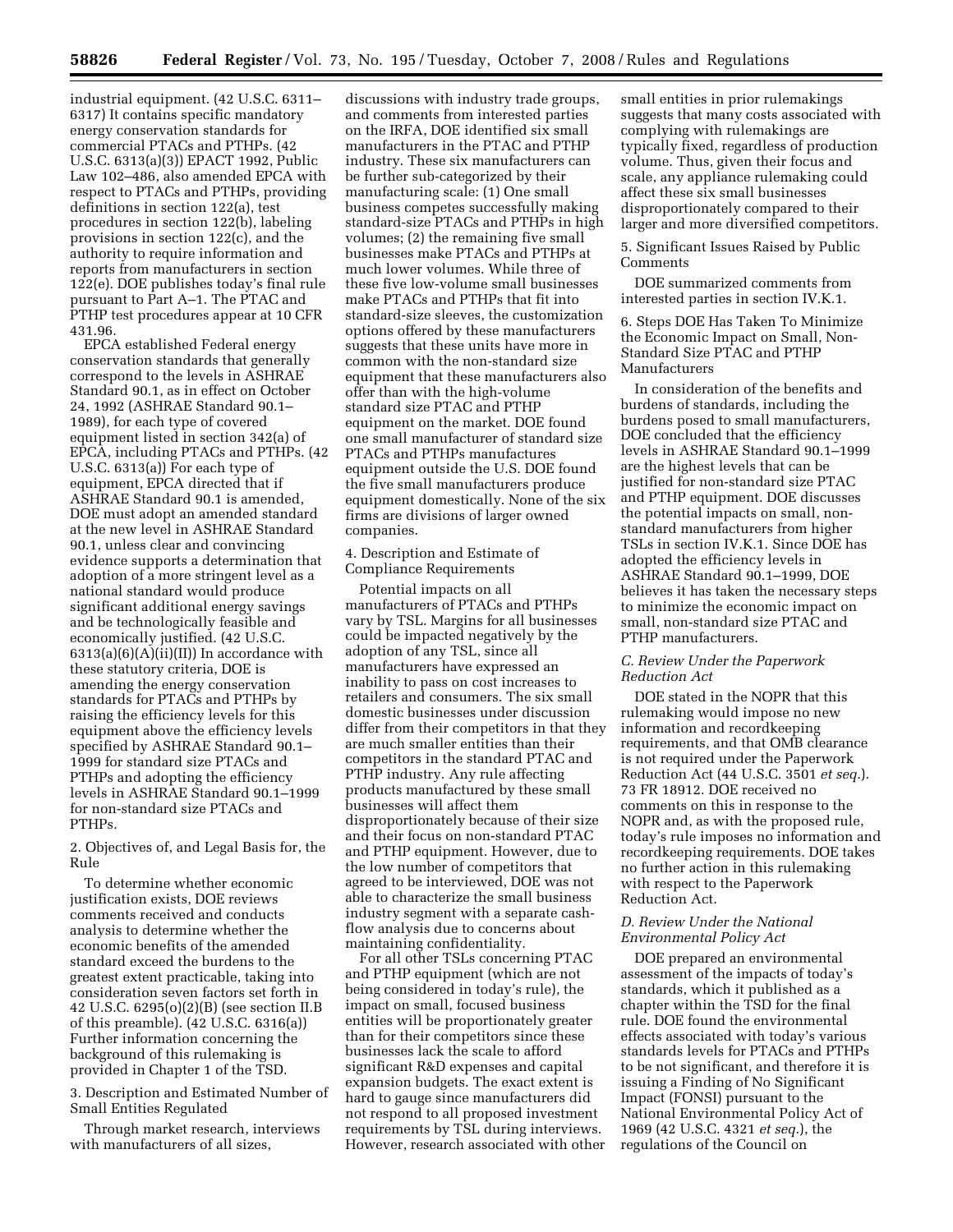Environmental Quality (40 CFR parts 1500–1508), and DOE's regulations for compliance with the National Environmental Policy Act (10 CFR part 1021). The FONSI is available in the docket for this rulemaking.

## *E. Review Under Executive Order 13132*

DOE reviewed this rule pursuant to Executive Order 13132, Federalism, 64 FR 43255 (August 4, 1999), which imposes certain requirements on agencies formulating and implementing policies or regulations that preempt State law or that have federalism implications. In accordance with DOE's statement of policy describing the intergovernmental consultation process that it will follow in the development of regulations that have federalism implications, 65 FR 13735 (March 14, 2000), DOE examined the proposed rule and determined that the rule would not have a substantial direct effect on the States, on the relationship between the national government and the States, or on the distribution of power and responsibilities among the various levels of government. 73 FR 18912. DOE received no comments on this issue in response to the NOPR, and its conclusions on this issue are the same for the final rule as they were for the proposed rule. DOE takes no further action in today's final rule with respect to Executive Order 13132.

### *F. Review Under Executive Order 12988*

With respect to the review of existing regulations and the promulgation of new regulations, section 3(a) of Executive Order 12988, Civil Justice Reform 61 FR 4729 (February 7, 1996) imposes on Federal agencies the general duty to adhere to the following requirements: (1) Eliminate drafting errors and ambiguity, (2) write regulations to minimize litigation, and (3) provide a clear legal standard for affected conduct rather than a general standard and promote simplification and burden reduction. Section 3(b) of Executive Order 12988 specifically requires that executive agencies make every reasonable effort to ensure that the regulation: (1) Clearly specifies the preemptive effect, if any; (2) clearly specifies any effect on existing Federal law or regulation; (3) provides a clear legal standard for affected conduct while promoting simplification and burden reduction; (4) specifies the retroactive effect, if any; (5) adequately defines key terms; and (6) addresses other important issues affecting clarity and general draftsmanship under any guidelines issued by the Attorney General. Section 3(c) of Executive Order 12988 requires executive agencies to

review regulations in light of applicable standards in section 3(a) and section 3(b) to determine whether they are met or whether it is unreasonable to meet one or more of them. DOE has completed the required review and determined that, to the extent permitted by law, the final regulations meet the relevant standards of Executive Order 12988.

## *G. Review Under the Unfunded Mandates Reform Act of 1995*

As described in the NOPR, title II of the Unfunded Mandates Reform Act of 1995 (Pub. L. 104–4) (UMRA) imposes requirements on Federal agencies when their regulatory actions will have certain types of impacts on State, local, and Tribal governments and the private sector. 73 FR 18912–13. DOE concluded that, because this rule would contain neither an intergovernmental mandate nor a mandate that may result in expenditure of \$100 million or more in any year, the requirements of UMRA do not apply to the rule. *Id.* DOE received no comments concerning the UMRA in response to the NOPR, and its conclusions on this issue are the same for the final rule as for the proposed rule. DOE takes no further action in today's final rule with respect to the UMRA.

# *H. Review Under the Treasury and General Government Appropriations Act of 1999*

DOE determined that, for this rulemaking, it need not prepare a Family Policymaking Assessment under Section 654 of the Treasury and General Government Appropriations Act, 1999 (Pub. L. 105–277). 73 FR 18913. DOE received no comments concerning Section 654 in response to the NOPR, and thus takes no further action in today's final rule with respect to this provision.

### *I. Review Under Executive Order 12630*

DOE determined, under Executive Order 12630, Governmental Actions and Interference with Constitutionally Protected Property Rights, 53 FR 8859 (March 18, 1988), that today's rule would not result in any takings which might require compensation under the Fifth Amendment to the U.S. Constitution. 73 FR 18913. DOE received no comments concerning Executive Order 12630 in response to the NOPR, and thus takes no further action in today's final rule with respect to this Executive Order.

# *J. Review Under the Treasury and General Government Appropriations Act of 2001*

Section 515 of the Treasury and General Government Appropriations Act, 2001 (44 U.S.C. 3516 note) provides for agencies to review most disseminations of information to the public under guidelines established by each agency pursuant to general guidelines issued by OMB. OMB's guidelines were published at 67 FR 8452 (February 22, 2002), and DOE's guidelines were published at 67 FR 62446 (October 7, 2002). DOE has reviewed today's final rule under the OMB and DOE guidelines and concluded that it is consistent with applicable policies in those guidelines.

## *K. Review Under Executive Order 13211*

Executive Order 13211, Actions Concerning Regulations That Significantly Affect Energy Supply, Distribution, or Use, 66 FR at 28355 (May 22, 2001), requires Federal agencies to prepare and submit to the OIRA a Statement of Energy Effects for any significant energy action. DOE determined that the proposed rule was not a significant energy action within the meaning of Executive Order 13211. 73 FR 18913. Accordingly, it did not prepare a Statement of Energy Effects on the proposed rule. DOE received no comments on this issue in response to the NOPR. As with the proposed rule, DOE has concluded that today's final rule is not a significant energy action within the meaning of Executive Order 13211, and has not prepared a Statement of Energy Effects on the rule.

# *L. Review Under the Information Quality Bulletin for Peer Review*

On December 16, 2004, the OMB, in consultation with the Office of Science and Technology, issued its Final Information Quality Bulletin for Peer Review (the Bulletin). 70 FR 2664 (January 14, 2005). The purpose of the Bulletin is to enhance the quality and credibility of the Government's scientific information. The Bulletin establishes that certain scientific information shall be peer reviewed by qualified specialists before it is disseminated by the federal government, and, as indicated in the NOPR, this includes influential scientific information related to agency regulatory actions, such as the analyses in this rulemaking. 73 FR 18913.

In response to OMB's Bulletin, DOE conducted formal in-progress peer reviews of the energy conservation standards development process and analyses and has prepared a Peer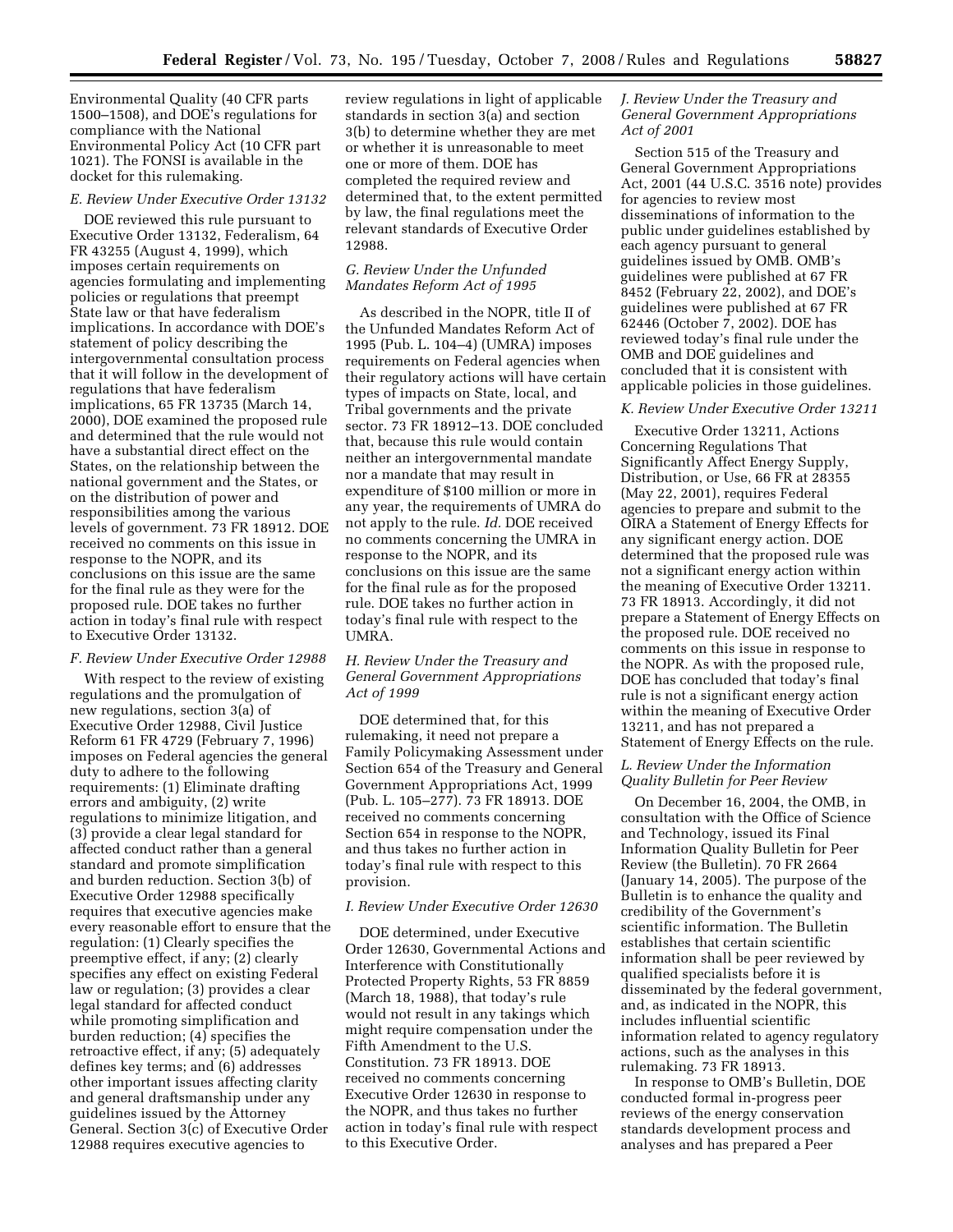Review Report pertaining to the energy conservation standards rulemaking analyses. The ''Energy Conservation Standards Rulemaking Peer Review Report'' dated February 2007 has been disseminated and is available at the following web site: *http://www.eere. energy.gov/buildings/appliance*\_ *standards/peer*\_*review.html*. DOE on June 28–29, 2005.

#### *M. Congressional Notification*

As required by 5 U.S.C. 801, DOE will submit to Congress a report regarding the issuance of today's final rule prior to the effective date set forth at the outset of this notice. The report will state that it has been determined that the rule is a ''major rule'' as defined by 5 U.S.C. 804(2). DOE also will submit the supporting analyses to the Comptroller General in the U.S. Government Accountability Office (GAO) and make them available to Congress.

# **VII. Approval of the Office of the Secretary**

The Secretary of Energy has approved publication of today's final rule.

#### **List of Subjects in 10 CFR Part 431**

Administrative practice and procedure, Confidential business information, Energy conservation.

Issued in Washington, DC, on September 29, 2008.

# **John F. Mizroch,**

*Acting Assistant Secretary, Energy Efficiency and Renewable Energy.* 

■ For the reasons set forth in the preamble, chapter II of title 10, Code of Federal Regulations, part 431 is amended to read as set forth below.

# **PART 431—ENERGY EFFICIENCY PROGRAM FOR CERTAIN COMMERCIAL AND INDUSTRIAL EQUIPMENT**

■ 1. The authority citation for part 431 continues to read as follows:

**Authority:** 42 U.S.C. 6291–6317.

■ 2. Section 431.92 is amended by adding in alphabetical order new definitions for ''Non-standard size,'' and "Standard size" to read as follows:

## **§ 431.92 Definitions concerned commercial air conditioners and heat pumps.**

\* \* \* \* \* *Non-standard size* means a packaged terminal air conditioner or packaged terminal heat pump with existing wall sleeve dimensions having an external wall opening of less than 16 inches high or less than 42 inches wide, and a crosssectional area less than 670 square inches.

\* \* \* \* \* *Standard size* means a packaged terminal air conditioner or packaged terminal heat pump with wall sleeve dimensions having an external wall opening of greater than or equal to 16 inches high or greater than or equal to 42 inches wide, and a cross-sectional area greater than or equal to 670 square inches.

\* \* \* \* \*

■ 3. Section 431.97 is amended by revising paragraph (a), including Tables 1 and 2, and by adding a new paragraph (c) to read as follows:

#### **§ 431.97 Energy efficiency standards and their effective dates.**

(a) All small or large commercial package air conditioning and heating equipment manufactured on or after January 1, 1994 (except for large commercial package air-conditioning and heating equipment, for which the effective date is January 1, 1995), and before January 1, 2010, in the case of the air-cooled equipment covered by the standards in paragraph (b), must meet the applicable minimum energy efficiency standard level(s) set forth in Tables 1 and 2 of this section. Each standard size packaged terminal air conditioner or packaged terminal heat pump manufactured on or after January 1, 1994, and before September 30, 2012, must meet the applicable minimum energy efficiency standard level(s) set forth in Tables 1 and 2 of this section. Each non-standard size packaged terminal air conditioner or packaged terminal heat pump manufactured on or after January 1, 1994, and before September 30, 2010, must meet the applicable minimum energy efficiency standard level(s) set forth in Tables 1 and 2 of this section.

TABLE 1 TO § 431.97—MINIMUM COOLING EFFICIENCY LEVELS

|                                                                                | Category                                                      | Cooling capacity                                                                        | Sub-category                   | Efficiency level <sup>1</sup>                                                                             |                                                           |
|--------------------------------------------------------------------------------|---------------------------------------------------------------|-----------------------------------------------------------------------------------------|--------------------------------|-----------------------------------------------------------------------------------------------------------|-----------------------------------------------------------|
| Product                                                                        |                                                               |                                                                                         |                                | Products<br>manufactured until<br>October 29, 2003                                                        | Products manufactured<br>on and after<br>October 29, 2003 |
| Small Commercial<br>Packaged Air Con-<br>ditioning and Heat-<br>ing Equipment. | Air Cooled, 3 Phase                                           | <65,000 Btu/h                                                                           | Split System<br>Single Package | $SEER = 10.0$<br>$SEER = 9.7$                                                                             | $SEER = 10.0$ .<br>$SEER = 9.7$ .                         |
|                                                                                | Air Cooled                                                    | $\geq$ 65,000 Btu/h and<br><135,000 Btu/h.                                              | All                            |                                                                                                           | $EER = 8.9.$                                              |
|                                                                                | Water Cooled, Evap-<br>oratively Cooled,<br>and Water-Source. | <17,000 Btu/h                                                                           | $HP$                           | AC    EER = 9.3    EER = 12.1.<br>$EER = 9.3$                                                             | $EER = 11.2$ .                                            |
|                                                                                |                                                               | $\geq$ 17,000 Btu/h and<br><65,000 Btu/h.<br>$\geq$ 65,000 Btu/h and<br><135,000 Btu/h. | HP<br>HP                       | $AC$   EER = 9.3   EER = 12.1.<br>$EER = 9.3$   EER = 12.0.<br>EER = 10.5    EER = 11.5.2<br>$EER = 10.5$ | $EER = 12.0.$                                             |
| Large Commercial<br>Packaged Air Con-<br>ditioning and Heat-<br>ing Equipment. | Air Cooled                                                    | $\geq$ 135,000 Btu/h and<br><240,000 Btu/h.                                             | All                            | $EER = 8.5$                                                                                               | $EER = 8.5.$                                              |
|                                                                                | Water-Cooled and<br>Evaporatively<br>Cooled.                  | $\geq$ 135,000 Btu/h and<br><240,000 Btu/h.                                             | All                            | $EER = 9.6$                                                                                               | $EER = 9.6$ <sup>3</sup>                                  |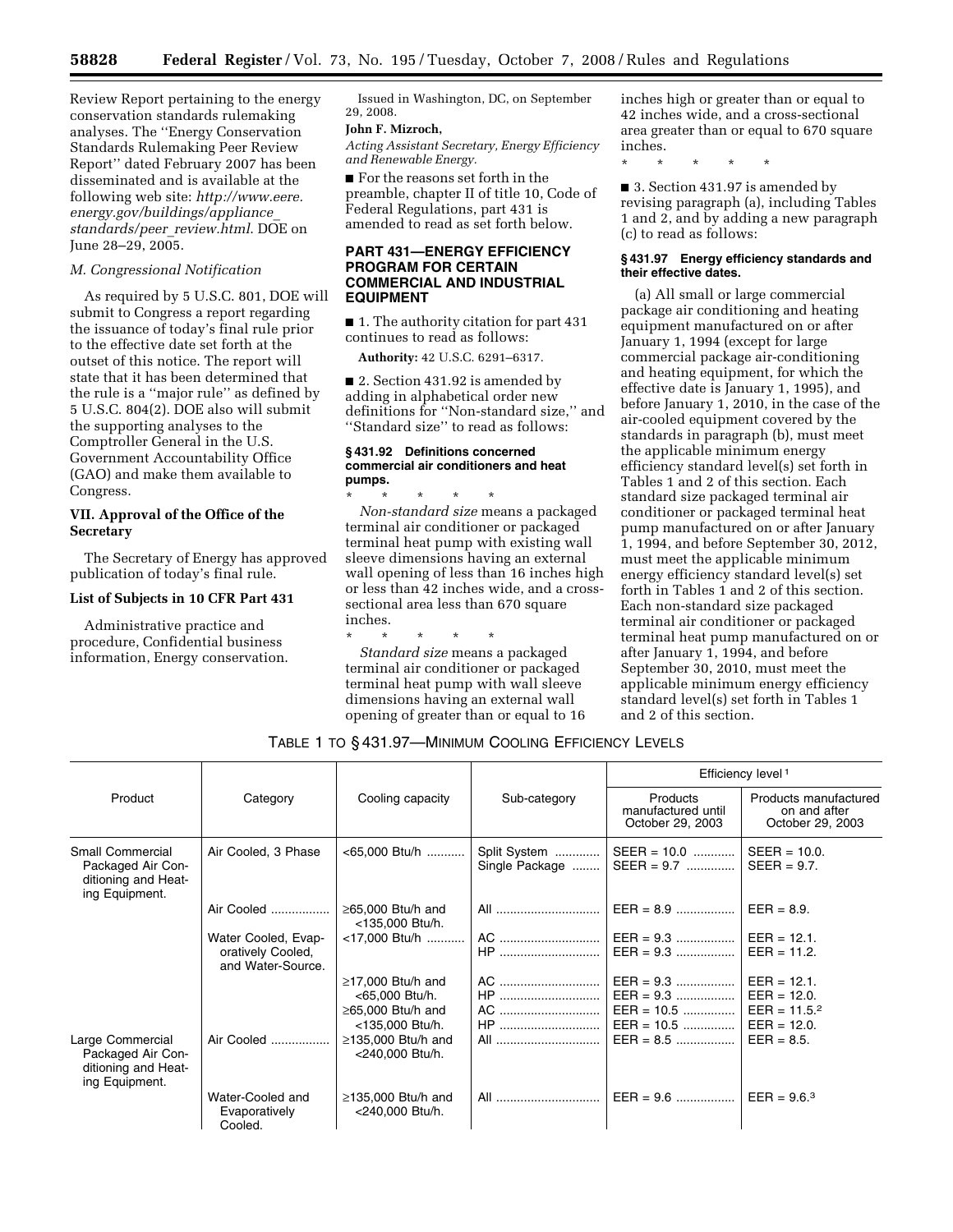# TABLE 1 TO § 431.97—MINIMUM COOLING EFFICIENCY LEVELS—Continued

|                                                          |          |                                          |              | Efficiency level 1                                                                                     |                                                                                                    |
|----------------------------------------------------------|----------|------------------------------------------|--------------|--------------------------------------------------------------------------------------------------------|----------------------------------------------------------------------------------------------------|
| Product                                                  | Category | Cooling capacity                         | Sub-category | Products<br>manufactured until<br>October 29, 2003                                                     | Products manufactured<br>on and after<br>October 29, 2003                                          |
| Packaged Terminal<br>Air Conditioners<br>and Heat Pumps. | All      | <7.000 Btu/h                             | All          | $EER = 8.88$                                                                                           | $EER = 8.88$ .                                                                                     |
|                                                          |          | $\geq$ 7,000 Btu/h and<br>≤15.000 Btu/h. |              | EER = $10.0 - (0.16 \times$<br>capacity [in kBtu/h<br>at 95 °F outdoor<br>dry-bulb tempera-<br>ture]). | $EER = 10.0 - (0.16 \times$<br>capacity [in kBtu/h at<br>95 °F outdoor dry-<br>bulb temperature]). |
|                                                          |          | >15,000 Btu/h                            |              | $EER = 7.6$                                                                                            | $EER = 7.6$ .                                                                                      |

<sup>1</sup> For equipment rated according to the ARI standards, all EER values must be rated at 95 °F outdoor dry-bulb temperature for air-cooled products and evaporatively cooled products and at 85 °F entering water temperature for water-cooled products. For water-source heat pumps rated

according to the ISO standard, EER must be rated at 30 °C (86 °F) entering water temperature.<br><sup>2</sup> Deduct 0.2 from the required EER for units with heating sections other than electric resistance heat.

<sup>3</sup>Effective 10/29/2004, the minimum value became EER = 11.0.

## TABLE 2 TO § 431.97—MINIMUM HEATING EFFICIENCY LEVELS

|                                                                              |                     |                                             |                                       |                                                                                                                                                 | Efficiency level <sup>1</sup>                                                                                                                   |  |
|------------------------------------------------------------------------------|---------------------|---------------------------------------------|---------------------------------------|-------------------------------------------------------------------------------------------------------------------------------------------------|-------------------------------------------------------------------------------------------------------------------------------------------------|--|
| Product                                                                      | Category            | Cooling capacity                            | Sub-category                          | <b>Products</b><br>manufactured until<br>October 29, 2003                                                                                       | Products manufac-<br>tured on and after<br>October 29, 2003                                                                                     |  |
| Small Commercial<br>Packaged Air Condi-<br>tioning and Heating<br>Equipment. | Air Cooled, 3 Phase | <65,000 Btu/h                               | Split System<br>Single Package        | $HSPF = 6.8$<br>$HSPF = 6.6$                                                                                                                    | HSPF = $6.8$ .<br>$HSPF = 6.6$ .                                                                                                                |  |
|                                                                              | Water-Source        | <135,000 Btu/h                              | Split System and Sin-<br>gle Package. |                                                                                                                                                 | $COP = 4.2$ .                                                                                                                                   |  |
|                                                                              | Air Cooled          | $\geq$ 65,000 Btu/h and<br><135,000 Btu/h.  | All                                   |                                                                                                                                                 | $COP = 3.0.$                                                                                                                                    |  |
| Large Commercial<br>Packaged Air Condi-<br>tioning and Heating<br>Equipment. | Air Cooled          | $\geq$ 135,000 Btu/h and<br><240,000 Btu/h. | Split System and Sin-<br>gle Package. | $COP = 2.9$                                                                                                                                     | $COP = 2.9$                                                                                                                                     |  |
| Packaged Terminal<br>Heat Pumps.                                             | All                 | All                                         | All                                   | $COP = 1.3 + (0.16 \times$<br>the applicable min-<br>imum cooling EER<br>prescribed in Table<br>1-Minimum Cool-<br>ing Efficiency Lev-<br>els). | $COP = 1.3 + (0.16 \times$<br>the applicable min-<br>imum cooling EER<br>prescribed in Table<br>1-Minimum Cool-<br>ing Efficiency Lev-<br>els). |  |

<sup>1</sup> For units tested by ARI standards, all COP values must be rated at 47 °F outdoor dry-bulb temperature for air-cooled products, and at 70 °F entering water temperature for water-source heat pumps. For heat pumps tested by the ISO Standard 13256–1, the COP values must be obtained at the rating point with 20 °C (68 °F) entering water temperature.

\* \* \* \* \*

(c) Each standard size packaged terminal air conditioner or packaged terminal heat pump manufactured on or

after September 30, 2012 and each nonstandard size packaged terminal air conditioner or packaged terminal heat pump manufactured on or after

September 30, 2010, shall have an Energy Efficiency Ratio and Coefficient of Performance no less than:

| Equipment class |                   |                                                              |                                            |  |
|-----------------|-------------------|--------------------------------------------------------------|--------------------------------------------|--|
| Equipment       | Category          | Cooling capacity (British thermal<br>units per hour [Btu/h]) | Energy conservation standards*             |  |
|                 | Non-Standard Size |                                                              | $EER = 11.7$<br>$EER = 9.3$<br>$EER = 9.4$ |  |